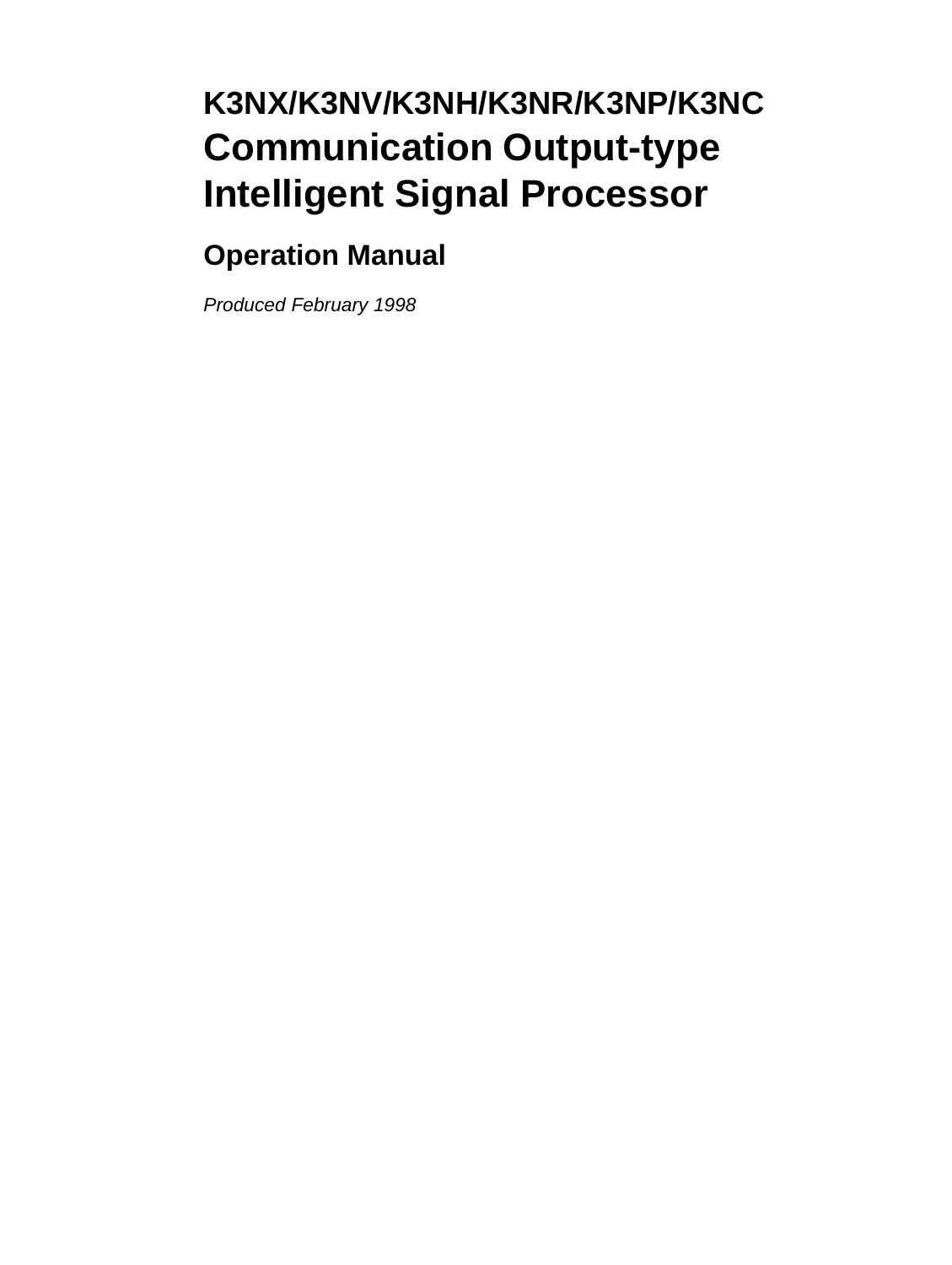# **Notice:**

OMRON products are manufactured for use according to proper procedures by a qualified operator and only for the purposes described in this manual.

The following conventions are used to indicate and classify precautions in this manual. Always heed the information provided with them. Failure to heed precautions can result in injury to people or damage to property.

- **/!\DANGER DANGER** Indicates an imminently hazardous situation which, if not avoided, will result in death or serious injury.
- **! WARNING** Indicates a potentially hazardous situation which, if not avoided, could result in death or serious injury.
- **/!**∖Caution **Caution** Indicates a potentially hazardous situation which, if not avoided, may result in minor or moderate injury, or property damage.

### **OMRON Product References**

All OMRON products are capitalized in this manual. The word "Unit" is also capitalized when it refers to an OMRON product, regardless of whether or not it appears in the proper name of the product.

The abbreviation "Ch," which appears in some displays and on some OMRON products, often means "word" and is abbreviated "Wd" in documentation in this sense.

The abbreviation "PC" means Programmable Controller and is not used as an abbreviation for anything else.

## **Visual Aids**

The following headings appear in the left column of the manual to help you locate different types of information.

- **Note** Indicates information of particular interest for efficient and convenient operation of the product.
- **1, 2, 3...** 1. Indicates lists of one sort or another, such as procedures, checklists, etc.

#### **OMRON, 1998**

All rights reserved. No part of this publication may be reproduced, stored in a retrieval system, or transmitted, in any form, or by any means, mechanical, electronic, photocopying, recording, or otherwise, without the prior written permission of OMRON.

No patent liability is assumed with respect to the use of the information contained herein. Moreover, because OMRON is constantly striving to improve its high-quality products, the information contained in this manual is subject to change without notice. Every precaution has been taken in the preparation of this manual. Nevertheless, OMRON assumes no responsibility for errors or omissions. Neither is any liability assumed for damages resulting from the use of the information contained in this publication.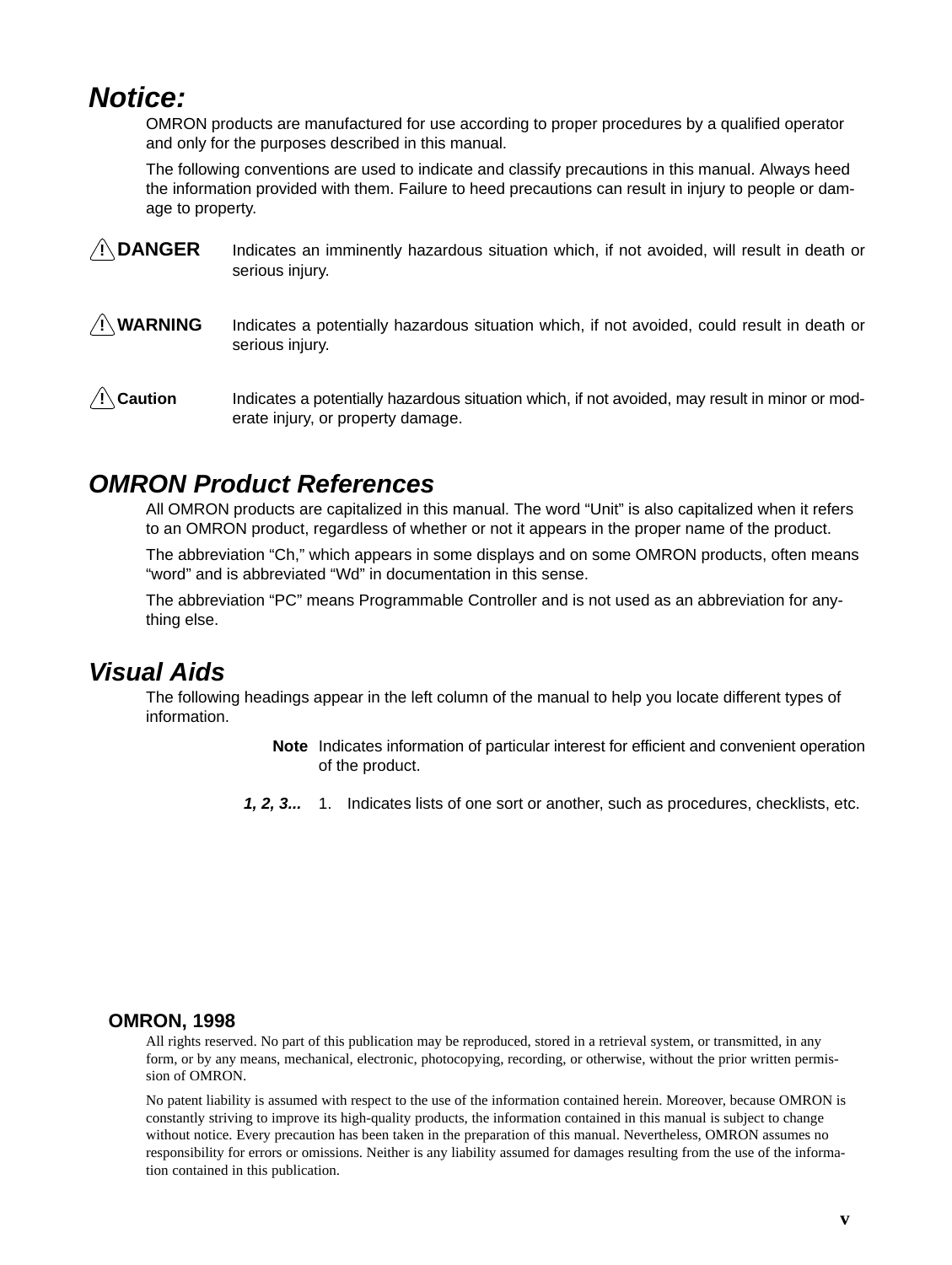# **TABLE OF CONTENTS**

|          | PRECAUTIONS                                                       | xi             |
|----------|-------------------------------------------------------------------|----------------|
|          |                                                                   | xii            |
|          |                                                                   | xii            |
|          |                                                                   | xii            |
|          |                                                                   | xiii           |
|          | <b>SECTION 1</b>                                                  |                |
|          |                                                                   |                |
|          | <b>CompoWay/F Communications Procedures </b>                      | 1              |
| $1 - 1$  |                                                                   | $\overline{2}$ |
| $1-2$    |                                                                   | 3              |
| $1 - 3$  |                                                                   | 5              |
| $1 - 4$  |                                                                   | 6              |
| $1-5$    |                                                                   | 17             |
| $1-6$    |                                                                   | 23             |
| $1 - 7$  |                                                                   | 24             |
| $1 - 8$  |                                                                   | 33             |
|          | <b>SECTION 2</b>                                                  |                |
|          | Host Link Communications                                          | 37             |
| $2 - 1$  |                                                                   | 38             |
| $2 - 2$  |                                                                   | 43             |
| $2 - 3$  | General RS-232C/RS-422/RS-485 Specifications                      | 43             |
| $2 - 4$  |                                                                   | 44             |
| $2 - 5$  |                                                                   | 46             |
| $2-6$    |                                                                   | 46             |
| $2 - 7$  | Set Value Write (K3NX/K3NV/K3NH Communication/Comparative Output) | 47             |
| $2 - 8$  | Set Value Write (K3NR/K3NP/K3NC Communication/Comparative Output) | 48             |
| $2-9$    | Set Value Read (K3NX/K3NV/K3NH Communication/Comparative Output)  | 49             |
| $2 - 10$ | Set Value Read (K3NR/K3NP/K3NC Communication/Comparative Output)  | 50             |
| $2 - 11$ |                                                                   | 51             |
|          |                                                                   | 52             |
|          |                                                                   | 54             |
|          |                                                                   | 55             |
|          |                                                                   | 55             |
|          |                                                                   | 56             |
|          |                                                                   | 56             |
|          | <b>SECTION 3</b>                                                  |                |
|          | BCD Communications                                                | 59             |
| $3-1$    |                                                                   | 60             |
| $3-2$    |                                                                   | 64             |
| $3 - 3$  |                                                                   | 64             |
| $3-4$    |                                                                   | 64             |
| $3 - 5$  |                                                                   | 65             |
| $3-6$    |                                                                   | 68             |
|          |                                                                   |                |
|          | <b>Appendices</b>                                                 |                |
|          |                                                                   | 75             |
|          |                                                                   | 77             |
|          |                                                                   | 79             |
|          | Revision History                                                  | 81             |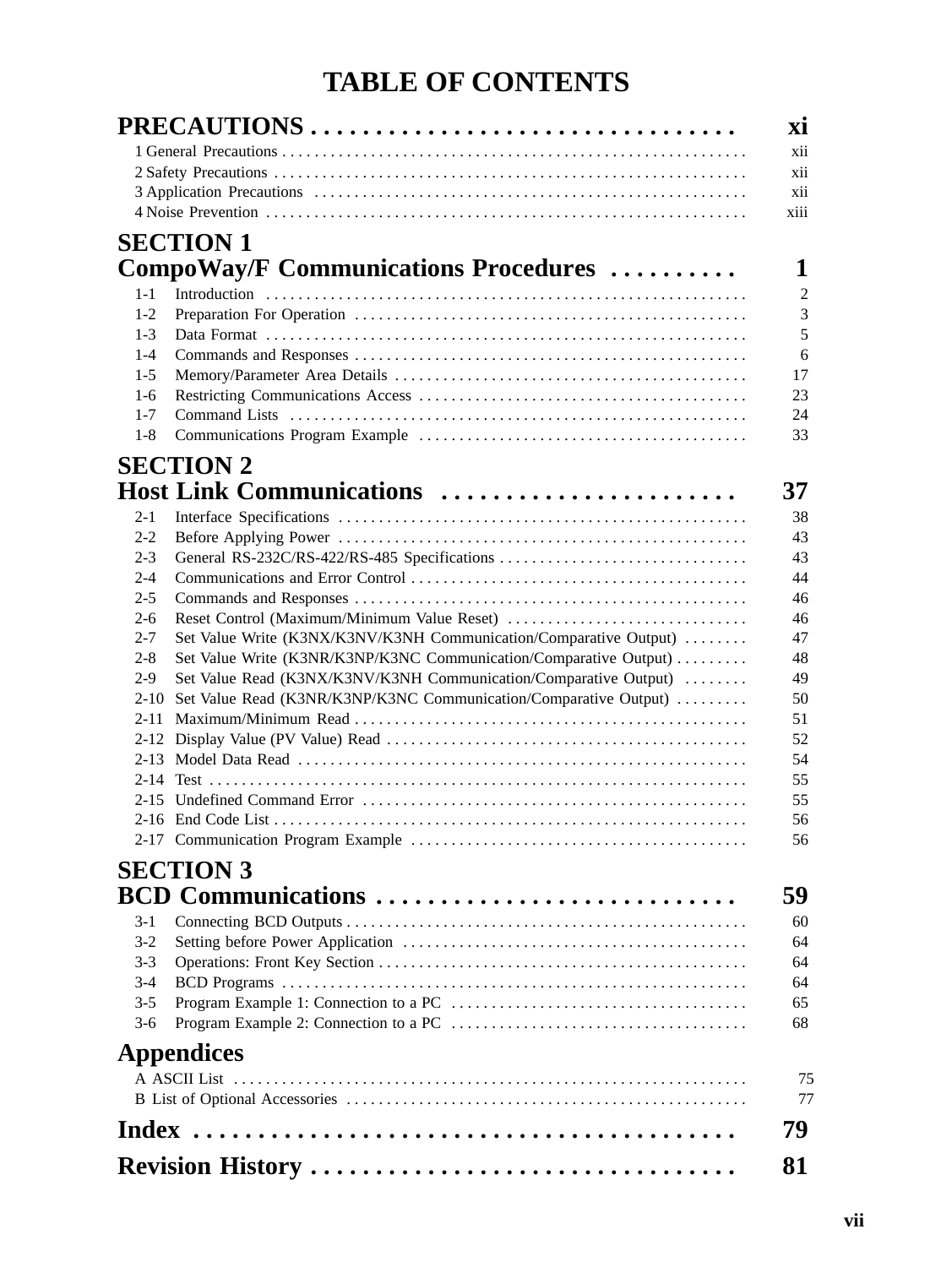# **About this Manual:**

This manual explains the communications functions of the  $K3N<sub>II</sub>$  Intelligent Signal Processors and includes the sections described below.

Please read this manual carefully and be sure you understand the information provided before attempting to use the communications functions in K3N
Intelligent Signal Processors. Also read the operation manual for the  $K3N\Box$  Intelligent Signal Processor to be used.

| <b>Manual</b>                | <b>Catalog No.</b> |
|------------------------------|--------------------|
| <b>K3NX Operation Manual</b> | N90-E1-1           |
| <b>K3NH Operation Manual</b> | N92-E1-1           |
| <b>K3NR Operation Manual</b> | N93-E1-1           |
| <b>K3NP Operation Manual</b> | N94-E1-1           |
| <b>K3NC Operation Manual</b> | N95-E1-1           |
| <b>K3NV Operation Manual</b> | N91-E1-1           |

When the K3N $\Box$  Intelligent Signal Processor is being used in one of the following applications, be sure to allow ample margin in the ratings and characteristics, use the necessary safety measures such as failsafe systems, and consult with your OMRON representative.

**Section 1** describes communications using the CompoWay/F format. CompoWay/F is OMRON's standard communications format for general serial communications, so it can simplify communications between components or between personal computers and components.

**Section 2** provides information on host link communications. Host link communications provide compatibility with earlier  $K3T$ -series Units.

**Section 3** provides the basic operational elements required in order to use the BCD output model and gives two programming examples.

**Appendix A** provides an ASCII list.

**Appendix B** provides a list of optional accessories.

**WARNING** Failure to read and understand the information provided in this manual may result in **!**personal injury or death, damage to the product, or product failure. Please read each section in its entirety and be sure you understand the information provided in the section and related sections before attempting any of the procedures or operations given.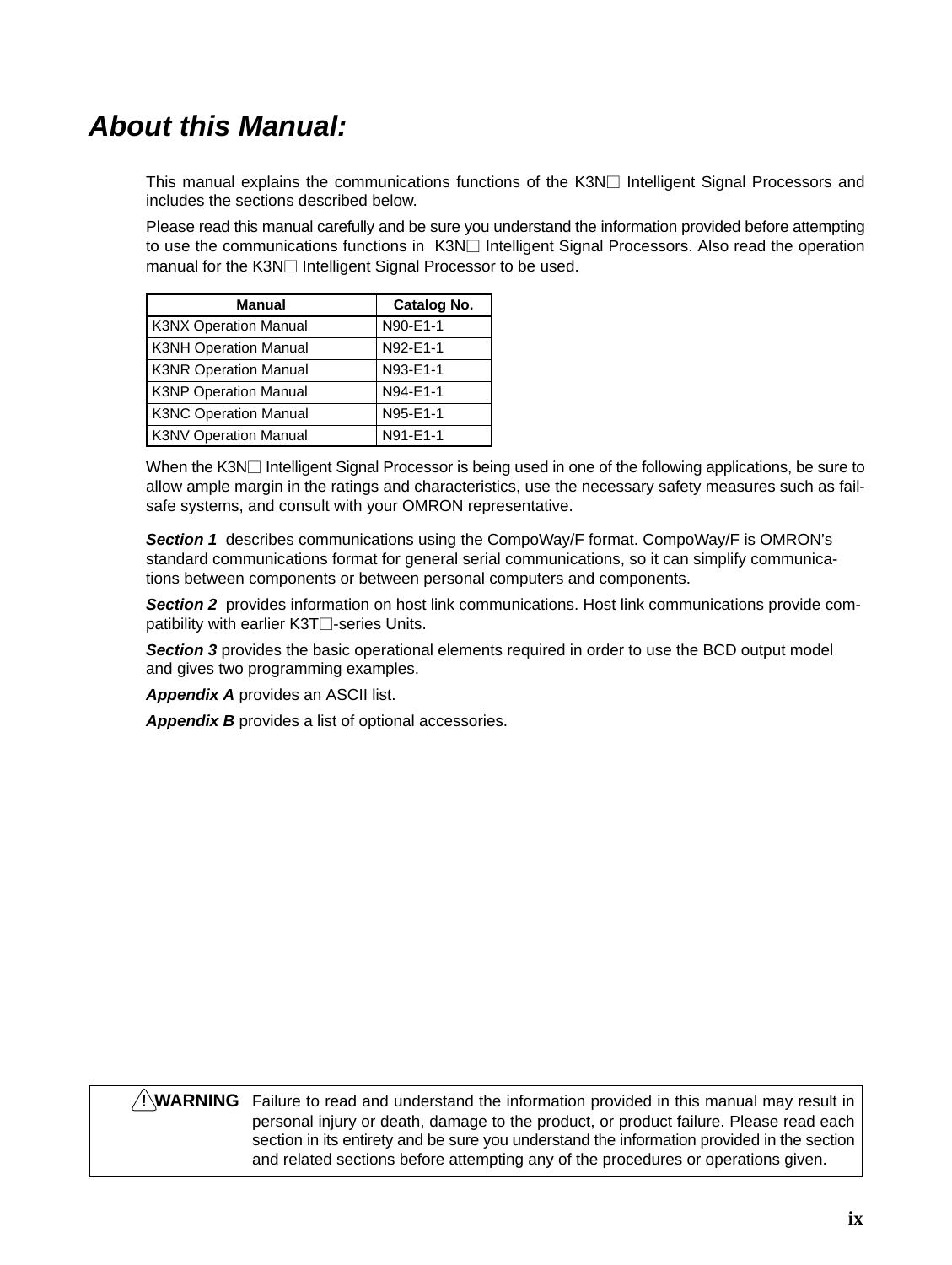# **PRECAUTIONS**

This section provides precautions for using the Intelligent Signal Processor and related devices.

**The information contained in this section is important for the safe and reliable application of the Intelligent Signal Processor. You must read this section and understand the information contained before attempting to set up or operate the Intelligent Signal Processor.**

| xii |
|-----|
|     |
|     |
|     |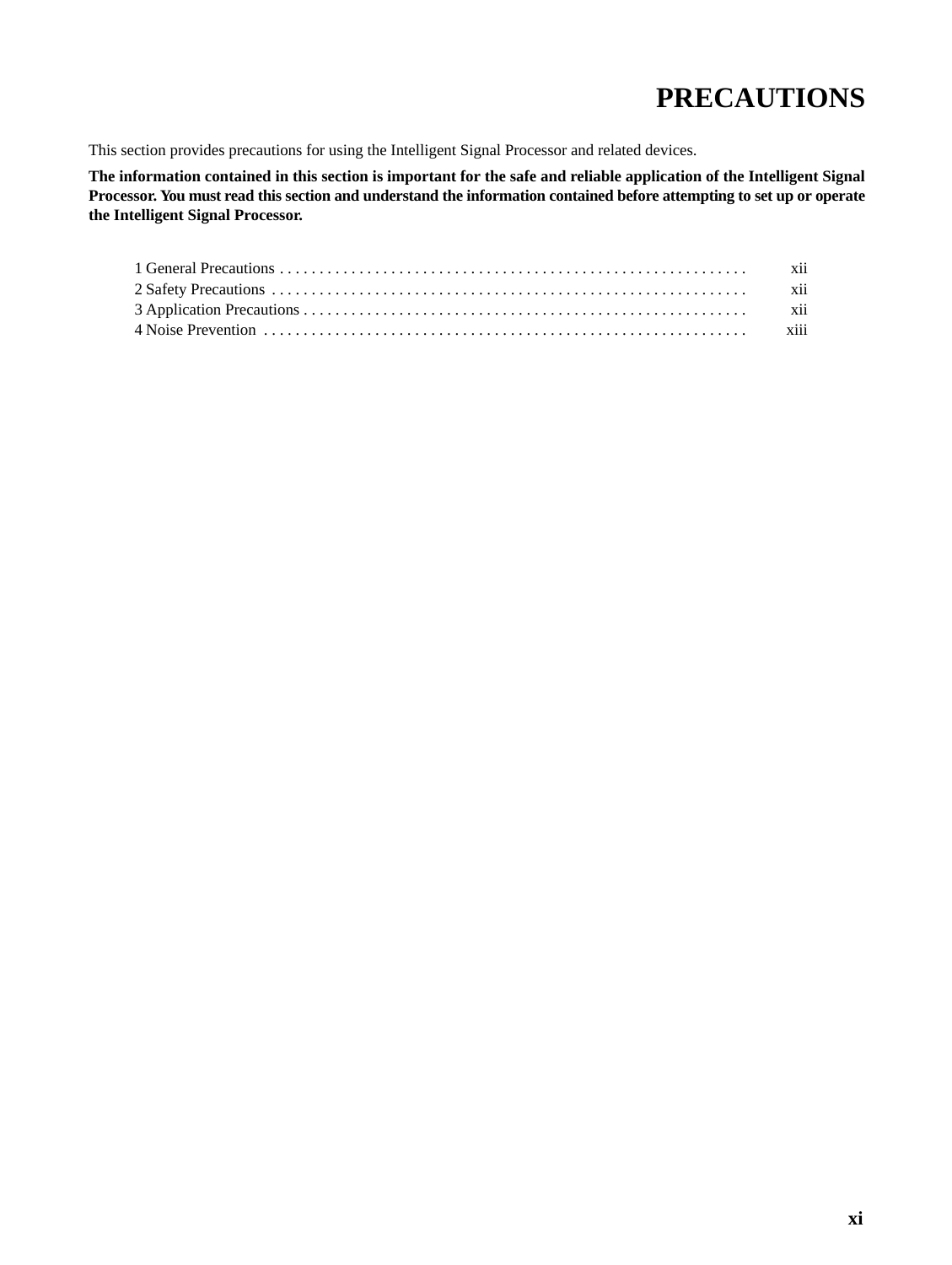## **1 General Precautions**

The user must operate the product according to the performance specifications described in the operation manuals.

Before using the product under conditions which are not described in the manual or applying the product to nuclear control systems, railroad systems, aviation systems, vehicles, combustion systems, medical equipment, amusement machines, safety equipment, and other systems, machines, and equipment that may have a serious influence on lives and property if used improperly, consult your OMRON representative.

Be sure to read this manual before attempting to use the product and keep this manual close at hand for reference during operation.

## **2 Safety Precautions**

**! WARNING** Never attempt to disassemble any Units while power is being supplied. Doing so may result in serious electrical shock or electrocution.



## **3 Application Precautions**

Observe the following precautions when using the product.

- Always use the power supply voltage specified in the specifications.
- Do not use the product in locations subject to flammable gases or combustible objects.
- Be sure to confirm terminal names when wiring.
- Be sure to tighten the screws on the terminal blocks.

Observe the following precautions when mounting the product.

- Mount the product on level surfaces.
- Mount the product on a panel which has a thickness of 1 to 3.2 mm.

Do not mount the product in the following places.

- Locations subject to strong shock or vibration.
- Locations subject to temperature or humidity exceeding the rated levels or where icing is liable to occur.
- Locations subject to dust.
- Locations subject to corrosive gases (particularly sulfuric gases or ammonium gases).
- Locations subject to direct sunlight or outdoor conditions.
- Locations near devices (high-frequency welders or high-frequency sewing machines) that produce high-frequency noise.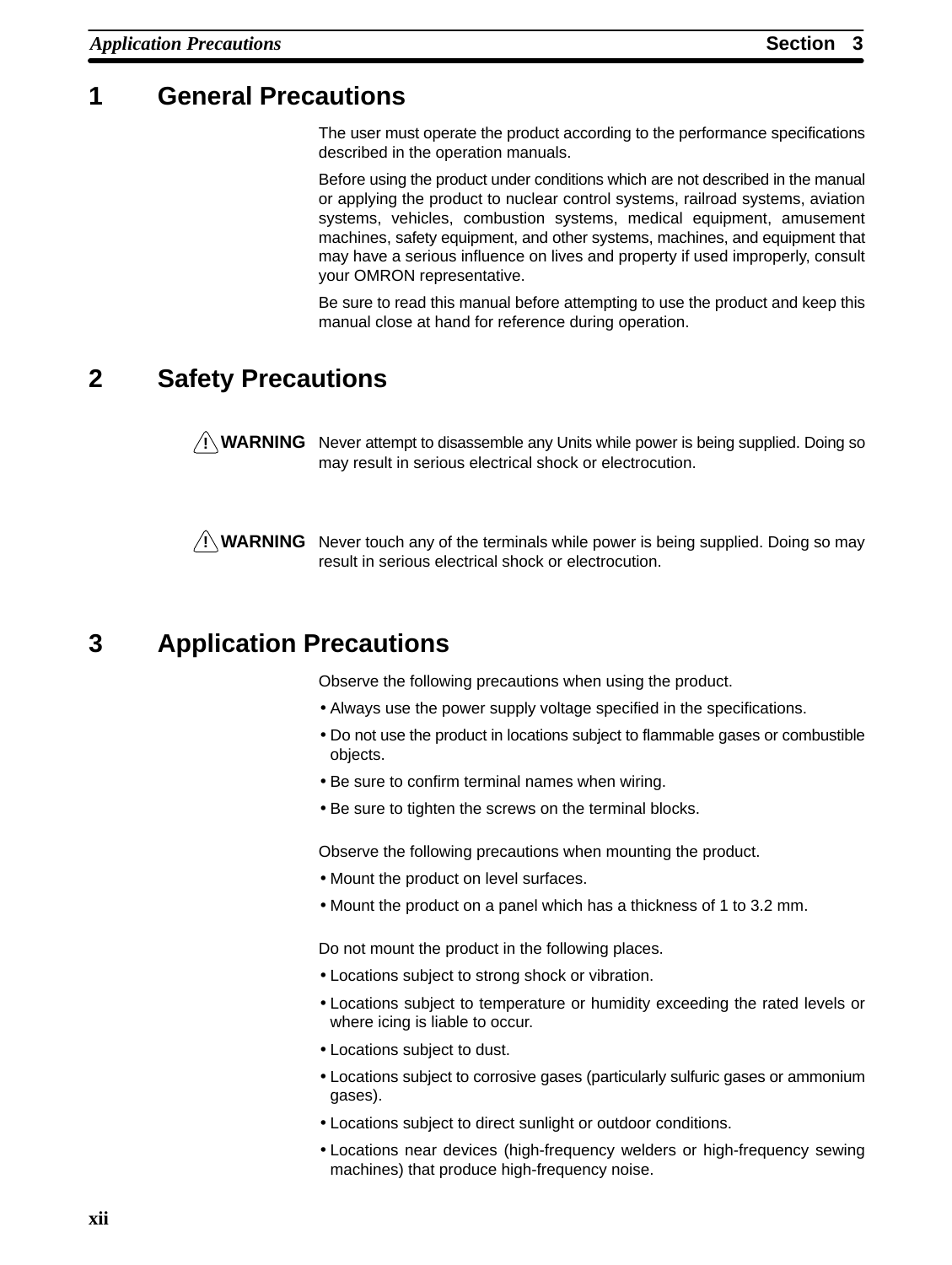# **4 Noise Prevention**

Provide the following countermeasures when using the product in an environment where the product is exposed to noise.

• Countermeasures for protecting the product against high-frequency noise or abnormal voltages.



• Countermeasures for protecting the product against inductive noise produced from the input line.

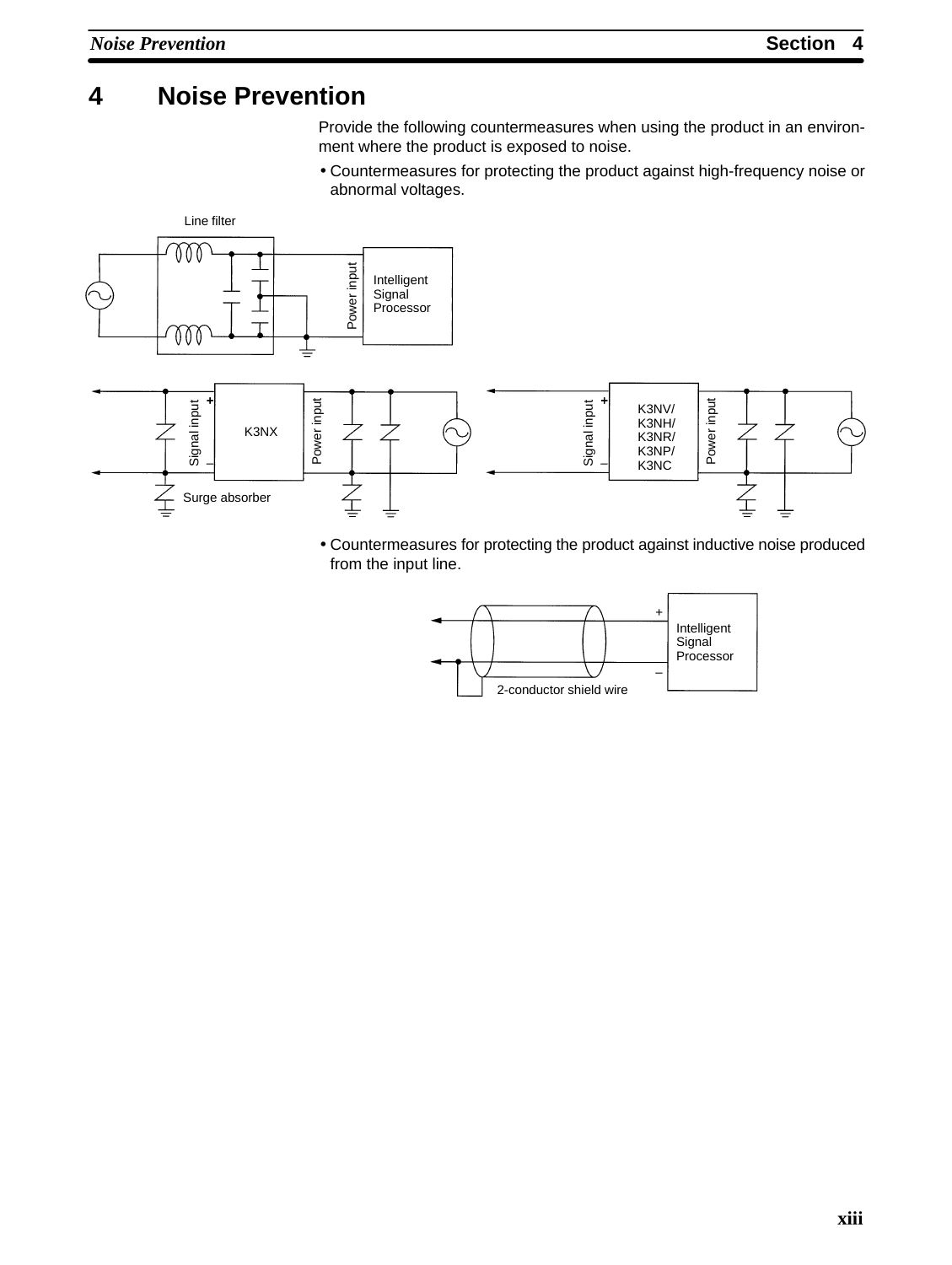# **SECTION 1 CompoWay/F Communications Procedures**

This section describes communications using the CompoWay/F format.

| $1 - 1$ |              |  |    |  |  |  |  |
|---------|--------------|--|----|--|--|--|--|
| $1 - 2$ |              |  |    |  |  |  |  |
|         | $1 - 2 - 1$  |  | 3  |  |  |  |  |
|         | $1 - 2 - 2$  |  | 5  |  |  |  |  |
| $1 - 3$ |              |  | 5  |  |  |  |  |
| $1 - 4$ |              |  | 6  |  |  |  |  |
|         | $1-4-1$      |  | 6  |  |  |  |  |
|         | $1 - 4 - 2$  |  | 7  |  |  |  |  |
|         | $1-4-3$      |  | 8  |  |  |  |  |
|         | $1 - 4 - 4$  |  | 9  |  |  |  |  |
|         | $1 - 4 - 5$  |  | 11 |  |  |  |  |
|         | $1 - 4 - 6$  |  | 12 |  |  |  |  |
|         | $1 - 4 - 7$  |  | 13 |  |  |  |  |
|         | $1-4-8$      |  | 14 |  |  |  |  |
|         | $1-4-9$      |  | 15 |  |  |  |  |
|         | $1 - 4 - 10$ |  | 16 |  |  |  |  |
| $1 - 5$ |              |  | 17 |  |  |  |  |
| $1-6$   | 23           |  |    |  |  |  |  |
| $1 - 7$ |              |  | 24 |  |  |  |  |
|         | $1 - 7 - 1$  |  | 24 |  |  |  |  |
|         | $1 - 7 - 2$  |  | 28 |  |  |  |  |
| $1 - 8$ | 33           |  |    |  |  |  |  |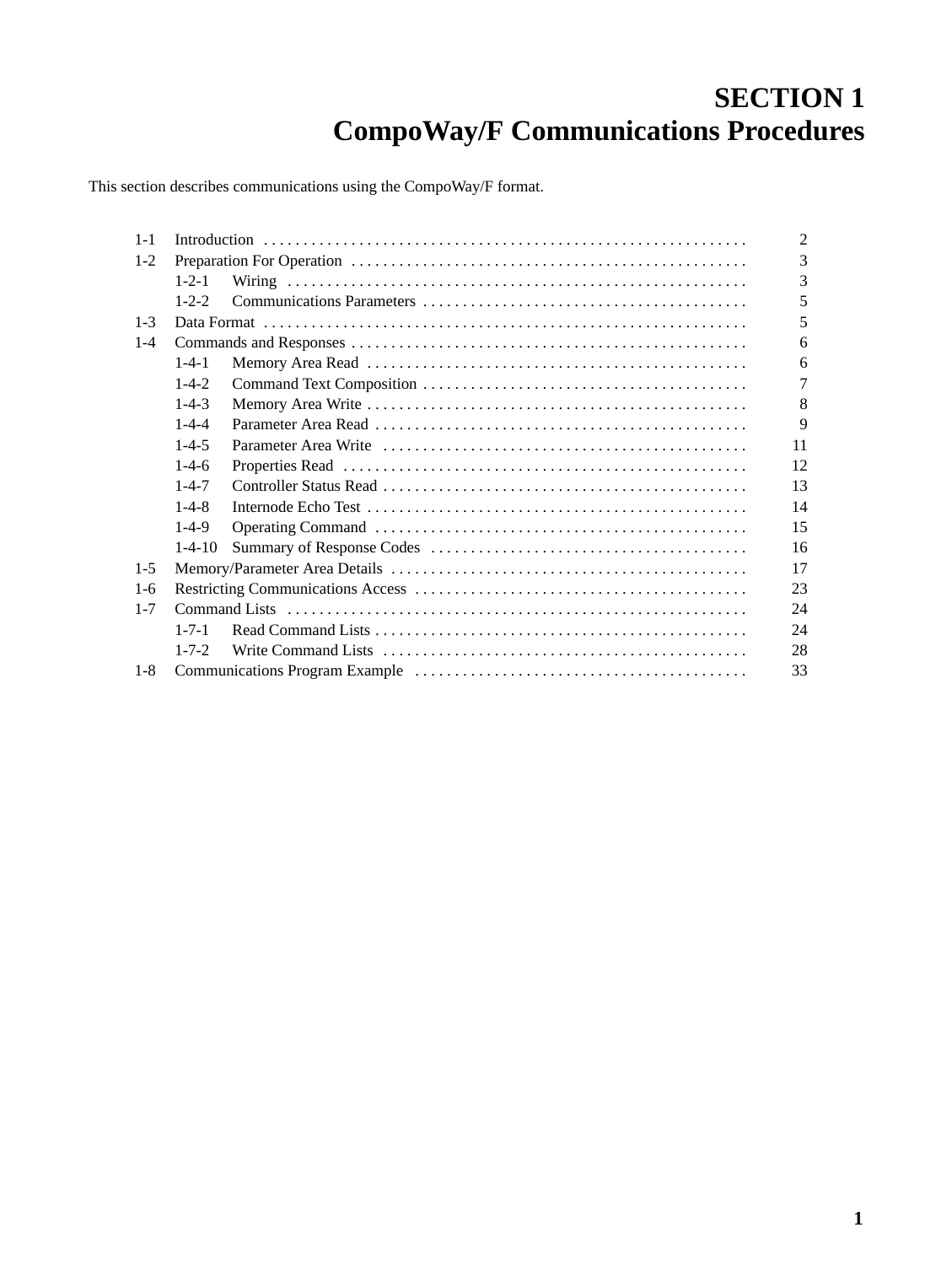# **1-1 Introduction**

| CompoWay/F<br><b>Communications</b>                   | The program for the communications functions is created in the host computer<br>and the K3N <sup>-</sup> 's parameters are monitored/set from the host computer, so the<br>explanation provided here is from the viewpoint of the host computer.                                                                          |                                                                                                                                              |                                                                                                                                                                                                                                     |  |  |  |
|-------------------------------------------------------|---------------------------------------------------------------------------------------------------------------------------------------------------------------------------------------------------------------------------------------------------------------------------------------------------------------------------|----------------------------------------------------------------------------------------------------------------------------------------------|-------------------------------------------------------------------------------------------------------------------------------------------------------------------------------------------------------------------------------------|--|--|--|
|                                                       | CompoWay/F is OMRON's standard communications format for general serial<br>communications. This format uses a standard frame format as well as the FINS<br>commands which have proven successful in OMRON's PCs, so it can simplify<br>communications between components or between personal computers and<br>components. |                                                                                                                                              |                                                                                                                                                                                                                                     |  |  |  |
|                                                       | munications between PCs in OMRON FA networks.                                                                                                                                                                                                                                                                             |                                                                                                                                              | The FINS (Factory Interface Network Service) protocol provides message com-                                                                                                                                                         |  |  |  |
|                                                       | functions.                                                                                                                                                                                                                                                                                                                |                                                                                                                                              | Use a K3N□ with Communications Output Board, FLK1/2/3/4/5/6 for Compo-<br>Way/F communications. The K3N-series has the following communications                                                                                     |  |  |  |
|                                                       | • Reading/Writing parameters                                                                                                                                                                                                                                                                                              |                                                                                                                                              |                                                                                                                                                                                                                                     |  |  |  |
|                                                       | • Operational control                                                                                                                                                                                                                                                                                                     |                                                                                                                                              |                                                                                                                                                                                                                                     |  |  |  |
|                                                       | • Switching setting levels                                                                                                                                                                                                                                                                                                |                                                                                                                                              |                                                                                                                                                                                                                                     |  |  |  |
|                                                       | The communications functions are limited to the following conditions.                                                                                                                                                                                                                                                     |                                                                                                                                              |                                                                                                                                                                                                                                     |  |  |  |
|                                                       | • Parameters can be written only during remote operation.                                                                                                                                                                                                                                                                 |                                                                                                                                              |                                                                                                                                                                                                                                     |  |  |  |
|                                                       | read-only.                                                                                                                                                                                                                                                                                                                |                                                                                                                                              | • Only the set value can be written while in RUN mode. All other parameters are                                                                                                                                                     |  |  |  |
|                                                       | • Parameters cannot be written or read when a sensor error has occurred<br>(K3NH).                                                                                                                                                                                                                                        |                                                                                                                                              |                                                                                                                                                                                                                                     |  |  |  |
|                                                       | • Parameters cannot be written or read during startup lock (K3NX).                                                                                                                                                                                                                                                        |                                                                                                                                              |                                                                                                                                                                                                                                     |  |  |  |
| <b>Communications</b>                                 | Transmission line connection:                                                                                                                                                                                                                                                                                             | Multiple point                                                                                                                               |                                                                                                                                                                                                                                     |  |  |  |
| <b>Specifications</b>                                 | Communications method:                                                                                                                                                                                                                                                                                                    |                                                                                                                                              | RS-232C or RS-422 (4-wire, half-duplex)<br>RS-485 (2-wire, half-duplex)                                                                                                                                                             |  |  |  |
|                                                       | Synchronization method:                                                                                                                                                                                                                                                                                                   | Start-stop synchronization                                                                                                                   |                                                                                                                                                                                                                                     |  |  |  |
|                                                       | Communication speed:                                                                                                                                                                                                                                                                                                      | (default: 9,600 bps)                                                                                                                         | 1,200/2,400/4,800/9,600/19,200/38,400 bps                                                                                                                                                                                           |  |  |  |
|                                                       | Communication code:                                                                                                                                                                                                                                                                                                       | <b>ASCII</b>                                                                                                                                 |                                                                                                                                                                                                                                     |  |  |  |
|                                                       | Data bits:                                                                                                                                                                                                                                                                                                                | 7 or 8 bits (default: 7 bits)<br>7-bit code.)                                                                                                | (An 8-bit code is made by adding a 0 to the                                                                                                                                                                                         |  |  |  |
|                                                       | Stop bits:                                                                                                                                                                                                                                                                                                                | 1 or 2 bits (default: 2 bits)                                                                                                                |                                                                                                                                                                                                                                     |  |  |  |
|                                                       | Error detection:                                                                                                                                                                                                                                                                                                          | Vertical parity (none, even, or odd)<br>(default: even parity)<br>BCC (block check character)<br>Start-stop synchronization data composition |                                                                                                                                                                                                                                     |  |  |  |
| <b>Transmission Procedure</b>                         |                                                                                                                                                                                                                                                                                                                           |                                                                                                                                              | When the host computer transmits a command frame, the $K3N\Box$ transmits a<br>response frame that corresponds to the command frame. A single response<br>frame is returned for each command frame. The following diagram shows the |  |  |  |
|                                                       | operation of the command and response frames.                                                                                                                                                                                                                                                                             |                                                                                                                                              |                                                                                                                                                                                                                                     |  |  |  |
| Host computer                                         | Command frame                                                                                                                                                                                                                                                                                                             |                                                                                                                                              | Command frame                                                                                                                                                                                                                       |  |  |  |
|                                                       |                                                                                                                                                                                                                                                                                                                           |                                                                                                                                              |                                                                                                                                                                                                                                     |  |  |  |
|                                                       |                                                                                                                                                                                                                                                                                                                           |                                                                                                                                              |                                                                                                                                                                                                                                     |  |  |  |
| K3N□ with Communications Output Board, FLK1/2/3/4/5/6 |                                                                                                                                                                                                                                                                                                                           | Response frame                                                                                                                               |                                                                                                                                                                                                                                     |  |  |  |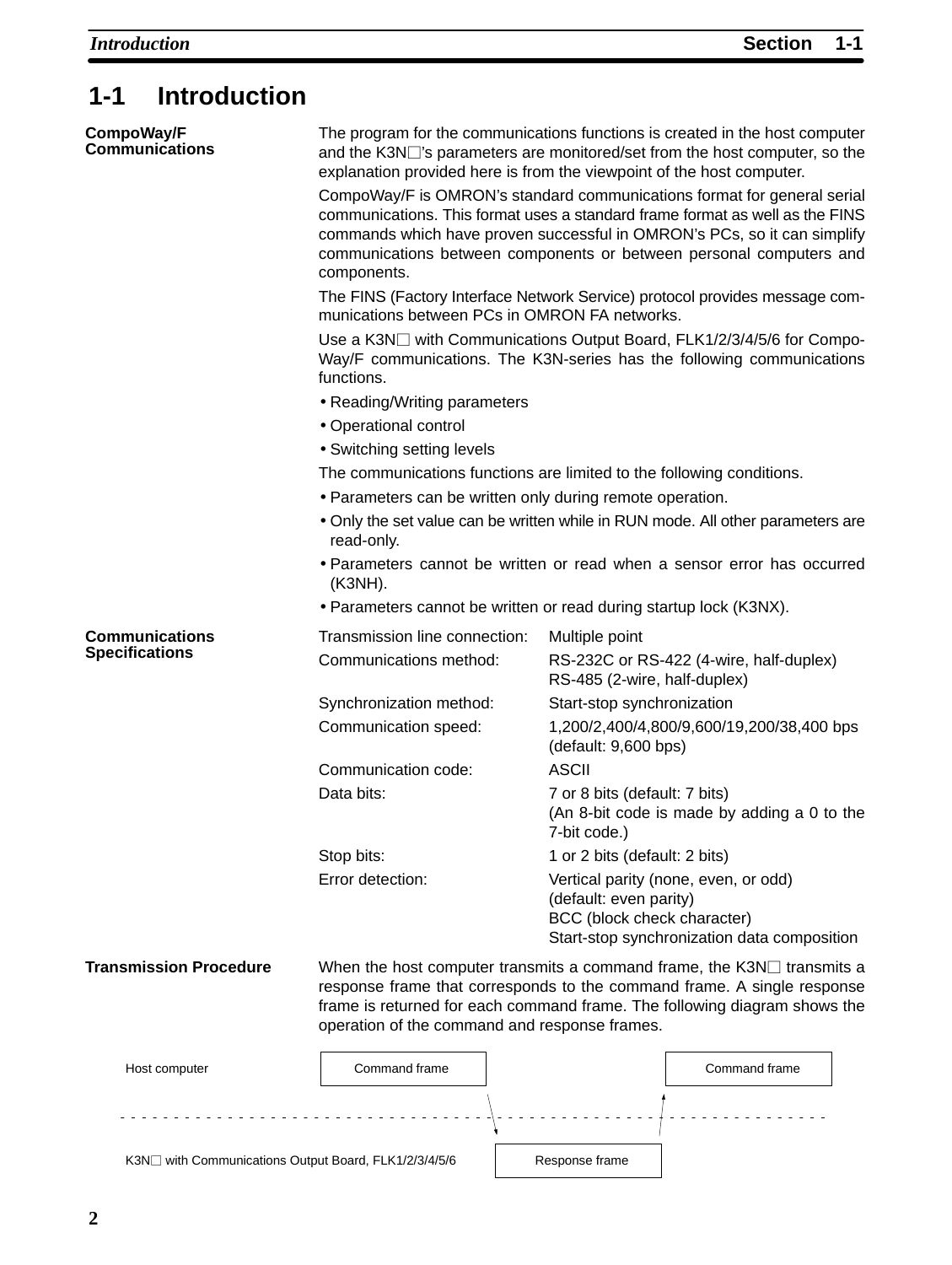#### **Interface**

Communications with the host computer are carried out through a standard RS-232C, RS-422, or RS-485 interface. The model numbers indicate which interface is incorporated in the models.

- K3N<sup>I</sup> with Communications Output Board, FLK1/4: RS-232C
- K3N $\Box$  with Communications Output Board, FLK2/5: RS-422
- K3N<sup>I</sup> with Communications Output Board, FLK3/6: RS-485

### **1-2 Preparation For Operation**

### **1-2-1 Wiring**

**RS-232C**

RS-232C connections are one-to-one.

The max. cable length is 15 m. Use an RS-232C optical interface when extending the transmission line beyond 15 m.

Use a shielded, twisted-pair cable (AWG 28 or larger).



**RS-422**

RS-422 connections can be one-to-one or one-to-N when a 3G2A9-AL001 Link Adapter is used. A maximum of 32 Units (including the host computer) can be connected in one-to-N systems.

The total cable length can be 500 m max.

Use a shielded, twisted-pair cable (AWG 28 or larger).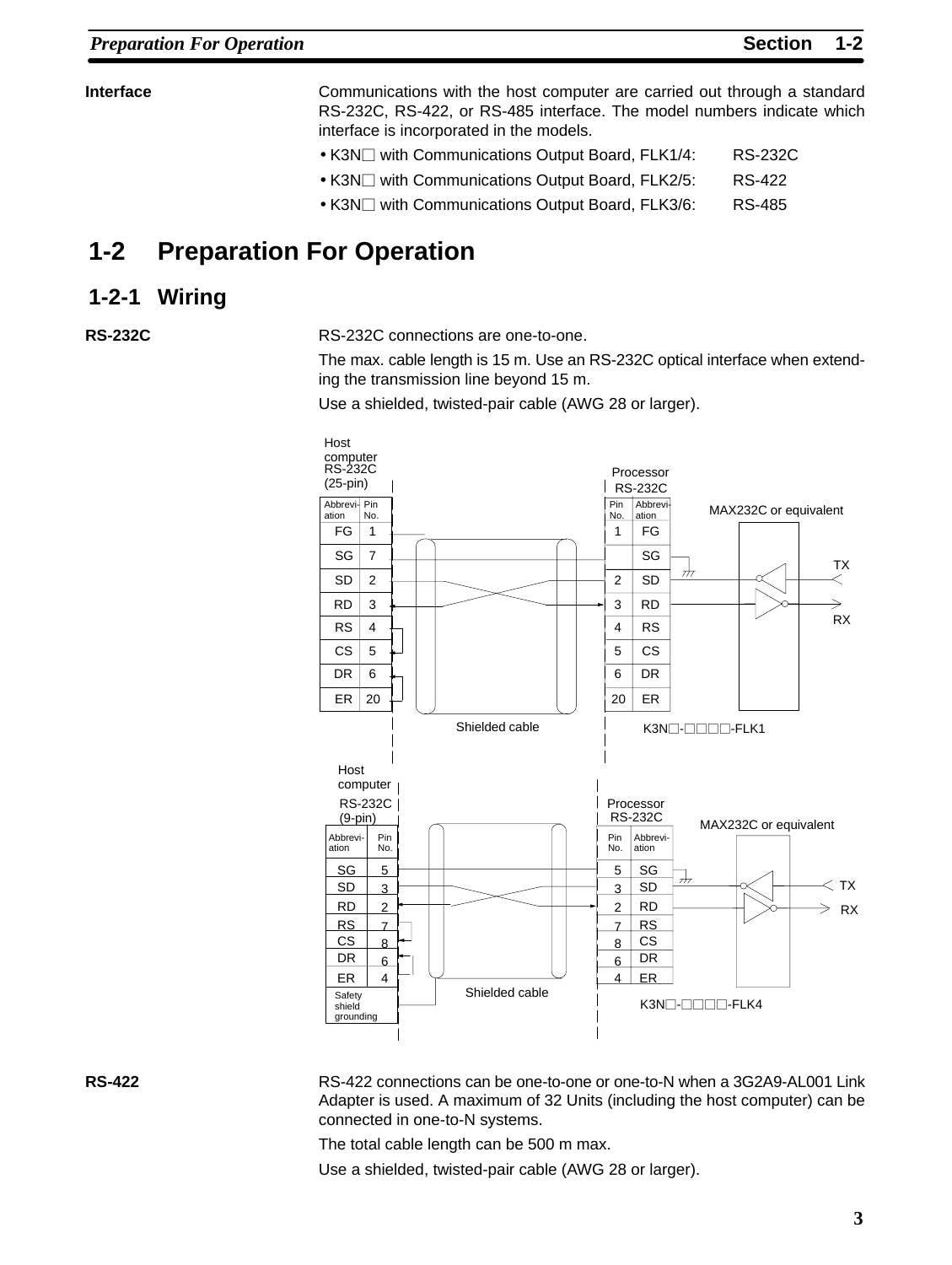Be sure to turn ON the terminator switches only in the devices at each end of the transmission line.



#### **RS-485**

RS-485 connections can be one-to-one or one-to-N. A maximum of 32 Units (including the host computer) can be connected in one-to-N systems.

The total cable length can be 500 m max.

Use a shielded, twisted-pair cable (AWG 28 or larger).

Be sure to turn ON the terminator switches only in the devices at each end of the transmission line.



**Note** SYSMAC BUS Wired Remote I/O devices cannot be connected.

Match the communications format of the K3N $\square$  and the host computer. If a oneto-N system is being used, be sure that the communications formats of all devices in the system (except individual Unit numbers) are the same. This section explains how to set the  $K3N\square$ 's communication format. Refer to your computer's user's manual for details on changing its communications settings.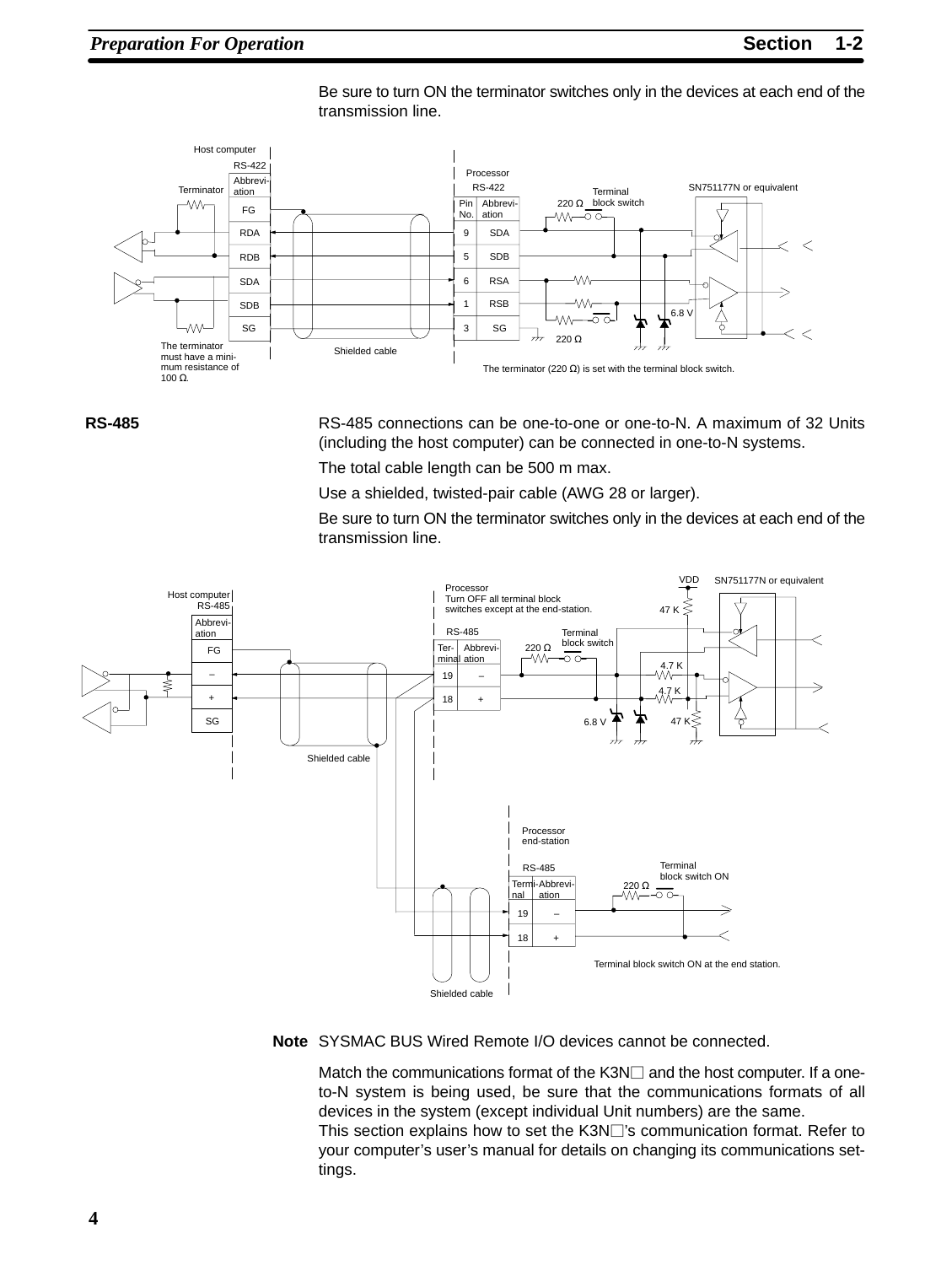## **1-2-2 Communications Parameters**

The K3N $\Box$ 's communication format is set with the communications parameters. These parameters are set with the  $K3N\square$ 's front panel. The following table shows the communications parameters (option mode) and their setting ranges.

| <b>Parameter/Code</b> |              | <b>Setting range</b>                     | Default setting |
|-----------------------|--------------|------------------------------------------|-----------------|
| Unit number           | U-nā         | 0 to 99                                  | 0               |
| Baud rate             | አዖና          | 1.2, 2.4, 4.8, 9.6, 19.2, or 38.4 (kbps) | 9.6             |
| Data bits             | LEn          | 7 or 8 (bit)                             |                 |
| Parity                | $P$ r $E$ y  | nanE, EuEn, <b>or</b> add                | EuEn            |
| Stop bits             | <b>Sbi</b> E | 1 or $2$                                 | 2               |

## **1-3 Data Format**

Unless otherwise indicated, numbers in the following tables are hexadecimal. Values in double quotation marks, such as "00," are ASCII.

#### **Command Frame**

| <b>STX</b> | Node No.                   | Sub-address | – SID  |           | Command text | <b>FTX</b> | <b>BCC</b>    |
|------------|----------------------------|-------------|--------|-----------|--------------|------------|---------------|
|            | $(02)$ $(x10^1)$ $(x10^0)$ | "00"        | "∩"    | MRC   SRC | Data         | (03)       |               |
| 1 byte     | 2 bytes                    | 2 bytes     | 1 byte |           |              |            | 1 byte 1 byte |

#### **Response Frame**

| <b>STX</b>        | Node No.                   | Sub-address | End code |  | Response text           |       |         | <b>BCC</b> |
|-------------------|----------------------------|-------------|----------|--|-------------------------|-------|---------|------------|
|                   | $(02)$ $(x10^1)$ $(x10^0)$ | "00"        | "00"     |  | MRC   SRC   MRES   SRES | Data* | (03)    |            |
| <sup>1</sup> byte | 2 bytes                    | 2 bytes     | 2 bvtes  |  |                         |       | 1 byte. | 1 bvte     |

**Note** There will be no data if there was an error in the command frame. (In this case, there will be an end code other than "00" or "0F.")

| <b>STX</b>                    | This code (02) indicates the beginning of the transmission<br>frame. Always set this character in the first byte. |  |  |  |  |
|-------------------------------|-------------------------------------------------------------------------------------------------------------------|--|--|--|--|
| Node number                   | This number specifies the transmission's destination.                                                             |  |  |  |  |
|                               | Specify the K3N $\square$ 's unit number to transmit to the K3N $\square$ .                                       |  |  |  |  |
|                               | Specify "XX" for a broadcast transmission. No responses will be<br>returned for broadcast transmissions.          |  |  |  |  |
| Sub-address                   | Not used for the K3N <sup>[1]</sup> . Always set the sub-address to "00."                                         |  |  |  |  |
| SID (Service ID)              | Not used for the K3N□. Always set the SID to "0."                                                                 |  |  |  |  |
| End code                      | Indicates the execution result for the corresponding command<br>frame.                                            |  |  |  |  |
| Command text                  | This is the main component of the command. Refer to 1-4-2<br>Command Text Composition for details.                |  |  |  |  |
| MRC, SRC<br>(Command code)    | Indicate the service being used. Refer to 1-4-2 Command Text<br>Composition for details.                          |  |  |  |  |
| MRES, SRES<br>(Response code) | Indicate the transmission results.                                                                                |  |  |  |  |
| <b>ETX</b>                    | This code (03) indicates the end of the text.                                                                     |  |  |  |  |
| <b>BCC</b>                    | <b>Block Check Character</b>                                                                                      |  |  |  |  |
|                               | • This is the BCC result for the data from just after STX until ETX.                                              |  |  |  |  |
|                               | • Horizontal parity (1 character display)                                                                         |  |  |  |  |

The BCC result is found by calculating the exclusive OR of the bytes from just after STX until ETX.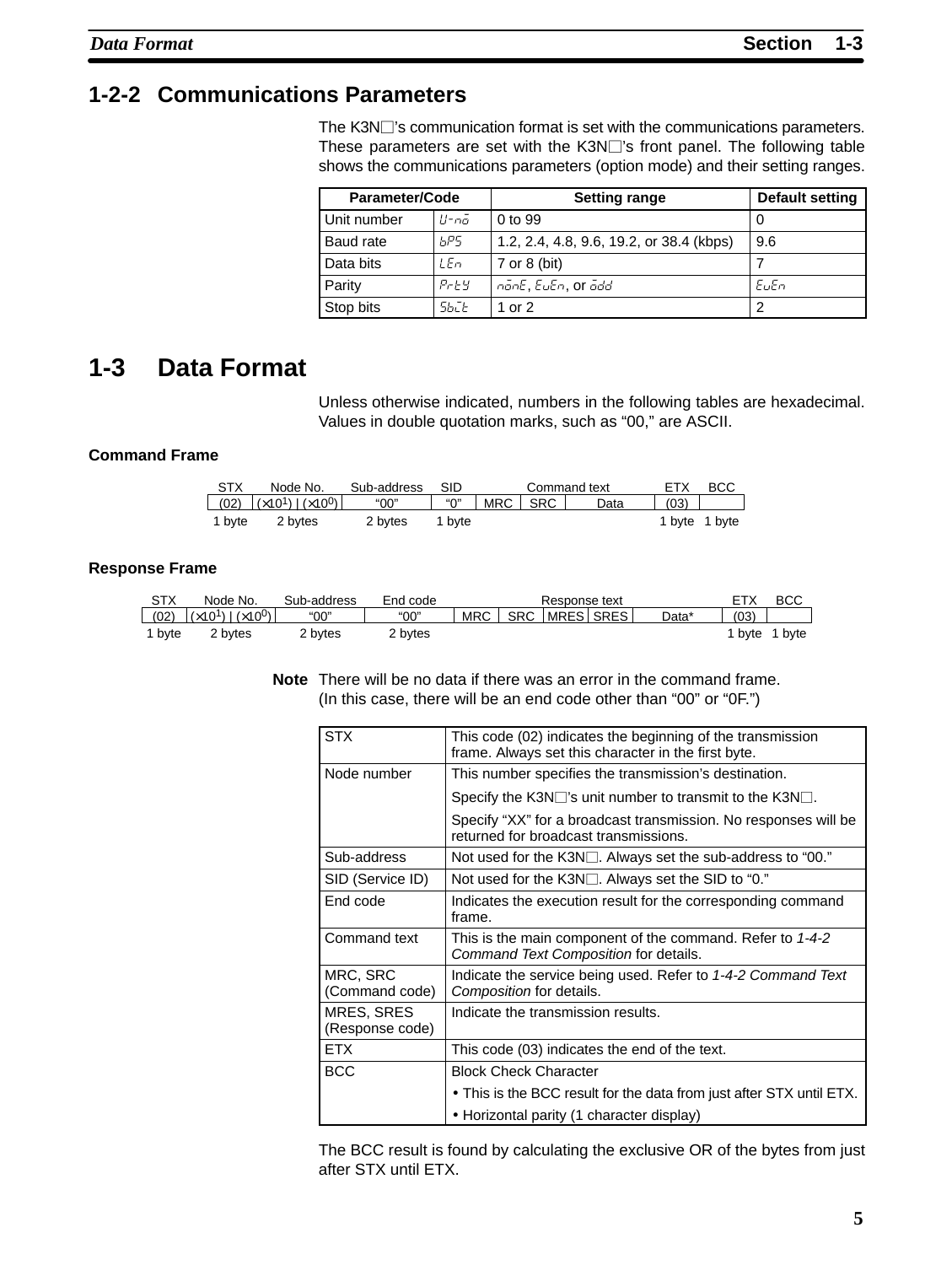| End code | Name               | <b>Meaning</b>                                                                                                                                    |  |  |
|----------|--------------------|---------------------------------------------------------------------------------------------------------------------------------------------------|--|--|
| "00"     | Normal completion  | The command was completed normally, without<br>any of the following errors.                                                                       |  |  |
| "OF"     | Command error      | The specified command couldn't be executed.<br>The response code should indicate why the<br>command couldn't be executed.                         |  |  |
| "10"     | Parity error       | A parity error occurred in one of the characters<br>during reception.                                                                             |  |  |
| "11"     | Framing error      | A framing error occurred in one of the<br>characters during reception.                                                                            |  |  |
| "12"     | Overrun error      | An overrun error occurred in one of the<br>characters during reception.                                                                           |  |  |
| "13"     | <b>BCC</b> error   | The received frame's BCC was incorrect.                                                                                                           |  |  |
| "14"     | Format error       | The command text was incorrect. This error will<br>occur when a character other than "0" to "9" or<br>"A" to "F" is included in the command text. |  |  |
| "16"     | Sub-address error  | The received frame's header or address is<br>incorrect.                                                                                           |  |  |
| "18"     | Frame length error | The received frame exceeded the prescribed<br>number of bytes.                                                                                    |  |  |

#### **End Code Summary**

## **1-4 Commands and Responses**

### **1-4-1 Memory Area Read**

**Command Text within the Command Frame**

|                                |                                       | Memory  |                       |      |                    |
|--------------------------------|---------------------------------------|---------|-----------------------|------|--------------------|
| MRC                            | SRC                                   | type    | Starting read address |      | Number of elements |
| $^{11}$ $\cap$ 1 <sup>11</sup> | $^{11}$ $\bigcap$ $\bigcap$ $\bigcap$ | "ርገ"    | See section 1-5.      | "00" | "0001"             |
| 2 bytes                        | 2 bytes                               | 2 bytes | 4 bytes               |      | 4 bytes            |

#### **1, 2, 3...** 1. Memory type

| Memory type | Meaning                                                           |
|-------------|-------------------------------------------------------------------|
| l "C0"      | Present value (PV), MAX value, MIN value, status, or set<br>value |

#### 2. Starting read address

Specify the address of the data which you want to read in 4-digit hexadecimal. Refer to 1-5 Memory/Parameter Area Details for details on the starting addresses of each memory type.

3. Number of elements (4-digit hexadecimal)

| Number of<br>elements | <b>Process</b>                                         |
|-----------------------|--------------------------------------------------------|
| "0001"                | Executes the read operation and completes it normally. |

**Note** If "0000" is specified, the read operation won't be executed but the command will be completed normally. Any value other than "0000" or "0001" will cause a parameter error.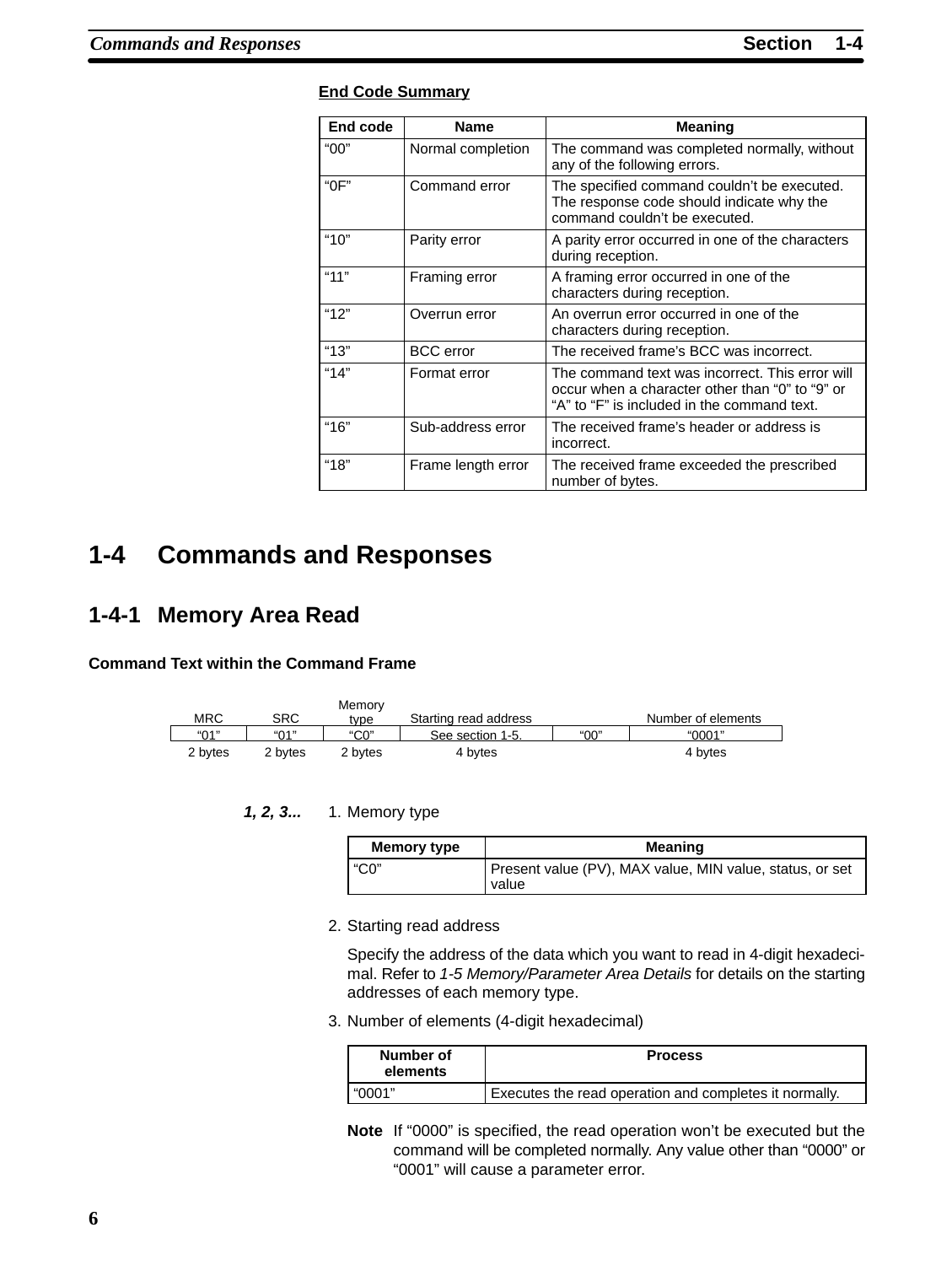#### **Response Text within the Response Frame**

| <b>MRC</b> | <b>SRC</b> | Response code        | Read data         |  |
|------------|------------|----------------------|-------------------|--|
| "01"       | "01"       |                      |                   |  |
| 2 bytes    | 2 bytes    | 4 bytes              | 8 bytes           |  |
|            | 1, 2, 3    | 1. Response code     |                   |  |
|            |            | <b>Response code</b> | <b>Meaning</b>    |  |
|            |            | "0000"               | Normal completion |  |
|            |            | "1001"               | Command too long  |  |
|            |            | "1002"               | Command too short |  |

| "1002" | Command too short                   |
|--------|-------------------------------------|
| "1100" | Parameter error                     |
| "1101" | Area type error                     |
| "1103" | Starting address out-of-range error |
| "2203" | Operating error                     |

2. Read data

The specified data is transferred in 8-digit hexadecimal. Only the status data is bit information. (Refer to 1-5 Memory/Parameter Area Details for details on the data.)

### **1-4-2 Command Text Composition**

#### **Valid Command Codes**

| Command    |               | <b>Action</b>          | Comments                                                                                                                                    |
|------------|---------------|------------------------|---------------------------------------------------------------------------------------------------------------------------------------------|
| <b>MRC</b> | <b>SRC</b>    |                        |                                                                                                                                             |
| "01"       | "01"          | Memory area read       | Reads or writes the present value (PV),<br>maximum value, minimum value, status, or                                                         |
| "01"       | $^{\circ}02"$ | Memory area write      | set value.                                                                                                                                  |
| "02"       | "01"          | Parameter area read    | Reads or writes settings other than present                                                                                                 |
| "02"       | "02"          | Parameter area write   | values.                                                                                                                                     |
| "05"       | "03"          | Properties read        | Reads information such as model number<br>and buffer size, which the host computer<br>uses to verify the upper limit of the data<br>length. |
| "06"       | "01"          | Controller status read | Reads operational status information.                                                                                                       |
| "08"       | "01"          | Internode echo test    | Returns data sent from the host computer<br>unchanged.                                                                                      |
| "30"       | "05"          | Operating command      | Executes hold, reset, forced-zero,<br>max./min. value reset, remote/local<br>selection, or mode selection.                                  |

#### **Command Frame Composition**



| Command                |      | Code |                |         | Data                             |                    |            | Page |
|------------------------|------|------|----------------|---------|----------------------------------|--------------------|------------|------|
| Memory area read       | "01" | "01" | Memory type    | Address | "00"                             | Number of elements | $---$      | 6    |
| Memory area write      | "01" | "02" | Memory type    | Address | "00"                             | Number of elements | Write data | 8    |
| Parameter area read    | "02" | "01" | Parameter type | Address |                                  | Number of elements | $---$      | 9    |
| Parameter area write   | "02" | "02" | Parameter type | Address | Write data<br>Number of elements |                    | 11         |      |
| Properties read        | "05" | "03" | $---$          |         | 12                               |                    |            |      |
| Controller status read | "06" | "01" |                |         | 13                               |                    |            |      |
| Internode echo test    | "08" | "01" | Test data      |         |                                  | 14                 |            |      |
| Operating command      | "30" | "05" | Command code   |         |                                  | 15                 |            |      |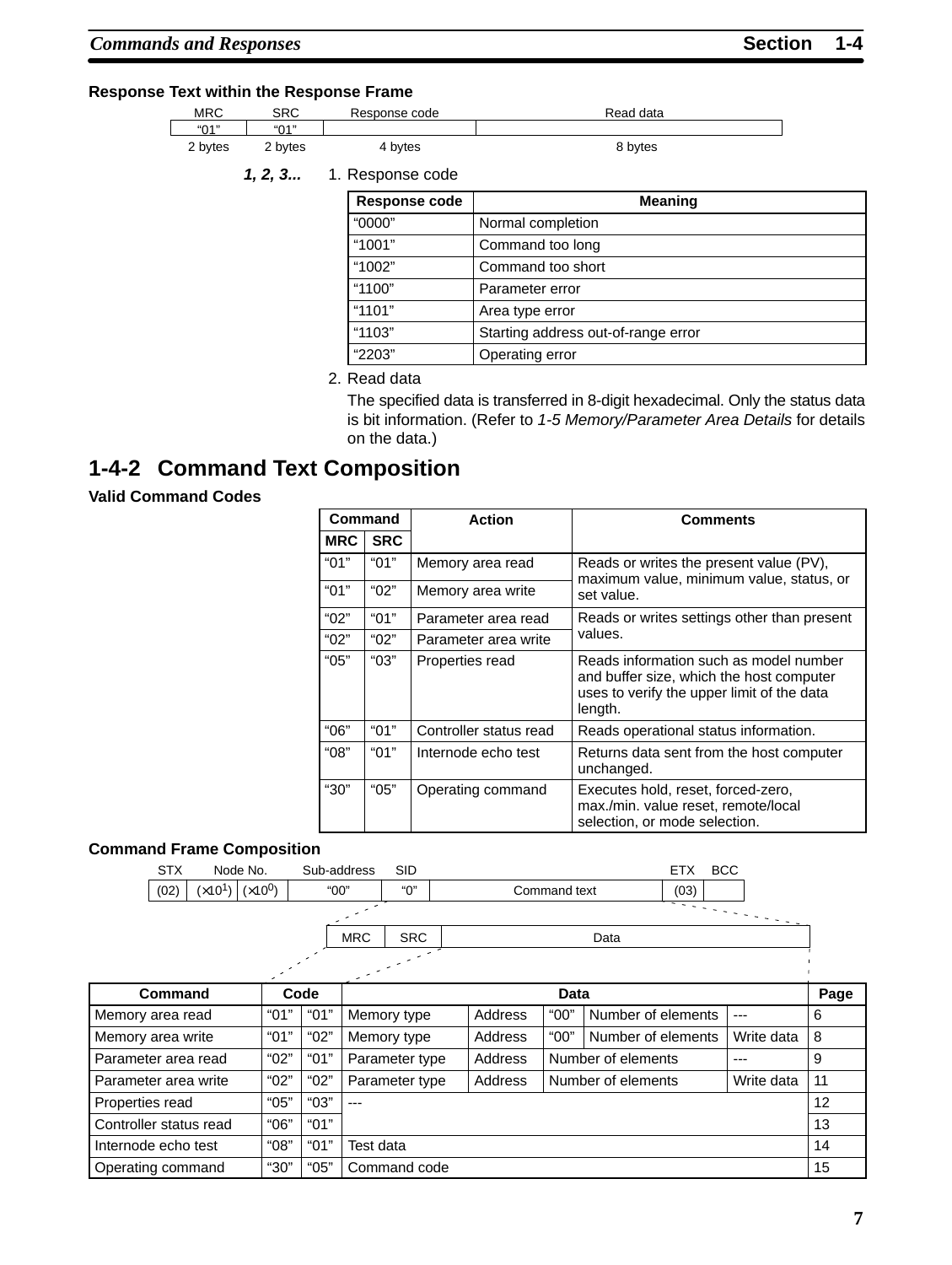### **1-4-3 Memory Area Write**

#### **Text within the Command Frame**



#### **1, 2, 3...** 1. Memory type

| <b>Memory type</b>                               | <b>Meaning</b> |
|--------------------------------------------------|----------------|
| $^{\prime\prime}$ $\cap$ $^{\prime\prime}$<br>UU | Set value      |

2. Starting write address

Specify (in 4-digit hexadecimal) the address of the data which you want to write. Refer to 1-5 Memory/Parameter Area Details for details on the starting addresses of each memory type.

3. Number of elements (4-digit hexadecimal)

| Number of<br>elements | <b>Process</b>                                          |
|-----------------------|---------------------------------------------------------|
| "0001"                | Executes the write operation and completes it normally. |

- **Note** If "0000" is specified, the write operation won't be executed but the command will be completed normally. Any value other than "0000" or "0001" will cause a parameter error.
- 4. Write data

Specify the data which you want to write. Refer to 1-5 Memory/Parameter Area Details for details on the write data.

#### **Response Text within the Response Frame**



#### Response codes

| <b>Response code</b> | <b>Meaning</b>                      |
|----------------------|-------------------------------------|
| "0000"               | Normal completion                   |
| "1001"               | Command too long                    |
| "1002"               | Command too short                   |
| "1100"               | Parameter error                     |
| "1101"               | Area type error                     |
| "1103"               | Starting address out-of-range error |
| "2203"               | Operating error                     |
| "3003"               | Read-only data                      |

**Note** The write operation won't be executed unless the response code is "0000."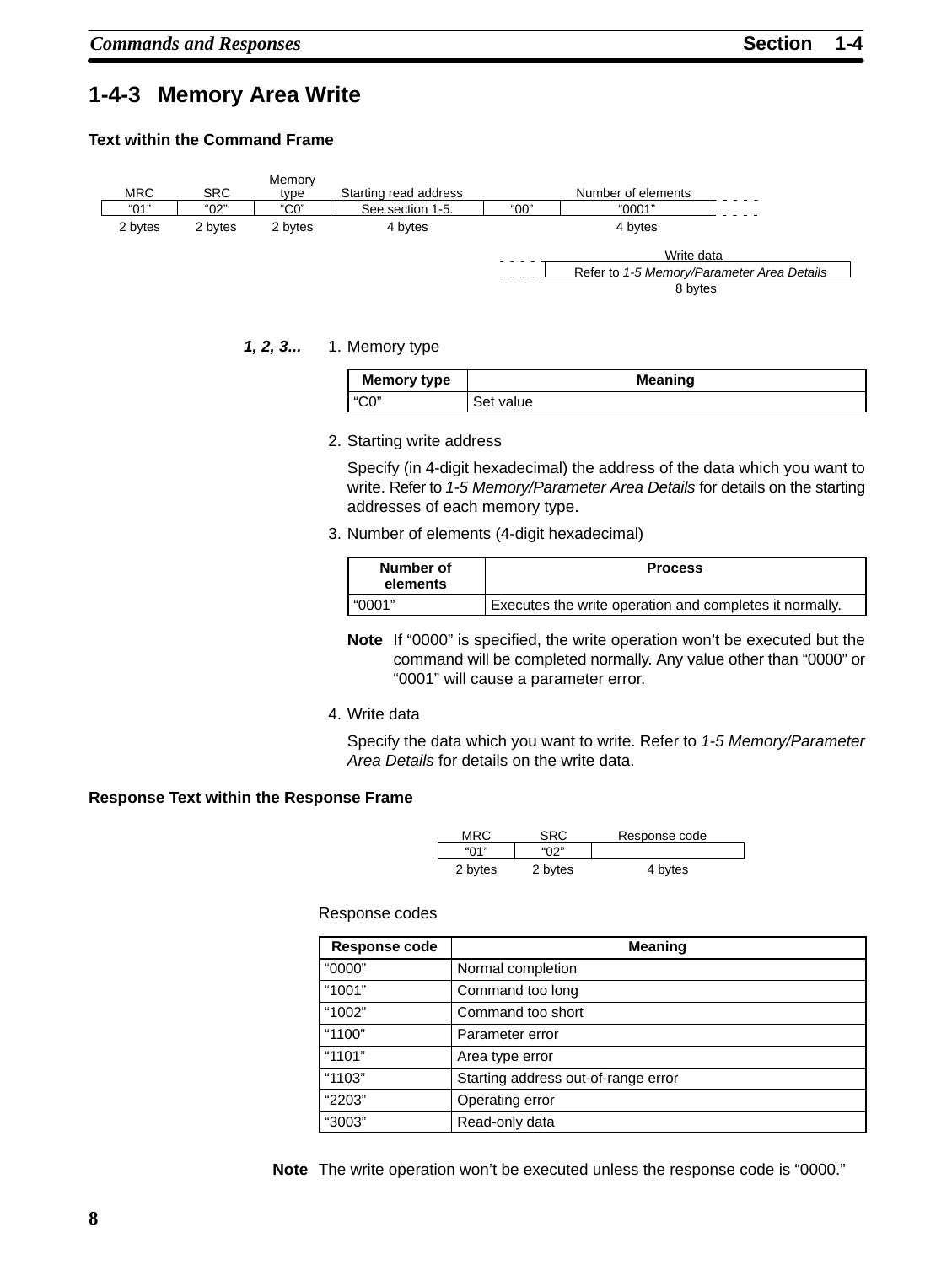## **1-4-4 Parameter Area Read**

#### **Text within the Command Frame**

|            |         | Parameter |                       |                    |
|------------|---------|-----------|-----------------------|--------------------|
| <b>MRC</b> | SRC     | tvpe      | Starting read address | Number of elements |
| "በጋ"       | "በ1"    | See 1     | See section 1-5.      | "8001"             |
| 2 bytes    | 2 bytes | 2 bvtes   | 4 bytes               | 4 bytes            |

#### **1, 2, 3... 1. Parameter type**

#### **K3NH**

| Type   | <b>Meaning</b>                                                                                                           |
|--------|--------------------------------------------------------------------------------------------------------------------------|
| "8000" | Input type, decimal point position (see note), average processing, hysteresis, and comparative output pattern            |
| "C00C" | Scaling upper limit value, scaling lower limit value, upper-limit compensation value, and Lower-limit compensation value |
| "8824" | Temperature unit, standby sequence, and display digit change                                                             |

**Note** An error response will be returned if a temperature input ( $\bar{c}_1$ - $\bar{c}_2$ ) has been selected for the input type.

#### **K3NX**

| Type   | <b>Meaning</b>                                                                                                                    |
|--------|-----------------------------------------------------------------------------------------------------------------------------------|
| "8000" | Input range, decimal point position, average processing, startup<br>compensation time, hysteresis, and comparative output pattern |
| "C00C" | Scaling input value 2, scaling display value 2, scaling input value 1,<br>and scaling display value 1                             |
| "8824" | Power supply frequency                                                                                                            |

#### **K3NV**

| Type   | <b>Meaning</b>                                                                                                                    |
|--------|-----------------------------------------------------------------------------------------------------------------------------------|
| "8000" | Input range, decimal point position, average processing, startup<br>compensation time, hysteresis, and comparative output pattern |
| "C00C" | Scaling input value 2, scaling display value 2, scaling input value 1,<br>and scaling display value 1                             |
| "8824" | Power supply frequency                                                                                                            |
|        |                                                                                                                                   |

#### **K3NR**

| Type   | <b>Meaning</b>                                                                                                                                                                   |
|--------|----------------------------------------------------------------------------------------------------------------------------------------------------------------------------------|
| "8000" | Operating mode, decimal point position, process time for averaging<br>measured value, startup compensation time, hysteresis, and<br>comparative output pattern                   |
| "C00C" | Prescaling value X (mantissa) of input A, prescaling value Y<br>(exponent) of input A, prescaling value X (mantissa) of input B, and<br>prescaling value Y (exponent) of input B |
| "8824" | Sensor type, time unit, power failure memory                                                                                                                                     |
| "C82A" | Auto zero time of input A X (mantissa), auto zero time of input A Y<br>(exponent), auto zero time of input B Y (mantissa), and auto zero<br>time of input B Y (exponent)         |

#### **K3NP**

| Type   | <b>Meaning</b>                                                                           |
|--------|------------------------------------------------------------------------------------------|
| "8000" | Operating mode, decimal point position, and comparative output<br>pattern                |
| "C00C" | Prescaling value X (mantissa) of input A and prescaling value Y<br>(exponent) of input A |
| "8824" | Sensor type and time unit                                                                |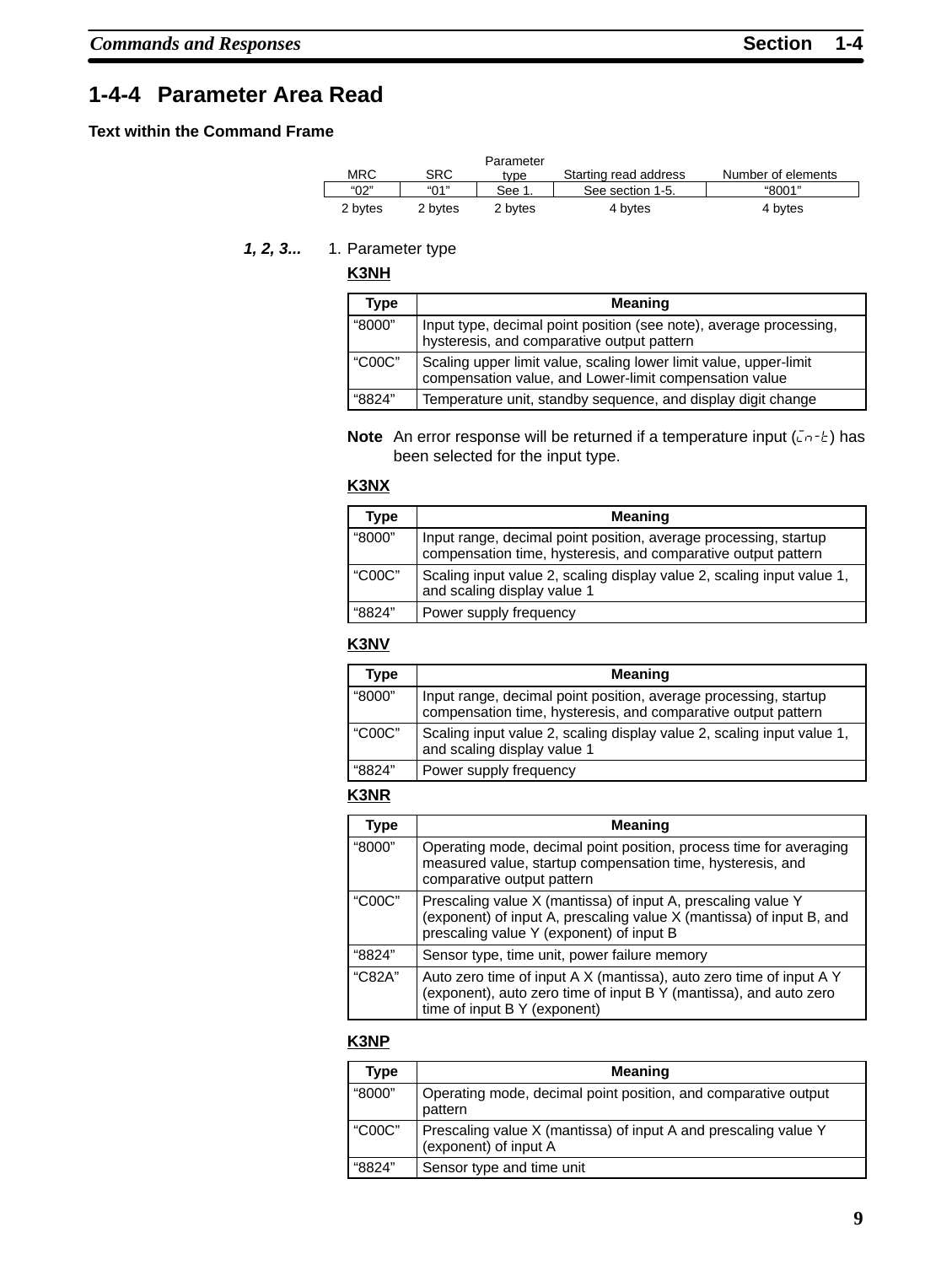#### **K3NC**

| Type   | <b>Meaning</b>                                                                           |  |
|--------|------------------------------------------------------------------------------------------|--|
| "8000" | Operating format, decimal point position, and comparative output<br>pattern              |  |
| "C00C" | Prescaling value X (mantissa) of input A and prescaling value Y<br>(exponent) of input A |  |
| "8824" | Sensor type, power failure memory, and compensation input<br>condition                   |  |
| "C82A" | Compensation value                                                                       |  |

2. Starting read address

Specify (in 4-digit hexadecimal) the address of the data which you want to read. Refer to 1-5 Memory/Parameter Area Details for details on the starting addresses of each parameter type.

3. Number of elements

| Number of<br>elements | <b>Process</b>                                         |
|-----------------------|--------------------------------------------------------|
| "8001"                | Executes the read operation and completes it normally. |

**Note** If "8000" is specified, the read operation won't be executed but the command will be completed normally. Any value other than "8000" or "8001" will cause a parameter error.

#### **Response Text within the Response Frame**



#### **1, 2, 3...** 1. Response codes

| <b>Response code</b> | <b>Meaning</b>                      |
|----------------------|-------------------------------------|
| "0000"               | Normal completion                   |
| "1001"               | Command too long                    |
| "1002"               | Command too short                   |
| "1100"               | Parameter error                     |
| "1101"               | Area type error                     |
| "1103"               | Starting address out-of-range error |
| "2203"               | Operating error                     |

2. Parameter type and starting read address

The parameter type and starting read address specified in the command will be returned.

3. Read data

The data specified in the command will be returned.

4. Number of elements

The number of elements specified in the command will be returned.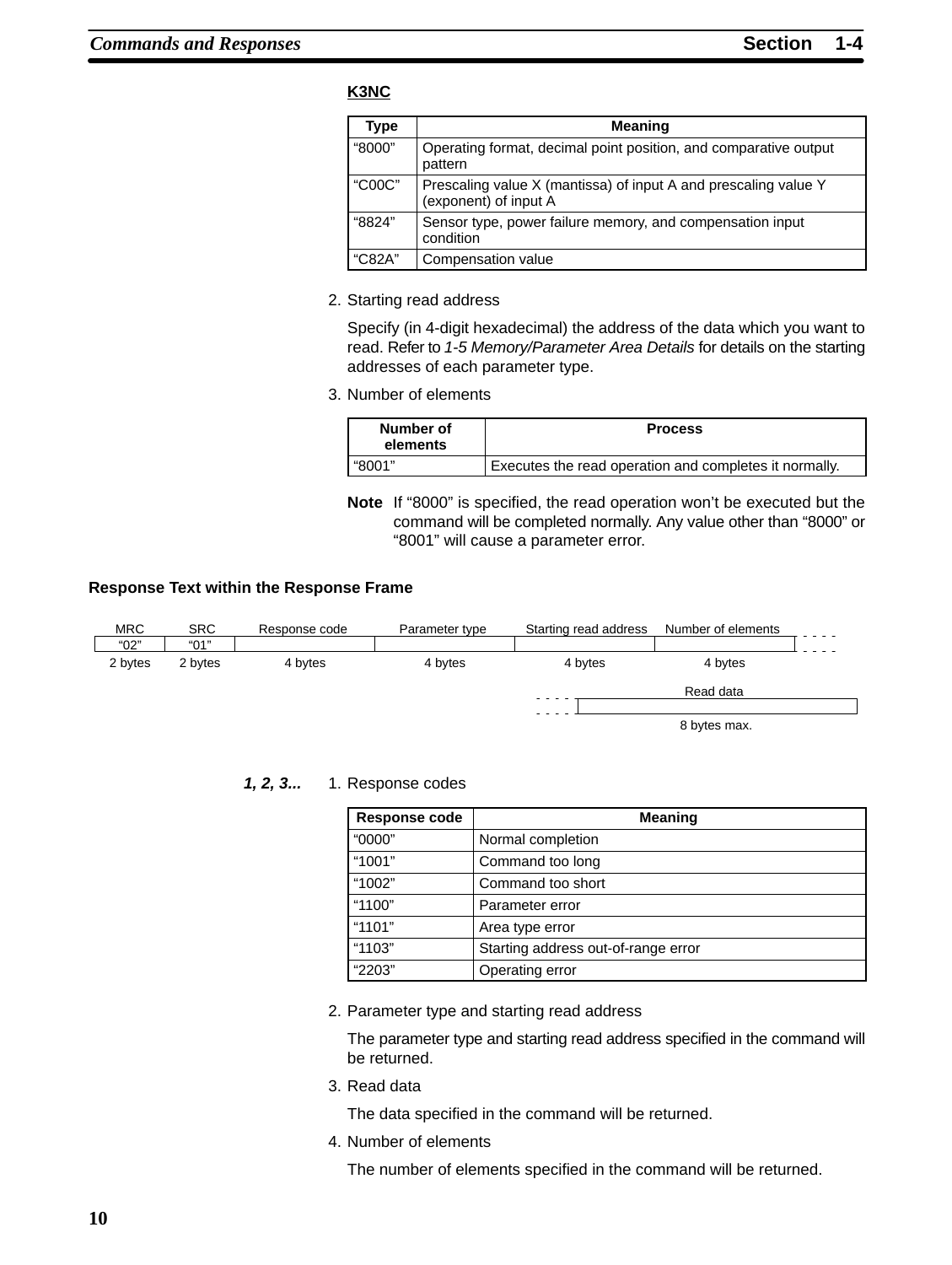### **1-4-5 Parameter Area Write**

#### **Text within the Command Frame**



#### **1, 2, 3...** 1. Parameter type

#### **K3NH**

| Type   | <b>Meaning</b>                                                                                                              |  |
|--------|-----------------------------------------------------------------------------------------------------------------------------|--|
| "8000" | Input type, decimal point position, average processing, hysteresis,<br>and comparative output pattern                       |  |
| "C00C" | Scaling upper limit value, scaling lower limit value, upper-limit<br>compensation value, and lower-limit compensation value |  |
| "8824" | Temperature unit, standby sequence, and display digit change                                                                |  |

#### **K3NX**

| Type   | <b>Meaning</b>                                                                                                                    |  |
|--------|-----------------------------------------------------------------------------------------------------------------------------------|--|
| "8000" | Input range, decimal point position, average processing, startup<br>compensation time, hysteresis, and comparative output pattern |  |
| "C00C" | Scaling input value 2, scaling display value 2, scaling input value 1,<br>and scaling display value 1                             |  |
| "8824" | Power supply frequency                                                                                                            |  |

#### **K3NV**

| Type   | <b>Meaning</b>                                                                                                                    |  |
|--------|-----------------------------------------------------------------------------------------------------------------------------------|--|
| "8000" | Input range, decimal point position, average processing, startup<br>compensation time, hysteresis, and comparative output pattern |  |
| "C00C" | Scaling input value 2, scaling display value 2, scaling input value 1,<br>and scaling display value 1                             |  |
| "8824" | Power supply frequency                                                                                                            |  |

#### **K3NR**

| Type   | <b>Meaning</b>                                                                                                                                                                   |
|--------|----------------------------------------------------------------------------------------------------------------------------------------------------------------------------------|
| "8000" | Operating mode, decimal point position, process time for averaging<br>measured value, startup compensation time, hysteresis, and<br>comparative output pattern                   |
| "C00C" | Prescaling value X (mantissa) of input A, prescaling value Y<br>(exponent) of input A, prescaling value X (mantissa) of input B, and<br>prescaling value Y (exponent) of input B |
| "8824" | Sensor type, time unit, power failure memory                                                                                                                                     |
| "C82A" | Auto zero time of input A X (mantissa), auto zero time of input A Y<br>(exponent), auto zero time of input B Y (mantissa), and auto zero<br>time of input B Y (exponent)         |

#### **K3NP**

| Type   | <b>Meaning</b>                                                                           |
|--------|------------------------------------------------------------------------------------------|
| "8000" | Operating mode, decimal point position, and comparative output<br>pattern                |
| "C00C" | Prescaling value X (mantissa) of input A and prescaling value Y<br>(exponent) of input A |
| "8824" | Sensor type and time unit                                                                |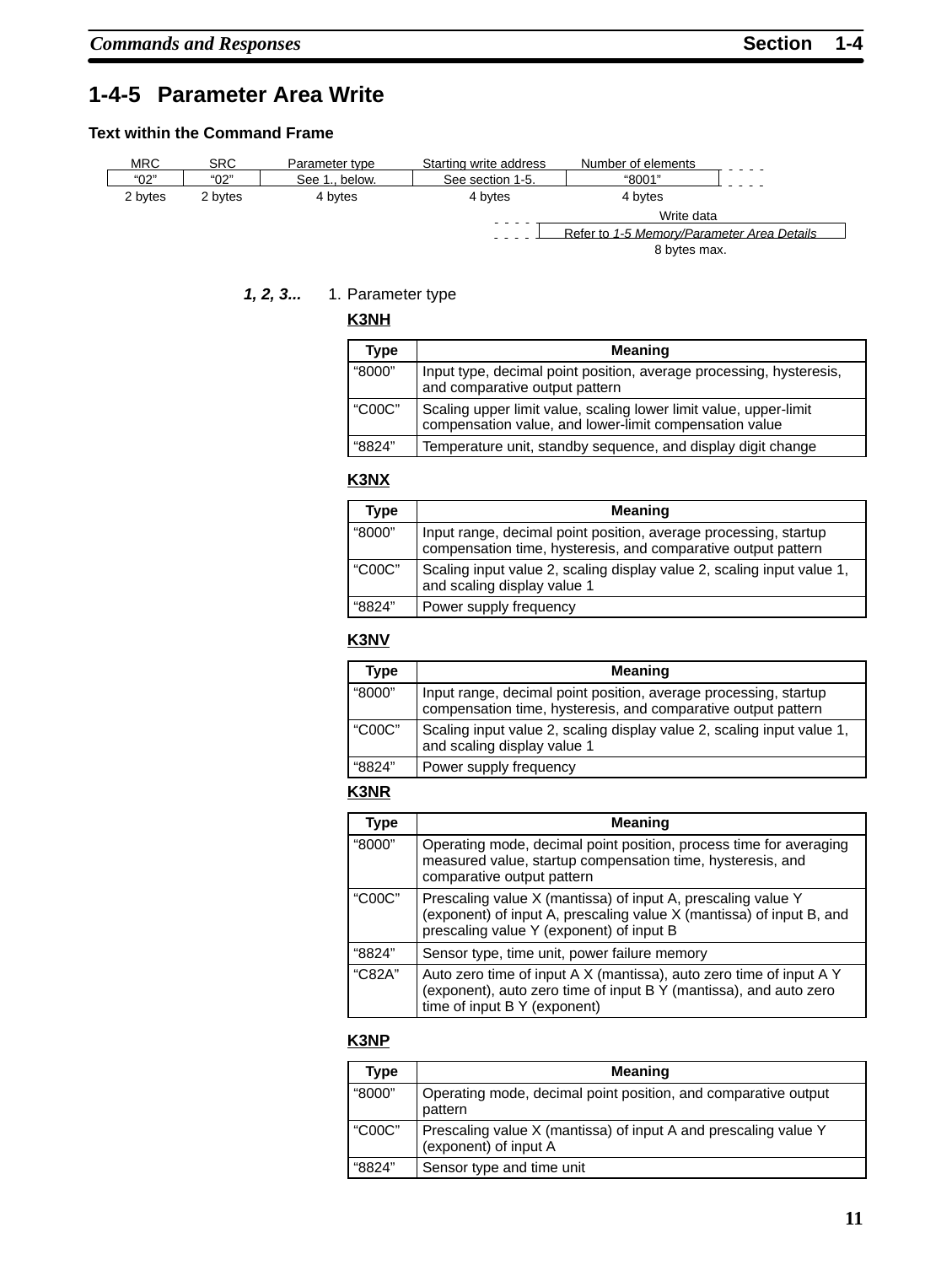#### **K3NC**

| Type   | <b>Meaning</b>                                                                           |  |
|--------|------------------------------------------------------------------------------------------|--|
| "8000" | Operating format, decimal point position, and comparative output<br>pattern              |  |
| "C00C" | Prescaling value X (mantissa) of input A and prescaling value Y<br>(exponent) of input A |  |
| "8824" | Sensor type, power failure memory, and compensation input<br>condition                   |  |
| "C82A" | Compensation value                                                                       |  |

2. Starting write address

Specify (in 4-digit hexadecimal) the address of the data which you want to write. Refer to 1-5 Memory/Parameter Area Details for details on the starting addresses of each parameter type.

3. Number of elements (4-digit hexadecimal)

| Number of<br>elements | <b>Process</b>                                          |
|-----------------------|---------------------------------------------------------|
| "8001"                | Executes the write operation and completes it normally. |

**Note** If "8000" is specified, the write operation won't be executed but the command will be completed normally. Any value other than "8000" or "8001" will cause a parameter error.

#### 4. Write data

Specify the data which you want to write. Refer to 1-5 Memory/Parameter Area Details for details on the write data.

#### **Response Text within the Response Frame**



Response codes

| Response code | <b>Meaning</b>                      |
|---------------|-------------------------------------|
| "0000"        | Normal completion                   |
| "1001"        | Command too long                    |
| "1002"        | Command too short                   |
| "1100"        | Parameter error                     |
| "1101"        | Area type error                     |
| "1103"        | Starting address out-of-range error |
| "2203"        | Operating error                     |

**Note** The write operation won't be executed unless the response code is "0000."

### **1-4-6 Properties Read**

**Text within the Command Frame**

| MRC     | <b>SRC</b> |
|---------|------------|
| "በ5"    | "በ?"       |
| 2 bytes | 2 bytes    |

#### **Response Text within the Response Frame**

| <b>MRC</b> | SRC     | Response code | Model number | Buffer size |
|------------|---------|---------------|--------------|-------------|
| "05"       | "03"    |               |              |             |
| 2 bytes    | 2 bytes | 4 bytes       | 10 bytes     | 4 bytes     |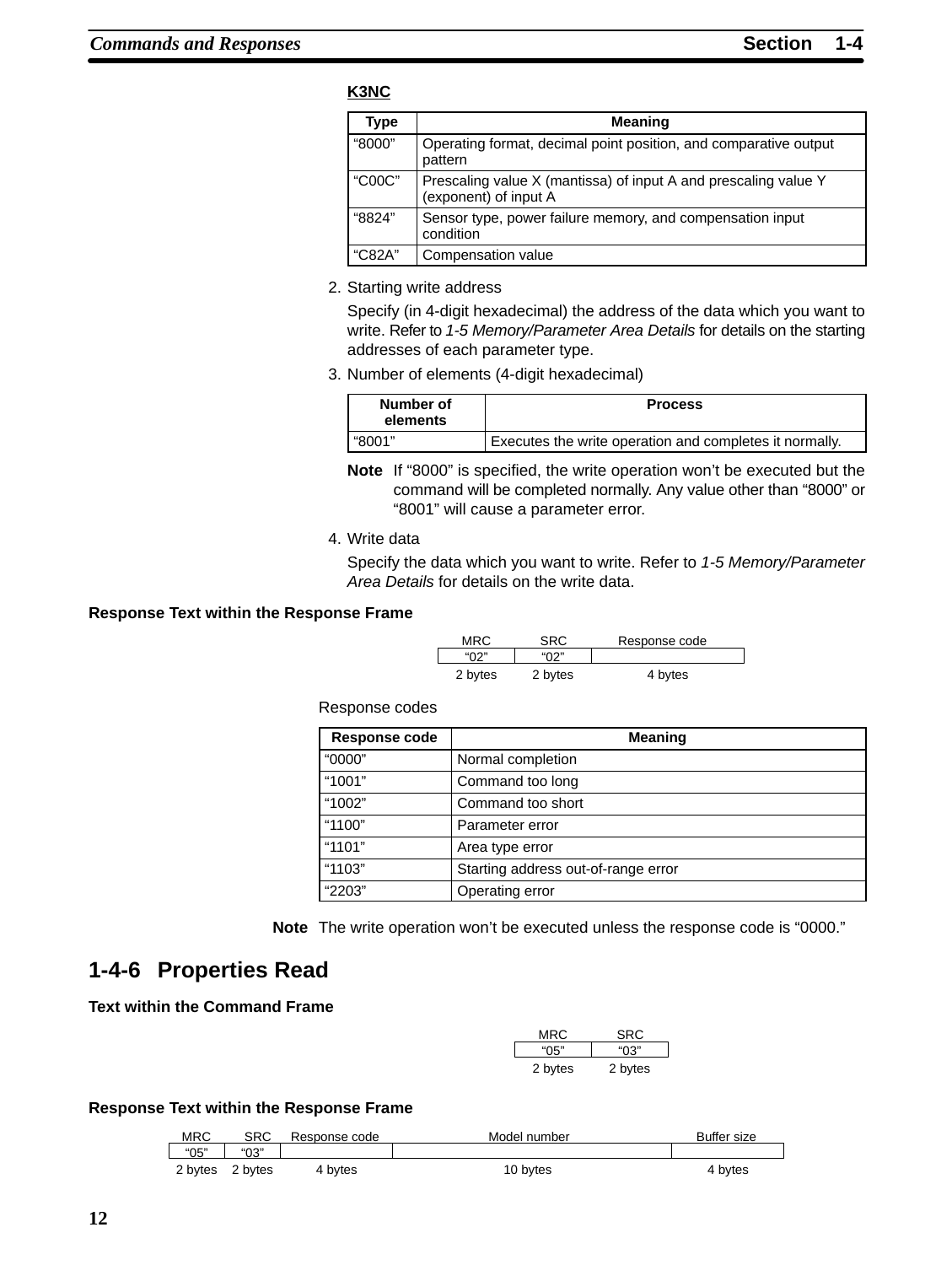**1, 2, 3...** 1. Response codes

| Response code | <b>Meaning</b>    |
|---------------|-------------------|
| "0000"        | Normal completion |
| "1001"        | Command too long  |
| "2203"        | Operating error   |

2. Model number

The 10-byte ASCII model number will be returned as is (from the left). The overall format is "K3N  $\Box$ -23-4."

 $\Box$ : This is the fourth character in the model number (H, R, P, C, X, or V).

**23:** These characters indicate the input specifications, as shown below.

| Characters 23 | <b>Meaning</b>                        |
|---------------|---------------------------------------|
| <b>TA</b>     | K3NH                                  |
| <b>NB</b>     | NPN input for the K3NR, K3NP, or K3NC |
| <b>PB</b>     | PNP input for the K3NR, K3NP, or K3NC |
| <b>VD</b>     | K3NX (DC voltage input)               |
| <b>AD</b>     | K3NX (DC current input)               |
| <b>VA</b>     | K3NX (AC voltage input)               |
| AA            | K3NX (AC current input)               |
| LC            | K <sub>3</sub> N <sub>V</sub>         |

**4.** This is the Output Unit's code.

| <b>Number</b>  | Code             | <b>Meaning</b>                                                       |
|----------------|------------------|----------------------------------------------------------------------|
|                | FLK1             | Communications (RS-232C)                                             |
| $\overline{2}$ | FLK <sub>2</sub> | Communications (RS-485)                                              |
| $\overline{3}$ | FLK3             | Communications (RS-422)                                              |
| $\overline{4}$ | FLK4             | Communications + Transistor output<br>(RS-232C + NPN open collector) |
| 5              | FLK <sub>5</sub> | Communications + Transistor output<br>(RS-485 + NPN open collector)  |
| 6              | FLK <sub>6</sub> | Communications + Transistor output<br>(RS-422 + NPN open collector)  |

3. Communications buffer size

Indicates the size of the communications buffer in 4-digit hexadecimal. The hexadecimal number is represented in ASCII and is always "0025" (37 bytes).

### **1-4-7 Controller Status Read**

**Text within the Command Frame**

| MRC     | <b>SRC</b> |
|---------|------------|
| "በ6"    | "በ1"       |
| 2 bytes | 2 bytes    |

**Response Text within the Response Frame**

| <b>MRC</b> | SRC             | Response code | <b>RUN status</b> | neialeu<br>information |  |
|------------|-----------------|---------------|-------------------|------------------------|--|
| "06"       | "ሰ1"            |               |                   |                        |  |
|            | 2 bytes 2 bytes | 4 bytes       | 4 bytes           | 4 bytes                |  |

#### **1, 2, 3...** 1. Response codes

| Response code | <b>Meaning</b>    |
|---------------|-------------------|
| "0000"        | Normal completion |
| "1001"        | Command too long  |
| "2203"        | Operating error   |

Related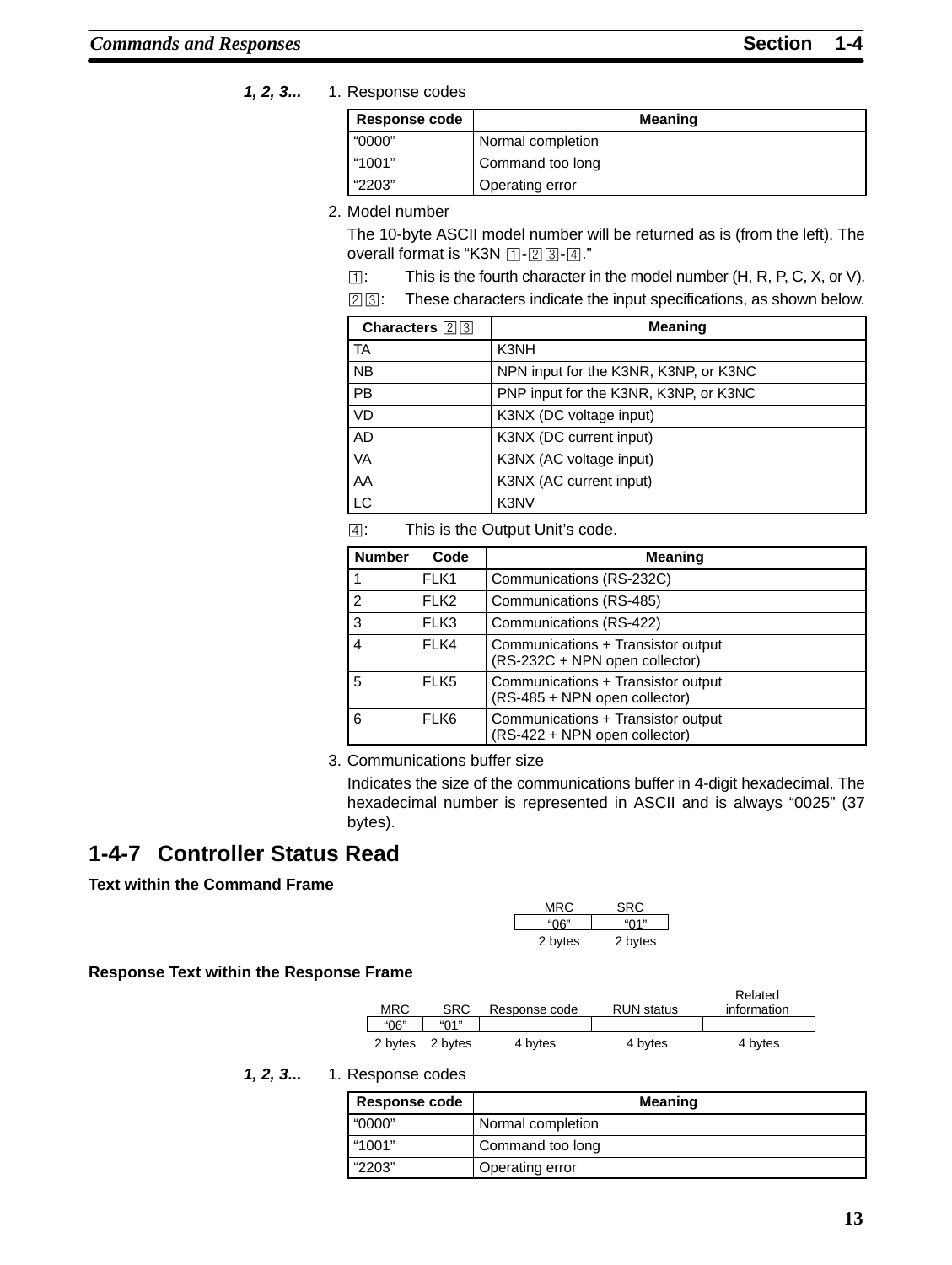2. RUN status

| "00"   | Operating in RUN mode     |
|--------|---------------------------|
| . "በ1" | Operating in setting mode |
| "02"   | Performing output test    |

3. Related information

The related information (binary) is returned as 2-digit ASCII code.



A "0" will be returned for a function if the Unit isn't equipped with that function. The output numbers in parentheses are for the K3NC.

**Note** Refer to the following table for the bank number that has been set. These are valid only for the K3NR, K3NP, and K3NC.

| Bank No. | $2^2$      | 2 <sup>1</sup> | 20         |
|----------|------------|----------------|------------|
| Bank 0   | <b>OFF</b> | <b>OFF</b>     | <b>OFF</b> |
| Bank 1   | <b>OFF</b> | <b>OFF</b>     | ON         |
| Bank 2   | <b>OFF</b> | ON             | <b>OFF</b> |
| Bank 3   | <b>OFF</b> | ON             | ON         |
| Bank 4   | OFF        | <b>OFF</b>     | <b>OFF</b> |

### **1-4-8 Internode Echo Test**

#### **Text within the Command Frame**

| MRC     | cפ∩     | Test data     |
|---------|---------|---------------|
| "08"    | 401"    |               |
| 2 bytes | 2 bytes | 20 bytes max. |

The test data can be any arbitrary data (1 to 20 bytes), although the bytes of data must be within the following ranges:

20 to FF hexadecimal when the number of data bits is set to 8.

20 to 7F hexadecimal when the number of data bits is set to 7.

**Note** The test data isn't checked for out-of range values.

#### **Response Text within the Response Frame**

| <b>MRC</b> | <b>SRC</b>                            | Response code | Test data     |
|------------|---------------------------------------|---------------|---------------|
| "08"       | $^{11}$ $\bigcap$ $\bigcap$ $\bigcap$ |               |               |
| 2 bytes    | 2 bvtes                               | 4 bytes       | 20 bytes max. |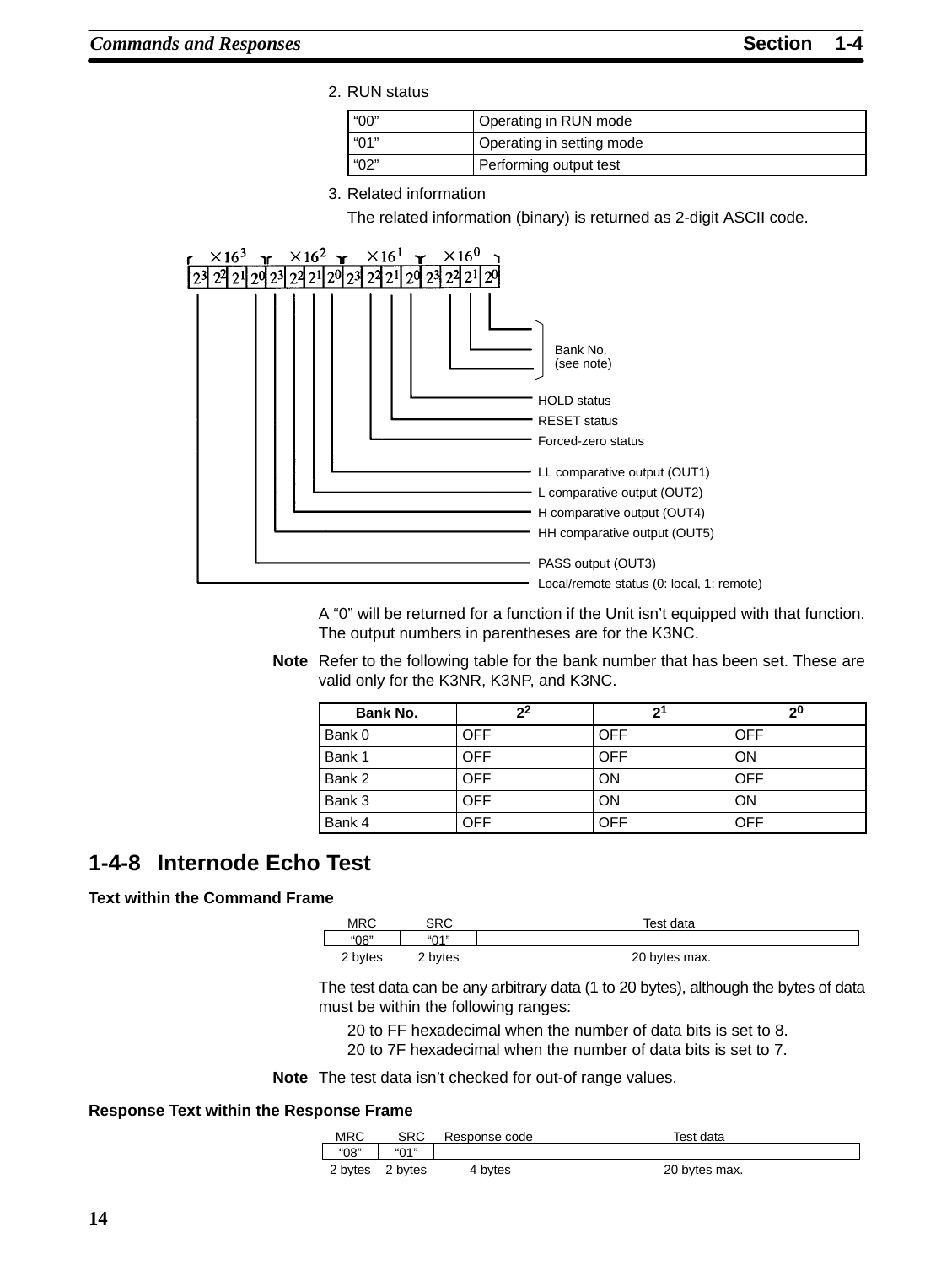**1, 2, 3...** 1. Response codes

| Response code | <b>Meaning</b>    |
|---------------|-------------------|
| "0000"        | Normal completion |
| "1001"        | Command too long  |
| "2203"        | Operating error   |

2. Test data

The test data sent by the command is returned unchanged.

### **1-4-9 Operating Command**

#### **Text within the Command Frame**



The following table shows the four command codes and the sub-codes for commands that require them.

| Code | Command                              |                | Sub-code                                       |
|------|--------------------------------------|----------------|------------------------------------------------|
| "10" | Reset maximum and<br>minimum values. | None           |                                                |
| "11" | Forced-zero                          |                | "00": Clear forced-zero setting. "01": Execute |
|      |                                      |                | (Invalid for the K3NR, K3NP, K3NC, and K3NH.)  |
| "12" | Remote/local<br>programming          | "00": Local    | "01": Remote                                   |
| "13" | Switch mode.                         | "00": RUN mode | "01": Setting mode                             |

#### **Response Text within the Response Frame**



#### **1, 2, 3...** 1. Response code

| <b>Response code</b> | <b>Meaning</b>    |
|----------------------|-------------------|
| "0000"               | Normal completion |
| "1001"               | Command too long  |
| "1002"               | Command too short |
| "1100"               | Parameter error   |
| "2203"               | Operating error   |

2. Command code

The command code sent by the command is returned unchanged when the command was completed normally or an operating error occurred.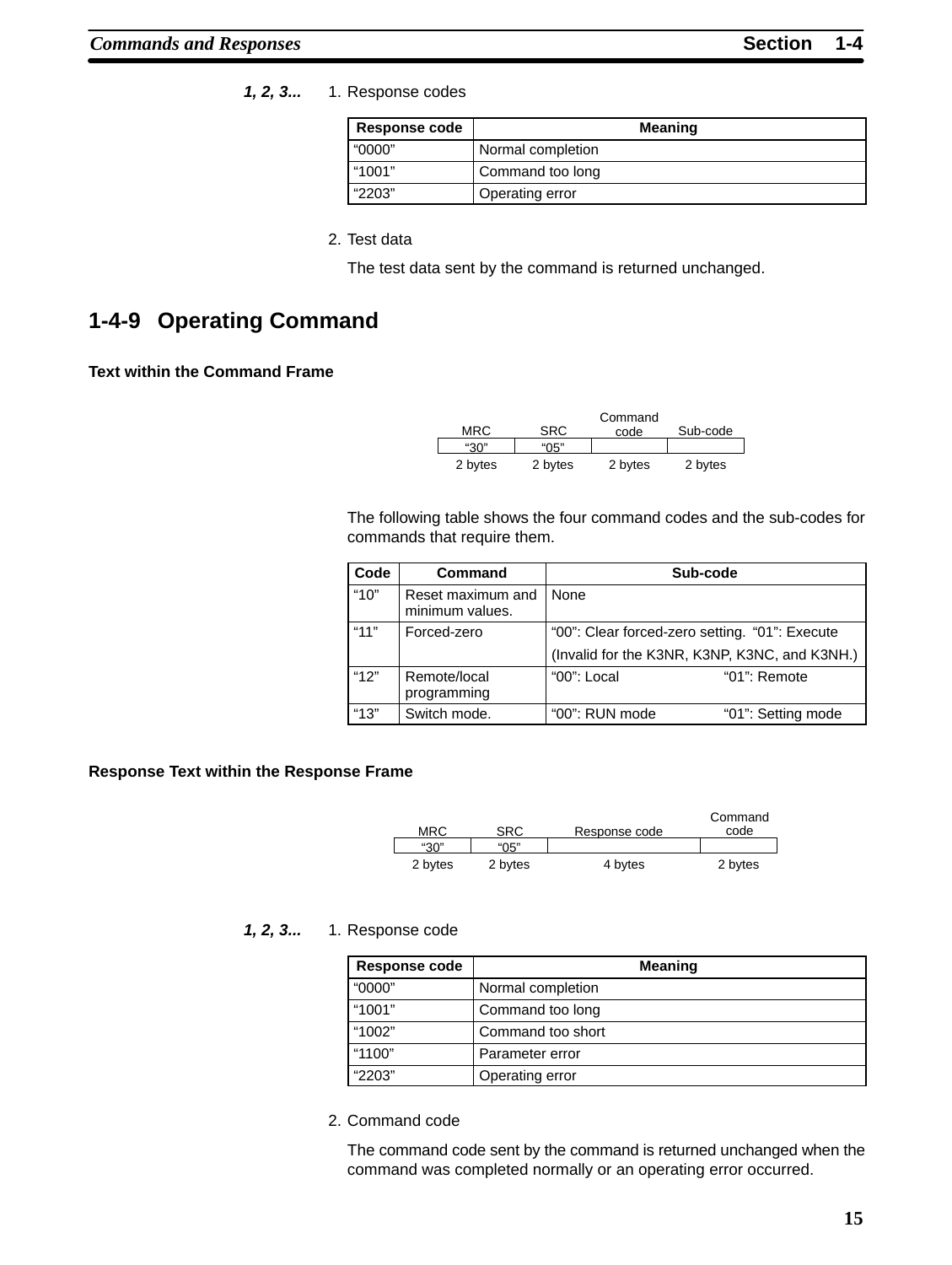# **1-4-10 Summary of Response Codes**

| <b>Response</b><br>code | <b>Name</b>                            | <b>Meaning</b>                                                                                         |
|-------------------------|----------------------------------------|--------------------------------------------------------------------------------------------------------|
| "0000"                  | Normal completion                      | The command was completed properly.                                                                    |
| "0401"                  | Undefined command                      | The command was incorrect.                                                                             |
| "1002"                  | Command too short                      | Some required data was missing from the command.                                                       |
| "1003"                  | Number of elements/Data                | An error occurred while writing data.                                                                  |
|                         | mismatch                               | The specified number of elements and amount of data didn't agree.                                      |
| "1100"                  | Parameter error                        | The specified parameters(s) were incorrect.                                                            |
| "1101"                  | Area type error                        | The area type (memory/parameter) specification was incorrect.                                          |
| "1103"                  | Starting address out-of-range<br>error | The specified starting address was outside of the allowed range.                                       |
| "1104"                  | End address out-of range<br>error      | The specified end address (starting address + number of elements) was<br>outside of the allowed range. |
| "110B"                  | Response too long                      | The response exceeded the maximum response length (37 bytes).                                          |
| "2203"                  | Operating error                        | Attempted to change a set value while in local mode.                                                   |
|                         |                                        | Attempted to change a setting other than a set value while in RUN<br>mode.                             |
|                         |                                        | Execution wasn't possible because the startup compensation time<br>function was being executed. (K3NX) |
| "3003"                  | Read-only data                         | Couldn't write data because the specified area is read-only.                                           |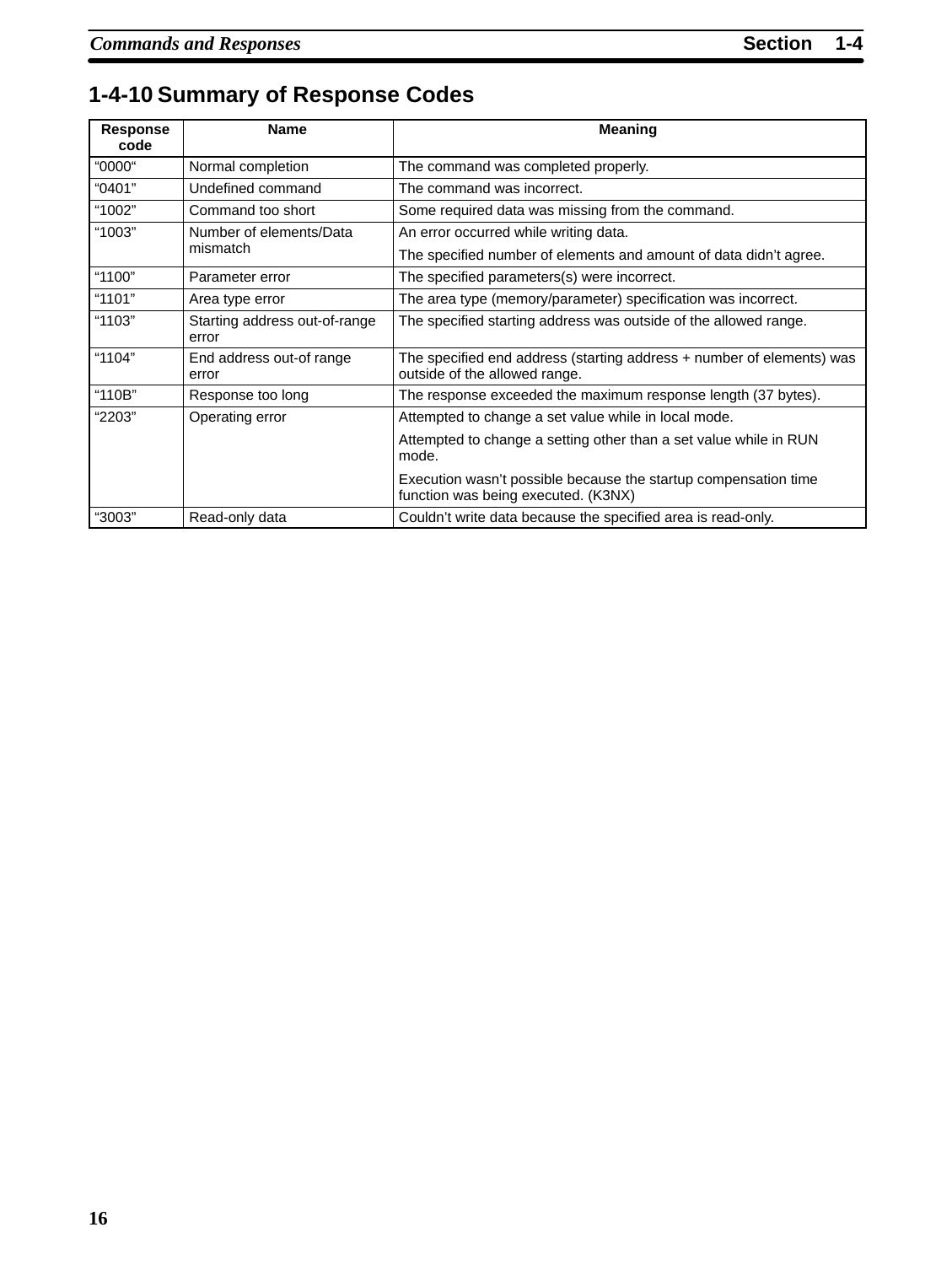# **1-5 Memory/Parameter Area Details**

| <b>Type</b> | <b>Address</b> |                    | Data contents                                                                                                                                                                                                                                                                                                                                                                                                                                                 | Data length  |
|-------------|----------------|--------------------|---------------------------------------------------------------------------------------------------------------------------------------------------------------------------------------------------------------------------------------------------------------------------------------------------------------------------------------------------------------------------------------------------------------------------------------------------------------|--------------|
| "C0"        | "0000"         | Present value (PV) | "F0019999" to "00099999" (See note 1.)                                                                                                                                                                                                                                                                                                                                                                                                                        | Double words |
|             | "0001"         | Maximum value      | "F0019999" to "00099999" (See note 1.)                                                                                                                                                                                                                                                                                                                                                                                                                        |              |
|             | "0002"         | Minimum value      | "F0019999" to "00099999" (See note 1.)                                                                                                                                                                                                                                                                                                                                                                                                                        |              |
|             | "0003"         | Status data:       | Present value overflow<br>Bit 0:<br>Bit 1:<br>Present value underflow<br>Bit $2:$<br>Maximum value overflow<br>Bit 3:<br>Maximum value underflow<br><b>Bit 4:</b><br>Minimum value overflow<br><b>Bit 5:</b><br>Minimum value underflow<br>Bit 6:<br>Present value sensor error (K3NH only)<br>Maximum value sensor error (K3NH only)<br><b>Bit 7:</b><br>Minimum value sensor error (K3NH only)<br><b>Bit 8:</b><br>Others: The remaining bits are always 0. |              |
|             | "X004"         | HH set value       | "F0019999" to "00099999" (See note 1.)                                                                                                                                                                                                                                                                                                                                                                                                                        |              |
|             | "X005"         | H set value        | "F0019999" to "00099999" (See note 1.)                                                                                                                                                                                                                                                                                                                                                                                                                        |              |
|             | "X006"         | L set value        | "F0019999" to "00099999" (See note 1.)                                                                                                                                                                                                                                                                                                                                                                                                                        |              |
|             | "X007"         | LL set value       | "F0019999" to "00099999" (See note 1.)                                                                                                                                                                                                                                                                                                                                                                                                                        |              |

#### **Memory: K3NH, K3NX, K3NV, K3NR, and K3NP**

- **Note** 1. In the K3NH, the range is "F0001999" to "00009999" when the display digit change is set to 4 digits.
	- 2. The leading "X" in the addresses represents the bank number in the K3NR and K3NP. (This digit is always 0 in the other models.)
	- 3. Data values which begin with an "F" are negative values.
	- 4. The following diagram shows the details of the status bits:

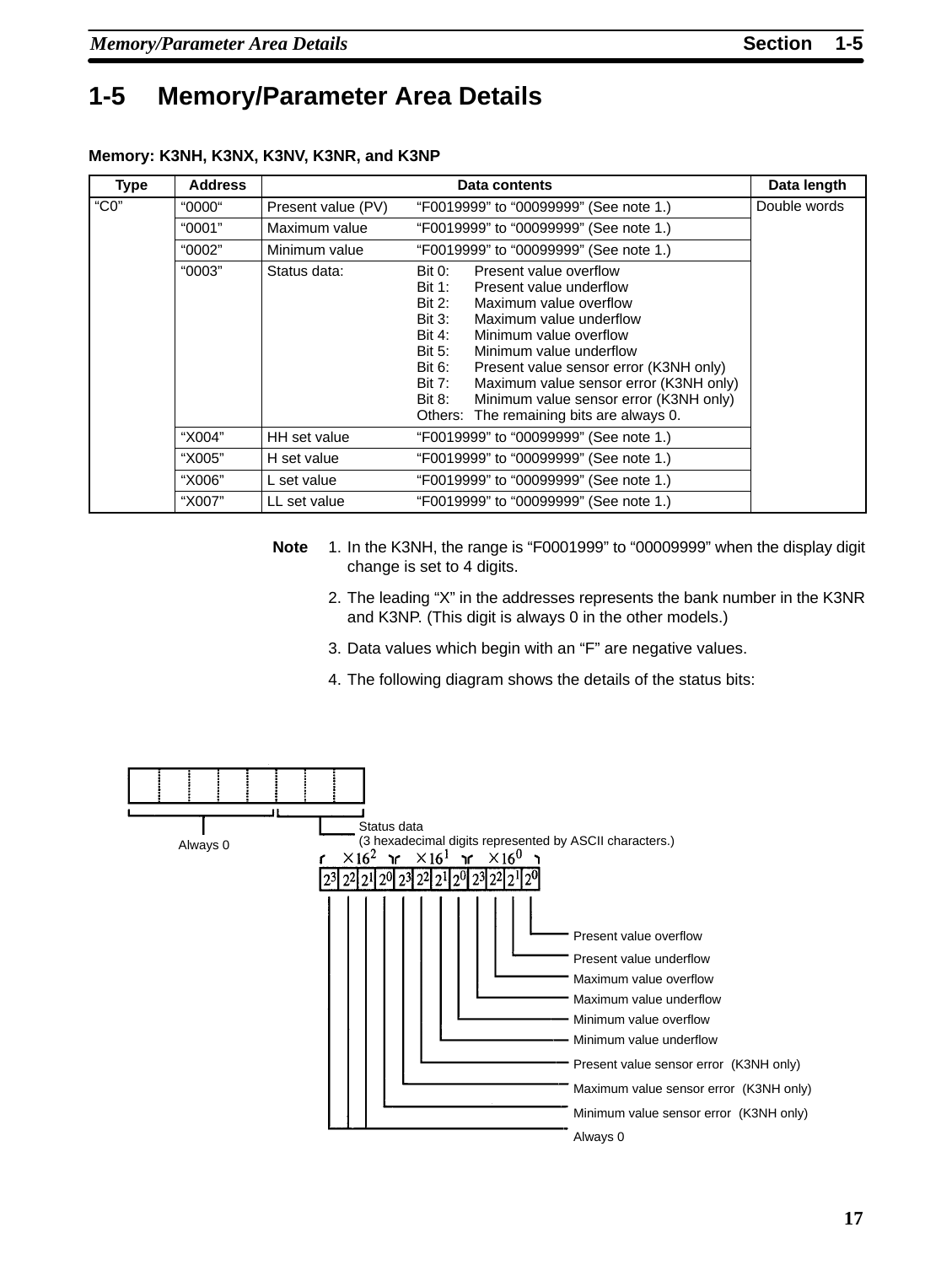#### **Memory: K3NC**

| Type | <b>Address</b> | Data contents      |                                                                                                                   | Data length  |
|------|----------------|--------------------|-------------------------------------------------------------------------------------------------------------------|--------------|
| "C0" | "0000"         | Present value (PV) | "F0019999" to "00099999"                                                                                          | Double words |
|      | "0003"         | Status data:       | Present value overflow<br>Bit 0:<br>Bit 1:<br>Present value underflow<br>Others: The remaining bits are always 0. |              |
|      | "X004"         | OUT1 set value     | "F0019999" to "00099999"                                                                                          |              |
|      | "X005"         | OUT2 set value     | "F0019999" to "00099999"                                                                                          |              |
|      | "X006"         | OUT3 set value     | "F0019999" to "00099999"                                                                                          |              |
|      | "X007"         | OUT4 set value     | "F0019999" to "00099999"                                                                                          |              |
|      | "X008"         | OUT5 set value     | "F0019999" to "00099999"                                                                                          |              |

Note 1. The leading "X" in the addresses represents the bank number.

2. Data values which begin with an "F" are negative values.

3. The following diagram shows the details of the status bits:

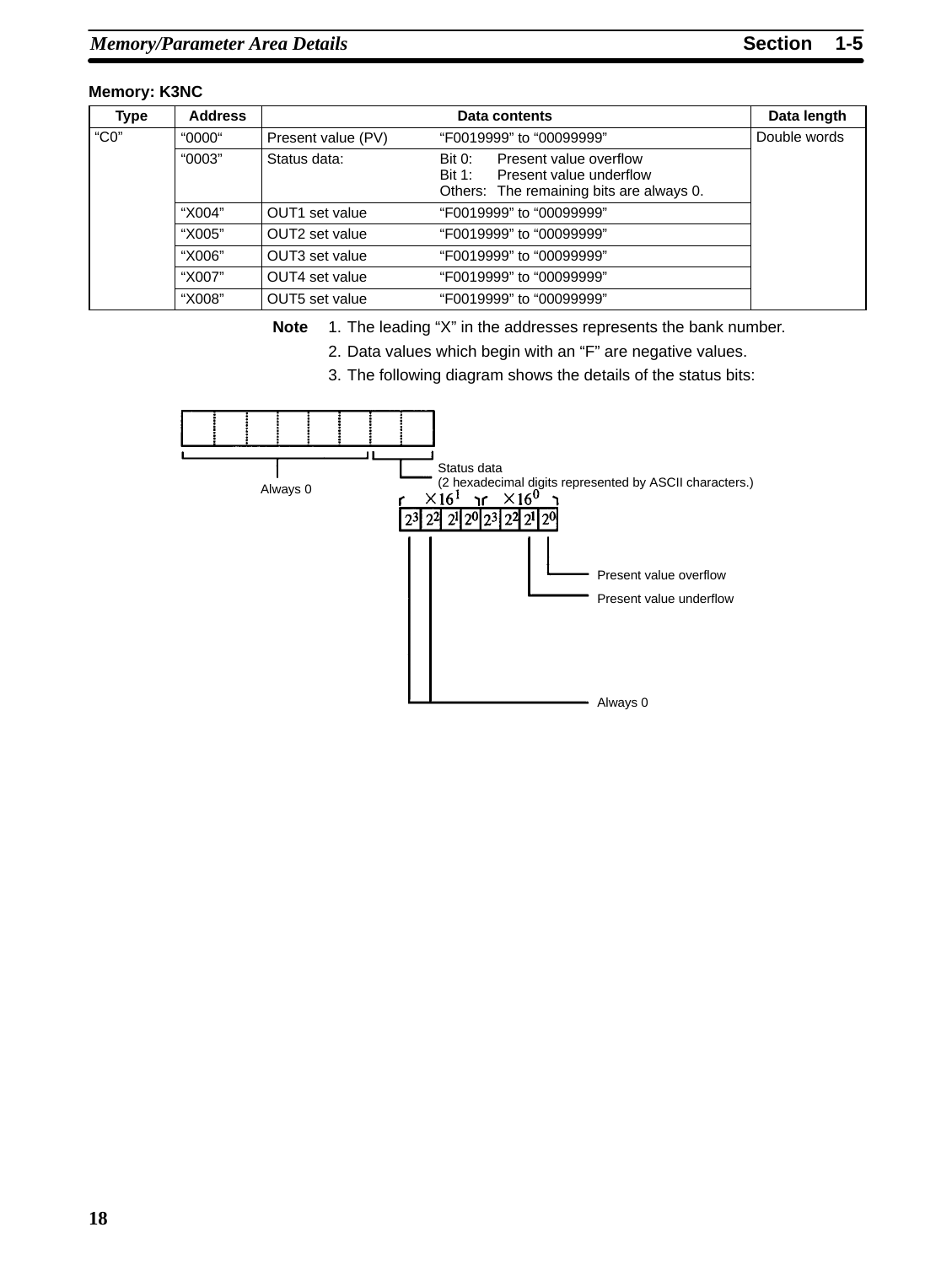#### **Parameters: K3NH**

| <b>Type</b> | <b>Address</b> | Data contents                                                                                                                            | Data length  |
|-------------|----------------|------------------------------------------------------------------------------------------------------------------------------------------|--------------|
| "8000"      | "0000"         | "0000" to "0021"<br>Input type                                                                                                           | Words        |
|             | "0001"         | "0000" to "0003"<br>Decimal point position<br>(See note 1.)                                                                              |              |
|             | "0002"         | Average processing                                                                                                                       |              |
|             |                | "0000"<br>No averaging<br>"0001" to "0004" Moving average: 2, 4, 8, or 16 times<br>"0011" to "0014" Simple average: 2, 4, 8, or 16 times |              |
|             | "0003"         | Not used.                                                                                                                                |              |
|             | "0004"         | "0001" to "9999"<br><b>Hysteresis</b>                                                                                                    |              |
|             | "0005"         | Comparative output pattern                                                                                                               |              |
|             |                | "0000"<br>Standard output<br>"0001"<br>Zone output<br>"0002"<br>Level output                                                             |              |
| "C00C"      | "0000"         | "F0019999" to "00099999"<br>Scaling upper limit value                                                                                    | Double words |
|             | "0001"         | Scaling lower limit value<br>"F0019999" to "00099999"                                                                                    |              |
|             | "0002"         | Upper-limit compensation value                                                                                                           |              |
|             |                | "F0019999" to "00099999"                                                                                                                 |              |
|             | "0003"         | Lower-limit compensation value                                                                                                           |              |
|             |                | "F0019999" to "00099999"                                                                                                                 |              |
| "8824"      | "0000"         | Temperature unit                                                                                                                         | Words        |
|             |                | "0000"<br>°C (Celsius)<br>"0001"<br>°F (Fahrenheit)                                                                                      |              |
|             | "0001"         | Standby sequence                                                                                                                         |              |
|             |                | "0000"<br><b>OFF</b><br>"0001"<br><b>ON</b>                                                                                              |              |
|             | "0002"         | Display digit change                                                                                                                     |              |
|             |                | "0000"<br>4 digits<br>"0001"<br>5 digits                                                                                                 |              |

- Note 1. An error response will be returned if a temperature input (Cn-E) has been selected for the input type.
	- 2. Data values which begin with an "F" are negative values.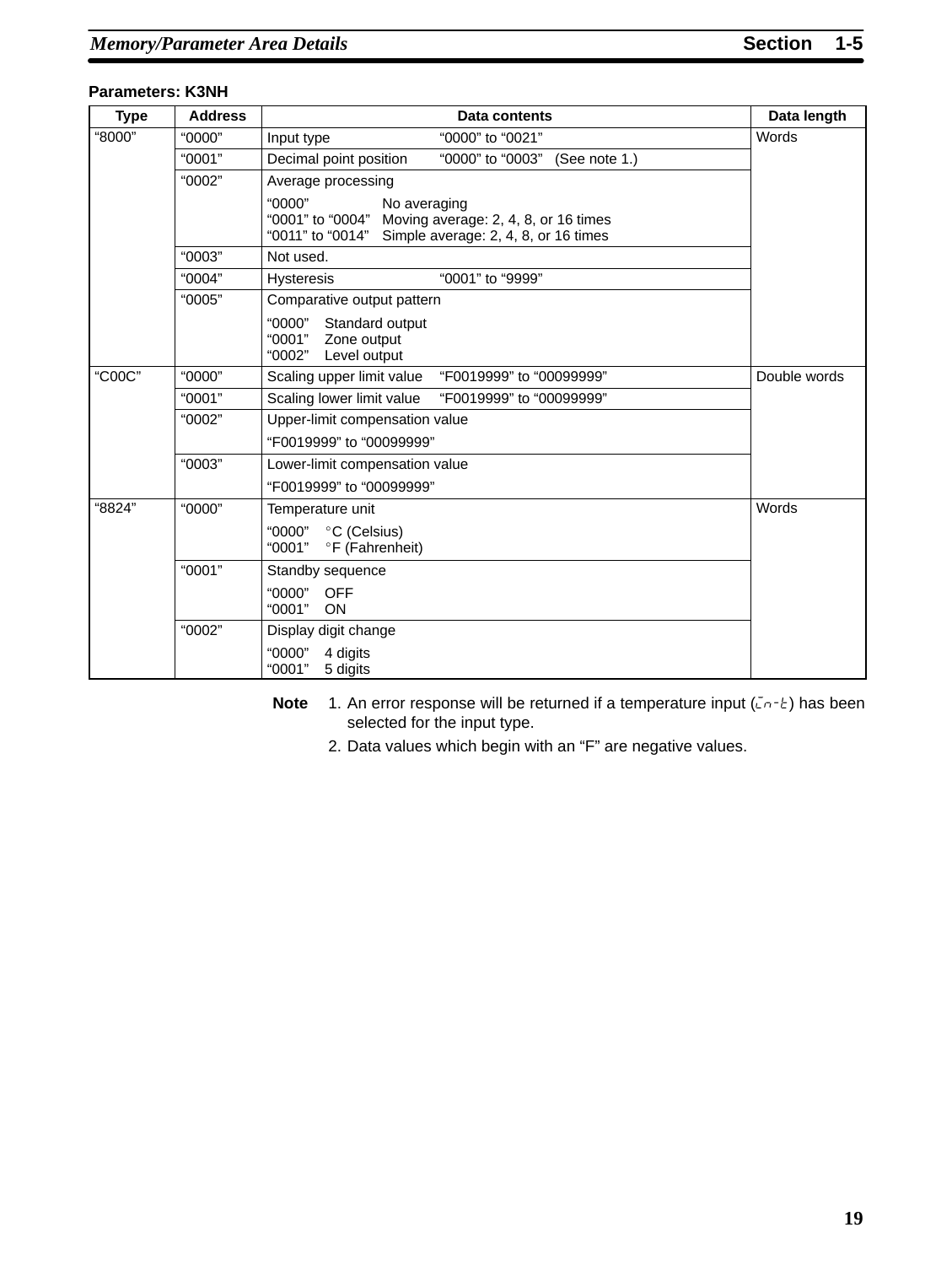#### **Parameters: K3NX**

| <b>Type</b> | <b>Address</b> | Data contents                                                                                                                                    | Data length  |
|-------------|----------------|--------------------------------------------------------------------------------------------------------------------------------------------------|--------------|
| "8000"      | "0000"         | "0000" to "0004"<br>Input range                                                                                                                  | Words        |
|             | "0001"         | "0000" to "0004"<br>Decimal point position                                                                                                       |              |
|             | "0002"         | Average processing                                                                                                                               |              |
|             |                | "0000"<br>No averaging<br>"0001" to "0005" Moving average: 2, 4, 8, 16, or 32 times<br>"0011" to "0015" Simple average: 2, 4, 8, 16, or 32 times |              |
|             | "0003"         | Startup compensation time                                                                                                                        |              |
|             |                | "0000" to "0999"                                                                                                                                 |              |
|             | "0004"         | "0001" to "9999"<br><b>Hysteresis</b>                                                                                                            |              |
|             | "0005"         | Comparative output pattern                                                                                                                       |              |
|             |                | "0000"<br>Standard output<br>"0001"<br>Zone output<br>Level output<br>"0002"                                                                     |              |
| "C00C"      | "0000"         | Scaling input value 2<br>"F0019999" to "00099999"                                                                                                | Double words |
|             | "0001"         | Scaling display value 2<br>"F0019999" to "00099999"                                                                                              |              |
|             | "0002"         | Scaling input value 1<br>"F0019999" to "00099999"                                                                                                |              |
|             | "0003"         | Scaling display value 1<br>"F0019999" to "00099999"                                                                                              |              |
| "8824"      | "0000"         | Power supply frequency                                                                                                                           | Words        |
|             |                | "0000"<br>50 Hz<br>"0001"<br>60 Hz                                                                                                               |              |

**Note** Data values which begin with an "F" are negative values.

#### **Parameters: K3NV**

| Type   | <b>Address</b> | Data contents                                                                                                                                    | Data length  |
|--------|----------------|--------------------------------------------------------------------------------------------------------------------------------------------------|--------------|
| "8000" | "0000"         | "0000" to "0002"<br>Input range                                                                                                                  | Words        |
|        | "0001"         | Decimal point position<br>"0000" to "0004"                                                                                                       |              |
|        | "0002"         | Average processing                                                                                                                               |              |
|        |                | "0000"<br>No averaging<br>"0001" to "0005" Moving average: 2, 4, 8, 16, or 32 times<br>"0011" to "0015" Simple average: 2, 4, 8, 16, or 32 times |              |
|        | "0003"         | Startup compensation time                                                                                                                        |              |
|        |                | "0000" to "0999"                                                                                                                                 |              |
|        | "0004"         | "0001" to "9999"<br><b>Hysteresis</b>                                                                                                            |              |
|        | "0005"         | Comparative output pattern                                                                                                                       |              |
|        |                | "0000"<br>Standard output<br>"0001"<br>Zone output<br>"0002"<br>Level output                                                                     |              |
| "C00C" | "0000"         | Scaling input value 2<br>"F0019999" to "00099999"                                                                                                | Double words |
|        | "0001"         | Scaling display value 2<br>"F0019999" to "00099999"                                                                                              |              |
|        | "0002"         | Scaling input value 1<br>"F0019999" to "00099999"                                                                                                |              |
|        | "0003"         | Scaling display value 1<br>"F0019999" to "00099999"                                                                                              |              |
| "8824" | "0000"         | Power supply frequency                                                                                                                           | <b>Words</b> |
|        |                | "0000"<br>50 Hz<br>"0001"<br>60 Hz                                                                                                               |              |

**Note** Data values which begin with an "F" are negative values.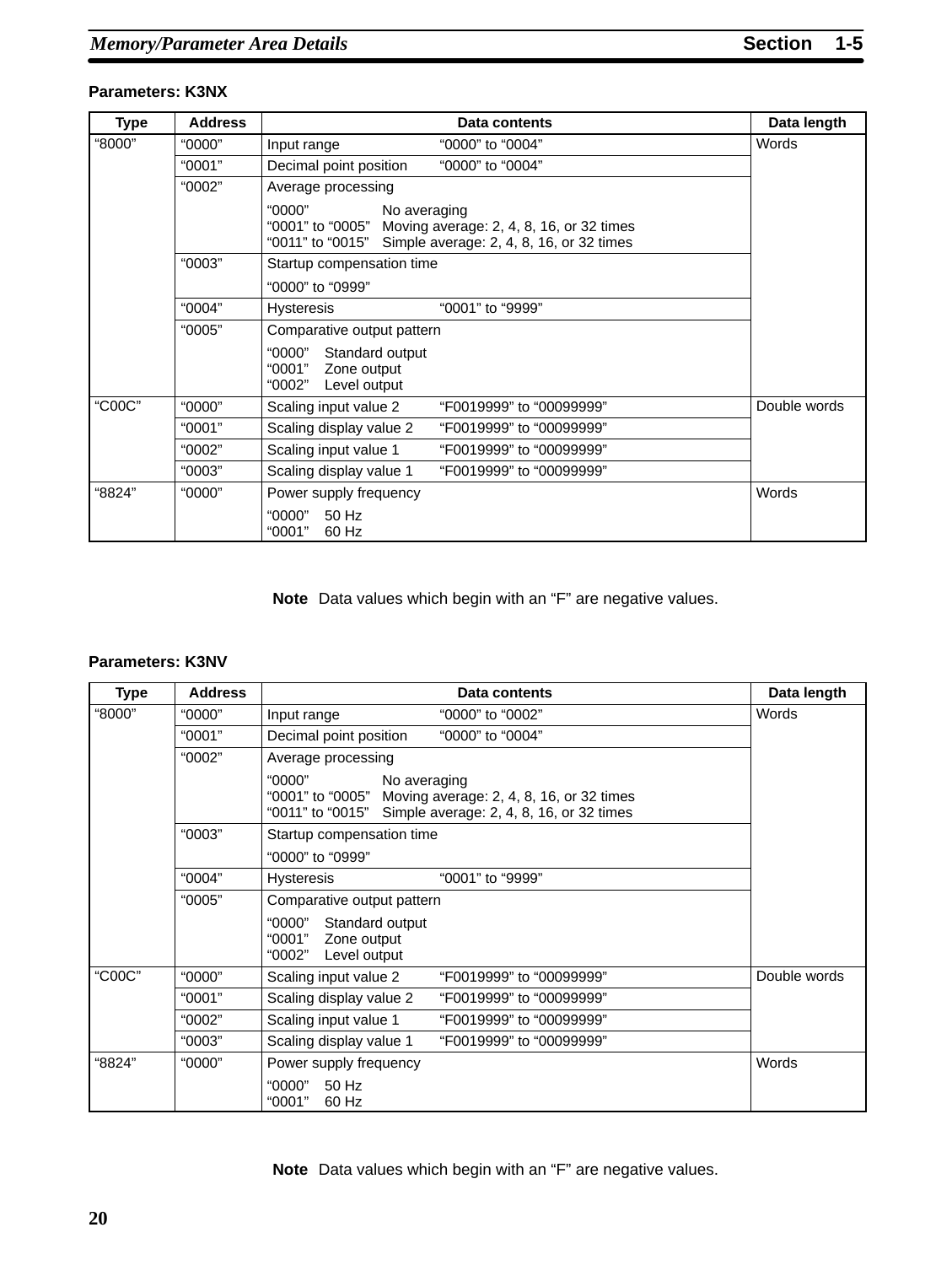#### **Parameters: K3NR**

| <b>Type</b> | Address <sup>1</sup> | Data contents                                                                                                                                         |                          | Data length  |
|-------------|----------------------|-------------------------------------------------------------------------------------------------------------------------------------------------------|--------------------------|--------------|
| "8000"      | "0000"               | Operating mode                                                                                                                                        | "0000" to "0006"         | Words        |
|             | "X001"               | Decimal point position                                                                                                                                | "0000" to "0004"         |              |
|             | "0002"               | Process time for averaging measured value                                                                                                             | "0000" to "0006"         |              |
|             | "0003"               | Startup compensation time                                                                                                                             | "0001" to "0999"         |              |
|             | "0004"               | <b>Hysteresis</b>                                                                                                                                     | "0001" to "9999"         |              |
|             | "0005"               | Comparative output pattern                                                                                                                            |                          |              |
|             |                      | "0000"<br>Standard output<br>"0001"<br>Zone output<br>"0002"<br>Level output                                                                          |                          |              |
| "C00C"      | "X000"               | Prescaling value X (mantissa) of input A                                                                                                              | "00000001" to "00099999" | Double words |
|             | "X001"               | Prescaling value Y (exponent) of input A                                                                                                              | "F0000009" to "00000009" |              |
|             | "X002"               | Prescaling value X (mantissa) of input B                                                                                                              | "00000001" to "00099999" |              |
|             | "X003"               | Prescaling value Y (exponent) of input B                                                                                                              | "F0000009" to "00000009" |              |
| "8824"      | "0000"               | "0000" to "1111" (binary)<br>Sensor type                                                                                                              |                          | Words        |
|             | "0001"               | Time unit                                                                                                                                             |                          |              |
|             |                      | "0000"<br>Prescaling value<br>"0001"<br>Seconds<br>"0002"<br><b>Minutes</b><br>"0003"<br>Hours, minutes, and seconds<br>"0004"<br>Minutes and seconds |                          |              |
|             | "0002"               | Power failure memory                                                                                                                                  |                          |              |
|             |                      | "0000"<br><b>Disabled</b><br>"0001"<br>Enabled                                                                                                        |                          |              |
| "C82A"      | "0000"               | Auto zero time of input A X (mantissa)                                                                                                                | "00000001" to "00099999" | Double words |
|             | "0001"               | Auto zero time of input A Y (exponent)                                                                                                                | "F0000009" to "00000009" |              |
|             | "0002"               | Auto zero time of input B Y (mantissa)                                                                                                                | "00000001" to "00099999" |              |
|             | "0003"               | Auto zero time of input B Y (exponent)                                                                                                                | "F0000009" to "00000009" |              |

**Note** 1. The leading "X" in the addresses represents the bank number.

2. Data values which begin with an "F" are negative values.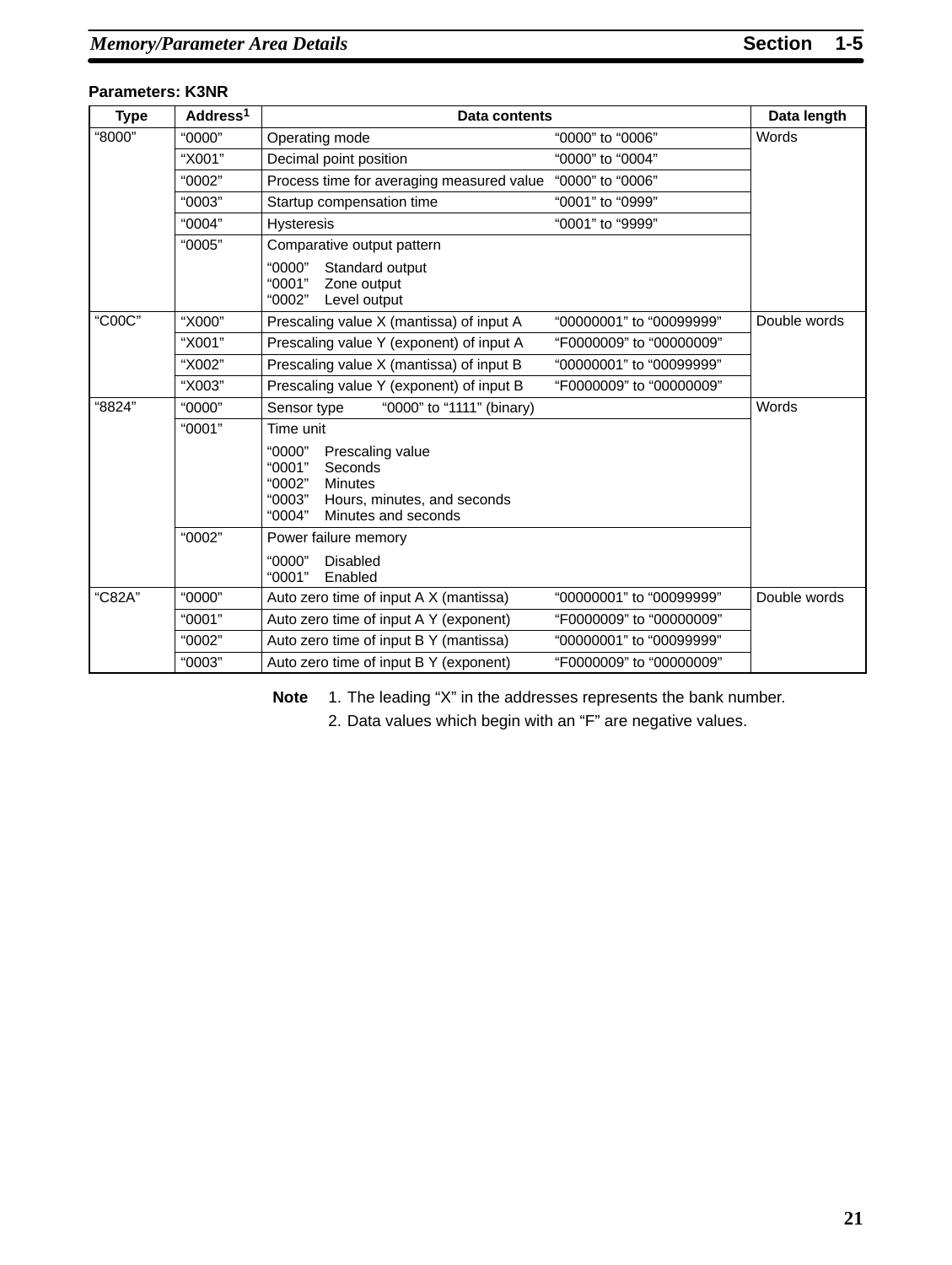#### **Parameters: K3NP**

| <b>Type</b> | Address <sup>1</sup> | Data contents                                                                                                                                         | Data length  |
|-------------|----------------------|-------------------------------------------------------------------------------------------------------------------------------------------------------|--------------|
| "8000"      | "0000"               | Operating mode<br>"0000" to "0005"                                                                                                                    | Words        |
|             | "X001"               | Decimal point position<br>"0000" to "0004"                                                                                                            |              |
|             | "0002"               | Not used.                                                                                                                                             |              |
|             | "0003"               | Not used.                                                                                                                                             |              |
|             | "0004"               | Not used.                                                                                                                                             |              |
|             | "0005"               | Comparative output pattern                                                                                                                            |              |
|             |                      | "0000"<br>Standard output<br>"0001"<br>Zone output<br>"0002"<br>Level output                                                                          |              |
| "C00C"      | "X000"               | Prescaling value X (mantissa) of input A<br>"00000001" to "00099999"                                                                                  | Double words |
|             | "X001"               | Prescaling value Y (exponent) of input A<br>"F0000009" to "00000009"                                                                                  |              |
| "8824"      | "0000"               | "0000" to "1111" (binary)<br>Sensor type                                                                                                              | Words        |
|             | "0001"               | Time unit                                                                                                                                             |              |
|             |                      | "0000"<br>Prescaling value<br>Seconds<br>"0001"<br>"0002"<br><b>Minutes</b><br>"0003"<br>Hours, minutes, and seconds<br>"0004"<br>Minutes and seconds |              |

**Note** 1. The leading "X" in the addresses represents the bank number.

2. Data values which begin with an "F" are negative values.

#### **Parameters: K3NC**

| <b>Type</b> | Address <sup>1</sup> | Data contents                                                        | Data length  |
|-------------|----------------------|----------------------------------------------------------------------|--------------|
| "8000"      | "0000"               | Input mode<br>"0001" or "0002"                                       | Words        |
|             | "X001"               | Decimal point position<br>"0000" to "0004"                           |              |
|             | "0002"               | Not used.                                                            |              |
|             | "0003"               | Not used.                                                            |              |
|             | "0004"               | Not used.                                                            |              |
|             | "0005"               | Output mode                                                          |              |
|             |                      | ALL-H<br>"0000"<br>ALL-L<br>"0001"                                   |              |
| "C00C"      | "X000"               | Prescaling value X (mantissa) of input A<br>"00000001" to "00099999" | Double words |
|             | "X001"               | Prescaling value Y (exponent) of input A<br>"F0000009" to "00000009" |              |
| "8824"      | "0000"               | "0000" to "1111" (binary)<br>Sensor type                             | Words        |
|             | "0001"               | Power failure memory                                                 |              |
|             |                      | "0000"<br><b>Disabled</b><br>"0001"<br>Enabled                       |              |
|             | "0002"               | Compensation input condition                                         |              |
|             |                      | "0000"<br>Unconditional<br>"0001"<br>Only when adding                |              |
| "C82A"      | "0000"               | Compensation value<br>"F0019999" to "00099999"                       | Double words |

**Note** 1. The leading "X" in the addresses represents the bank number.

2. Data values which begin with an "F" are negative values.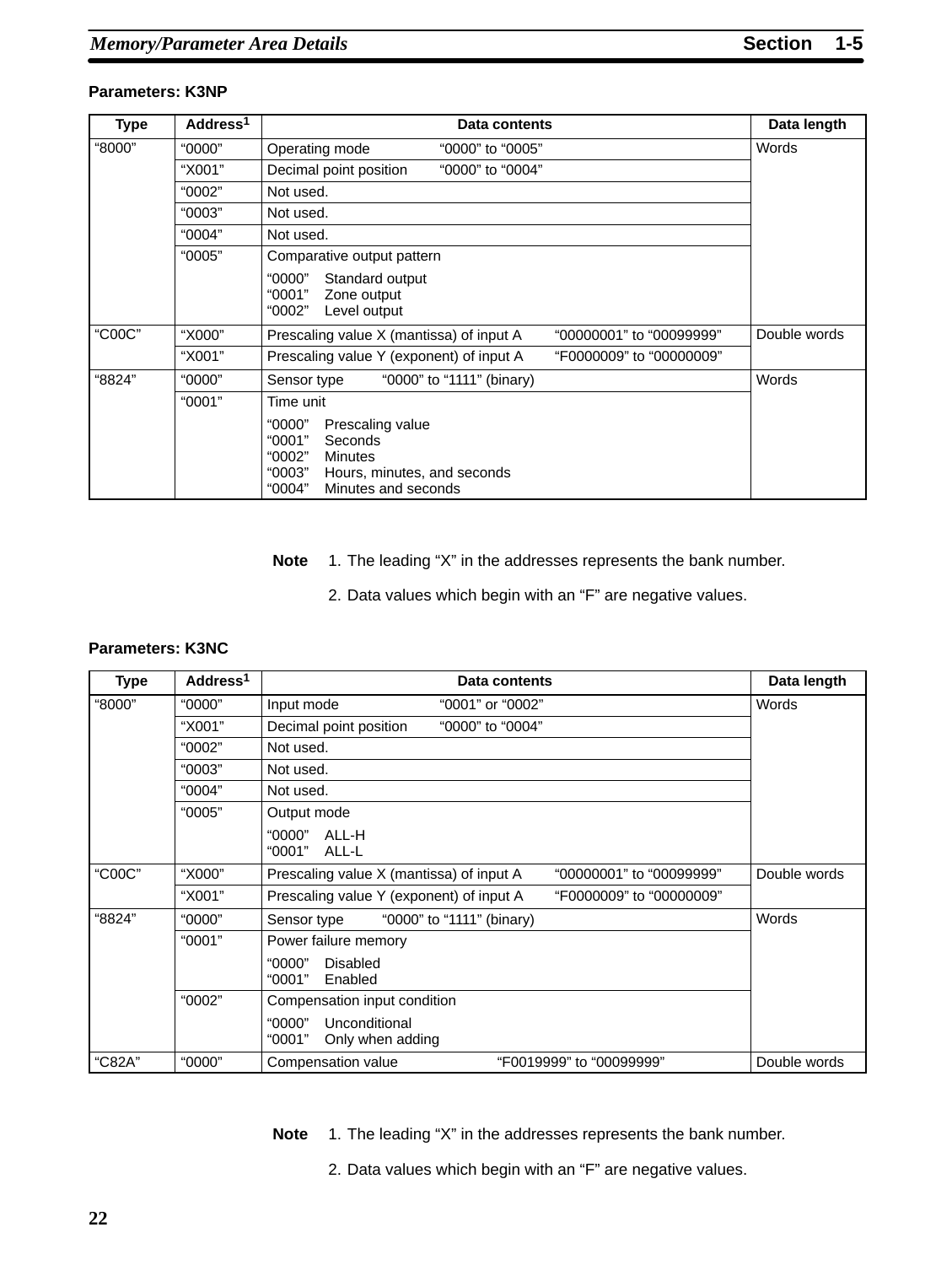# **1-6 Restricting Communications Access**

Control of the Unit through the communications interface can be restricted in two ways:

• Restricting Access with Protect Settings

The protect mode's security setting can be used to write-protect the set values. The write-protected set values can be read through the communications interface, but not changed.

- Restricting Access with the Remote/Local Processing Setting The remote/local processing setting determines whether set values can be overwritten by key operations or through the communications interface. Change the mode setting as necessary to enable settings to be changed locally or remotely. The remote/local processing setting can be changed through the communications interface or by key operations (in the option menu).
- **1, 2, 3...** 1. Restrictions in remote processing

In remote processing, settings cannot be changed with key operations. Only the remote/local switch (operating command) is valid.

If you attempt to change a displayed setting in remote processing with the keys, a message will appear indicating that the Unit is in remote processing and the display will revert to the previous set value display.

All settings which aren't write-protected can be changed through the communications interface when the Unit is in settings mode. Only set values can be changed while the Unit is in RUN mode. Changes to settings are reflected in the display immediately.

2. Restrictions in local processing

In local processing, settings cannot be changed through the communications interface (data-write commands).

If you attempt to change a setting in local processing with a data-write command, a mode error response will be returned and the setting will not be overwritten. There are no restrictions on the data-read commands.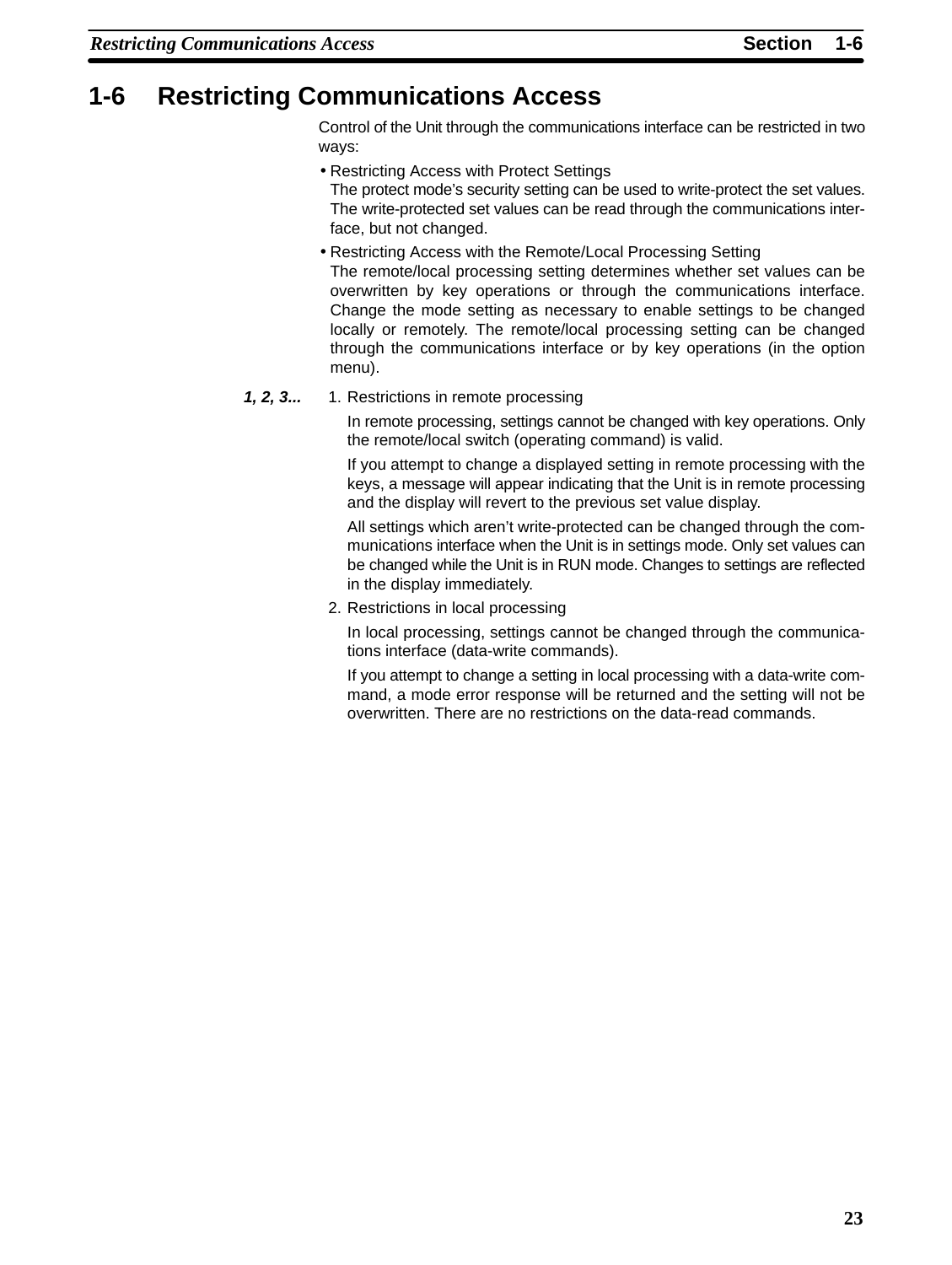# **1-7 Command Lists**

## **1-7-1 Read Command Lists**

**K3NX**

| Command                    | Code   | <b>Type</b> | <b>Starting</b><br>read<br>address | <b>Filler</b> | <b>Number</b><br>οf<br>elements |
|----------------------------|--------|-------------|------------------------------------|---------------|---------------------------------|
| Present value read         | "0101" | "C0"        | "0000"                             | "00"          | "0001"                          |
| Maximum value read         |        |             | "0001"                             |               |                                 |
| Minimum value read         |        |             | "0002"                             |               |                                 |
| Status read                |        |             | "0003"                             |               |                                 |
| HH set value read          |        |             | "0004"                             |               |                                 |
| H set value read           |        |             | "0005"                             |               |                                 |
| L set value read           |        |             | "0006"                             |               |                                 |
| LL set value read          |        |             | "0007"                             |               |                                 |
| Input type                 | "0201" | "8000"      | "0000"                             |               | "8001"                          |
| Decimal point position     |        |             | "0001"                             |               |                                 |
| Average processing         |        |             | "0002"                             |               |                                 |
| Startup compensation time  |        |             | "0003"                             |               |                                 |
| <b>Hysteresis</b>          |        |             | "0004"                             |               |                                 |
| Comparative output pattern |        |             | "0005"                             |               |                                 |
| Scaling input value 2      |        | "C00C"      | "0000"                             |               |                                 |
| Scaling display value 2    |        |             | "0001"                             |               |                                 |
| Scaling input value 1      |        |             | "0002"                             |               |                                 |
| Scaling display value 1    |        |             | "0003"                             |               |                                 |
| Power supply frequency     |        | "8824"      | "0000"                             |               |                                 |

**K3NH**

| Command                        | Code   | Type   | <b>Starting</b><br>read<br>address | <b>Filler</b> | <b>Number</b><br>of<br>elements |
|--------------------------------|--------|--------|------------------------------------|---------------|---------------------------------|
| Present value read             | "0101" | "C0"   | "0000"                             | "00"          | "0001"                          |
| Maximum value read             |        |        | "0001"                             |               |                                 |
| Minimum value read             |        |        | "0002"                             |               |                                 |
| Status read                    |        |        | "0003"                             |               |                                 |
| HH set value read              |        |        | "0004"                             |               |                                 |
| H set value read               |        |        | "0005"                             |               |                                 |
| L set value read               |        |        | "0006"                             |               |                                 |
| LL set value read              |        |        | "0007"                             |               |                                 |
| Input type                     | "0201" | "8000" | "0000"                             |               | "8001"                          |
| Decimal point position         |        |        | "0001"                             |               |                                 |
| Average processing             |        |        | "0002"                             |               |                                 |
| <b>Hysteresis</b>              |        |        | "0004"                             |               |                                 |
| Comparative output pattern     |        |        | "0005"                             |               |                                 |
| Scaling upper limit value      |        | "C00C" | "0000"                             |               |                                 |
| Scaling lower limit value      |        |        | "0001"                             |               |                                 |
| Upper-limit compensation value |        |        | "0002"                             |               |                                 |
| Lower-limit compensation value |        |        | "0003"                             |               |                                 |
| Temperature unit               |        | "8824" | "0000"                             |               |                                 |
| Standby sequence               |        |        | "0001"                             |               |                                 |
| Display digit change           |        |        | "0002"                             |               |                                 |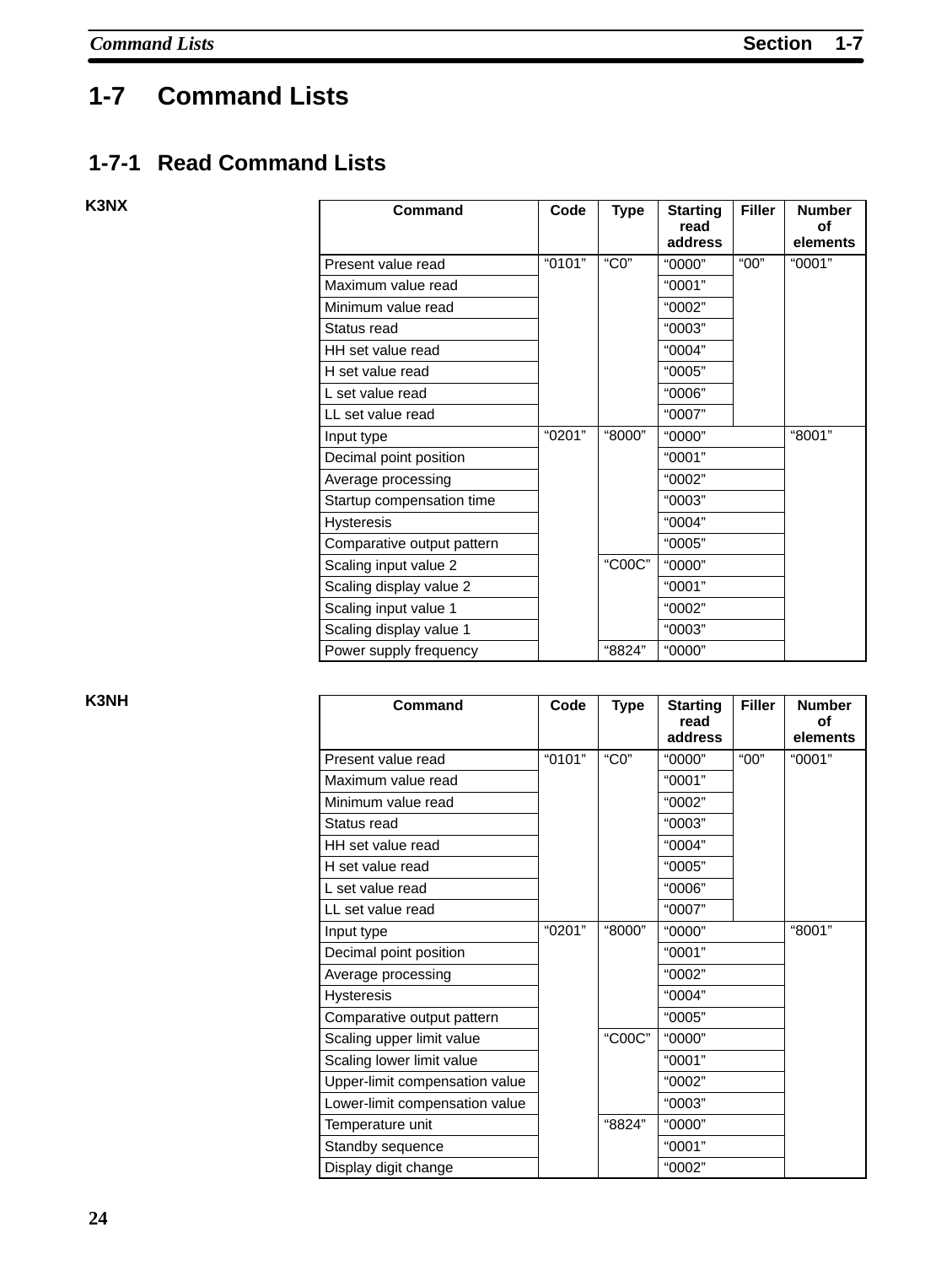### **K3NR**

| Command                                      | Code   | <b>Type</b> | <b>Starting</b><br>read | <b>Filler</b> | <b>Number</b><br>οf |
|----------------------------------------------|--------|-------------|-------------------------|---------------|---------------------|
|                                              |        |             | address                 |               | elements            |
| Present value read                           | "0101" | "C0"        | "0000"                  | "00"          | "0001"              |
| Maximum value read                           |        |             | "0001"                  |               |                     |
| Minimum value read                           |        |             | "0002"                  |               |                     |
| Status read                                  |        |             | "0003"                  |               |                     |
| HH set value read                            |        |             | "X004"                  |               |                     |
| H set value read                             |        |             | "X005"                  |               |                     |
| L set value read                             |        |             | "X006"                  |               |                     |
| LL set value read                            |        |             | "X007"                  |               |                     |
| Operating mode                               | "0201" | "8000"      | "0000"                  |               | "8001"              |
| Decimal point position                       |        |             | "0001"                  |               |                     |
| Process time for averaging<br>measured value |        |             | "0002"                  |               |                     |
| Startup compensation time                    |        |             | "0003"                  |               |                     |
| Hysteresis                                   |        |             | "0004"                  |               |                     |
| Comparative output pattern                   |        |             | "0005"                  |               |                     |
| Prescaling value X (mantissa) of<br>input A  |        | "C00C"      | "X000"                  |               |                     |
| Prescaling value Y (exponent)<br>of input A  |        |             | "X001"                  |               |                     |
| Prescaling value X (mantissa) of<br>input B  |        |             | "X002"                  |               |                     |
| Prescaling value Y (exponent)<br>of input B  |        |             | "X003"                  |               |                     |
| Sensor type                                  |        | "8824"      | "0000"                  |               |                     |
| Time unit                                    |        |             | "0001"                  |               |                     |
| Power failure memory                         |        |             | "0002"                  |               |                     |
| Auto zero time of input A X<br>(mantissa)    |        | "C82A"      | "0000"                  |               |                     |
| Auto zero time of input A Y<br>(exponent)    |        |             | "0001"                  |               |                     |
| Auto zero time of input B Y<br>(mantissa)    |        |             | "0002"                  |               |                     |
| Auto zero time of input B Y<br>(exponent)    |        |             | "0003"                  |               |                     |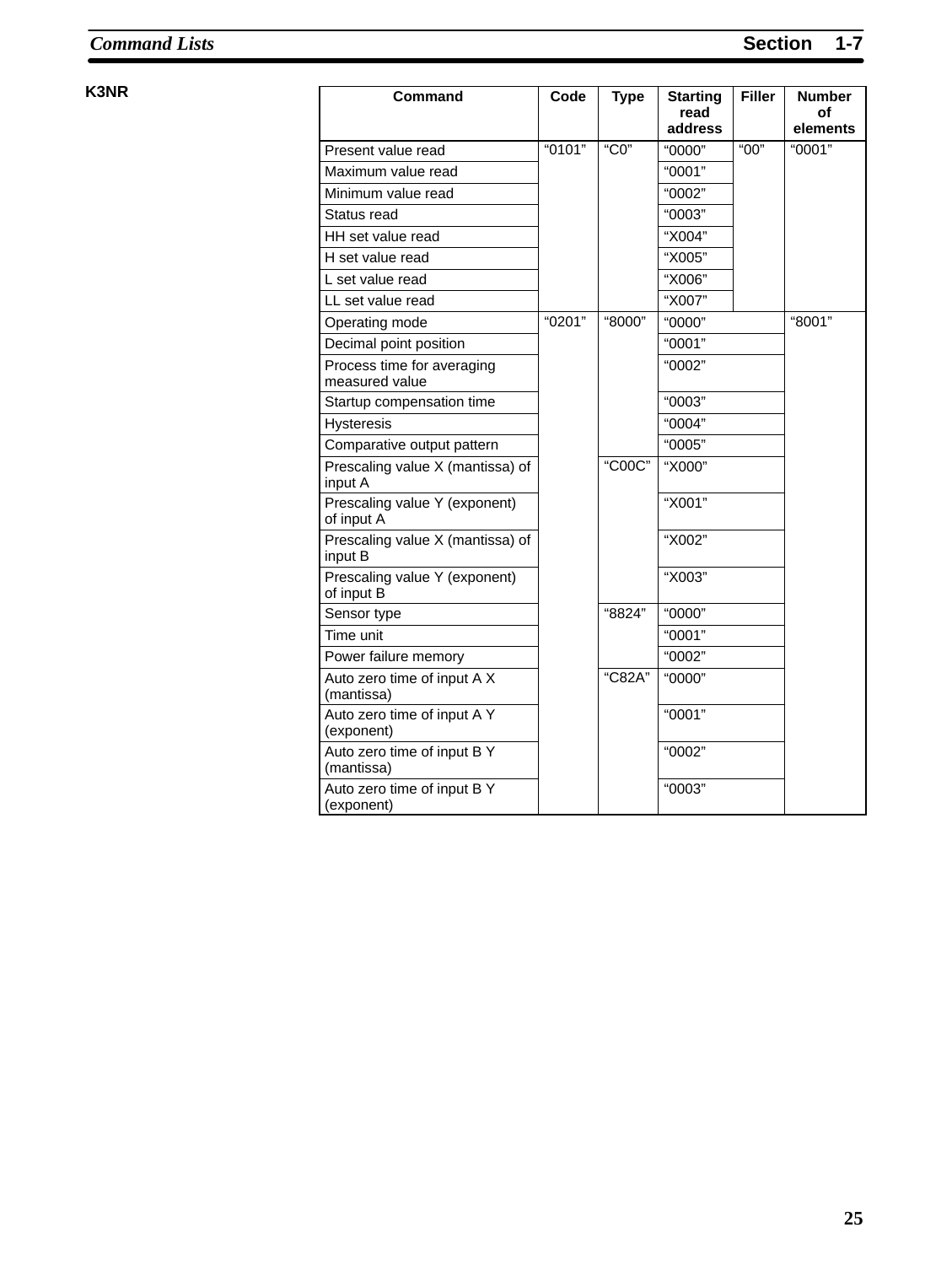#### **K3NP**

| Command                                     | Code   | <b>Type</b> | <b>Starting</b><br>read<br>address | <b>Filler</b> | <b>Number</b><br>of<br>elements |
|---------------------------------------------|--------|-------------|------------------------------------|---------------|---------------------------------|
| Present value read                          | "0101" | "C0"        | "0000"                             | "00"          | "0001"                          |
| Maximum value read                          |        |             | "0001"                             |               |                                 |
| Minimum value read                          |        |             | "0002"                             |               |                                 |
| Status read                                 |        |             | "0003"                             |               |                                 |
| HH set value read                           |        |             | "X004"                             |               |                                 |
| H set value read                            |        |             | "X005"                             |               |                                 |
| L set value read                            |        |             | "X006"                             |               |                                 |
| LL set value read                           |        |             | "X007"                             |               |                                 |
| Operating mode                              | "0201" | "8000"      | "0000"                             |               | "8001"                          |
| Decimal point position                      |        |             | "0001"                             |               |                                 |
| Comparative output pattern                  |        |             | "0005"                             |               |                                 |
| Prescaling value X (mantissa) of<br>input A |        | "C00C"      | "X000"                             |               |                                 |
| Prescaling value Y (exponent)<br>of input A |        |             | "X001"                             |               |                                 |
| Sensor type                                 |        | "8824"      | "0000"                             |               |                                 |
| Time unit                                   |        |             | "0001"                             |               |                                 |

### **K3NC**

| Command                                     | Code   | <b>Type</b> | <b>Starting</b><br>read<br>address | <b>Filler</b> | <b>Number</b><br>οf<br>elements |
|---------------------------------------------|--------|-------------|------------------------------------|---------------|---------------------------------|
| Present value read                          | "0101" | "C0"        | "0000"                             | "00"          | "0001"                          |
| Status read                                 |        |             | "0003"                             |               |                                 |
| OUT1 set value read                         |        |             | "X004"                             |               |                                 |
| OUT2 set value read                         |        |             | "X005"                             |               |                                 |
| OUT3 set value read                         |        |             | "X006"                             |               |                                 |
| OUT4 set value read                         |        |             | "X007"                             |               |                                 |
| OUT5 set value read                         |        |             | "X008"                             |               |                                 |
| Input mode                                  | "0201" | "8000"      | "0000"                             |               | "8001"                          |
| Decimal point position                      |        |             | "0001"                             |               |                                 |
| Output mode                                 |        |             | "0005"                             |               |                                 |
| Prescaling value X (mantissa) of<br>input A |        | "C00C"      | "X000"                             |               |                                 |
| Prescaling value Y (exponent)<br>of input A |        |             | "X001"                             |               |                                 |
| Sensor type                                 |        | "8824"      | "0000"                             |               |                                 |
| Power failure memory                        |        |             | "0001"                             |               |                                 |
| Compensation input condition                |        |             | "0002"                             |               |                                 |
| Compensation value                          |        | "C82A"      | "0000"                             |               |                                 |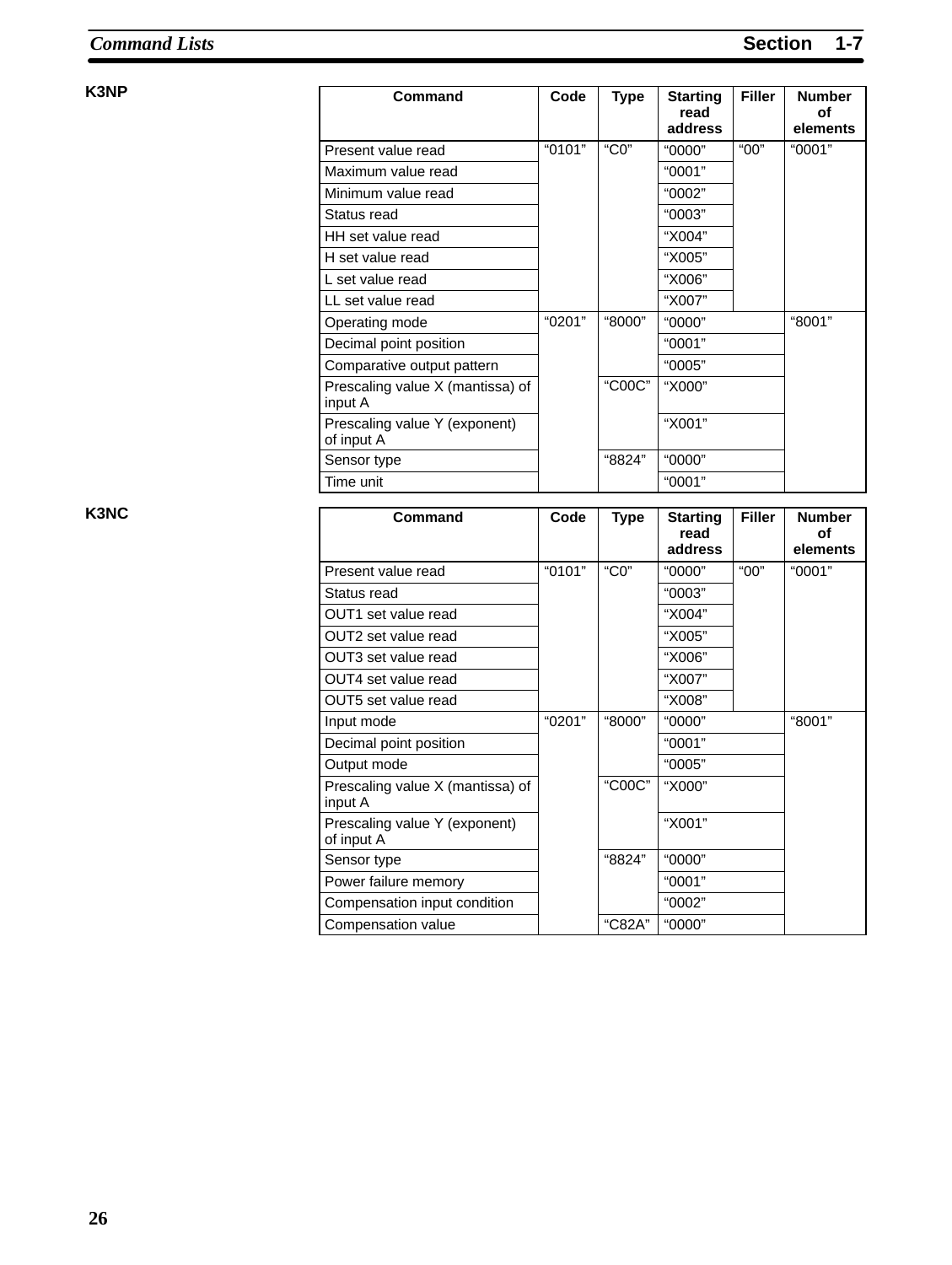### **K3NV**

| Command                    | Code   | <b>Type</b> | <b>Starting</b><br>read<br>address | <b>Filler</b> | <b>Number</b><br>of<br>elements |
|----------------------------|--------|-------------|------------------------------------|---------------|---------------------------------|
| Present value read         | "0101" | "C0"        | "0000"                             | "00"          | "0001"                          |
| Maximum value read         |        |             | "0001"                             |               |                                 |
| Minimum value read         |        |             | "0002"                             |               |                                 |
| Status read                |        |             | "0003"                             |               |                                 |
| HH set value read          |        |             | "X004"                             |               |                                 |
| H set value read           |        |             | "X005"                             |               |                                 |
| L set value read           |        |             | "X006"                             |               |                                 |
| LL set value read          |        |             | "X007"                             |               |                                 |
| Input type                 | "0201" | "8000"      | "0000"                             |               | "8001"                          |
| Decimal point position     |        |             | "0001"                             |               |                                 |
| Average processing         |        |             | "0002"                             |               |                                 |
| Startup compensation time  |        |             | "0003"                             |               |                                 |
| <b>Hysteresis</b>          |        |             | "0004"                             |               |                                 |
| Comparative output pattern |        |             | "0005"                             |               |                                 |
| Scaling input value 2      |        | "C00C"      | "0000"                             |               |                                 |
| Scaling display value 2    |        |             | "0001"                             |               |                                 |
| Scaling input value 1      |        |             | "0002"                             |               |                                 |
| Scaling display value 1    |        |             | "0003"                             |               |                                 |
| Power supply frequency     |        | "8824"      | "0000"                             |               |                                 |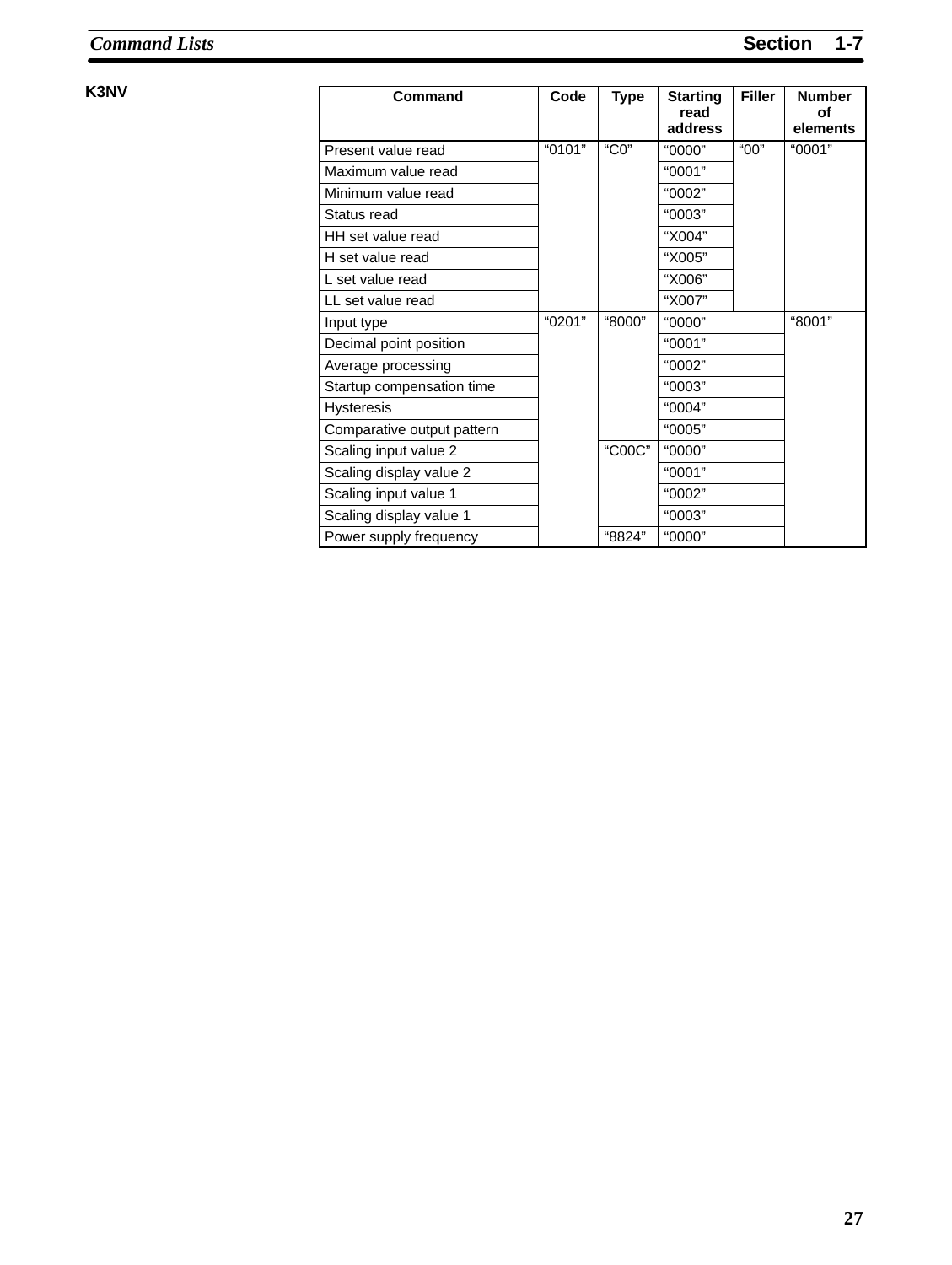# **1-7-2 Write Command Lists**

### **K3NX**

| Command                    | Code   | <b>Type</b> | <b>Starting</b><br>write | <b>Filler</b> | <b>Number</b><br>of | <b>Write data</b>                                                                                                                                                                                                                                                                                                                                                                      |
|----------------------------|--------|-------------|--------------------------|---------------|---------------------|----------------------------------------------------------------------------------------------------------------------------------------------------------------------------------------------------------------------------------------------------------------------------------------------------------------------------------------------------------------------------------------|
|                            |        |             | address                  |               | elements            |                                                                                                                                                                                                                                                                                                                                                                                        |
| HH set value write         | "0102" | "C0"        | "0004"                   | "00"          | "0001"              | "F0019999" to "00099999"                                                                                                                                                                                                                                                                                                                                                               |
| H set value write          |        |             | "0005"                   |               |                     |                                                                                                                                                                                                                                                                                                                                                                                        |
| L set value write          |        |             | "0006"                   |               |                     |                                                                                                                                                                                                                                                                                                                                                                                        |
| LL set value write         |        |             | "0007"                   |               |                     |                                                                                                                                                                                                                                                                                                                                                                                        |
| Input range                | "0202" | "8000"      | "0000"                   |               | "8001"              | "0000": A<br>"0001": B<br>"0002": C<br>"0003":<br>D<br>"0004": E                                                                                                                                                                                                                                                                                                                       |
| Decimal point position     |        |             | "0001"                   |               |                     | "0000":<br>"0001":<br>"0002":<br>"0003":<br>"0004".                                                                                                                                                                                                                                                                                                                                    |
| Average processing         |        |             | "0002"                   |               |                     | "0000": No averaging<br>"0001": Moving average, 2 times<br>"0002": Moving average, 4 times<br>"0003": Moving average, 8 times<br>"0004": Moving average, 16 times<br>"0005": Moving average, 32 times<br>"0011": Simple average, 2 times<br>"0012": Simple average, 4 times<br>"0013": Simple average, 8 times<br>"0014": Simple average, 16 times<br>"0015": Simple average, 32 times |
| Startup compensation time  |        |             | "0003"                   |               |                     | "0000" to "0999" (0.1 s units)                                                                                                                                                                                                                                                                                                                                                         |
| Hysteresis                 |        |             | "0004"                   |               |                     | "0001" to "9999"                                                                                                                                                                                                                                                                                                                                                                       |
| Comparative output pattern |        |             | "0005"                   |               |                     | "0000": Standard output<br>"0001": Zone output<br>"0002": Level output                                                                                                                                                                                                                                                                                                                 |
| Scaling input value 2      |        | "C00C"      | "0000"                   |               |                     | "F0019999" to "00099999"                                                                                                                                                                                                                                                                                                                                                               |
| Scaling display value 2    |        |             | "0001"                   |               |                     | "F0019999" to "00099999"                                                                                                                                                                                                                                                                                                                                                               |
| Scaling input value 1      |        |             | "0002"                   |               |                     | "F0019999" to "00099999"                                                                                                                                                                                                                                                                                                                                                               |
| Scaling display value 1    |        |             | "0003"                   |               |                     | "F0019999" to "00099999"                                                                                                                                                                                                                                                                                                                                                               |
| Power supply frequency     |        | "8824"      | "0000"                   |               |                     | "0000": 50 Hz<br>"0001": 60 Hz                                                                                                                                                                                                                                                                                                                                                         |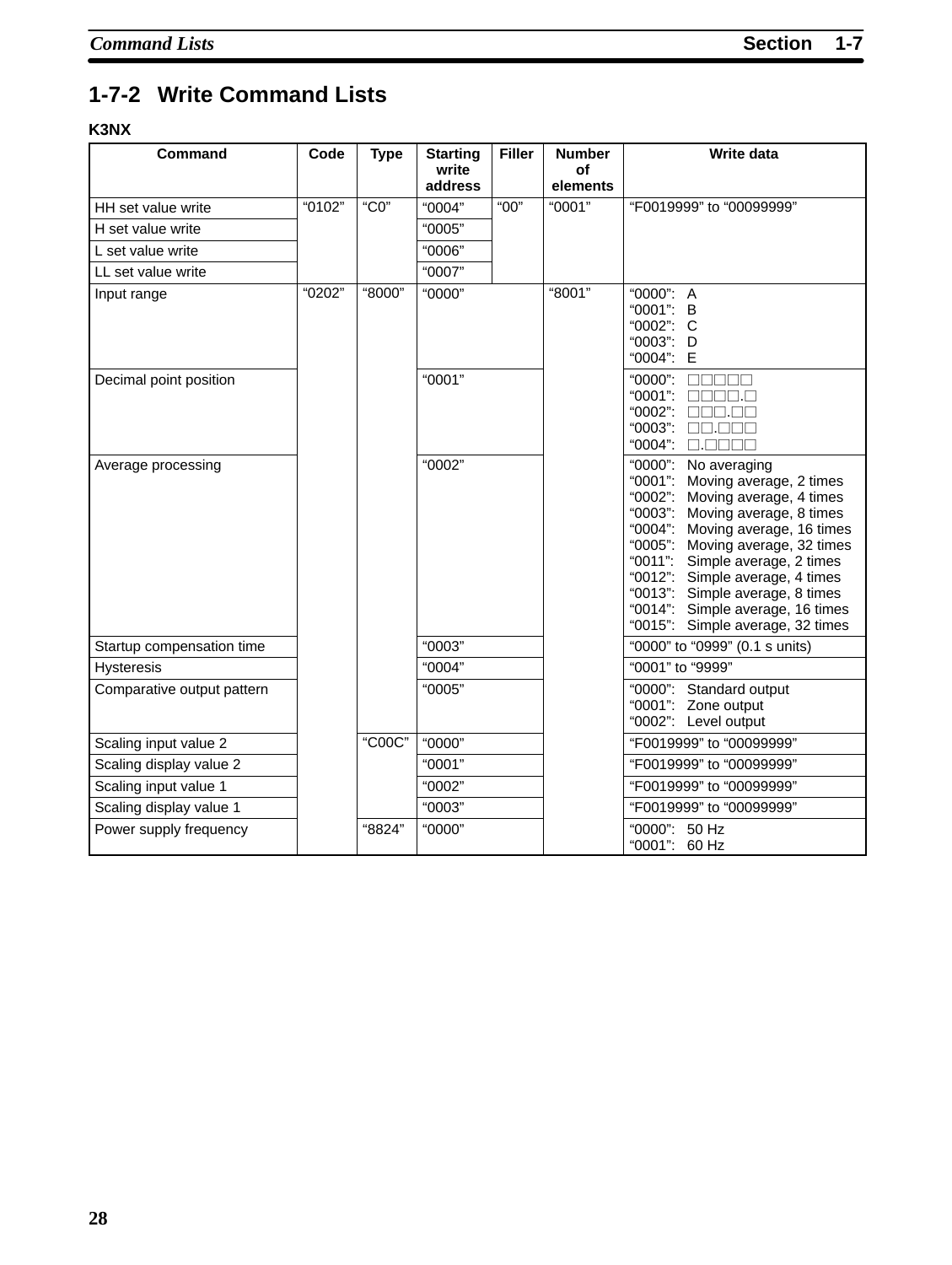### **K3NH**

| Command                           | Code   | <b>Type</b> | <b>Starting</b><br>write | <b>Filler</b>   | <b>Number</b><br>of | Write data                                                                                                                                                                                                                                                                                                                                                 |
|-----------------------------------|--------|-------------|--------------------------|-----------------|---------------------|------------------------------------------------------------------------------------------------------------------------------------------------------------------------------------------------------------------------------------------------------------------------------------------------------------------------------------------------------------|
|                                   |        |             | address                  |                 | elements            |                                                                                                                                                                                                                                                                                                                                                            |
| HH set value write                | "0102" | "C0"        | "0004"                   | $\overline{00}$ | "0001"              | "F0019999" to "00099999"                                                                                                                                                                                                                                                                                                                                   |
| H set value write                 |        |             | "0005"                   |                 |                     |                                                                                                                                                                                                                                                                                                                                                            |
| L set value write                 |        |             | "0006"                   |                 |                     |                                                                                                                                                                                                                                                                                                                                                            |
| LL set value write                |        |             | "0007"                   |                 |                     |                                                                                                                                                                                                                                                                                                                                                            |
|                                   |        |             |                          |                 |                     |                                                                                                                                                                                                                                                                                                                                                            |
| Input type                        | "0202" | "8000"      | "0000"                   |                 | "8001"              | "0000": Jpt100<br>"0001": Pt100<br>"0002": K1<br>"0003": K2<br>"0004": J1<br>"0005": J2<br>"0006":<br>Τ<br>"0007": E<br>"0008": L1<br>"0009": L2<br>"0010": U<br>"0011": N<br>"0012": R<br>"0013": S<br>"0014": B<br>"0015": W<br>"0016": PLII<br>"0017": 4 to 20 mA<br>"0018": 0 to 20 mA<br>"0019": 1 to 5 V<br>"0020": 0 to 5 V<br>"0021":<br>1 to 10 V |
| Decimal point position            |        |             | "0001"                   |                 |                     | "0000":<br>"0001":<br>"0002":<br>"0003":<br>M.NNH                                                                                                                                                                                                                                                                                                          |
| Average processing                |        |             | "0002"                   |                 |                     | "0000": No averaging<br>"0001": Moving average, 2 times<br>"0002":<br>Moving average, 4 times<br>"0003": Moving average, 8 times<br>"0004": Moving average, 16 times<br>"0011":<br>Simple average, 2 times<br>"0012": Simple average, 4 times<br>"0013": Simple average, 8 times<br>"0014": Simple average, 16 times                                       |
| <b>Hysteresis</b>                 |        |             | "0004"                   |                 |                     | "0001" to "9999"                                                                                                                                                                                                                                                                                                                                           |
| Comparative output pattern        |        |             | "0005"                   |                 |                     | "0000": Standard output<br>"0001": Zone output<br>"0002": Level output                                                                                                                                                                                                                                                                                     |
| Scaling upper limit value         |        | "C00C"      | "0000"                   |                 |                     | "-1999" to "9999"                                                                                                                                                                                                                                                                                                                                          |
| Scaling lower limit value         |        |             | "0001"                   |                 |                     | "-1999" to "9999"                                                                                                                                                                                                                                                                                                                                          |
| Upper-limit compensation<br>value |        |             | "0002"                   |                 |                     | "-1999" to "9999"                                                                                                                                                                                                                                                                                                                                          |
| Lower-limit compensation<br>value |        |             | "0003"                   |                 |                     | "-1999" to "9999"                                                                                                                                                                                                                                                                                                                                          |
| Temperature unit                  |        | "8824"      | "0000"                   |                 |                     | "0000": °C<br>"0001": °F                                                                                                                                                                                                                                                                                                                                   |
| Standby sequence                  |        |             | "0001"                   |                 |                     | "0000": OFF<br>"0001": ON                                                                                                                                                                                                                                                                                                                                  |
| Display digit change              |        |             | "0002"                   |                 |                     | "0":<br>4 digits<br>" $1$ ":<br>5 digits                                                                                                                                                                                                                                                                                                                   |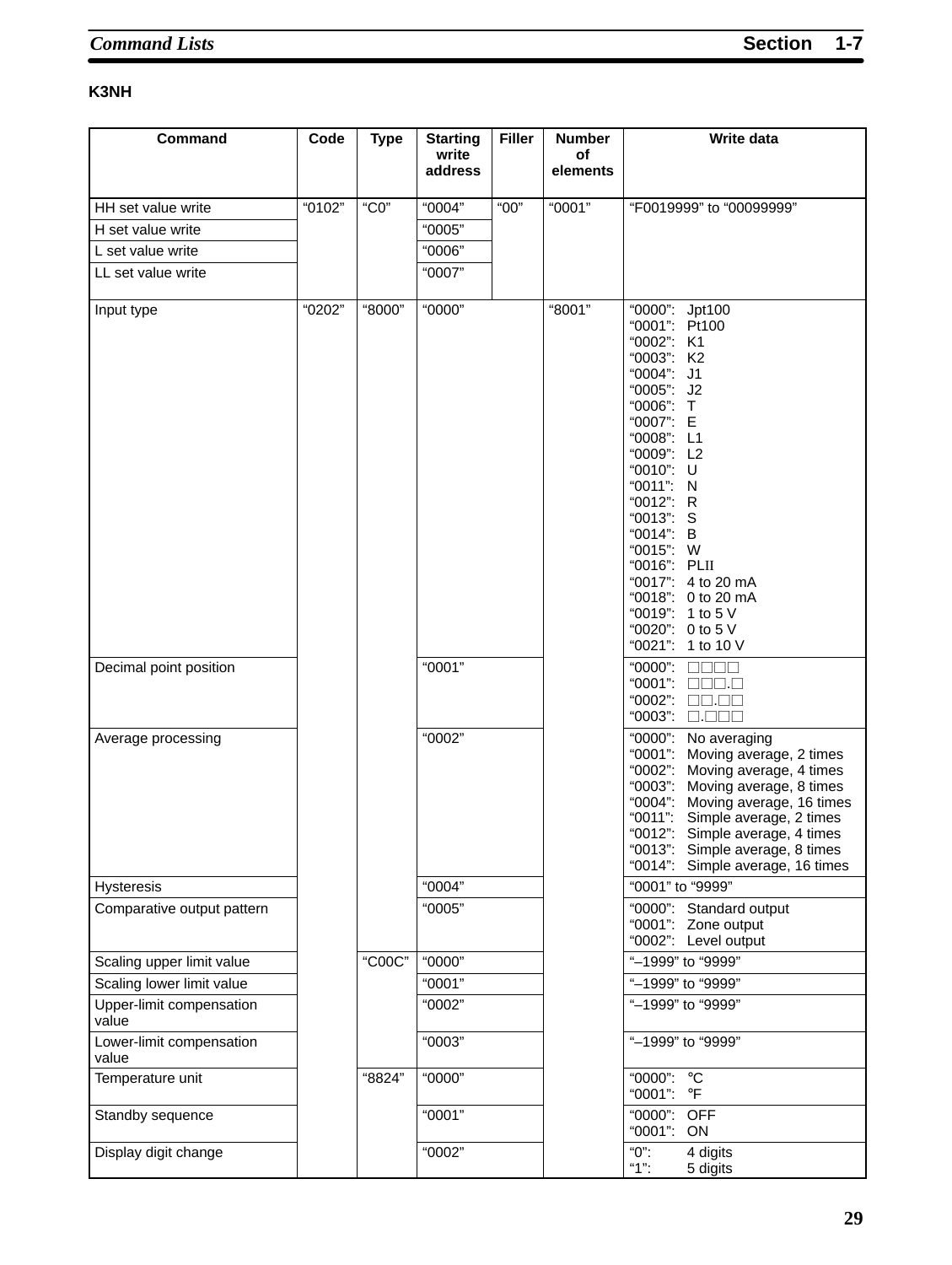### **Command Lists Section 1-7**

#### **K3NR**

| Command                                      | Code   | <b>Type</b> | <b>Starting</b><br>write | <b>Filler</b> | <b>Number</b>  | Write data                                                                                                                                       |  |
|----------------------------------------------|--------|-------------|--------------------------|---------------|----------------|--------------------------------------------------------------------------------------------------------------------------------------------------|--|
|                                              |        |             | address                  |               | οf<br>elements |                                                                                                                                                  |  |
| HH set value write                           | "0102" | "CO"        | "X004"                   | $-00"$        | "0001"         | "F0019999" to "00099999"                                                                                                                         |  |
| H set value write                            |        |             | "X005"                   |               |                |                                                                                                                                                  |  |
| L set value write                            |        |             | "X006"                   |               |                |                                                                                                                                                  |  |
| LL set value write                           |        |             | "X007"                   |               |                |                                                                                                                                                  |  |
| Operating mode                               | "0202" | "8000"      | "0000"                   |               | "8001"         | "0000": F1<br>"0004":<br>F <sub>5</sub><br>"0001": F2<br>"0005":<br>F <sub>6</sub><br>"0002":<br>"0006": F7<br>F <sub>3</sub><br>"0003": F4      |  |
| Decimal point position                       |        |             | "X001"                   |               |                | "0000":<br>"0001":<br>"0002":<br>"0003":<br>"0004":                                                                                              |  |
| Process time for averaging<br>measured value |        |             | "0002"                   |               |                | "0004":<br>"0000":<br>60 ms<br>4s<br>$"0001"$ :<br>500 ms<br>" $0005$ ": 8 s<br>"0002":<br>"0006": 16 s<br>1 <sub>s</sub><br>"0003": 2 s         |  |
| Startup compensation time                    |        |             | "0003"                   |               |                | "0000" to "0999" (0.1 s units)                                                                                                                   |  |
| <b>Hysteresis</b>                            |        |             | "0004"                   |               |                | "0001" to "9999"                                                                                                                                 |  |
| Comparative output pattern                   |        |             | "0005"                   |               |                | "0000": Standard output<br>"0001": Zone output<br>"0002": Level output                                                                           |  |
| Prescaling value X (mantissa)<br>of input A  |        | "C00C"      | "0000"                   |               |                | "00000001" to "00099999"                                                                                                                         |  |
| Prescaling value Y (exponent)<br>of input A  |        |             | "0001"                   |               |                | "F0000009" to "00000009"                                                                                                                         |  |
| Prescaling value X (mantissa)<br>of input B  |        |             | "0002"                   |               |                | "00000001" to "00099999"                                                                                                                         |  |
| Prescaling value Y (exponent)<br>of input B  |        |             | "0003"                   |               |                | "F0000009" to "00000009"                                                                                                                         |  |
| Sensor type                                  |        | "8824"      | "0000"                   |               |                | See note.                                                                                                                                        |  |
| Time unit                                    |        |             | "0001"                   |               |                | "0000": Prescaling value<br>"0001":<br>Seconds<br>"0002":<br><b>Minutes</b><br>"0003": Hours, minutes, seconds<br>"0004:"<br>Minutes and seconds |  |
| Power failure memory                         |        |             | "0002"                   |               |                | "0000": Disabled<br>"0001": Enabled                                                                                                              |  |
| Auto zero time of input A X<br>(mantissa)    |        | "C82A"      | "0000"                   |               |                | "00000001" to "00099999"                                                                                                                         |  |
| Auto zero time of input A Y<br>(exponent)    |        |             | "0001"                   |               |                | "F0000009" to "00000009"                                                                                                                         |  |
| Auto zero time of input B Y<br>(mantissa)    |        |             | "0002"                   |               |                | "00000001" to "00099999"                                                                                                                         |  |
| Auto zero time of input B Y<br>(exponent)    |        |             | "0003"                   |               |                | "F0000009" to "00000009"                                                                                                                         |  |





| <b>Setting</b> | <b>Meaning</b>                                                   |
|----------------|------------------------------------------------------------------|
| "00"           | Normally-open transistor input or active-H voltage pulse input   |
| "01"           | Normally-closed transistor input or active-L voltage pulse input |
| "10"           | Normally-open relay input                                        |
| "11"           | Normally-closed relay input                                      |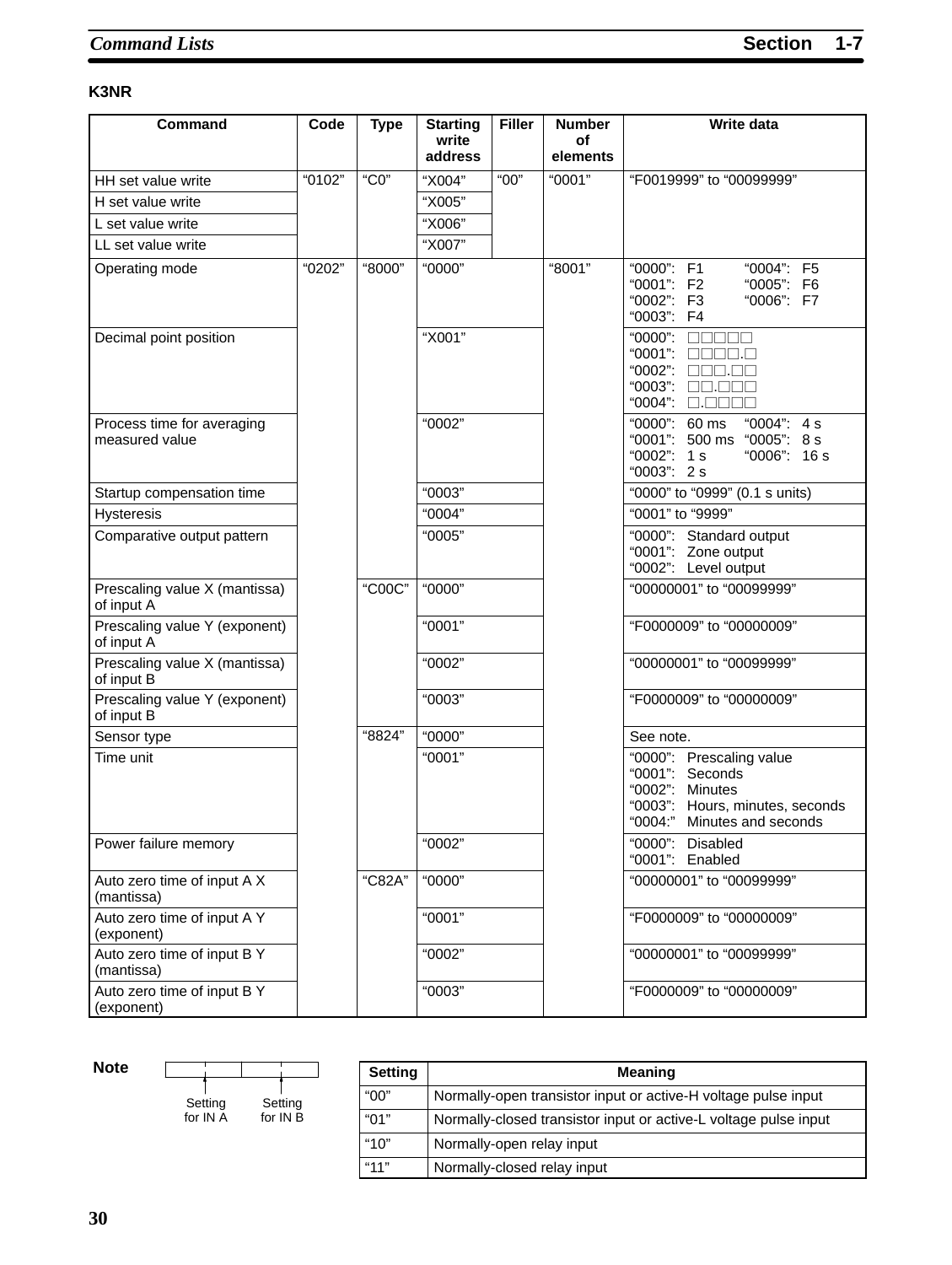### **K3NP**

| Command                                     | Code   | <b>Type</b>    | <b>Starting</b><br>write<br>address | <b>Filler</b> | <b>Number</b><br>of<br>elements | <b>Write data</b>                                                                                                                                      |
|---------------------------------------------|--------|----------------|-------------------------------------|---------------|---------------------------------|--------------------------------------------------------------------------------------------------------------------------------------------------------|
| HH set value write                          | "0102" | "C0"           | "X004"                              | "00"          | "0001"                          | "00000000" to "00099999"                                                                                                                               |
| H set value write                           |        |                | "X005"                              |               |                                 |                                                                                                                                                        |
| L set value write                           |        |                | "X006"                              |               |                                 |                                                                                                                                                        |
| LL set value write                          |        |                | "X007"                              |               |                                 |                                                                                                                                                        |
| Operating mode                              | "0202" | "8000"         | "0000"                              |               | "8001"                          | "0000": F1<br>"0003":<br>F4<br>"0001": F2<br>"0004":<br>F <sub>5</sub><br>"0002": F3<br>"0005":<br>F <sub>6</sub>                                      |
| Decimal point position                      |        |                | "X001"                              |               |                                 | "0000":<br>"0001":<br>"0002":<br>"0003":<br>"0004":                                                                                                    |
| Comparative output pattern                  |        |                | "0005"                              |               |                                 | "0000": Standard output<br>"0001":<br>Zone output<br>"0002": Level output                                                                              |
| Prescaling value X (mantissa)<br>of input A |        | "C00C"         | "X000"                              |               |                                 | "00000001" to "00099999"                                                                                                                               |
| Prescaling value Y (exponent)<br>of input A |        |                | "X001"                              |               |                                 | "F0000009" to "00000009"                                                                                                                               |
| Sensor type                                 |        | "8824"         | "0000"                              |               |                                 | See note.                                                                                                                                              |
| Time unit                                   |        |                | "0001"                              |               |                                 | "0000": Prescaling value<br>$"0001"$ :<br>Seconds<br>"0002":<br><b>Minutes</b><br>"0003":<br>Hours, minutes, seconds<br>"0004:"<br>Minutes and seconds |
| <b>Note</b>                                 |        | <b>Setting</b> |                                     |               |                                 | <b>Meaning</b>                                                                                                                                         |

Setting for IN B Setting for IN A

| <b>Setting</b> | <b>Meaning</b>                                                   |
|----------------|------------------------------------------------------------------|
| "00"           | Normally-open transistor input or active-H voltage pulse input   |
| "01"           | Normally-closed transistor input or active-L voltage pulse input |
| "10"           | Normally-open relay input                                        |
| "11"           | Normally-closed relay input                                      |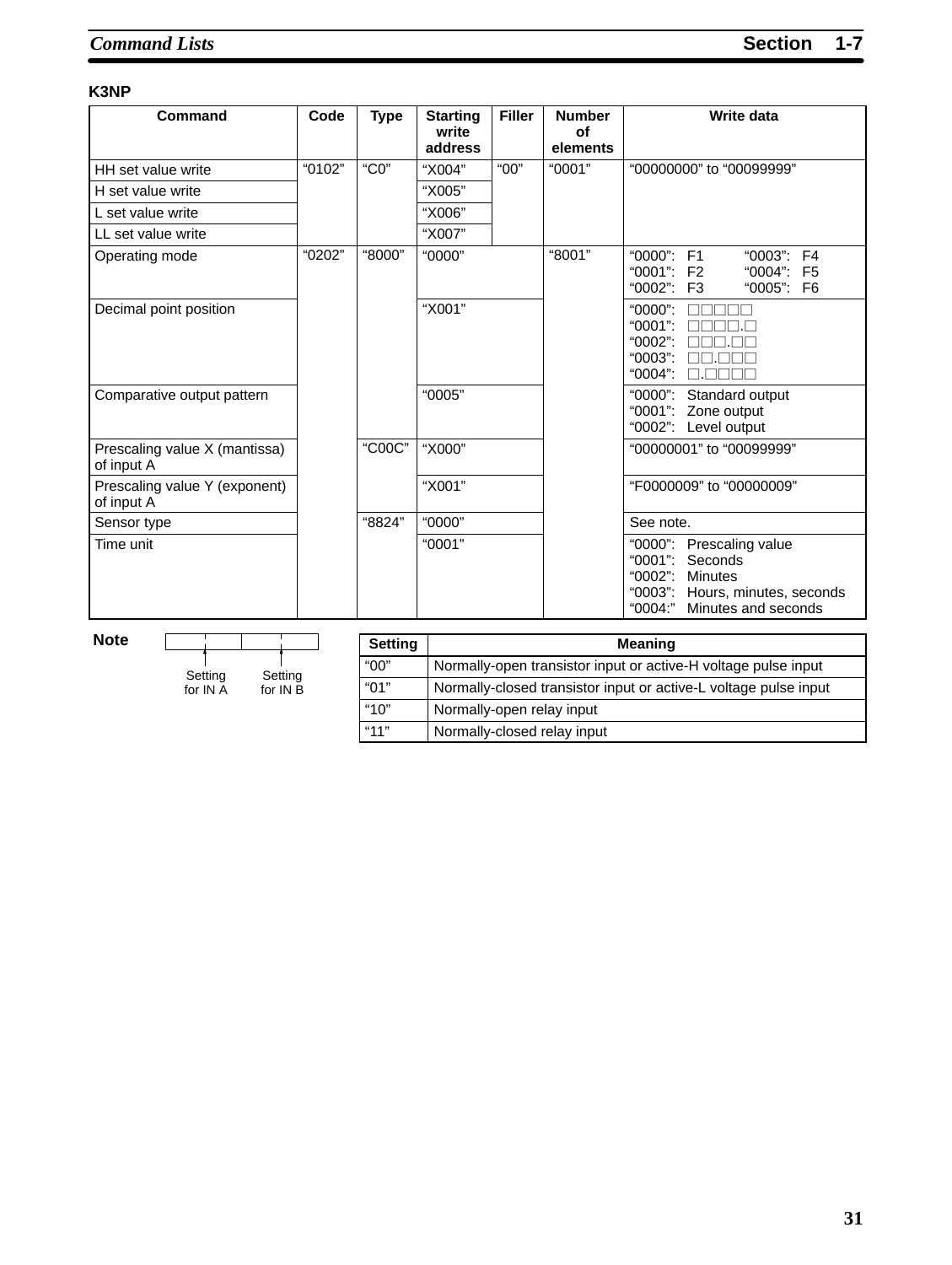### **K3NC**

| Command                                     | Code   | <b>Type</b> | <b>Starting</b><br>write | <b>Filler</b> | <b>Number</b><br>οf | <b>Write data</b>                                                                                                                                                         |
|---------------------------------------------|--------|-------------|--------------------------|---------------|---------------------|---------------------------------------------------------------------------------------------------------------------------------------------------------------------------|
|                                             |        |             | address                  |               | elements            |                                                                                                                                                                           |
| OUT1 set value write                        | "0102" | "C0"        | "X004"                   | "00"          | "0001"              | "F0019999" to "00099999"                                                                                                                                                  |
| OUT2 set value write                        |        |             | "X005"                   |               |                     |                                                                                                                                                                           |
| OUT3 set value write                        |        |             | "X006"                   |               |                     |                                                                                                                                                                           |
| OUT4 set value write                        |        |             | "X007"                   |               |                     |                                                                                                                                                                           |
| <b>OUT5</b> set value write                 |        |             | "X008"                   |               |                     |                                                                                                                                                                           |
| Input mode                                  | "0202" | "8000"      | "0000"                   |               | "8001"              | "0000":<br>Individual inputs<br>Phase difference inputs<br>"0001":                                                                                                        |
| Decimal point position                      |        |             | "X001"                   |               |                     | "0000":<br>"0001":<br>"0002":<br>"0003":<br>"0004":<br>$\Box . \Box \Box$                                                                                                 |
| Output mode                                 |        |             | "0005"                   |               |                     | "0000": ALL-H<br>"0001": ALL-L                                                                                                                                            |
| Prescaling value X (mantissa)<br>of input A |        | "C00C"      | "0000"                   |               |                     | "00000001" to "00099999"                                                                                                                                                  |
| Prescaling value Y (exponent)<br>of input A |        |             | "0001"                   |               |                     | "F0000009" to "00000009"                                                                                                                                                  |
| Sensor type                                 |        | "8824"      | "0000"                   |               |                     | "0000":<br>Normally-open transistor input or<br>active-H voltage pulse input<br>"0100":<br>Normally-closed transistor input or<br>active-L voltage pulse input<br>"1000": |
|                                             |        |             |                          |               |                     | Normally-open relay input<br>"1100":<br>Normally-closed relay input                                                                                                       |
| Power failure memory                        |        |             | "0001"                   |               |                     | "0000": Disabled<br>"0001": Enabled                                                                                                                                       |
| Compensation input condition                |        |             | "0002"                   |               |                     | "0000":<br><b>Disabled</b><br>"0001": Enabled                                                                                                                             |
| Compensation value                          |        | "C82A"      | "0000"                   |               |                     | "F0019999" to "00099999"                                                                                                                                                  |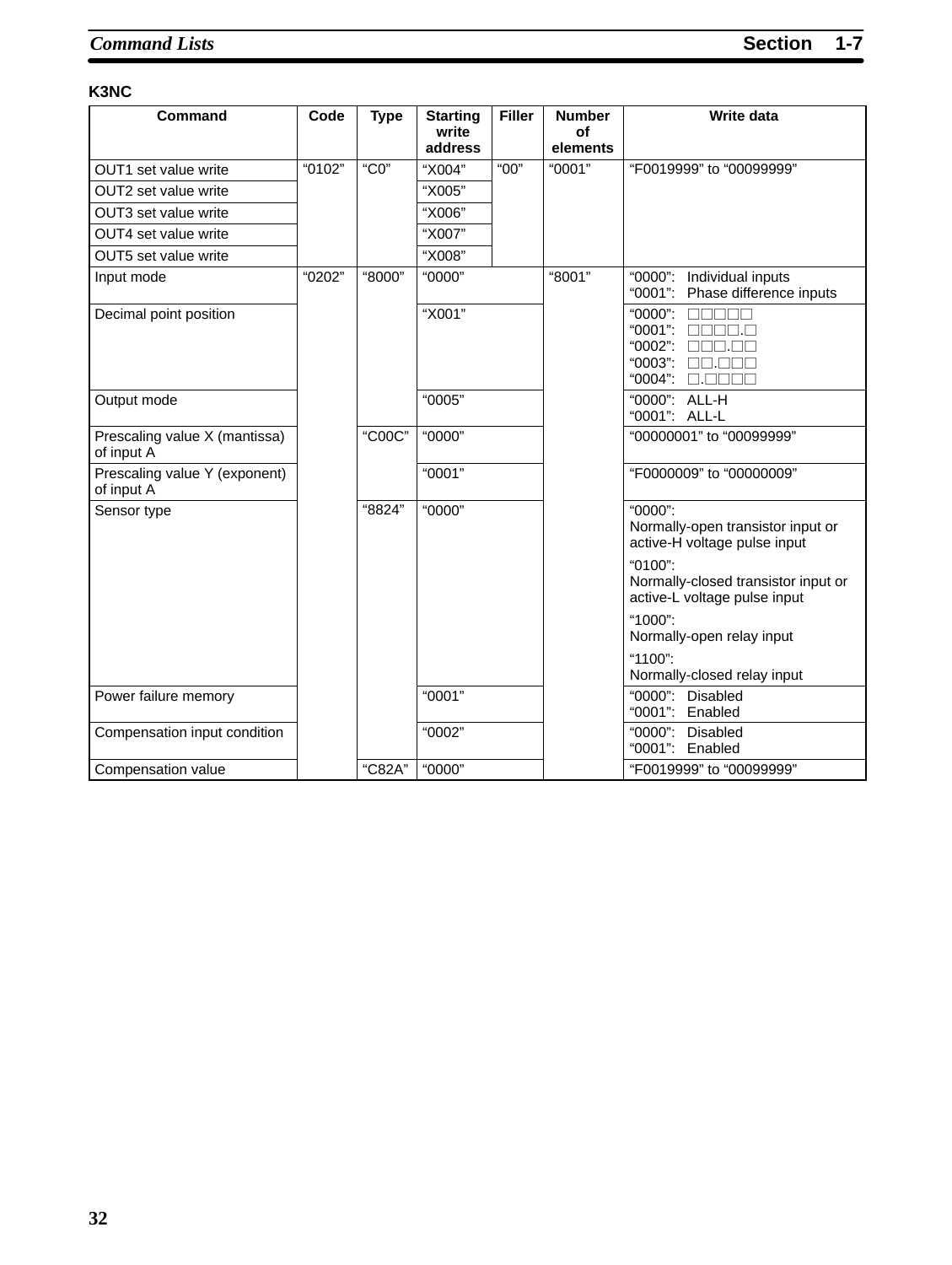#### **K3NV**

| Command                    | Code   | <b>Type</b> | <b>Starting</b><br>write | <b>Filler</b> | <b>Number</b><br>of | <b>Write data</b>                                                                                                                                                                                                                                                                                                                                                                      |
|----------------------------|--------|-------------|--------------------------|---------------|---------------------|----------------------------------------------------------------------------------------------------------------------------------------------------------------------------------------------------------------------------------------------------------------------------------------------------------------------------------------------------------------------------------------|
|                            |        |             | address                  |               | elements            |                                                                                                                                                                                                                                                                                                                                                                                        |
| HH set value write         | "0102" | " $CO"$     | "0004"                   | "00"          | "0001"              | "F0019999" to "00099999"                                                                                                                                                                                                                                                                                                                                                               |
| H set value write          |        |             | "0005"                   |               |                     |                                                                                                                                                                                                                                                                                                                                                                                        |
| L set value write          |        |             | "0006"                   |               |                     |                                                                                                                                                                                                                                                                                                                                                                                        |
| LL set value write         |        |             | "0007"                   |               |                     |                                                                                                                                                                                                                                                                                                                                                                                        |
| Input range                | "0202" | "8000"      | "0000"                   |               | "8001"              | "0000": A<br>"0001": B<br>"0002": C                                                                                                                                                                                                                                                                                                                                                    |
| Decimal point position     |        |             | "0001"                   |               |                     | "0000":<br><b>ELET</b> II<br>"0001":<br>"0002":<br>"0003":<br>"0004":                                                                                                                                                                                                                                                                                                                  |
| Average processing         |        |             | "0002"                   |               |                     | "0000": No averaging<br>"0001": Moving average, 2 times<br>"0002": Moving average, 4 times<br>"0003": Moving average, 8 times<br>"0004": Moving average, 16 times<br>"0005": Moving average, 32 times<br>"0011": Simple average, 2 times<br>"0012": Simple average, 4 times<br>"0013": Simple average, 8 times<br>"0014": Simple average, 16 times<br>"0015": Simple average, 32 times |
| Startup compensation time  |        |             | "0003"                   |               |                     | "0000" to "0999" (0.1 s units)                                                                                                                                                                                                                                                                                                                                                         |
| <b>Hysteresis</b>          |        |             | "0004"                   |               |                     | "0001" to "9999"                                                                                                                                                                                                                                                                                                                                                                       |
| Comparative output pattern |        |             | "0005"                   |               |                     | "0000": Standard output<br>"0001": Zone output<br>"0002": Level output                                                                                                                                                                                                                                                                                                                 |
| Scaling input value 2      |        | "C00C"      | "0000"                   |               |                     | "F0019999" to "00099999"                                                                                                                                                                                                                                                                                                                                                               |
| Scaling display value 2    |        |             | "0001"                   |               |                     | "F0019999" to "00099999"                                                                                                                                                                                                                                                                                                                                                               |
| Scaling input value 1      |        |             | "0002"                   |               |                     | "F0019999" to "00099999"                                                                                                                                                                                                                                                                                                                                                               |
| Scaling display value 1    |        |             | "0003"                   |               |                     | "F0019999" to "00099999"                                                                                                                                                                                                                                                                                                                                                               |
| Power supply frequency     |        | "8824"      | "0000"                   |               |                     | "0000": 50 Hz<br>"0001": 60 Hz                                                                                                                                                                                                                                                                                                                                                         |

# **1-8 Communications Program Example**

**Program Example for RS-232C Communication** In this program, transmission data is input in command format from the computer keyboard. When the corresponding response data is returned from the Processor, it is displayed on the computer screen.

Input the data to be transmitted, beginning with the "unit number" and ending with the "number of elements." If this program is not executed correctly, there may be a transmission error; check the communications settings, cable connections, etc.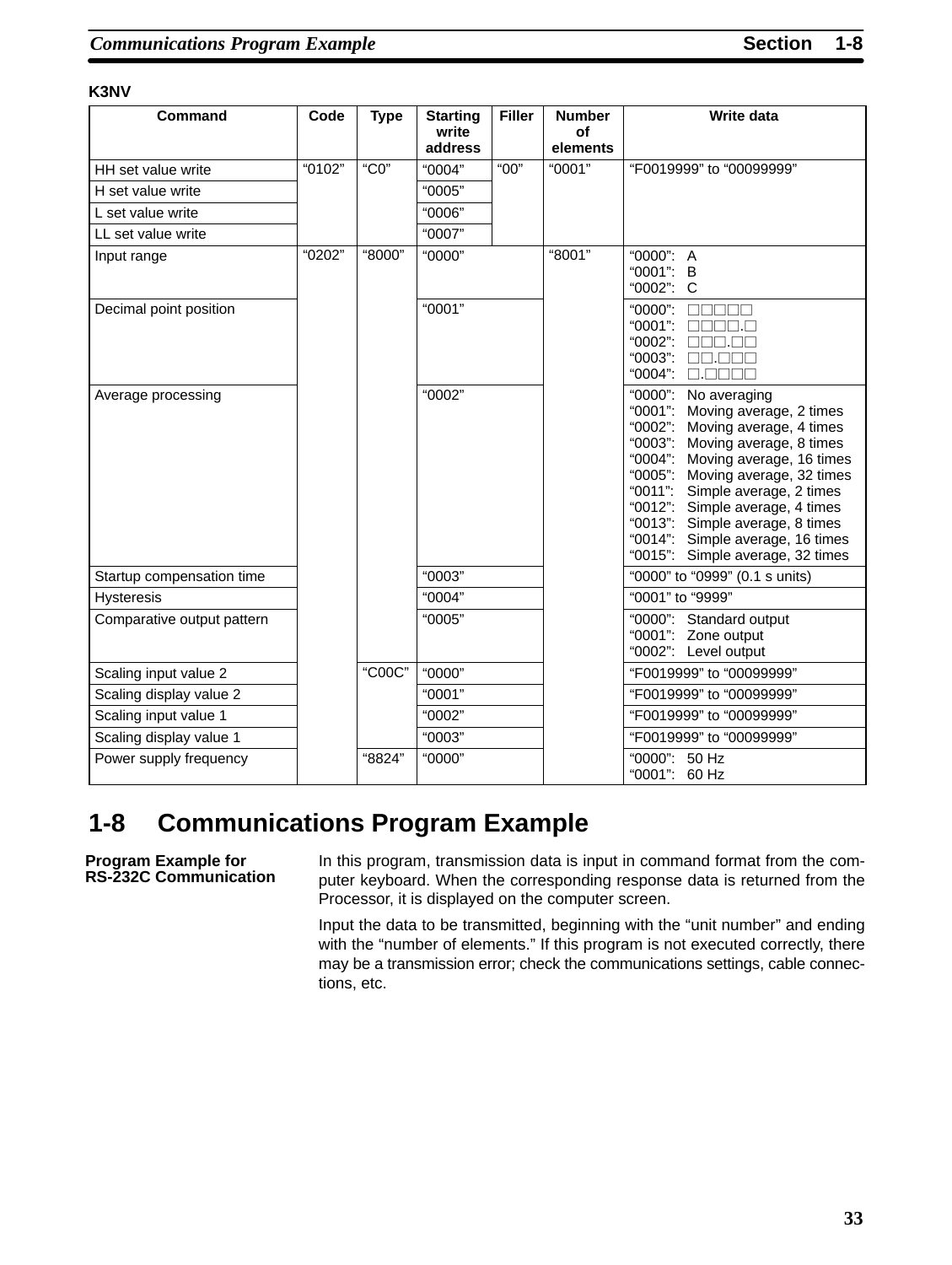(This program is written in N88 BASIC. An NEC PC-9801 personal computer is used as the host system.)

```
1000 ' –––––––––––––––––––––––––––––––––––––––––––––––––––––––––––––––––––––––––
1010 ' PROGRAM:K3N* Communication Sample Program(CompoWay/F)
1020 ' VERSION:1.00
1030 ' (C)Copyright OMRON Corporation 1997
1040 ' All Rights Reserved
1050 ' –––––––––––––––––––––––––––––––––––––––––––––––––––––––––––––––––––––––––
1060 '
1070 ' ==== COM port settings (even parity, 7 data bits, 2 stop bits) ====
1080 OPEN"COM:E73"AS#1
1090 '
1100 *REPEAT
1110 ' ==== Transmission process ====
1120 ' ––– Input transmission data. –––
1130 INPUT"SEND DATA:",SEND$
1140 '
1150 ' ––– Jump to exit process if there is no input. –––
1160 IF SEND$=""THEN *EXIT
1170 '
1180 ' ––– BCC calculation –––
1190 BCC=0:SEND$=SEND$+CHR$(3)
1200 FOR I=1 TO LEN(SEND$)
1210 BCC=BCC XOR ASC(MID$(SEND$,I,1))
1220 NEXT I
1230 BCC$=CHR$(BCC)
1240 '
1250 ' ––– Transmission –––
1260 SDATA$=CHR$(2)+SEND$+BCC$
1270 PRINT#1,SDATA$;
1280 '
1290 ' ==== Reception process ====
1300 RDATA$="":TIMEOUT=0
1310 *LOOP
1320 ' ––– No-response detection –––
1330 TIMEOUT=TIMEOUT+1
1340 IF TIMEOUT>20000 THEN RESP$="No Response":GOTO *REND
1350 IF LOC(1)=0 THEN *LOOP
1360 '
1370 ' ––– End character discrimination (Read if it isn't end character.) –––
1380 RDATA$=RDATA$+INPUT$(LOC(1),#1)
1390 IF LEN(RDATA$)<2 THEN *LOOP
1400 IF MID$(RDATA@,2,LEN(RDATA$)–2)
1420 *REND
1430 '
1440 ' ––– Display received data. –––
1450 PRINT"Response:";RESP$
1460 GOTO *REPEAT
1470 '
1480 *EXIT
1490 ' ==== Exit process ====
1500 CLOSE#1
1510 END
```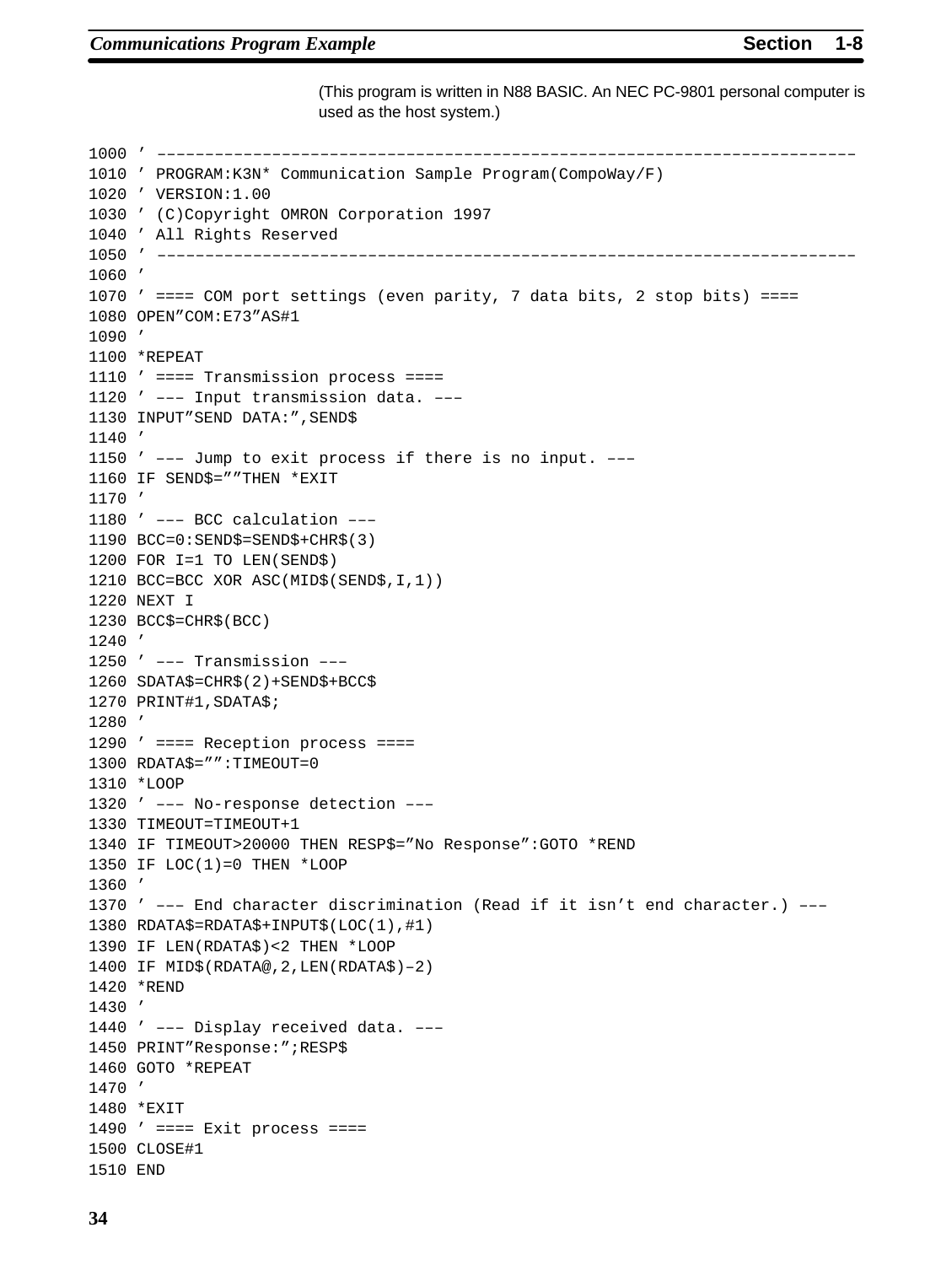#### **Operation Example**

The following is an execution example of the previous program (read display data for Unit No. 00):

The " $\lambda$ " symbol represents the Return Key. This program cannot execute transmission normally unless the initial transmission settings of the personal computer are: even parity, 7 data bits, 2 stop bits, and the computer's baud rate is the same as the Processor's. If the connectors are not properly connected, the program may stop midway.





The response is as follows:

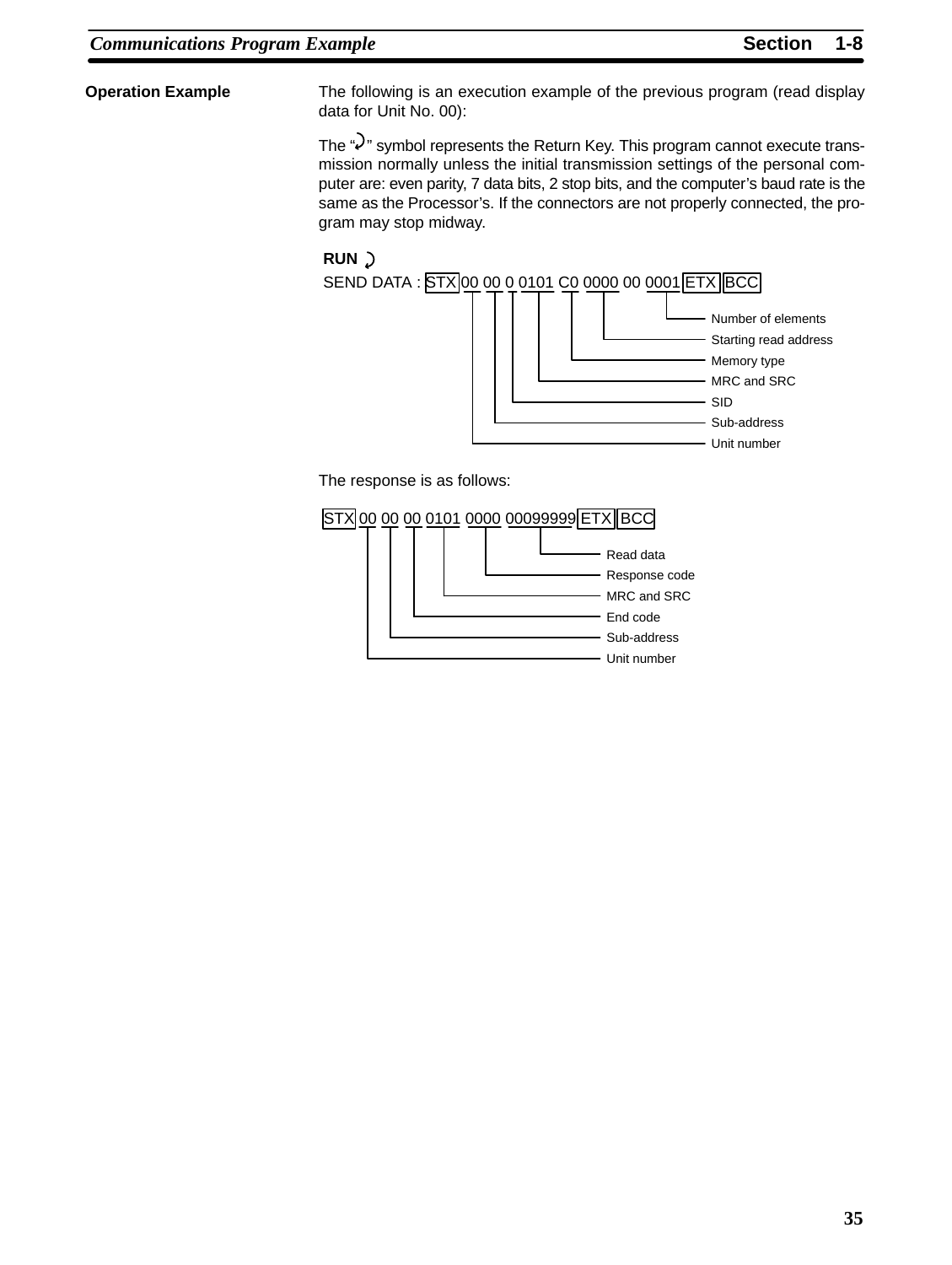# **SECTION 2 Host Link Communications**

This section provides information on host link communications, which provides compatibility with earlier K3T $\Box$ -series Units. When a new system is being created, we recommend using the CompoWay/F communications exclusively.

| $2 - 1$  |             |                                                                   | 38 |  |  |  |
|----------|-------------|-------------------------------------------------------------------|----|--|--|--|
|          | $2 - 1 - 1$ |                                                                   | 38 |  |  |  |
|          | $2 - 1 - 2$ |                                                                   | 39 |  |  |  |
|          | $2 - 1 - 3$ |                                                                   | 40 |  |  |  |
|          | $2 - 1 - 4$ |                                                                   | 42 |  |  |  |
| $2 - 2$  |             |                                                                   | 43 |  |  |  |
| $2 - 3$  |             | General RS-232C/RS-422/RS-485 Specifications                      | 43 |  |  |  |
| $2 - 4$  | 44          |                                                                   |    |  |  |  |
|          | $2 - 4 - 1$ |                                                                   | 44 |  |  |  |
|          | $2 - 4 - 2$ |                                                                   | 44 |  |  |  |
|          | $2 - 4 - 3$ |                                                                   | 45 |  |  |  |
| $2 - 5$  |             |                                                                   | 46 |  |  |  |
|          | $2 - 5 - 1$ |                                                                   | 46 |  |  |  |
|          | $2 - 5 - 2$ |                                                                   | 46 |  |  |  |
| $2 - 6$  |             |                                                                   | 46 |  |  |  |
| $2 - 7$  |             | Set Value Write (K3NX/K3NV/K3NH Communication/Comparative Output) | 47 |  |  |  |
| $2 - 8$  |             | Set Value Write (K3NR/K3NP/K3NC Communication/Comparative Output) | 48 |  |  |  |
| $2 - 9$  |             | Set Value Read (K3NX/K3NV/K3NH Communication/Comparative Output)  | 49 |  |  |  |
| $2 - 10$ |             | Set Value Read (K3NR/K3NP/K3NC Communication/Comparative Output)  | 50 |  |  |  |
| $2 - 11$ |             |                                                                   | 51 |  |  |  |
| $2 - 12$ |             |                                                                   | 52 |  |  |  |
|          |             |                                                                   | 54 |  |  |  |
| $2 - 14$ |             |                                                                   | 55 |  |  |  |
| $2 - 15$ | 55          |                                                                   |    |  |  |  |
|          |             |                                                                   | 56 |  |  |  |
|          |             |                                                                   | 56 |  |  |  |
|          |             | 2-17-1 Program Example of RS-232C Communication                   | 56 |  |  |  |
|          |             |                                                                   | 58 |  |  |  |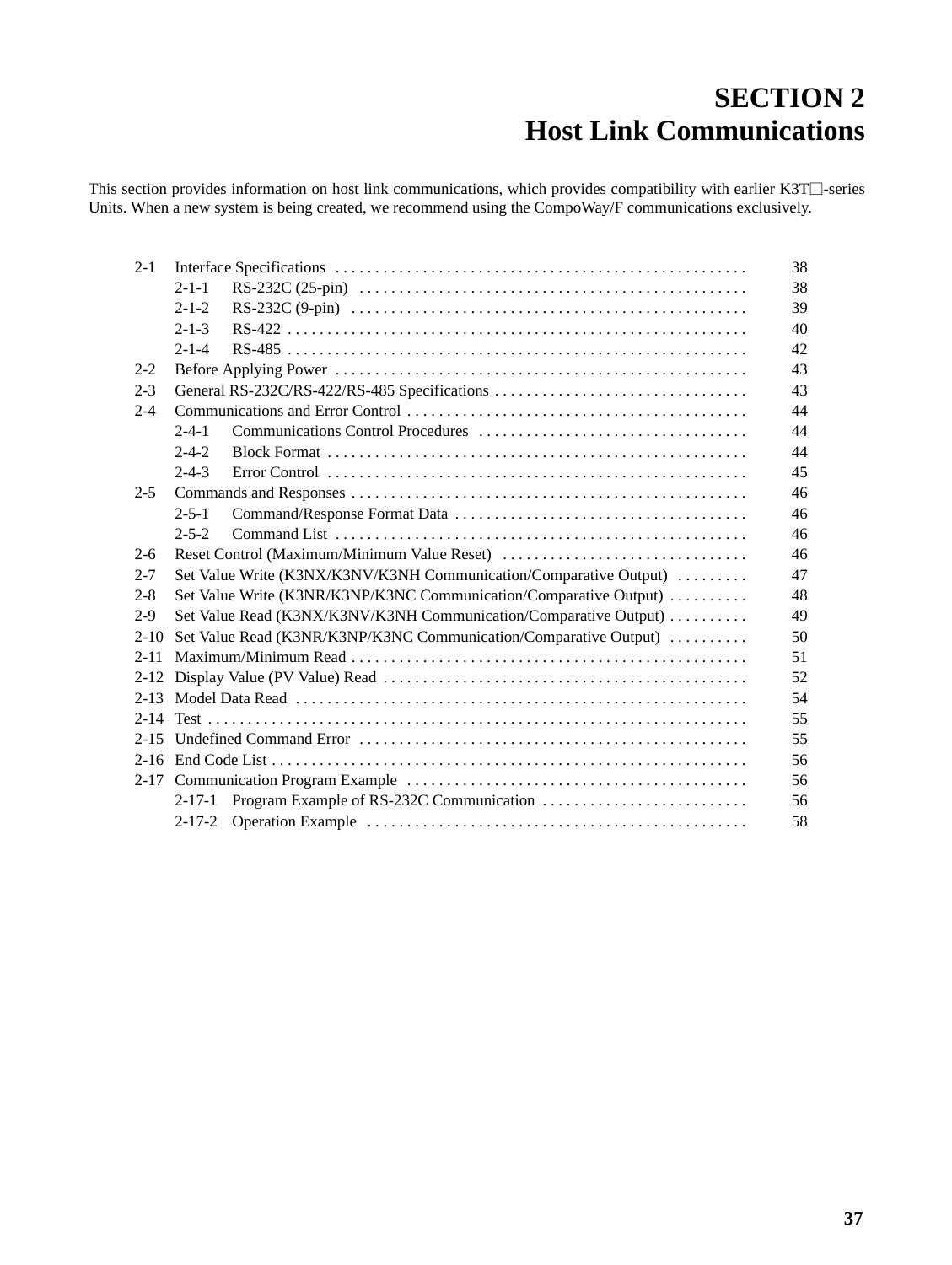# **2-1 Interface Specifications**

# **2-1-1 RS-232C (25-pin)**

Electrical characteristics: Conforms to EIA RS-232C

**Communications Signals**

The following information identifies the key input/output signals of the interface.



| Signal                         | <b>Abbreviation</b> | <b>Signal direction</b> | Pin No. |
|--------------------------------|---------------------|-------------------------|---------|
| Frame Ground (safety ground)   | FG                  | ---                     |         |
| Signal Ground or common return | SG                  | ---                     |         |
| Send Data                      | SD.                 | Output                  | ົ       |
| Receive Data                   | <b>RD</b>           | Input                   | 3       |
| <b>Request To Send</b>         | <b>RS</b>           | Output                  | 4       |
| Can Send                       | <b>CS</b>           | Input                   | 5       |
| Data Set Ready                 | <b>DR</b>           | Input                   | 6       |
| Data Terminal Ready            | ER                  | Output                  | 20      |

#### **Connection Diagram**

The following example provides information on how the RS-232C Intelligent Signal Processor is to be connected to the host computer.



Synchronization clock: Internal clock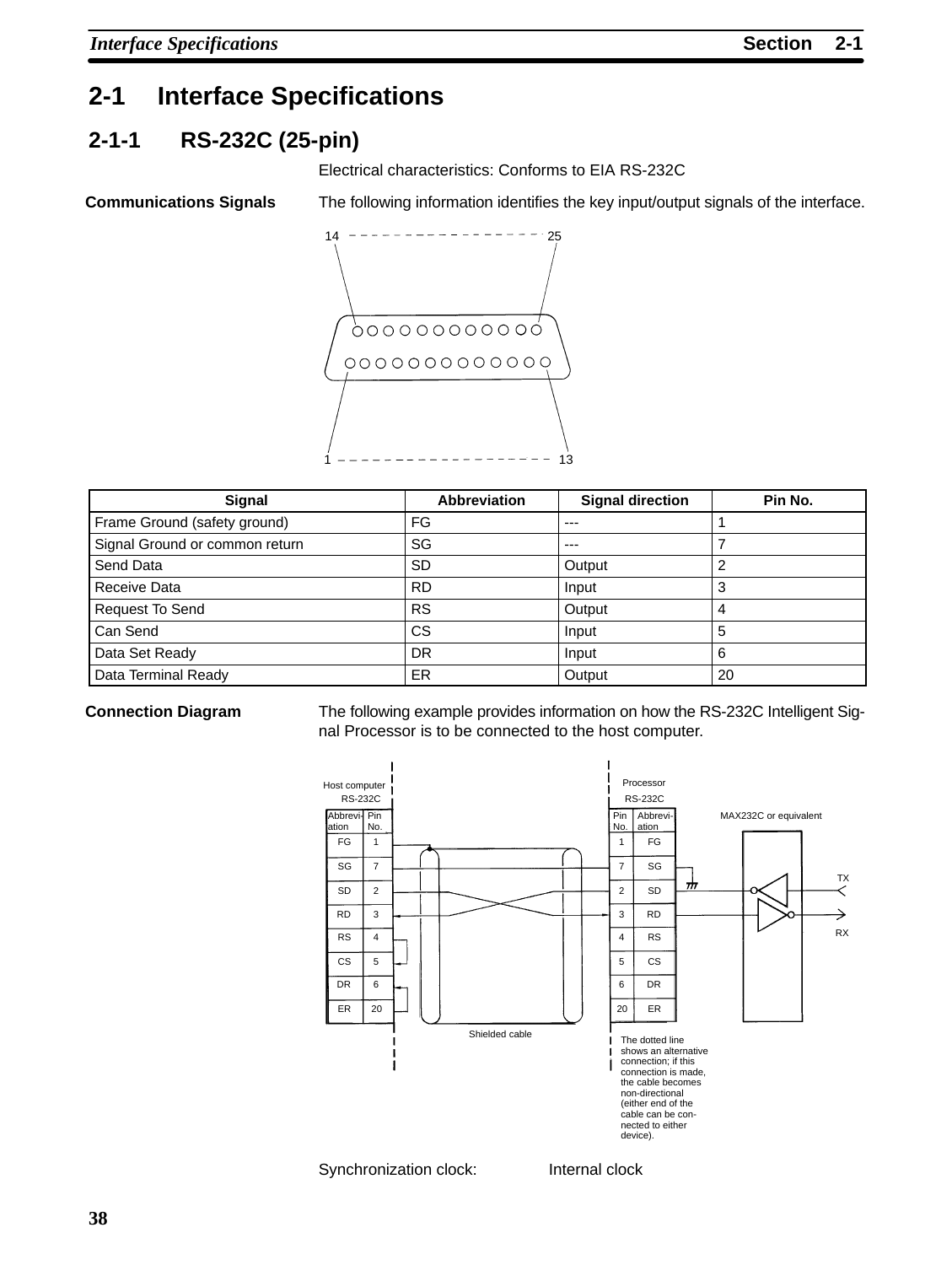Cable length: 15 m maximum. If increasing the cable length, use OMRON's RS-232C optical interface (Z3RN). Applicable connectors: Plug: XM2A-2501 (OMRON) or equivalent Hood: XM2S-2511 (OMRON) or equivalent

Connection method (RS-232C direct connection): 1:1 connection only

The RS-232C Intelligent Signal Processor is configured as DTE (Data Terminal Equipment), therefore no host-side CD (Carrier Detect) can be supported. If the host computer requires a CD signal, support this signal by pulling up from the host side.

When using this connection, short-circuit RS with CS and DR with ER at the host computer side.

### **2-1-2 RS-232C (9-pin)**

Electrical characteristics: Conforms to EIA RS-232C

**Communications Signals**

The following information identifies the key input/output signals of the interface.



| Signal                         | <b>Abbreviation</b> | <b>Signal direction</b> | Pin No. |
|--------------------------------|---------------------|-------------------------|---------|
| Frame Ground (safety ground)   | FG                  | $---$                   | $--$    |
| Signal Ground or common return | SG                  | $---$                   | 5       |
| Send Data                      | <b>SD</b>           | Output                  | 3       |
| Receive Data                   | <b>RD</b>           | Input                   | 2       |
| Request To Send                | <b>RS</b>           | Output                  |         |
| Can Send                       | СS                  | Input                   | 8       |
| Data Set Ready                 | <b>DR</b>           | Input                   | 6       |
| Data Terminal Ready            | ER.                 | Output                  | 4       |

#### **Connection Diagram**

The following example provides information on how the RS-232C Intelligent Signal Processor is to be connected to the host computer.

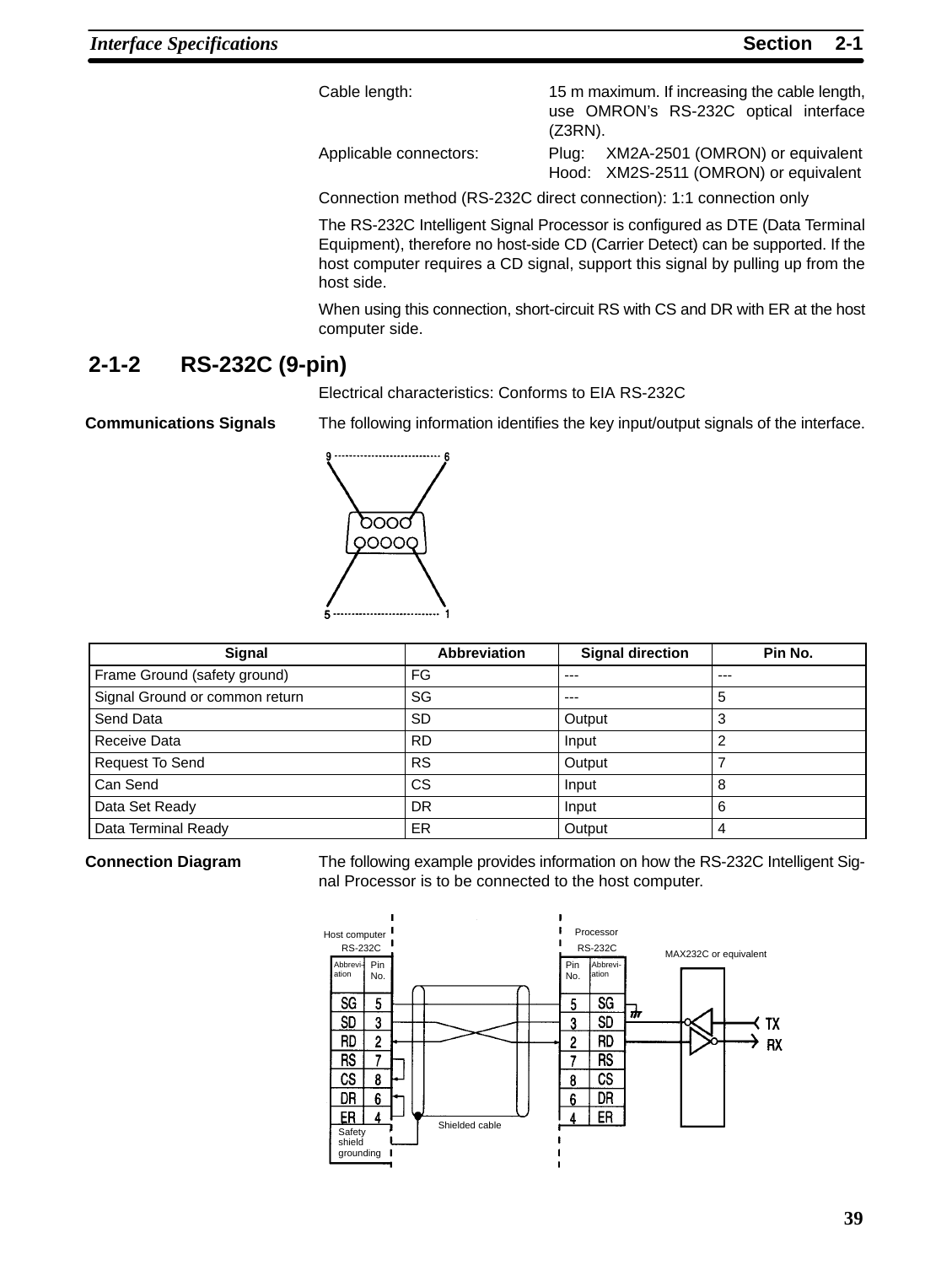Synchronization clock: Internal clock

Cable length: 15 m maximum. If increasing the cable length, use OMRON's RS-232C optical interface (Z3RN).

Applicable connectors: Plug: XM2D-0901 (OMRON) or equivalent Hood: XM2D-0911 (OMRON) or equivalent

Connection method (RS-232C direct connection): 1:1 connection only

- **Note** 1. The Processor's RS-232C connection is a DTE connection, so the host's CD (carrier detect) signal can't be supported. When the CD signal is required in the host, take the necessary measures at the host, such as a pull-up, so that the signal is supported.
	- 2. Short-circuit the RS with CS and the DR with ER on the host computer side.

### **2-1-3 RS-422**

Electrical characteristics: Conforms to EIA RS-422

**Communications Signals**

The following information identifies the key input/output signals of the interface.



| <b>Signal</b>                | <b>Abbreviation</b> | <b>Signal direction</b> | Pin No. |
|------------------------------|---------------------|-------------------------|---------|
| Send Data A                  | <b>SDA</b>          | Output                  | 9       |
| Send Data B                  | <b>SDB</b>          | Output                  | đ       |
| Receive Data A               | <b>RDA</b>          | Input                   | 6       |
| Receive Data B               | <b>RDB</b>          | Input                   |         |
| Signal Ground                | SG                  | $---$                   | د       |
| Frame Ground (safety ground) | FG                  | $---$                   |         |

#### **Connection Diagram**

The following example provides information on how the RS-422 Intelligent Signal Processor is to be connected to the host computer.



Synchronization clock: Internal clock Total line length: 500 m maximum

Recommended cable: CO-HC-ESV-3P x 7/0.2 (Hirakawa Densen) Applicable connectors: Plug: XM2A-0901 (OMRON) or equivalent Hood: XM2S-0911 (OMRON) or equivalent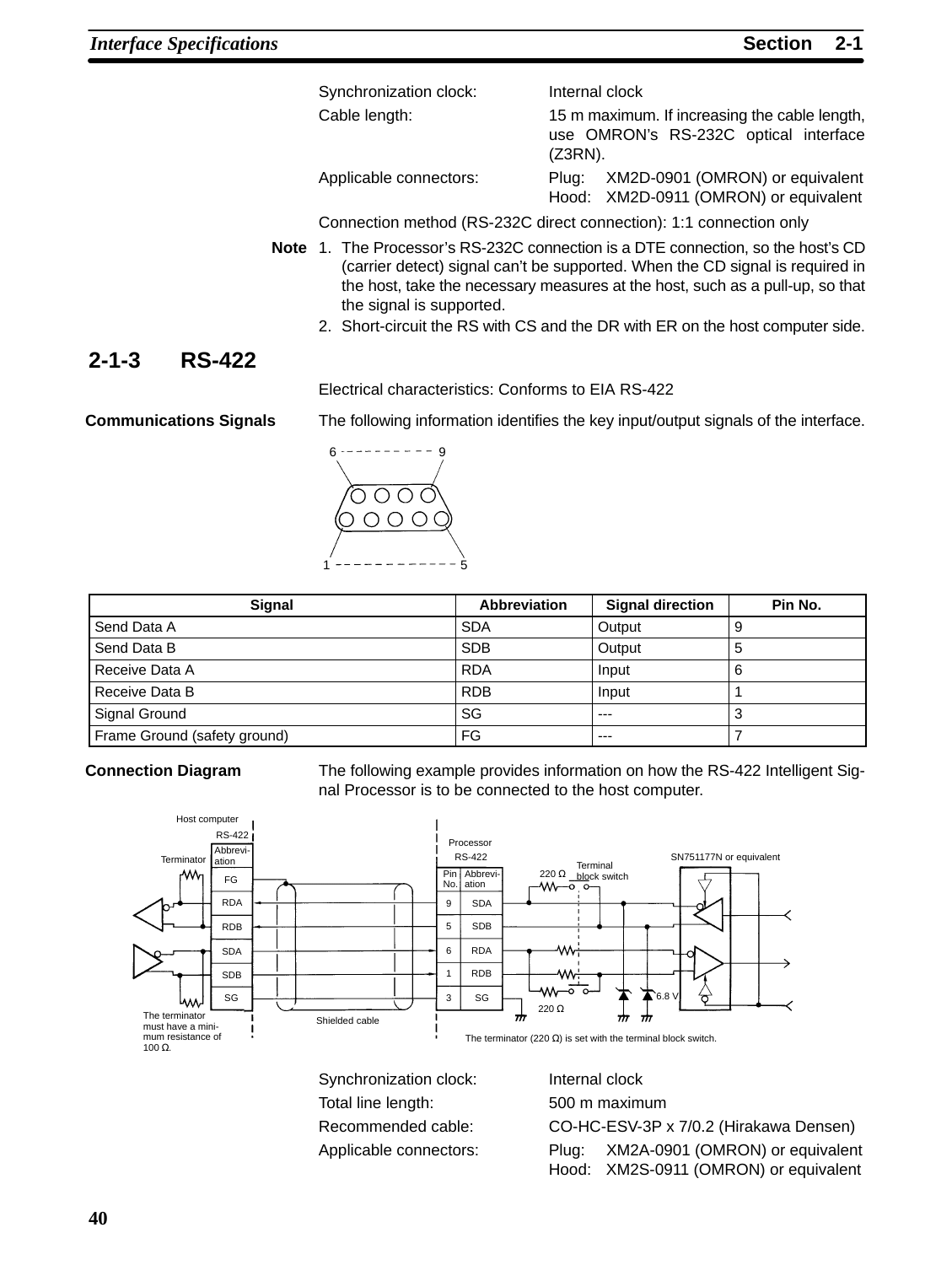Connection method (RS-422 connection): Maximum 1:32 connection

When using this connection:

Turn ON the terminal block switch at the end station.

Turn OFF all other terminal block switches.

#### **RS-422 System Example**

The following example shows several Intelligent Signal Processors connected to a personal computer using the RS-422 connection method.



Maximum number of connections is 32; total line length is 500 m maximum.

> Use shielded, twisted-pair cable and route the cable separately from other signal lines.

> The total length of the cable must be less than 500 m, including the branch lines. Each branch line may be up to 10 m long.

> Wire the system so that short branch lines branch from the main line. Turn ON the termination resistance only at the two Unit's at each end of the main line. All intermediate Units must have their termination resistance turned OFF. Data won't be transferred properly if an intermediate Unit has its termination resistance ON.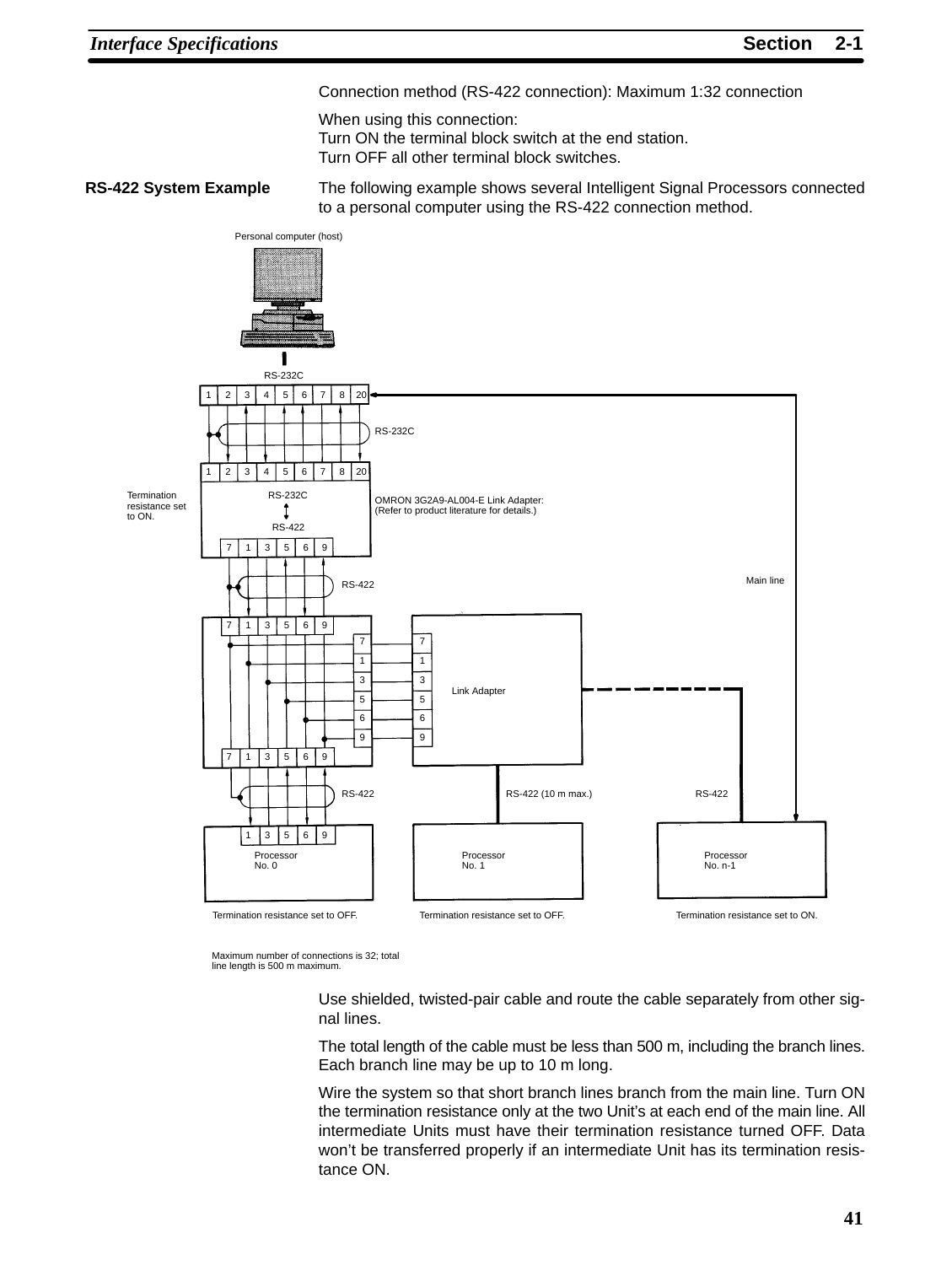### **2-1-4 RS-485**

Electrical characteristics: Conforms to EIA RS-485

**Communications Signals**

The following information identifies the key input/output signals of the interface.



Terminal Block SW

| Sianal              | <b>Abbreviation</b> | <b>Signal direction</b> | Terminal No. |
|---------------------|---------------------|-------------------------|--------------|
| Inverted output     | Negative $(-)$ side | Input/output            | 19           |
| Non-inverted output | Positive $(+)$ side | Input/output            | 18           |

#### **Connection Diagram**

The following example provides information on how the RS-485 Intelligent Signal Processor is to be connected to the host computer.



Synchronization clock: Internal clock Total line length: 500 m maximum Recommended cable: CO-HC-ESV-3P x 7/0.2 (Hirakawa Densen) Connection method (RS-485 connection): Maximum 1:32 connection

In this case, the SYSMAC BUS wire type cannot be connected.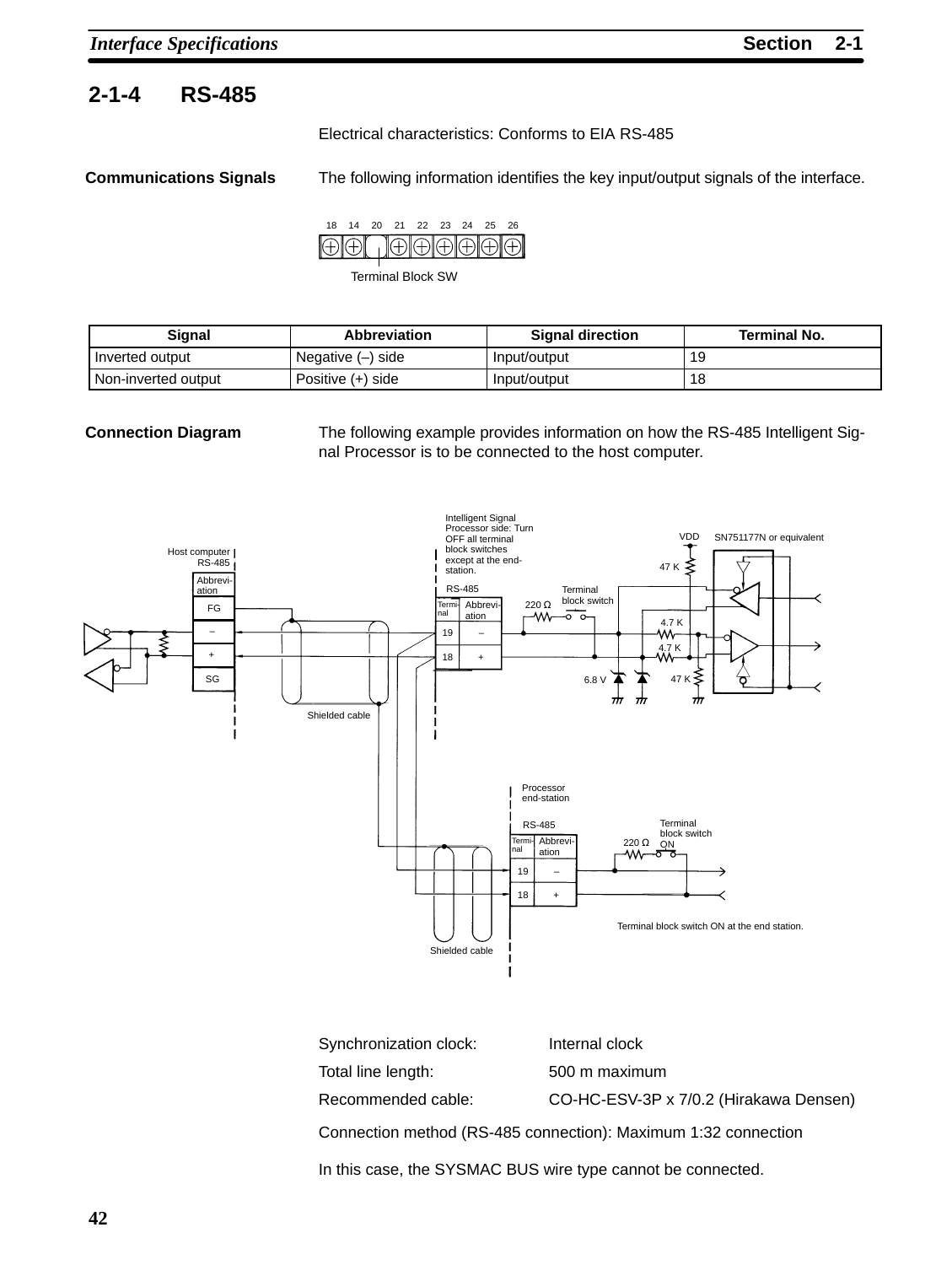# **2-2 Before Applying Power**

**Terminator Designation**

For the RS-422 and RS-485 Models, designate the Intelligent Signal Processor located at the right end of the transmission line as an end station by setting the terminator switch of that unit to ON. (End-station designation is not required for the RS-232C Model.)



# **2-3 General RS-232C/RS-422/RS-485 Specifications**

| Transmission line connection: | Multiple point                                                       |
|-------------------------------|----------------------------------------------------------------------|
| Communication system:         | RS-232C/RS-422 (4-wire, half-duplex)<br>RS-485 (2-wire, half-duplex) |
| Synchronization system:       | Start-stop synchronization (2 stop bits)                             |
| Communication speed:          | 1,200/2,400/4,800/9,600/19,200/38,400 bps<br>(key-selectable)        |
| Communication code:           | ASCII (7 bits)                                                       |
| Error detection:              | Vertical parity (even) and FCS (frame check<br>sequence)             |
| Interface:                    | RS-232C/RS-422/RS-485                                                |
|                               |                                                                      |

Start-stop synchronization data configuration:



When a personal computer is used as the host system, do not select either 19,200 bps or 38,400 bps as the communication speed.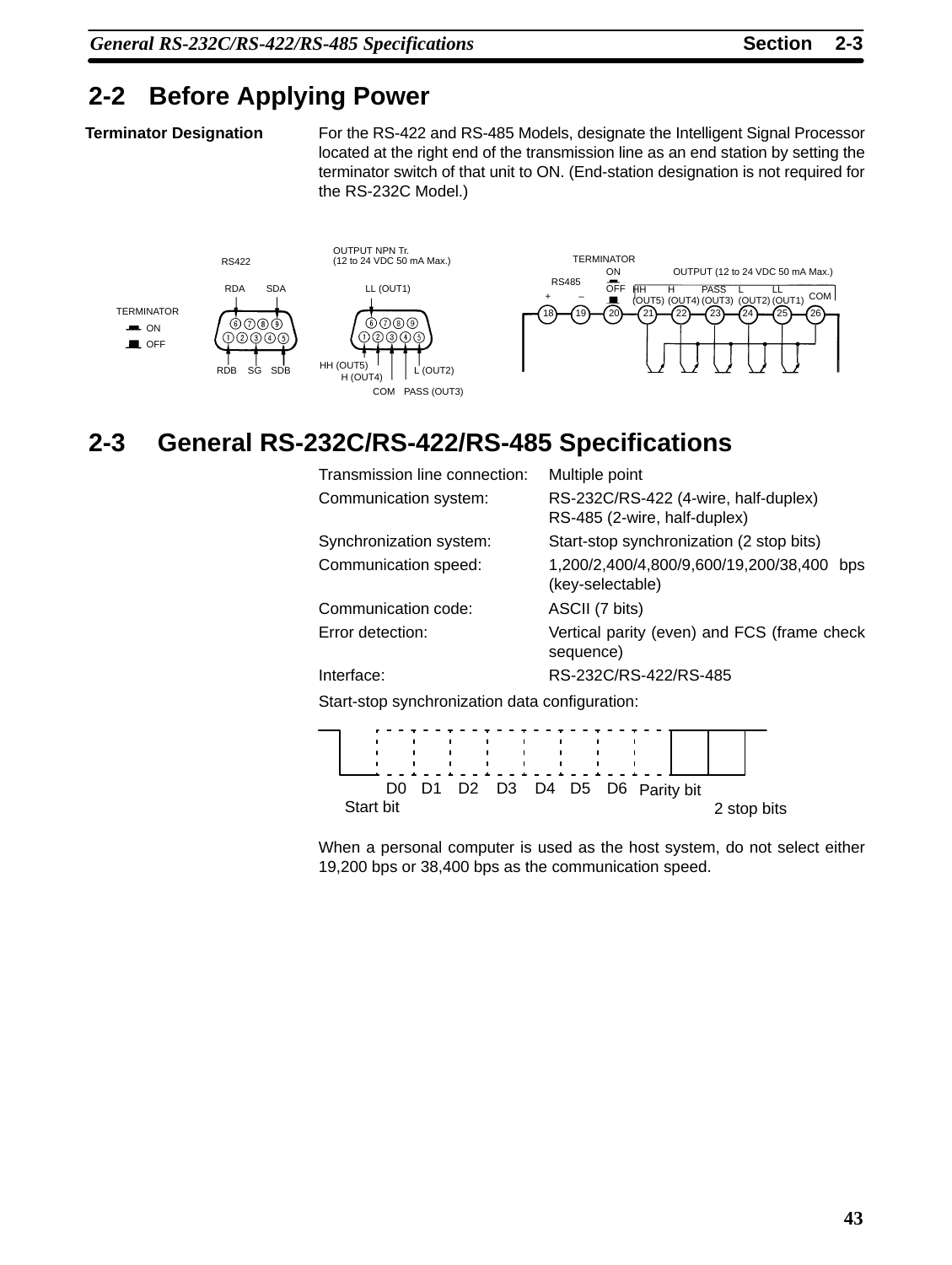### **2-4 Communications and Error Control**

### **2-4-1 Communications Control Procedures**

The host link procedure for the Intelligent Signal Processor series is conversational, based on PC host link procedures. The prior data transmission right belongs to the host computer, and the data transmission right is shifted with every one block of data transmitted. When a command block is transmitted, a response block is always returned.



Unit numbers correspond to device numbers in a PC system. When assigning unit numbers for several units, be sure to avoid duplication of the settings.

### **2-4-2 Block Format**

The block transmitted from the host computer is referred to as a command block. The block transmitted from the Processor is referred to as a response block.

One block begins with the start character "@" and communication address, and ends with the FCS and terminator.



Data characters are in ASCII.

The FCS (frame check sequence) is formed by converting the 8-bit data obtained by converting the exclusive logical sum of @ to the last text character into two ASCII characters. Be sure to attach the FCS to the end of the text.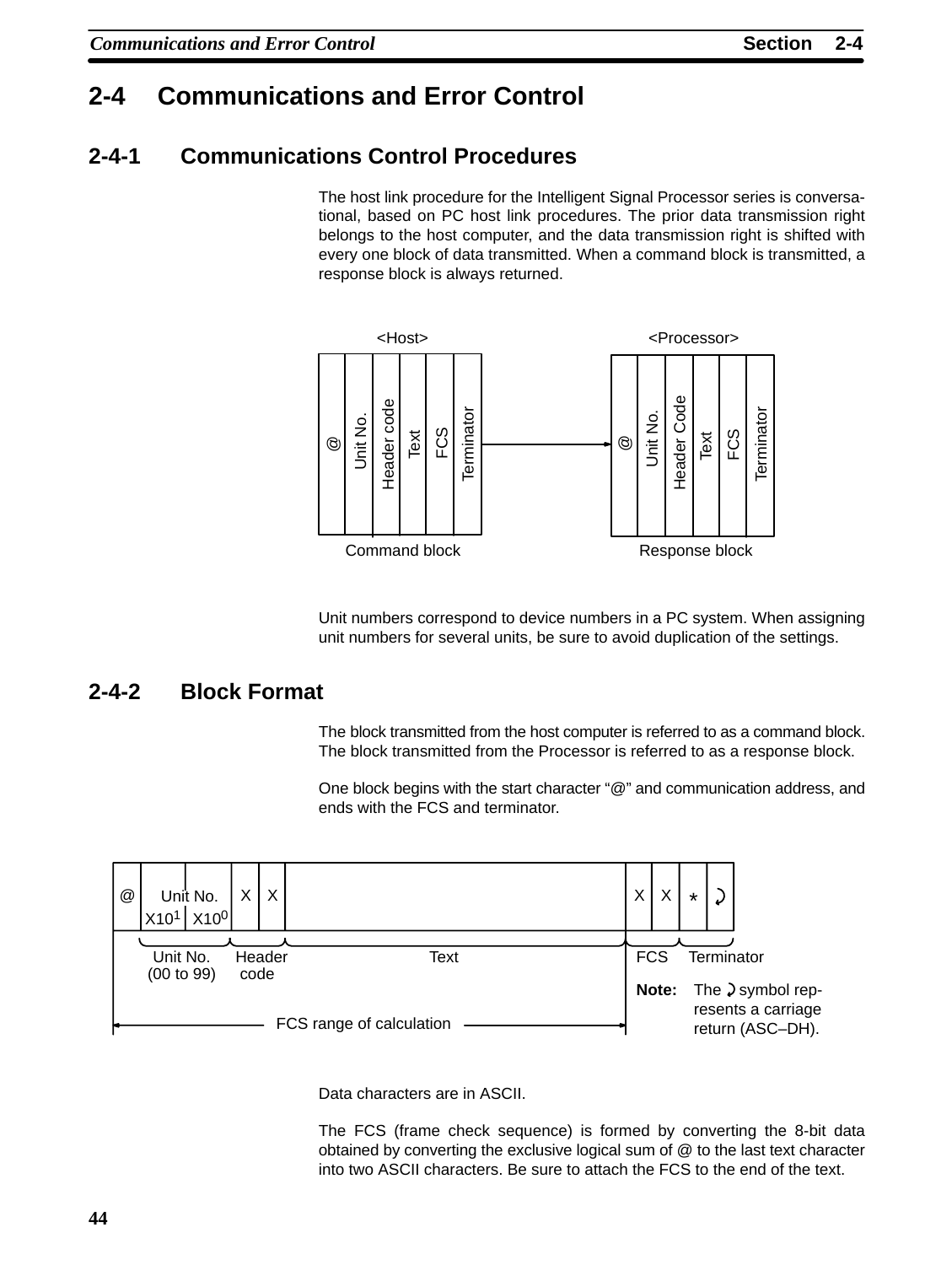FCS calculation example:

The following command would cause an error if actually transmitted; it is shown simply to help explain calculation of the FCS.



FCS = 40H ⊕ 30H ⊕ 30H ⊕ 52H ⊕ 55H ⊕ 30H ⊕ 31H = 46H (Converted into ASCII 34H + 36H)

The ⊕ symbols indicate exclusive OR operations and the "H" indicates hexadecimal code.

### **2-4-3 Error Control**

With the Processor, responsibility for error recovery rests with the host computer. The host computer controls the following error recovery procedures:

- When execution is impossible (end code) because of an undefined command error (header code) or setting, communication is terminated.
- If an error other than as described in 1 above occurs, a retry operation (retransmission of the same command block) is executed.
- If no response block is returned within 5 seconds from the command block retransmission, an error is assumed and a retry operation is executed.
- If an error occurs after three retry operations, communication is terminated.
- Note that when a Processor is connected to a system currently in use, the host computer of that system executes an error recovery operation.

The following error detection is performed at the Processor:

- **1, 2, 3...** 1. Character check (check of every character)
	- Vertical parity check (even parity). Exclusive OR (EOR) check for each character.
	- Frame check. If a "0" is detected at the stop bit position, it is assumed that an error has occurred during communication.
	- Overrun check. Overrun occurs when the next character is received while the current character is being processed.
	- Block check (check of each block)
	- Format check. Command format construction is checked.
	- Registration data check. Check of numerical range of numbers such as unit number and bank number.
	- FCS check. Exclusive logical sumcheck of @ to the last text character.

If the above checks detect that an error has occurred during communication, error recovery control is requested at the host computer by the response block end code. Note, however, that when it is determined that the communication address is different through the registration data check, no response block is transmitted.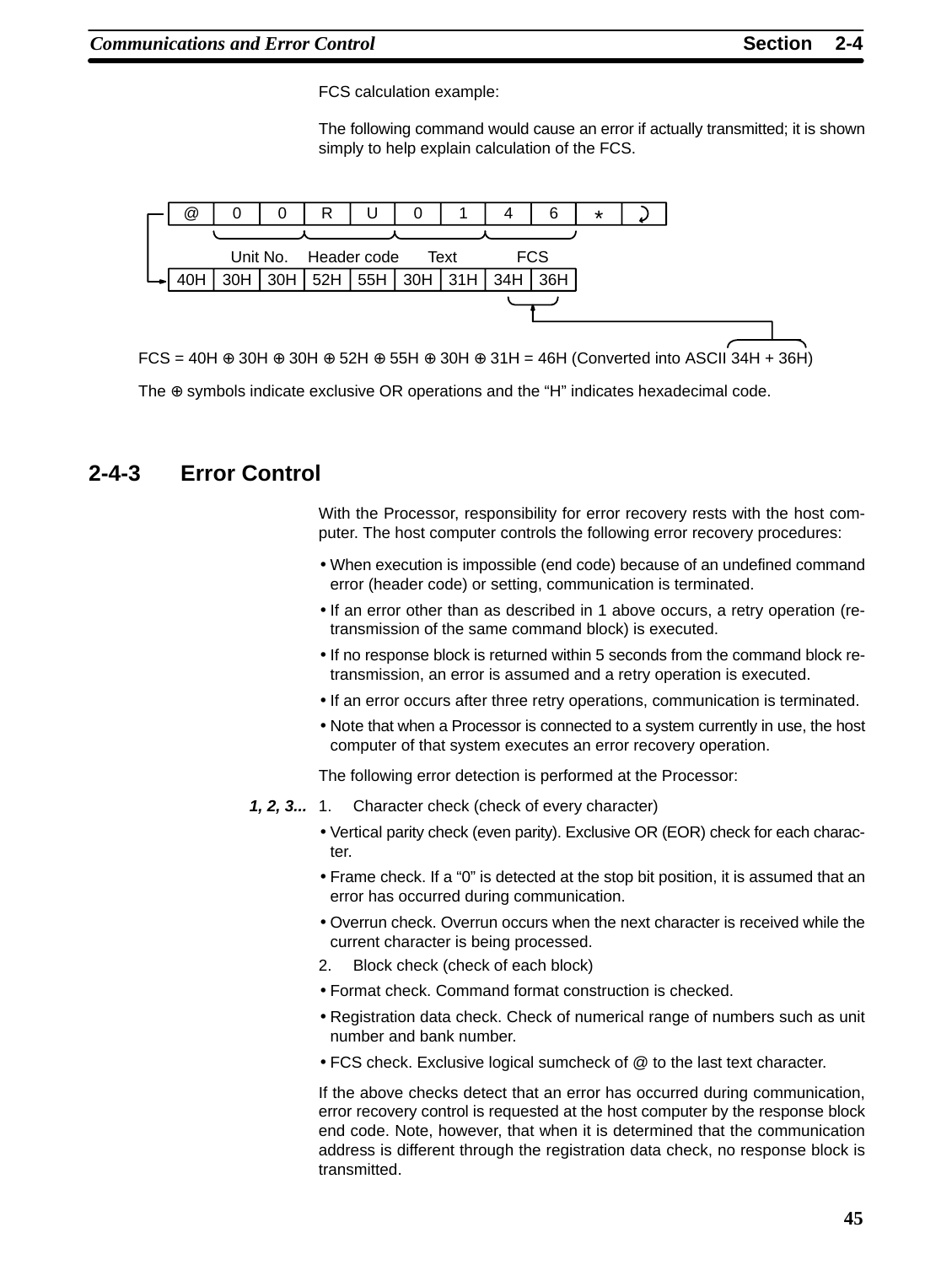# **2-5 Commands and Responses**

### **2-5-1 Command/Response Format Data**

The hexadecimal data and decimal data relevant to command format and response format must be converted into ASCII.

(Example) Hexadecimal data:  $\text{SF} \rightarrow \text{$46}$ Decimal data:  $8 \rightarrow \$38$ 

Hereafter, hexadecimal data and decimal data in command/response format are expressed as follows:

**Hexadecimal Data Decimal Data Decimal Data Decimal Data Decimal Data** 



X163 through X160 mean hexadecimal data.

Therefore, the numbers to be processed are \$0(0000) through \$F(1111).

# **2-5-2 Command List**



X103 through X100 mean hexadecimal data. Therefore, the numbers to be processed are \$0(0000) through \$9(1001).

**Header code RUN mode Test mode Setting mode Name RUN During change of setting** KR Yes Yes Yes Yes --- Reset control (maximum/minimum value resetting) W% Yes Yes Yes --- Set value write (See Note 1) W# Yes Yes Yes --- Set value write (only with bank) (See Note 2) R% R% R% R% R% R% R% R% R% Note 1) R# Yes Yes Yes Yes Yes --- Set value read (only with bank) (See Note 2) RH Yes  $\vert$  Yes  $\vert$  --  $\vert$  --  $\vert$  --  $\vert$  Hold data read (See Note 3) RX  $\vert$  Yes  $\vert$  Yes  $\vert$  Yes  $\vert$  --  $\vert$  Display value (PV) read RU Pes Yes Yes Yes --- Model data read TS Yes Yes Yes Yes Test **Note** 1. Effective only in communication plus comparative output type.

- 2. Effective only in K3NR, K3NP, and K3NC communication plus comparative output type.
- 3. Not effective in K3NC.

# **2-6 Reset Control (Maximum/Minimum Value Reset)**

The same operation resulting from input to the reset terminal is executed through communication.

The reset control for the K3NC functions as a reset for the measured values.

#### **Command Format**

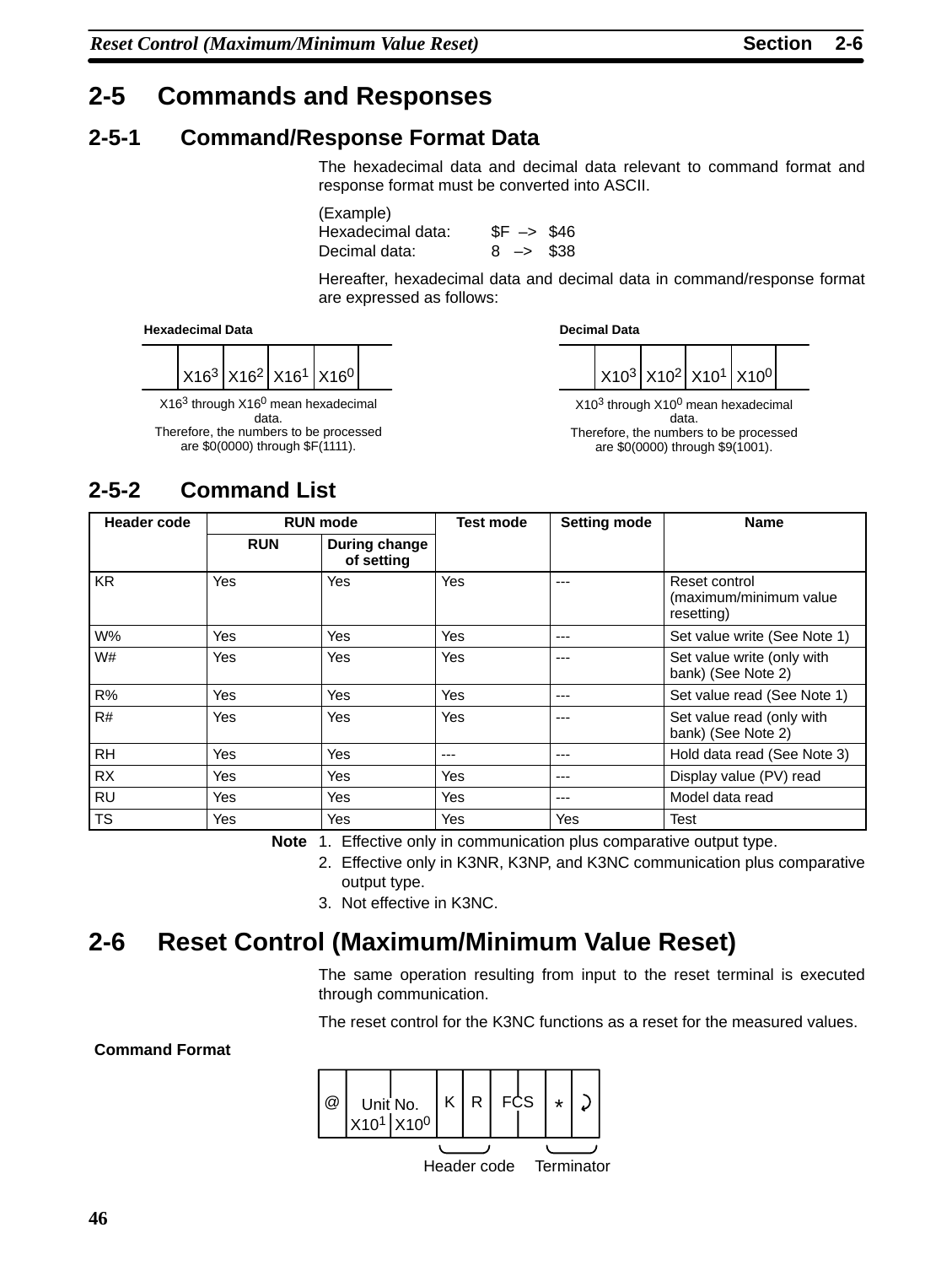**Response Format**

Response at normal end. End code: "00"



When this command ends normally, a reset is performed.

### **2-7 Set Value Write (K3NX/K3NV/K3NH Communication/Comparative Output)**

This set value write is effective only in models with communication and comparative output. The set values (HH, H, L, and LL) are written individually.

#### **Command Format**



**Response Format**

Response at normal end. End code: "00"



End code when error occurs:

- In non-comparative output type: End code is "16" (without corresponding command).
- In comparative output type without corresponding set value: End code is "22" (without corresponding memory).
- **Note** Set value is expressed in five figures of ASCII. Negative sign is represented by "F" at the position of the  $X10<sup>4</sup>$  digit.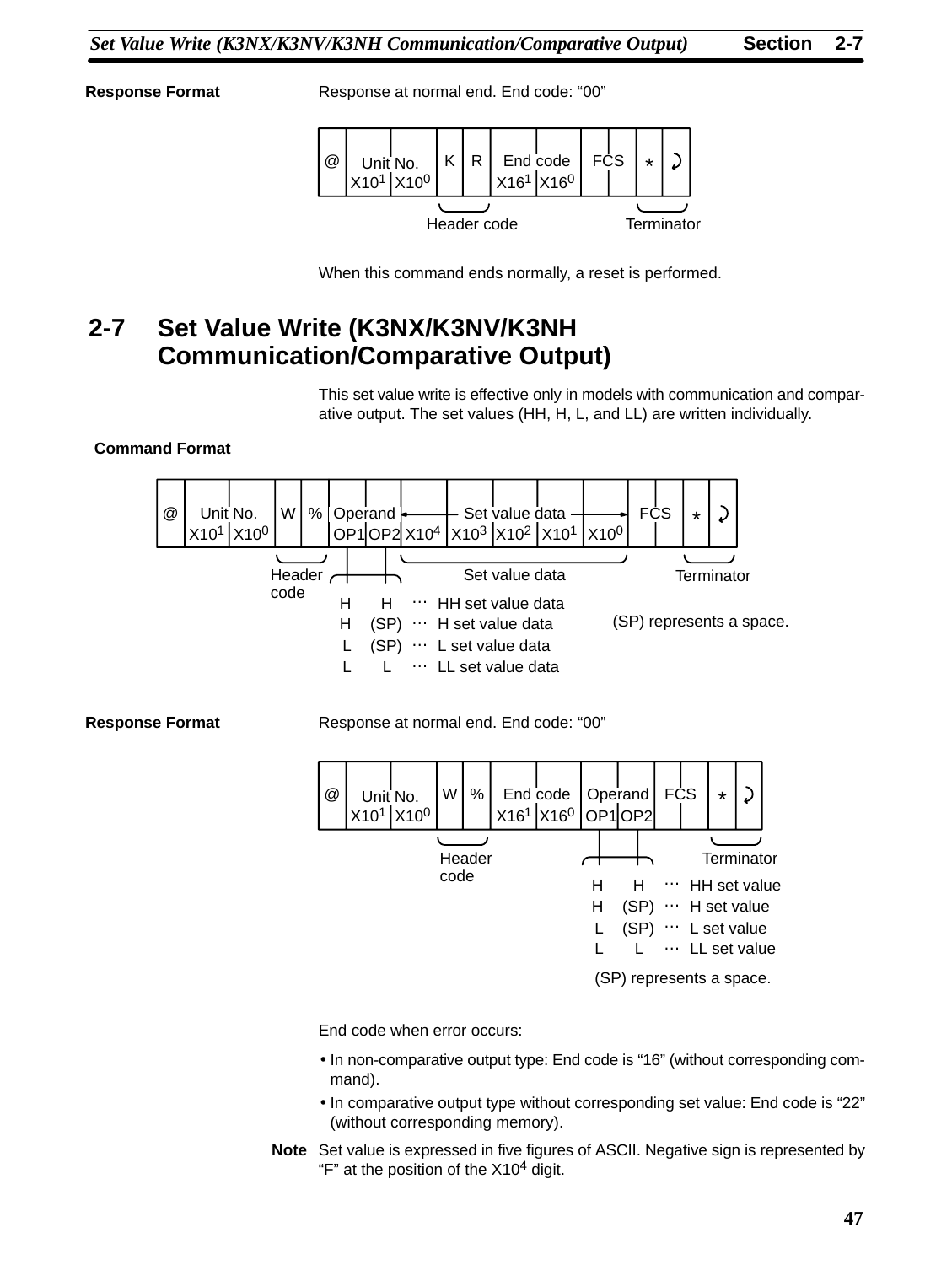## **2-8 Set Value Write (K3NR/K3NP/K3NC Communication/Comparative Output)**

This set value write is effective only in models with K3NR/K3NP/K3NC communication and comparative output. The set values (HH, H, L, and LL) of the banks not in use are written individually. Other set values (HH, H, L, and LL) are written individually.

Refer to the following Note 2 for K3NC operands.

#### **Command Format**





End code when error occurs:

- In non-comparative output type: End code is "16" (without corresponding command).
- In comparative output type without corresponding set value: End code is "22" (without corresponding memory).
- **Note** 1. Set value is expressed in five figures of ASCII. Negative sign is represented by "F" at the position of the X10<sup>4</sup> digit.
	- 2. Comparative operands for the K3NC are as follows:

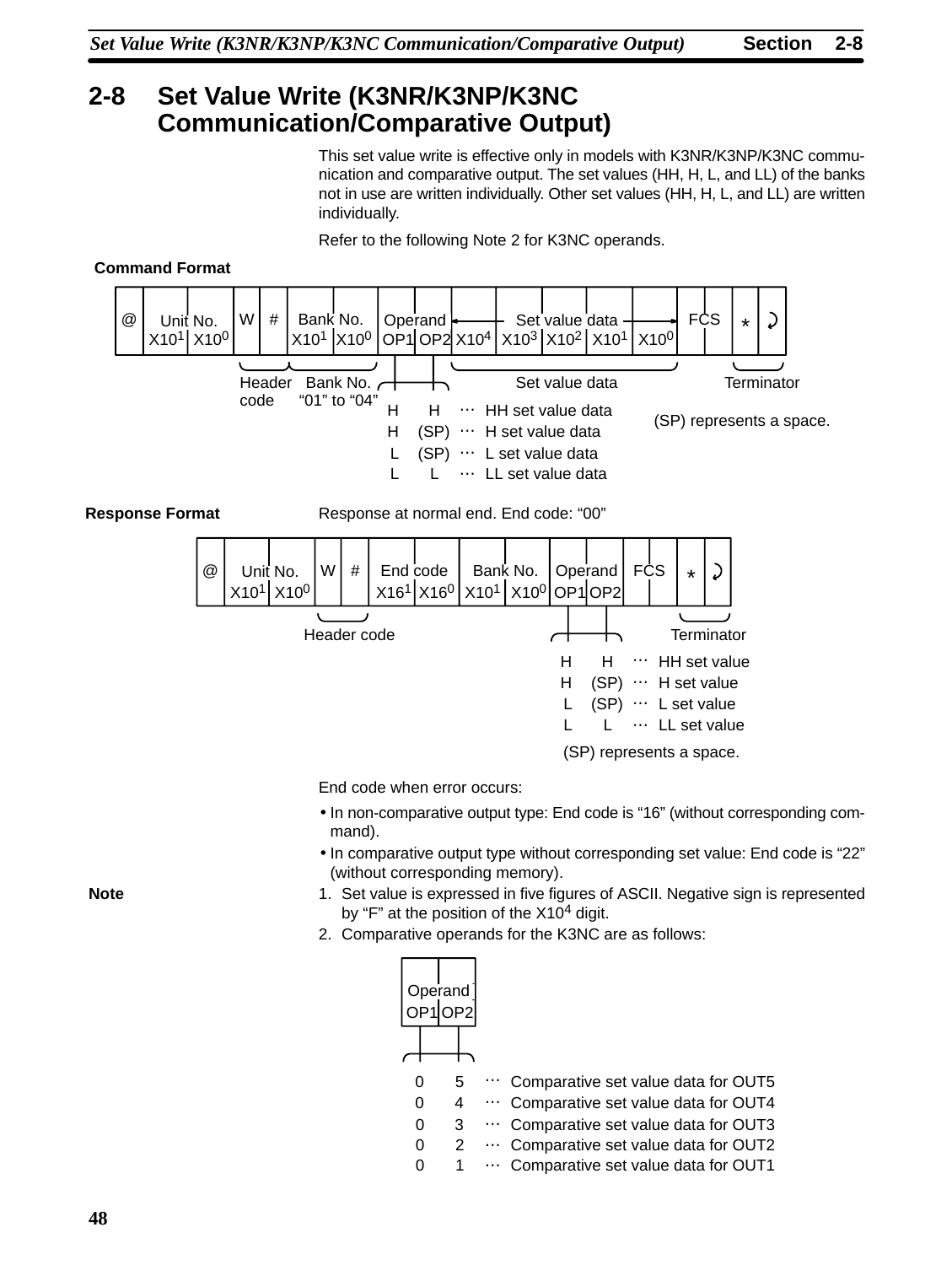### **2-9 Set Value Read (K3NX/K3NV/K3NH Communication/Comparative Output)**

This set value read is effective only in models with communication and comparative output. The set values (HH, H, L, and LL) are read individually.

#### **Command Format**



#### **Response Format**

Response at normal end. End code: "00"



Response format when an error occurs:



End code when error occurs:

- In non-comparative output type: End code is "16" (without corresponding command).
- In comparative output type without corresponding set value: End code is "22" (without corresponding memory).
- When set value is changed in RUN mode: End code is "0D" (not executable due to change of setting in RUN mode).

**Note** Set value is expressed in five figures of ASCII. Negative sign is represented by "F" at the position of the  $X10<sup>4</sup>$  digit.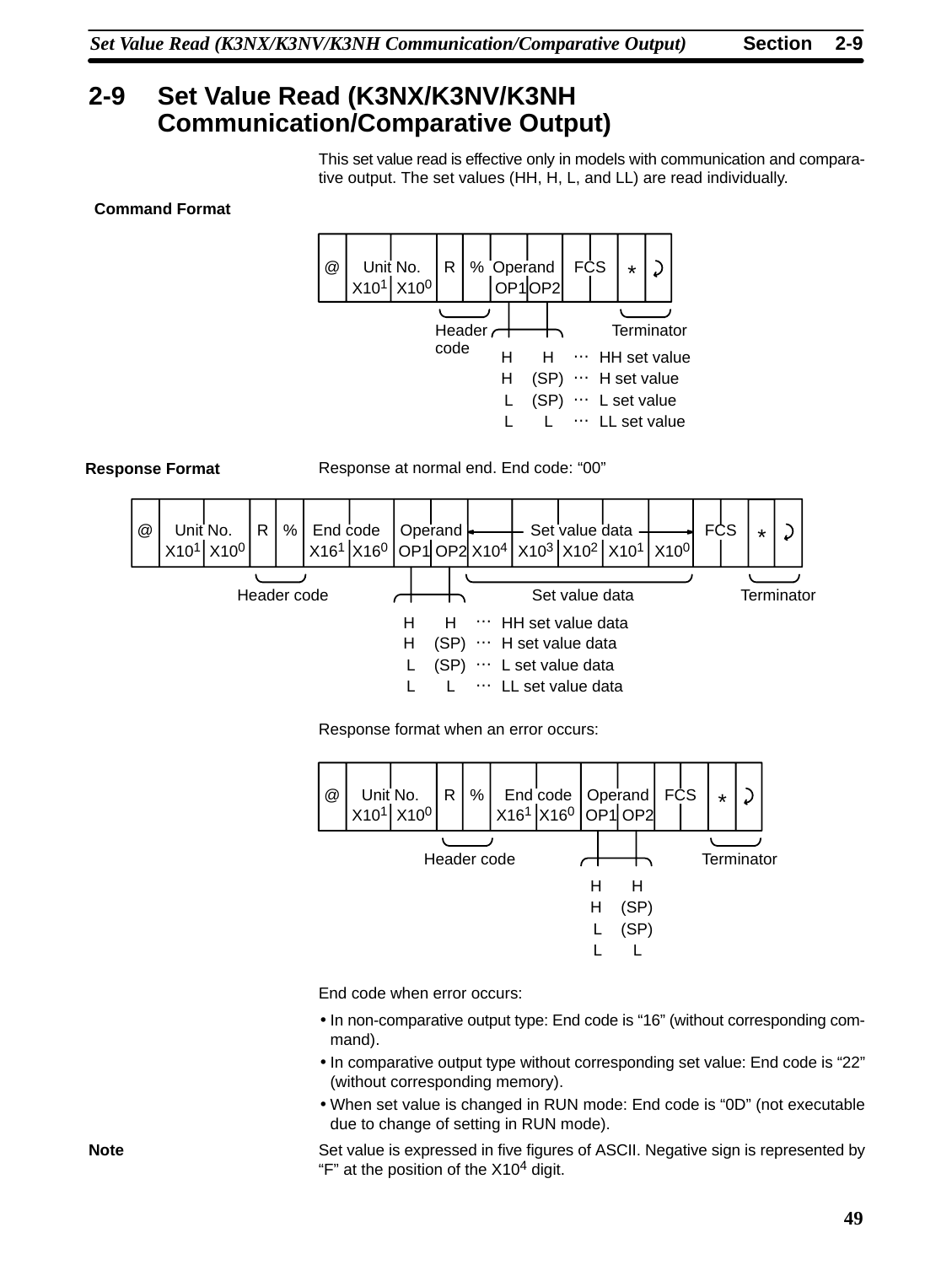## **2-10 Set Value Read (K3NR/K3NP/K3NC Communication/Comparative Output)**

This set value read is effective only in models with RS-422/485 capability,  $T_R$ comparative output, and bank function, and special models with K3TR communication and comparative output. The set values (HH, H, L, and LL) of the banks not in use are read individually.

Refer to the following Note 2 for K3NC operands.

#### **Command Format**



#### **Response Format**

Response at normal end. End code: "00"



Response format when an error occurs:



End code when error occurs:

- In non-comparative output type: End code is "16" (without corresponding command).
- In comparative output type without corresponding set value: End code is "22" (without corresponding memory).

**Note** 1. Set value is expressed in five figures of ASCII. Negative sign is represented by "F" at the position of the  $X10<sup>4</sup>$  digit.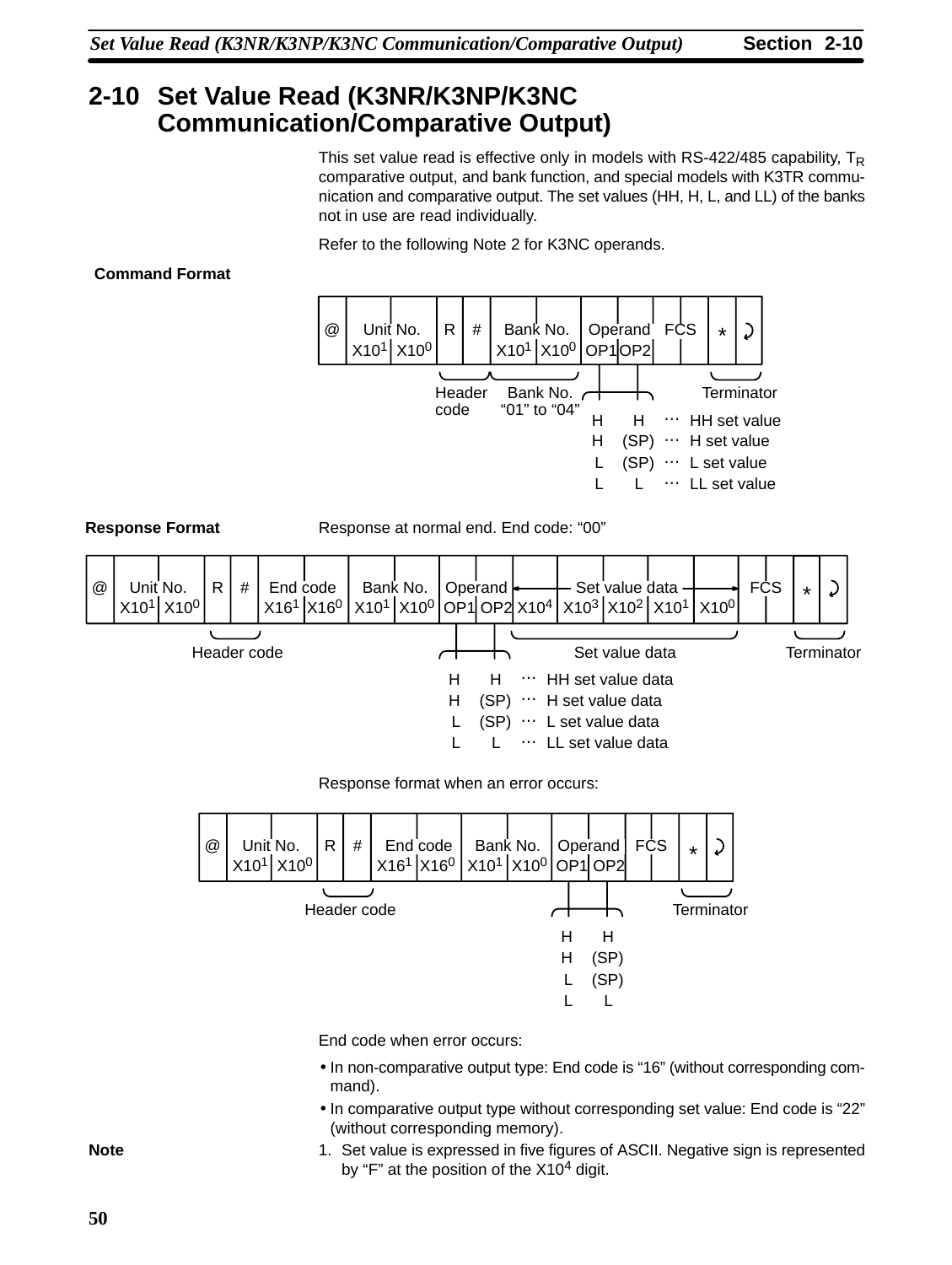2. The comparative operands for the K3TC are as follows:



### **2-11 Maximum/Minimum Read**

Reads maximum/minimum hold data (maximum/minimum values).

This command is not effective in the K3NC.

**Command Format**

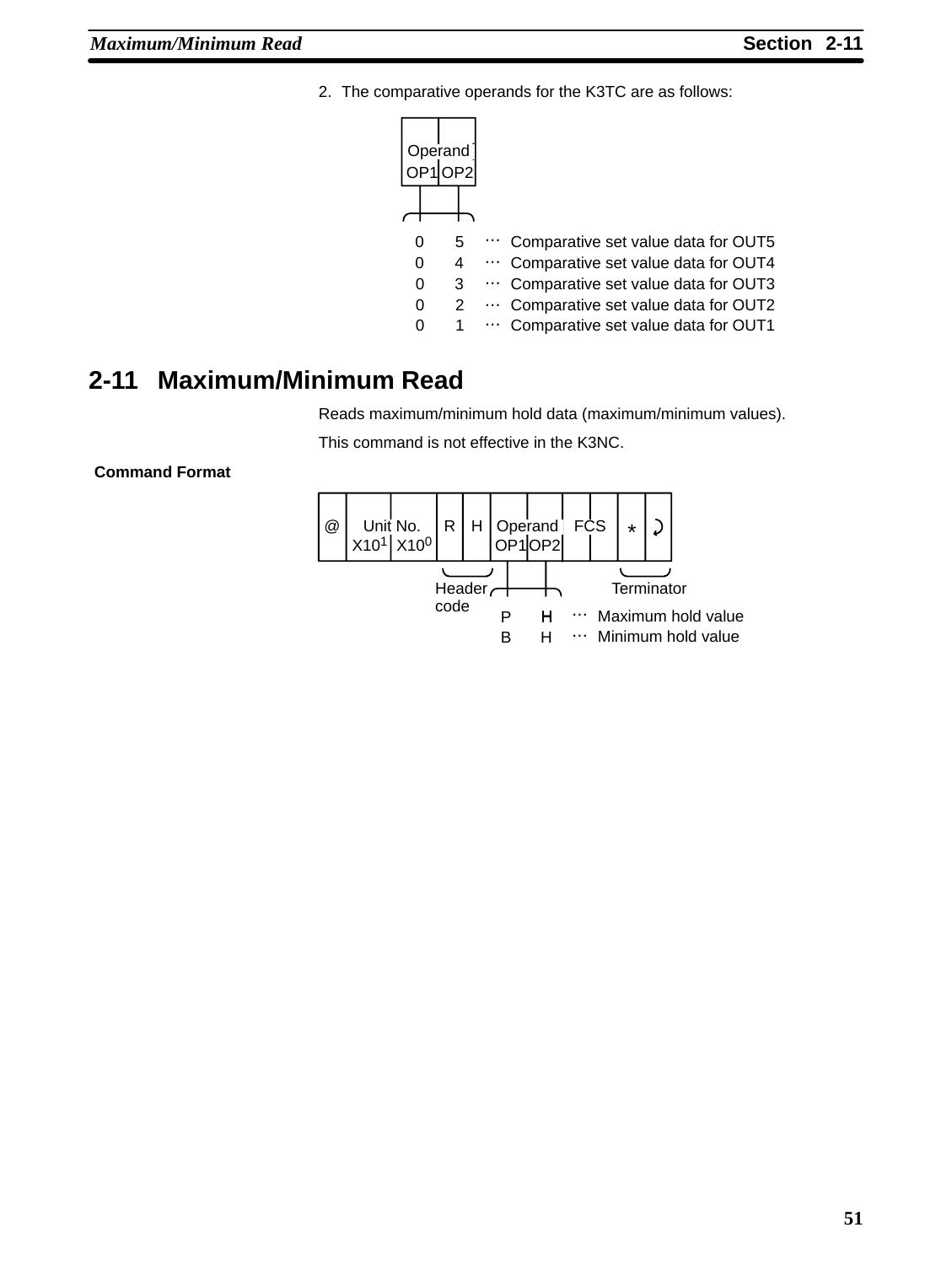#### *Display Value (PV Value) Read* Section 2-12



Hold data is expressed in five figures of ASCII. Negative value is indicated by "F" at the position of the X104 digit.

## **2-12 Display Value (PV Value) Read**

Reads display value (PV value).

**Command Format**

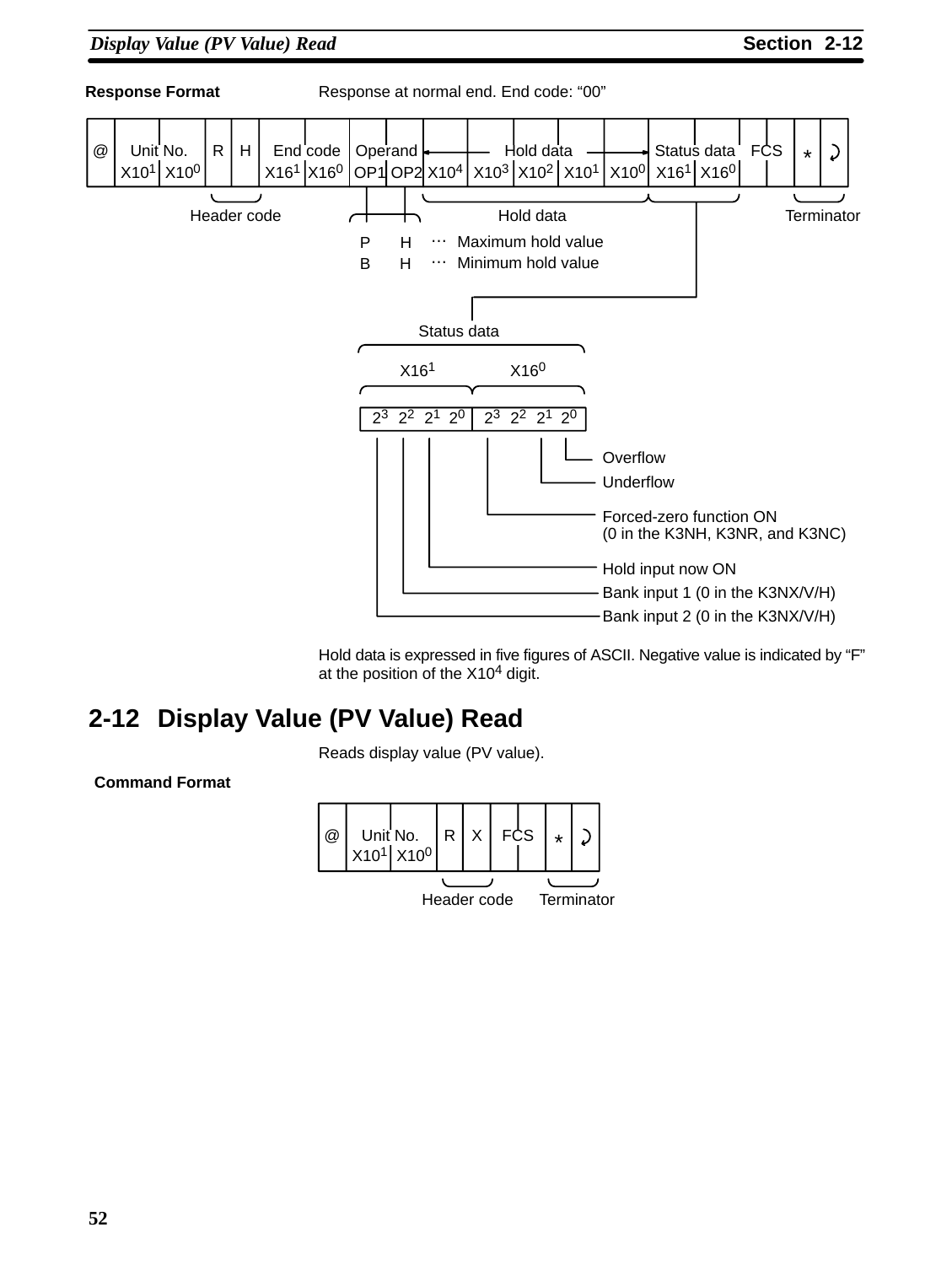### *Display Value (PV Value) Read* Section 2-12

**Response Format**

Response at normal end. End code: "00"



- **Note** 1. Display value is expressed in five figures of ASCII. Negative sign is represented by "F" at the position of the X10<sup>4</sup> digit.
	- 2. The comparative outputs of K3NC status data are as follows:

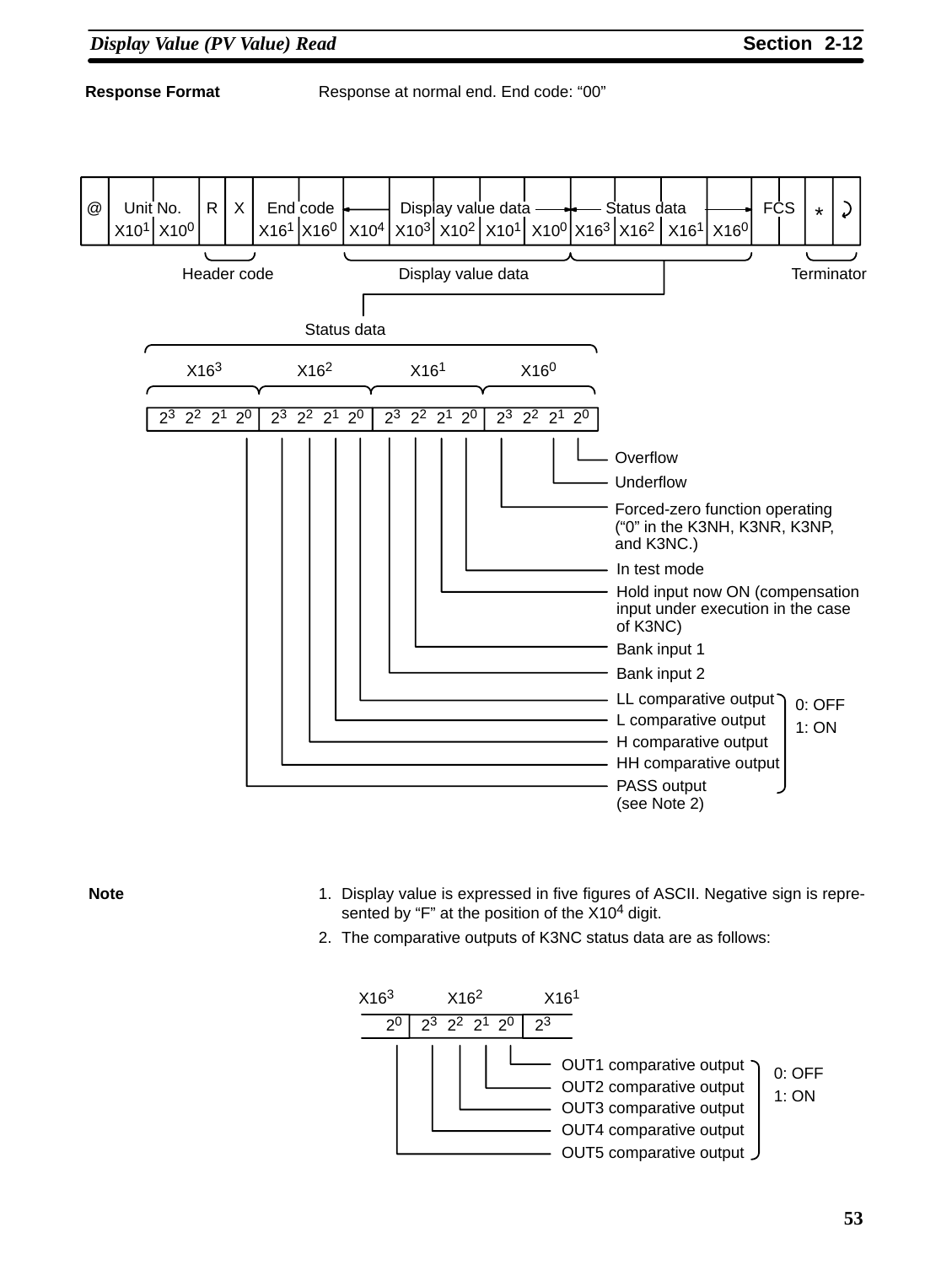## **2-13 Model Data Read**

Reads model data.

#### **Command Format**



**Response Format**

Response at normal end. End code: "00"



| K3NX             |                  |         | K3NH           |                |                   |                |                |                     |      | K3NR/K3NP/K3NC |                            |                  | K3NV           |             |                  |                |         |
|------------------|------------------|---------|----------------|----------------|-------------------|----------------|----------------|---------------------|------|----------------|----------------------------|------------------|----------------|-------------|------------------|----------------|---------|
| X16 <sup>1</sup> | X16 <sup>0</sup> | Content | X16            | X160           | Content           | X161           | X160           | Content             | X161 | X160           | Content                    | X16 <sup>1</sup> | X160           | Content     | X16 <sup>1</sup> | X160           | Content |
| $\mathbf 0$      | 0                | Range A | $\mathbf 0$    | $\mathbf 0$    | JPt100°C          | $\overline{2}$ | 9              | $N^{\circ}C$        | 3    | 7              | $L2^{\circ}F$              | Input A          | Input B        |             | 0                | $\mathbf 0$    | Α       |
| 0                | 1                | Range B | $\mathbf 0$    | $\mathbf{1}$   | Pt100°C           | $\overline{2}$ | $\overline{A}$ | $R^{\circ}C$        | 3    | 8              | V°F                        |                  | $\mathbf 0$    | None        | 1                | $\mathbf{1}$   | B       |
| 0                | $\overline{2}$   | Range C | $\mathbf{1}$   | $\mathbf 0$    | JPt100°F          | $\overline{2}$ | B              | S°C                 | 3    | 9              | $N^{\circ}F$               |                  | 1              | Non-contact | $\overline{2}$   | $\overline{2}$ | C       |
| 0                | 3                | Range D | $\mathbf{1}$   | $\mathbf{1}$   | Pt100°F           | $\overline{2}$ | C              | $B^{\circ}C$        | 3    | Α              | $R^{\circ}F$               |                  | $\overline{2}$ | Contact     |                  |                |         |
| $\mathbf 0$      | 4                | Range E | $\overline{c}$ | $\mathbf 0$    | K1°C              | $\overline{2}$ | D              | <b>W°C</b>          | 3    | В              | $S^{\circ}F$               |                  |                |             |                  |                |         |
|                  |                  |         | $\overline{2}$ | $\mathbf{1}$   | K <sub>2</sub> °C | $\overline{2}$ | E              | PLII <sup>°</sup> C | 3    | C              | <b>B</b> <sup>o</sup> F    |                  |                |             |                  |                |         |
|                  |                  |         | $\overline{2}$ | $\overline{2}$ | $J1^{\circ}C$     | 3              | $\Omega$       | K1°F                | 3    | D              | W°F                        |                  |                |             |                  |                |         |
|                  |                  |         | $\overline{2}$ | 3              | $J2^{\circ}C$     | 3              | 1              | K <sub>2°</sub> F   | 3    | E              | <b>PLII</b> <sup>°</sup> F |                  |                |             |                  |                |         |
|                  |                  |         | 2              | $\overline{4}$ | T°C               | 3              | $\overline{2}$ | $J1^{\circ}F$       | 4    | $\Omega$       | 4 to 20 mA                 |                  |                |             |                  |                |         |
|                  |                  |         | $\overline{2}$ | 5              | E°C               | 3              | 3              | $J2^{\circ}F$       | 4    |                | 0 to 20 mA                 |                  |                |             |                  |                |         |
|                  |                  |         | 2              | 6              | $L1^{\circ}C$     | 3              | $\overline{4}$ | T°F                 | 5    | 0              | 1 to 5 V                   |                  |                |             |                  |                |         |
|                  |                  |         | 2              | $\overline{7}$ | L2°C              | 3              | 5              | E°F                 | 5    |                | 0 to 5 V                   |                  |                |             |                  |                |         |
|                  |                  |         | $\overline{2}$ | 8              | V°C               | 3              | 6              | L <sub>1°F</sub>    | 5    | $\overline{2}$ | 0 to 10 V                  |                  |                |             |                  |                |         |
|                  |                  |         |                |                |                   |                |                |                     |      |                |                            |                  |                |             |                  |                |         |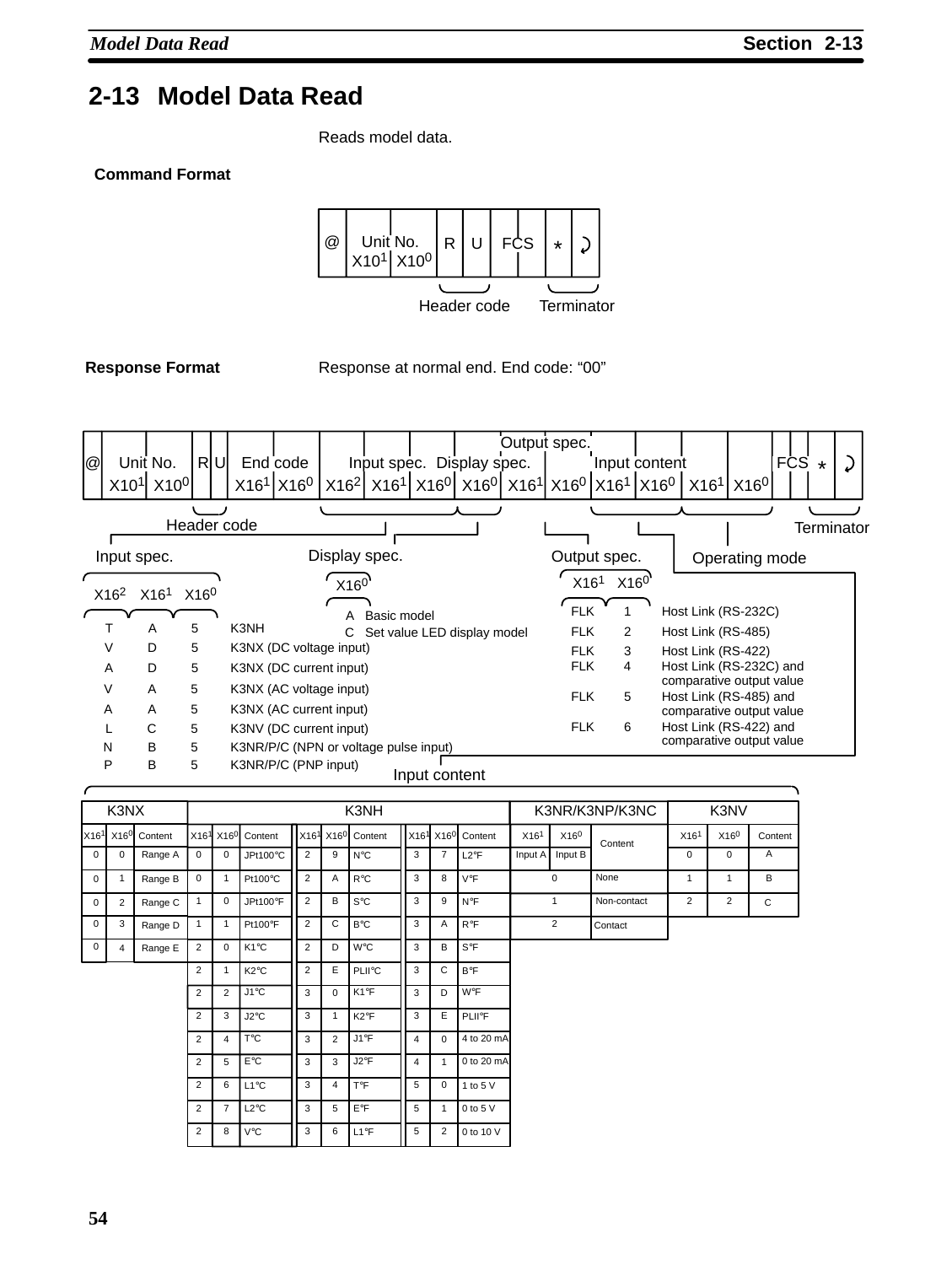| K3NX/K3NV/K3NH           |   |                  | K3NR           |                            |                  | K3NP             |                         | K3NC             |                  |                              |
|--------------------------|---|------------------|----------------|----------------------------|------------------|------------------|-------------------------|------------------|------------------|------------------------------|
| X160<br>X16 <sup>1</sup> |   | X16 <sup>1</sup> | X160           | Content                    | X16 <sup>1</sup> | X16 <sup>0</sup> | Content                 | X16 <sup>1</sup> | X16 <sup>0</sup> | Content                      |
| 0                        | 0 | 0                | 1              | Rotational/<br>circ. speed | 0                | 1                | Linear<br>speed         | $\mathbf 0$      | $\overline{2}$   | Individual<br>inputs         |
|                          |   | $\mathbf 0$      | $\overline{2}$ | Absolute<br>ratio          | 0                | 2                | Cycle                   | $\mathbf 0$      | 3                | Phase differ-<br>ence inputs |
|                          |   | $\mathbf 0$      | 3              | Error ratio                | 0                | 3                | Time differ-<br>ence    |                  |                  |                              |
|                          |   | $\mathbf 0$      | $\overline{4}$ | Rotational<br>difference   | 0                | $\overline{4}$   | Elapsed<br>time         |                  |                  |                              |
|                          |   | $\mathbf 0$      | 5              | Flow rate<br>ratio         | 0                | 5                | Length mea-<br>surement |                  |                  |                              |
|                          |   | $\mathbf 0$      | 6              | Passing<br>time            | 0                | 6                | Interval                |                  |                  |                              |
|                          |   | $\mathbf 0$      | $\overline{7}$ | Pulse<br>counting          |                  |                  |                         |                  |                  |                              |

Operating mode

The command content is expressed in ASCII.

### **2-14 Test**

One block of data (with FCS) sent from the host computer is returned without altering anything.

#### **Command Format**



**Response Format**

Response at normal end. End code: "00"



# **2-15 Undefined Command Error**

The following response is returned when a command header code cannot be decoded.

**Response Format**

Response at normal end. End code: "00"

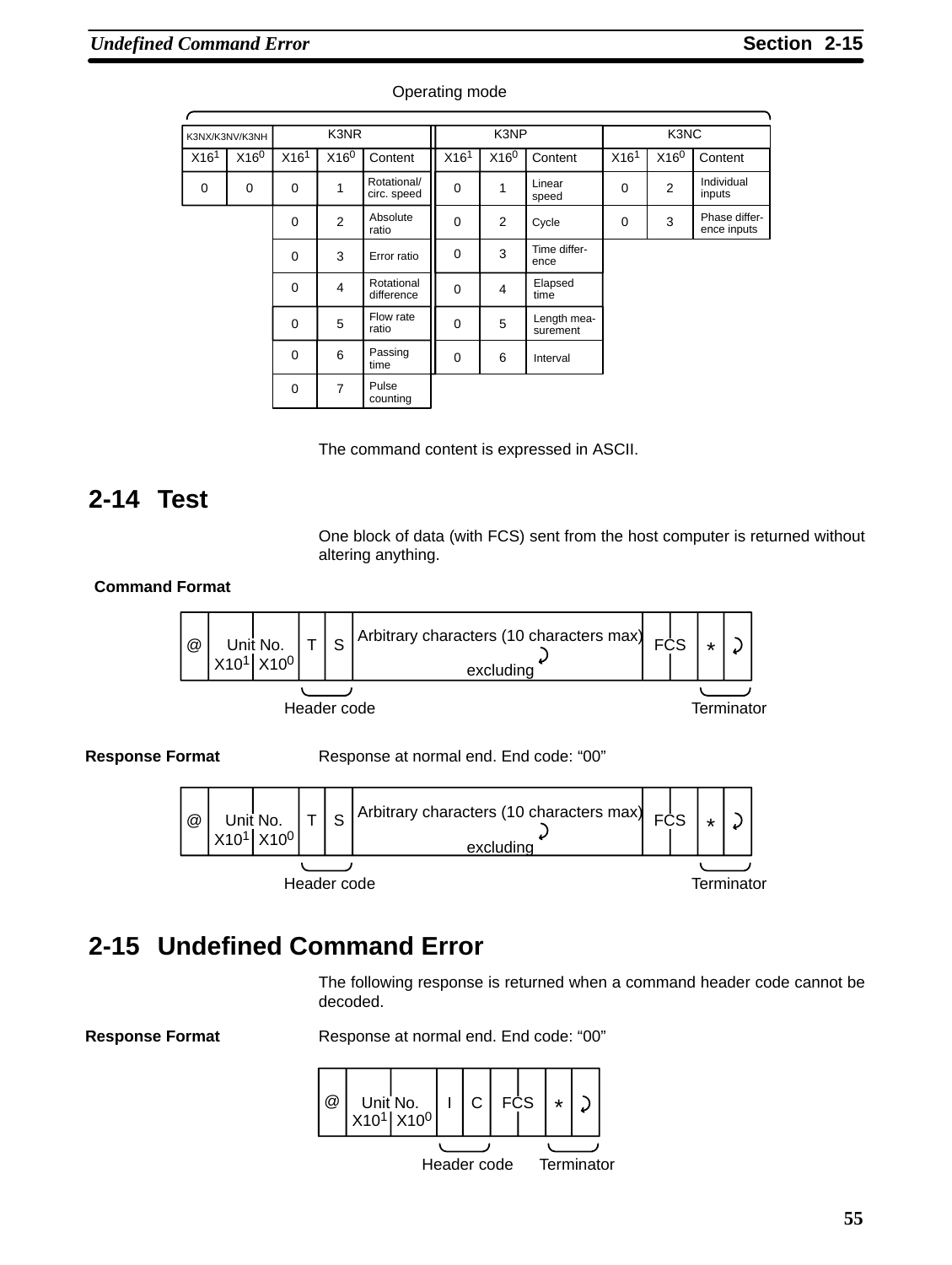# **2-16 End Code List**

| End code          |                | <b>Contents</b>                                                                                                 |  |  |  |  |  |
|-------------------|----------------|-----------------------------------------------------------------------------------------------------------------|--|--|--|--|--|
| x 16 <sup>1</sup> | x 160          |                                                                                                                 |  |  |  |  |  |
| $\overline{0}$    | 0              | Normal completion                                                                                               |  |  |  |  |  |
| $\overline{0}$    | 4              | Address over (data overflow)                                                                                    |  |  |  |  |  |
| $\overline{0}$    | B              | Not executable because of setting mode                                                                          |  |  |  |  |  |
| $\overline{0}$    | C              | Not executable because of test mode                                                                             |  |  |  |  |  |
| $\vert$ 1         | 0              | Parity error                                                                                                    |  |  |  |  |  |
| $\vert$ 1         |                | Framing error                                                                                                   |  |  |  |  |  |
| $\vert$ 1         | 2              | Overrun error                                                                                                   |  |  |  |  |  |
| 1                 | 3              | FCS error                                                                                                       |  |  |  |  |  |
| $\vert$ 1         | 4              | Format error (parameter length error, parameter error, data code error, data length error)                      |  |  |  |  |  |
| $\vert$ 1         | 6              | No corresponding command                                                                                        |  |  |  |  |  |
| $\overline{2}$    | 0              | Not executable due to sensor failure (K3NH), not executable due to startup compensation<br>time function (K3NX) |  |  |  |  |  |
| $\overline{2}$    |                | Not executable due to Processor failure                                                                         |  |  |  |  |  |
| $\overline{2}$    | $\overline{2}$ | No corresponding memory                                                                                         |  |  |  |  |  |

# **2-17 Communication Program Example**

### **2-17-1 Program Example of RS-232C Communication**

In this program, when inputting transmission data in command format from a computer keyboard, data returned from the Processor that conforms to the response format is displayed on the computer screen. Input the data to be transmitted from the start character "@" to the last piece of text data. After data input, FCS is calculated and transmitted with a terminator. If this program is not executed correctly, there will be an error in the transmission section; check the connection of communication cables, etc.

(This program is written in N88 BASIC. An NEC PC-9801 personal computer is used as the host system.)

```
1000 ' ––––––––––––––––––––––––––––––––––––––––––––––––––––––––––––––––––––
1010 ' PROGRAM:K3N* Communication Sample Program K3T* Compatible)
1020 ' VERSION:1.00
1030 ' (C)Copyright OMRON Corporation 1997
1040 ' All Rights Reserved
1050 ' ––––––––––––––––––––––––––––––––––––––––––––––––––––––––––––––––––––
1060 '
1070 ' ==== COM port settings (even parity, 7 data bits, 2 stop bits) ====
1080 OPEN"COM:E73:AS#1
1090 '
1100 *REPEAT
1110 ' ==== Transmission process ====
1120 ' ––– Input transmission data. –––
1130 INPUT"SEND DATA:",SEND$
1140 '
1150 ' ––– Jump to exit process if there is no input. –––
```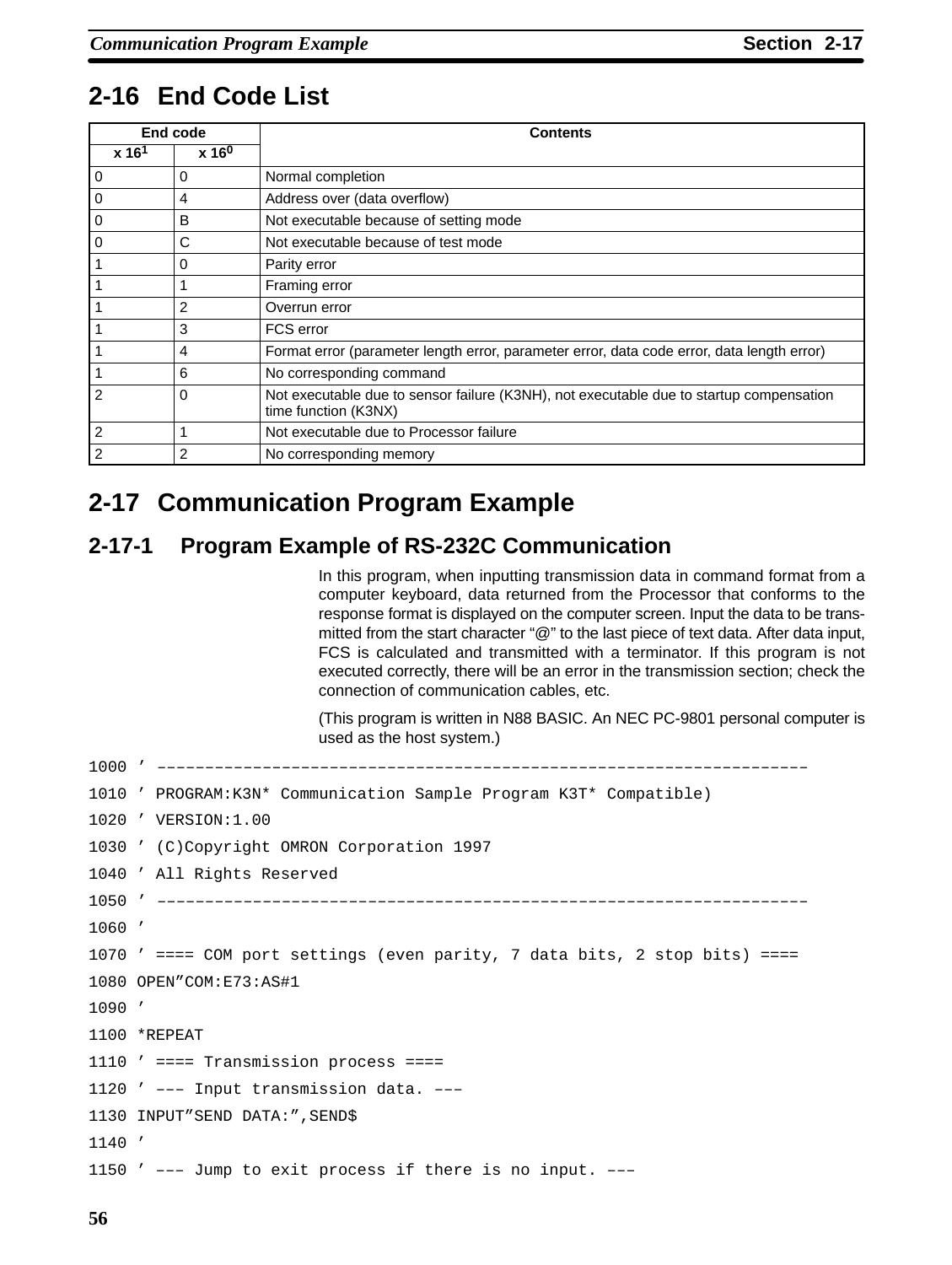#### **Communication Program Example Section Section 2-17**

```
1160 IF SEND$=""THEN *EXIT
1170 '
1180 ' ––– BCC calculation –––
1190 FCS=0
1200 FOR I=1 TO LEN(SEND$)
1210 FCS=FCS XOR ASC(MID$(SED$,I,1))
1220 NEXT1
1230 FCS$=CHR$("0"+HEX$(FCS),2)
1240 '
1250 ' ––– Transmission –––
1260 SDATA$=SEND$+FCS$+"*"+CHR$(13)
1270 PRINT#1,SDATA$;
1280 '
1290 ' ==== Reception process ====
1300 RDATA$="":TIMEOUT=0
1310 *LOOP
1320 ' ––– No-response detection –––
1330 TIMEOUT=TIMEOUT+1
1340 IF TIMEOUT>20000 THEN RESP$="No Response":GOTO *REND
1350 IF LOC(1)=0 THEN *LOOP
1360 '
1370 ' ––– End character discrimination (Read if it isn't end character.) –––
1380 RDATA$=RDATA$+INPUT$(LOC(1),#1)
1390 IF RIGHT$(RDATA$,1)<>CHR$(13) THEN *LOOP
1400 RESP$=RDATA$
1410 *REND
1420 '
1430 ' ––– Display received data. –––
1440 PRINT"Response:";RESP$
1450 GOTO *REPEAT
1460 '
1470 *EXIT
1480 ' ==== Exit process ====
1490 CLOSE#1
1500 END
```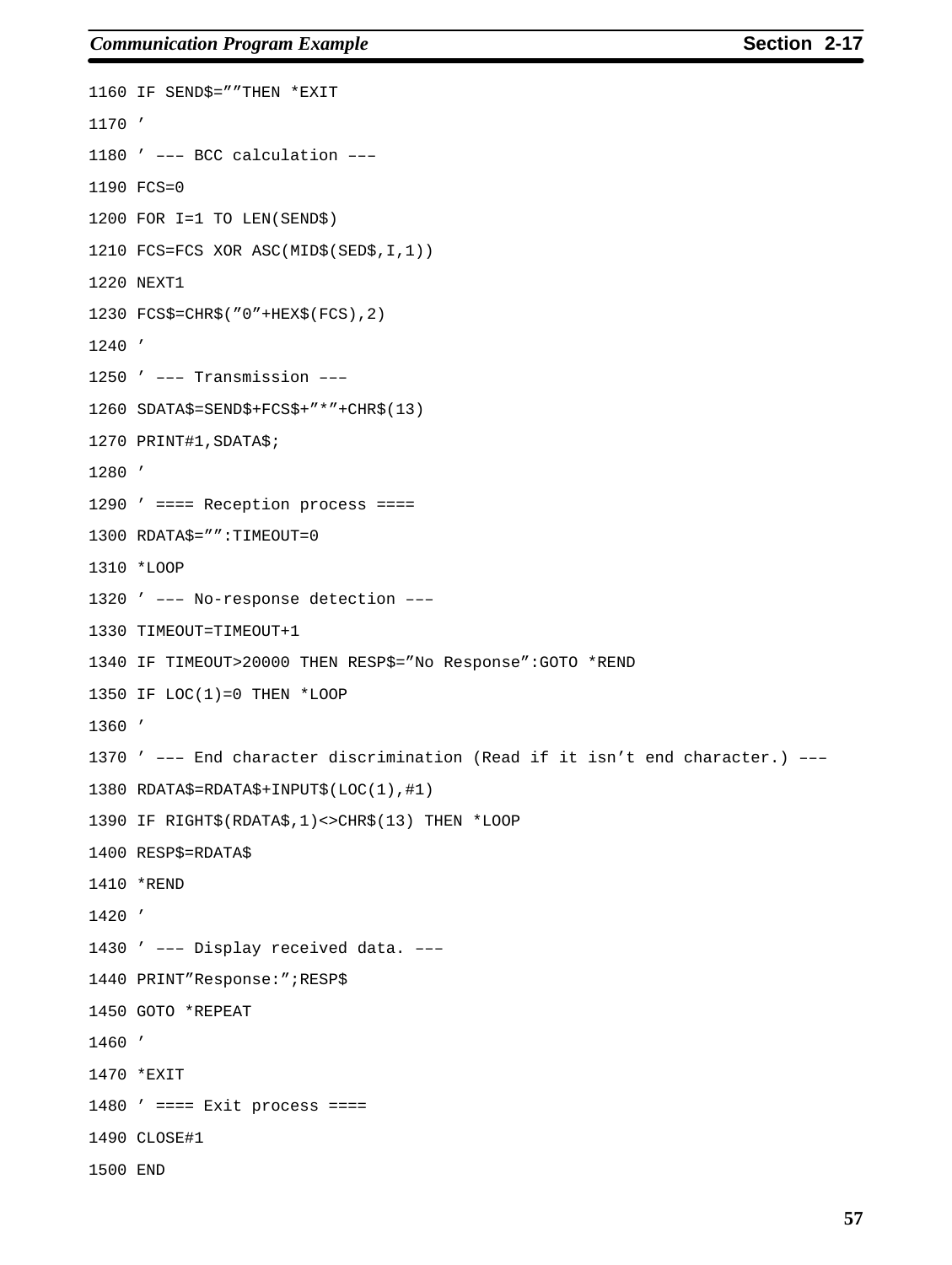### **2-17-2 Operation Example**

The following is an execution example of the previous program:

Bold characters represents operation and the carriage return symbol represents the RETURN Key. This program cannot execute transmission normally unless the initial transmission settings of the personal computer are: even parity, 7 bits, 2 stop bits, and the same baud rate as the Processor. If the connectors are not properly connected, the program may stop halfway.

### **RUN**

SEND DATA : @**00RX** RESPONSE : @00RX00F00151000 FCS \*<br>(Unit No. 00 display value is read.)

Response is as follows:

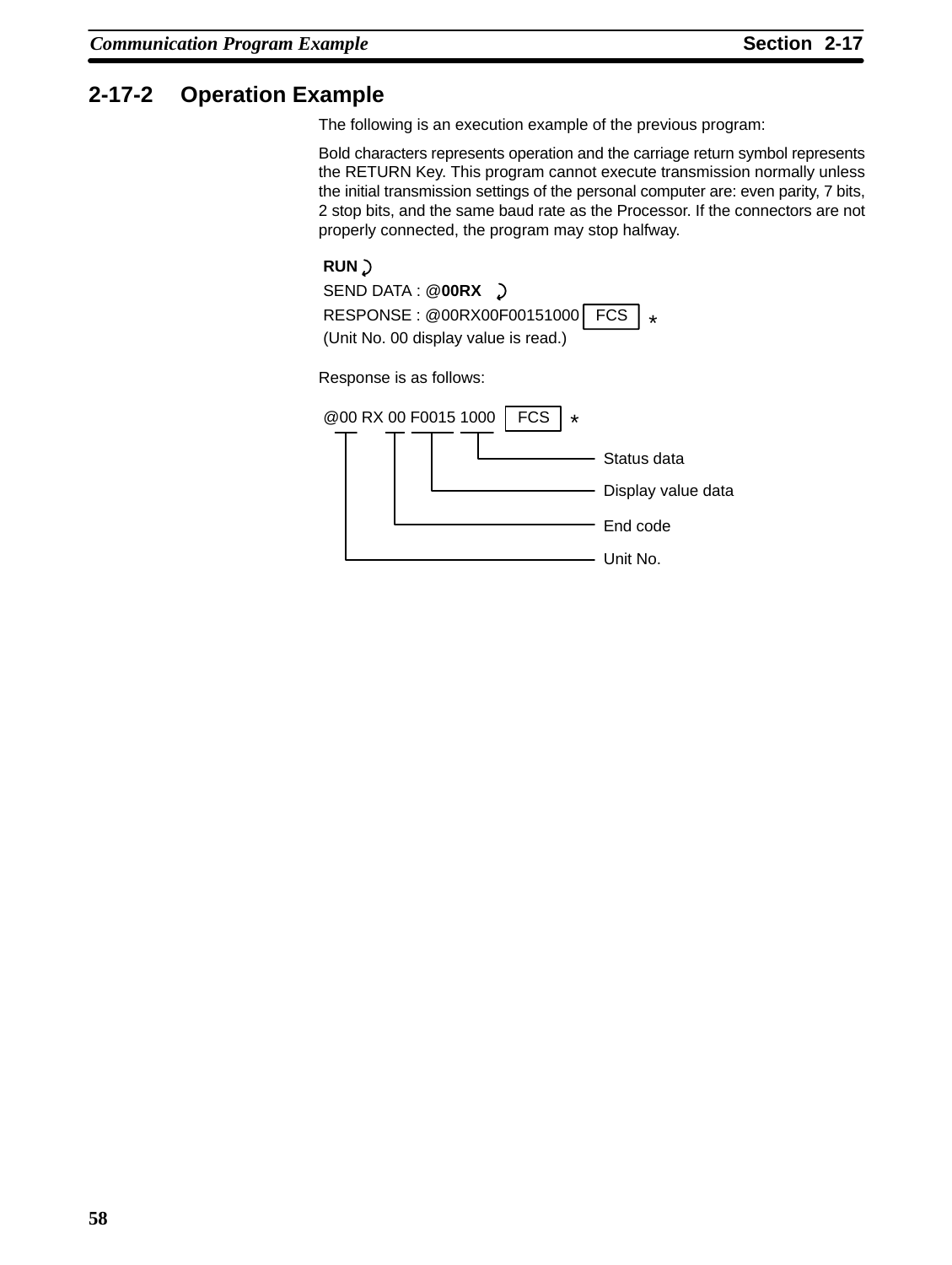# **SECTION 3 BCD Communications**

This section provides the basic operational elements required in order to use the BCD output model. Included in this section is a PC connection example. Two program examples are also given.

| $3-1$ |             | 60                                                                                                                      |    |  |  |  |  |  |  |  |
|-------|-------------|-------------------------------------------------------------------------------------------------------------------------|----|--|--|--|--|--|--|--|
| $3-2$ |             |                                                                                                                         |    |  |  |  |  |  |  |  |
| $3-3$ |             |                                                                                                                         |    |  |  |  |  |  |  |  |
| $3-4$ |             |                                                                                                                         |    |  |  |  |  |  |  |  |
| $3-5$ |             |                                                                                                                         | 65 |  |  |  |  |  |  |  |
|       | $3 - 5 - 1$ |                                                                                                                         | 65 |  |  |  |  |  |  |  |
|       | $3 - 5 - 2$ | I/O Allocation in Use $\dots \dots \dots \dots \dots \dots \dots \dots \dots \dots \dots \dots \dots \dots \dots \dots$ | 65 |  |  |  |  |  |  |  |
|       | $3 - 5 - 3$ |                                                                                                                         | 66 |  |  |  |  |  |  |  |
|       | $3 - 5 - 4$ |                                                                                                                         | 67 |  |  |  |  |  |  |  |
|       | $3 - 5 - 5$ |                                                                                                                         | 68 |  |  |  |  |  |  |  |
| $3-6$ |             |                                                                                                                         | 68 |  |  |  |  |  |  |  |
|       | $3-6-1$     |                                                                                                                         | 68 |  |  |  |  |  |  |  |
|       | $3 - 6 - 2$ |                                                                                                                         | 68 |  |  |  |  |  |  |  |
|       | $3-6-3$     |                                                                                                                         | 70 |  |  |  |  |  |  |  |
|       | $3-6-4$     |                                                                                                                         | 71 |  |  |  |  |  |  |  |
|       | $3 - 6 - 5$ |                                                                                                                         | 73 |  |  |  |  |  |  |  |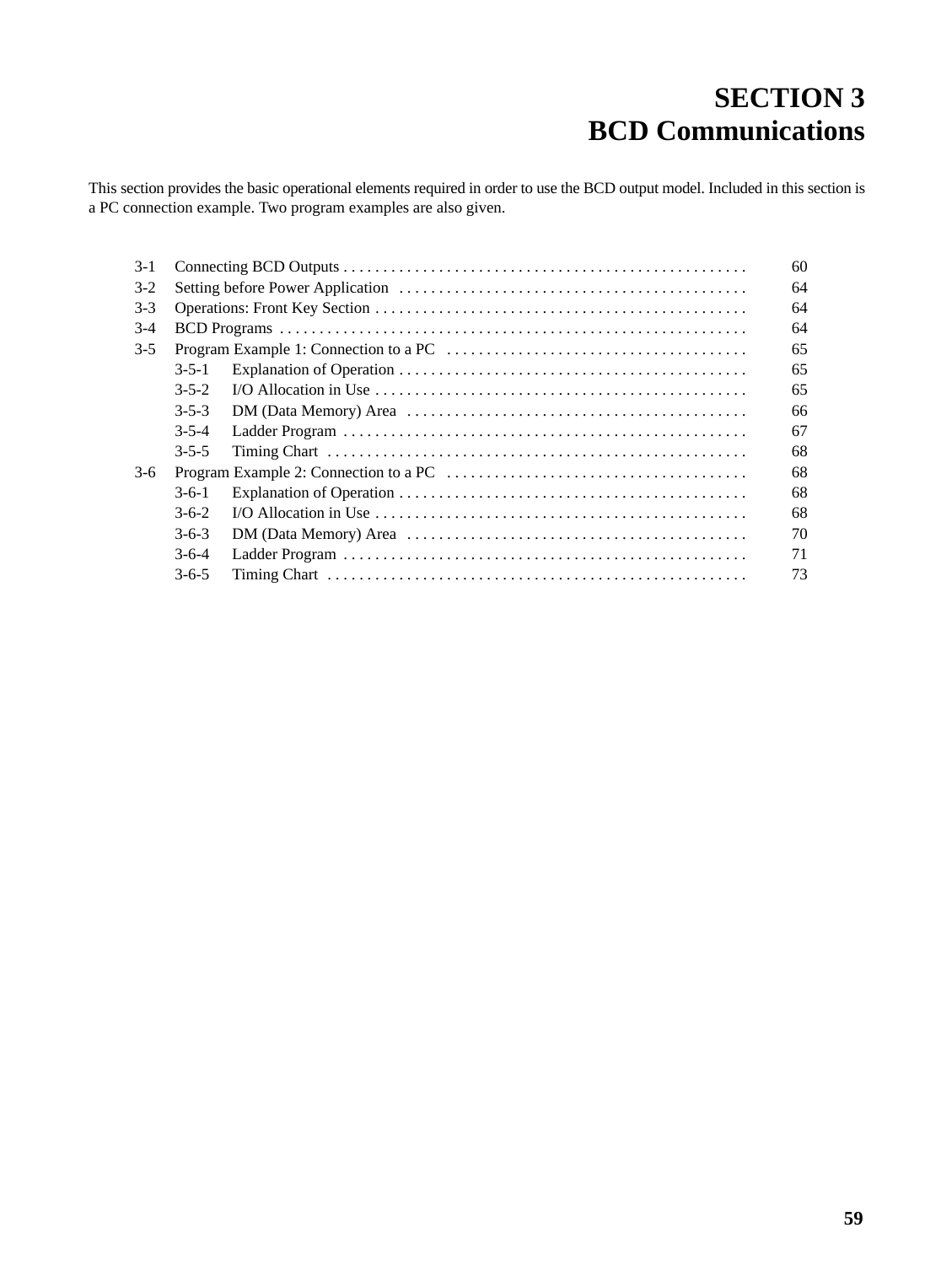# **3-1 Connecting BCD Outputs**

The BCD output type Processor is convenient when connecting directly with a PC or personal computer. Refer to the following connection example.

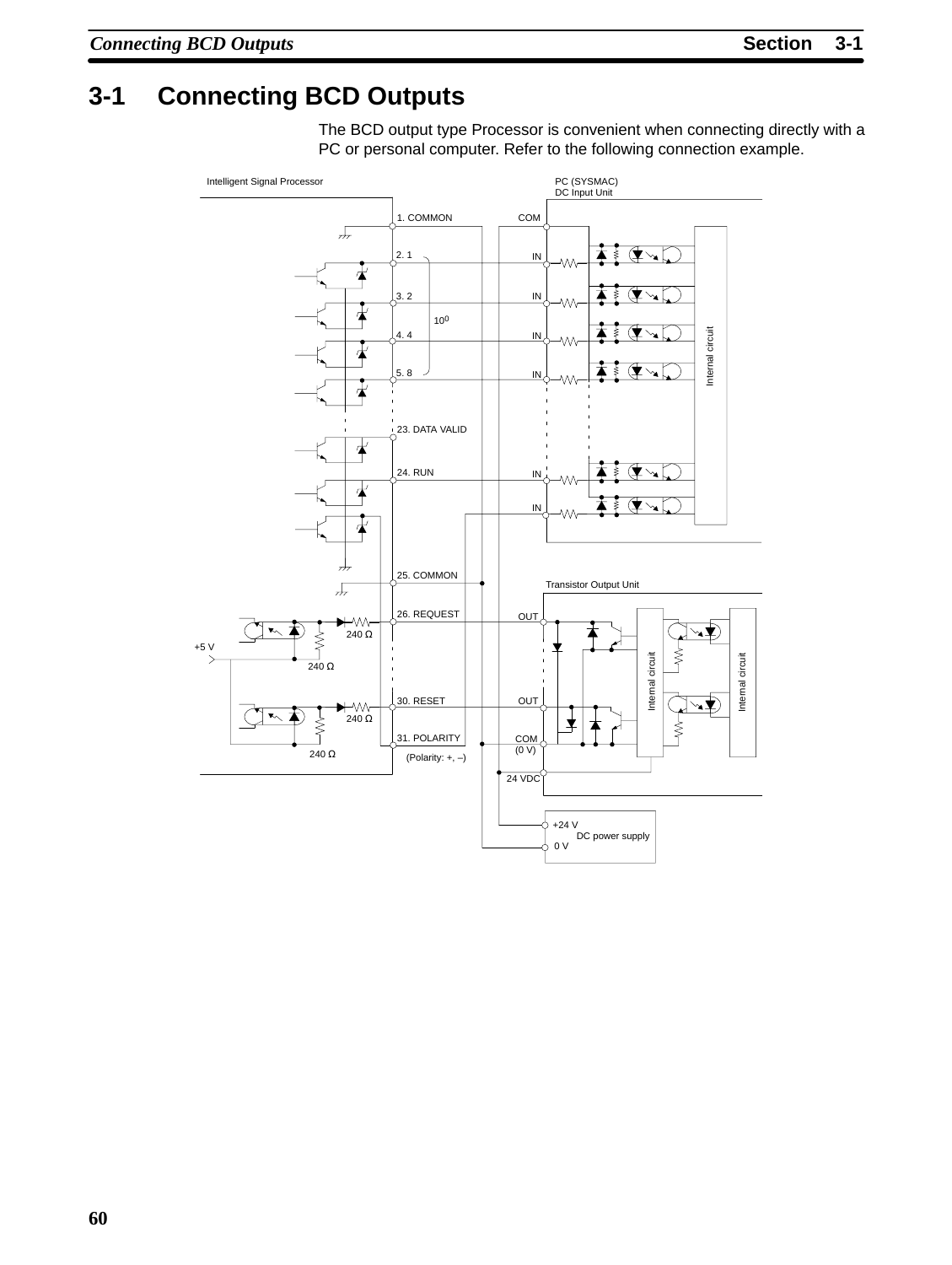### **Operation**

When a REQ signal is input to the Processor from a PC, the data is confirmed after an interval of approx. 30 ms, and a DATA VALID (D.V.) signal is output from the Processor. Read the data when the DATA VALID signal is ON.

Connection between PC and Processor should be performed with a rear panel transmission connector.

When one PC Unit is connected with several Processor Units, it is possible to achieve a wired OR connection between the DATA (including POL OVER) and DATA VALID signals.

Data cannot be written from a PC to a Processor.

### **Timing Charts**

**Sampling Data Output (at Each Sample)**

Data is confirmed after approx. 30 ms from the REQ signal rising time, and DATA VALID signal is output. Read data while DATA VALID signal ON. The DATA VALID signal is turned OFF after an interval of 40 ms, then data is turned OFF after an interval of 16 ms.



**Note** The above Max. and Min. are not effective in the K3NC.

#### **Continuous Data Output**

When the REQ signal remains ON, measurement data is output at intervals of 64 ms. When a hold operation or another operation is performed during the change from DATA 1 to DATA 2, the BCD data output is either DATA 1 or DATA 2 at the hold signal timing. Read maximum or minimum data when DATA VALID signal turns ON, after a 30 ms interval from maximum or minimum signal ON time to confirm measurement data.

The RUN signal is ON during RUN mode or TEST mode. (Note that the RUN signal is turned OFF when an error other than overflow or underflow occurs.)



**Note** The above Max. and Min. are not effective in the K3NC.

When a HOLD signal is input, the Processor stops accepting input and the data received just before the HOLD signal is retained and displayed. The same function is available in (5)-(7) terminal ON.

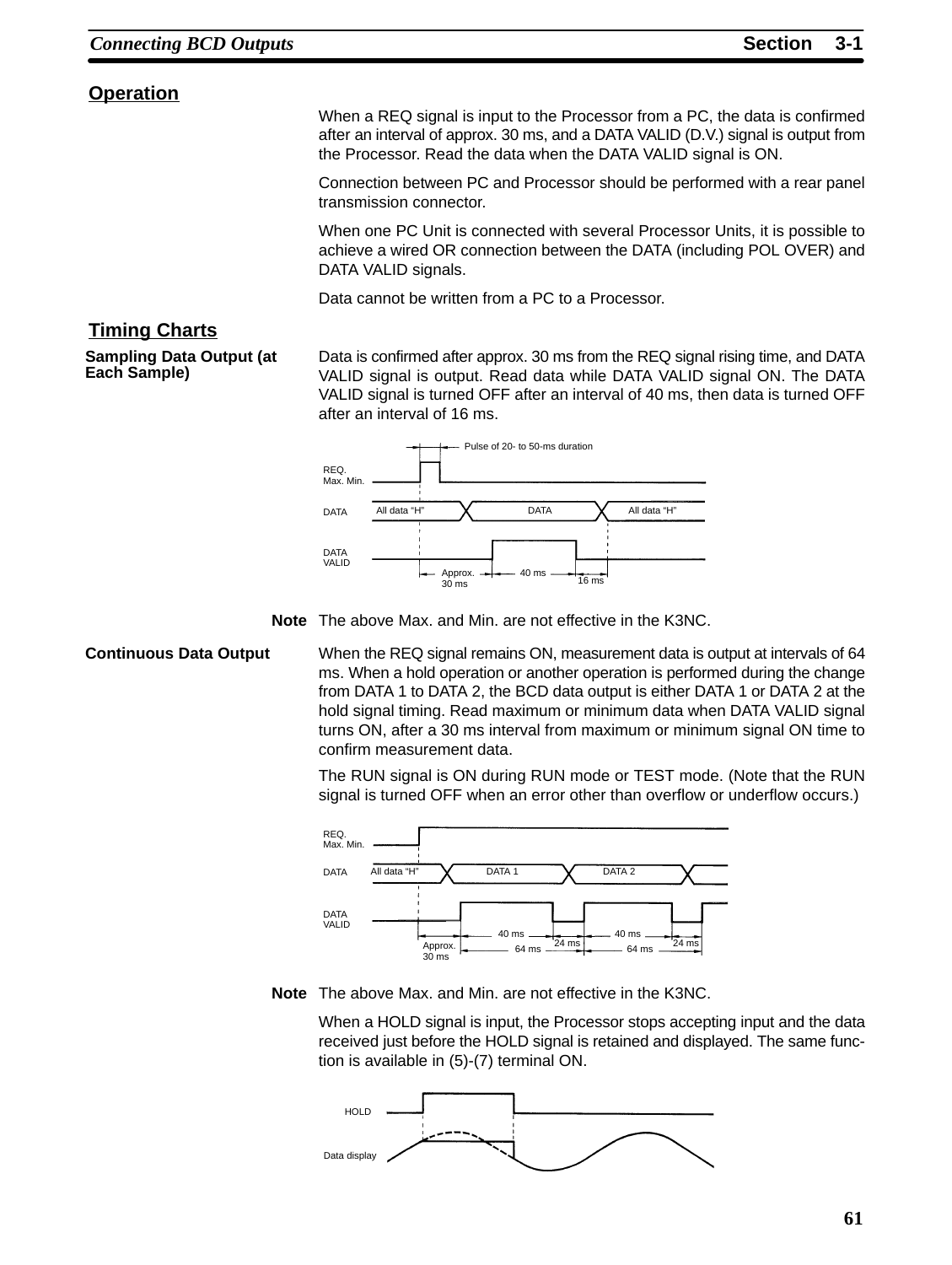When RESET signal is input (ON), the maximum or minimum value becomes the current PV value.



POL output becomes L at positive (+) pole or H at negative (–) pole.



OVER output is formed when BCD output data becomes overflow or underflow data.



In set value mode or scaling mode, no BCD output is formed (all outputs become "H"). In TEST mode, the test PV value currently input is output in both REQ maximum and REQ minimum signals. When two or more input signals are input simultaneously, or when a signal is input during another input, all the output data is turned OFF. Do not turn ON two or more input signals at the same time (except for the HOLD signal).

COMPENSATION is available only in the K3NC.

The compensation input changes the display to a value (the compensation value) set in advance. The compensation input operates on the leading edge of the signal.



The display is changed to the preset value when the compensation input goes from OFF to ON.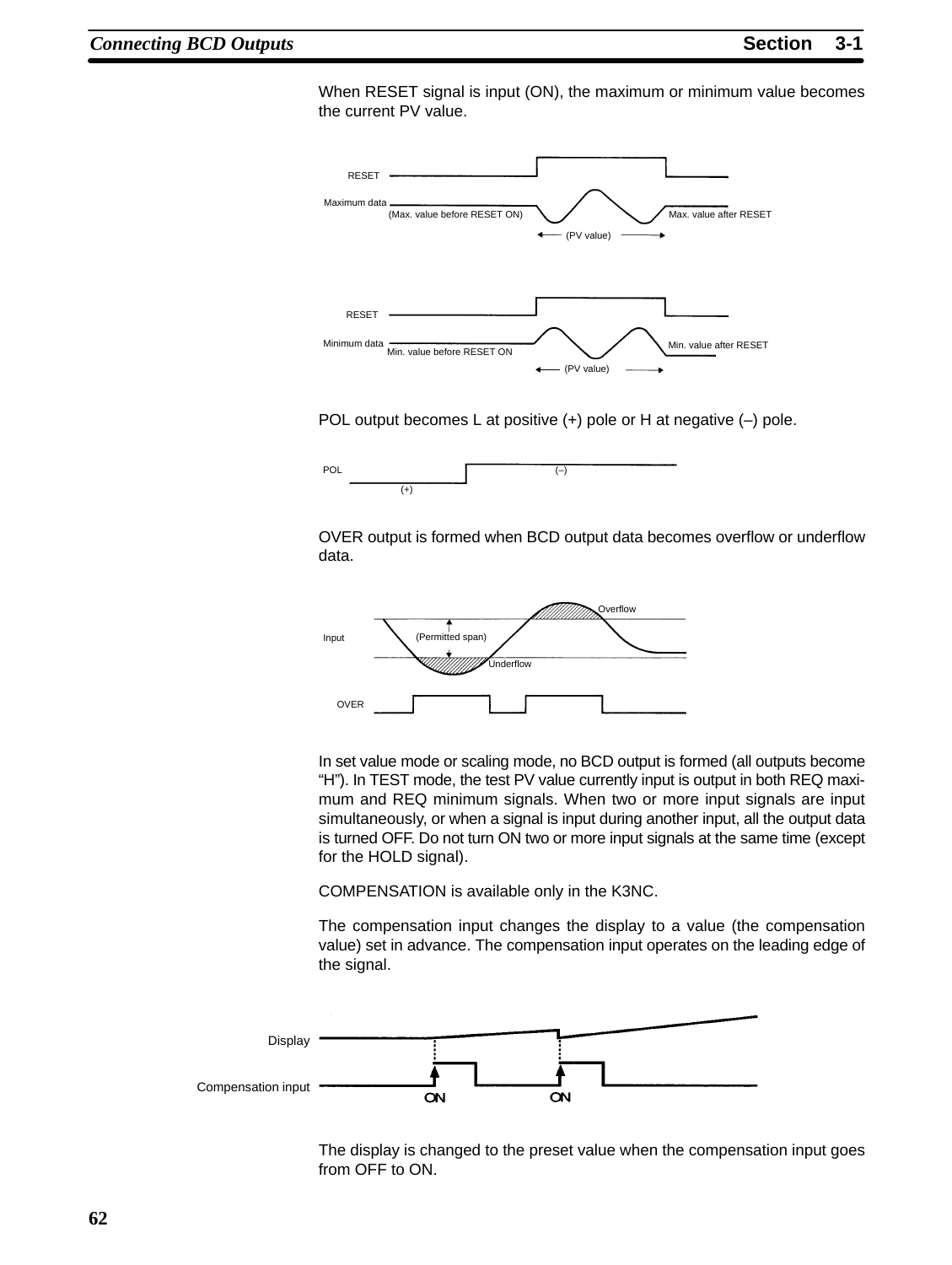### **K3NX/K3NV/K3NH/K3NR/K3NP I/O Ratings**

|        | I/O signal name          | <b>Item</b>          | Rating                                         |              |
|--------|--------------------------|----------------------|------------------------------------------------|--------------|
| Input  | REQ.<br><b>HOLD</b>      | Input voltage        | No-voltage contact<br>input                    |              |
|        | Max.<br>Min.             | Input current        | 10 mA (max.)                                   |              |
|        | <b>RESET</b>             | Signal level voltage | High (When OFF)                                | $3V$ min.    |
|        |                          |                      | Low (When ON)                                  | $1.5$ V max. |
| Output | DATA<br>POL.             | Rated load voltage   | 12 to 24 VDC <sup>+10</sup> / <sub>-15</sub> % |              |
|        | <b>OVER</b>              | Maximum load current | $10 \text{ mA}$                                |              |
|        | DATA VALID<br><b>RUN</b> | Leakage current      | $100 \mu A$                                    |              |

### **K3NC I/O Ratings**

|        | I/O signal name                       | <b>Item</b>          | Rating                                         |              |
|--------|---------------------------------------|----------------------|------------------------------------------------|--------------|
| Input  | <b>REQUEST</b><br><b>COMPENSATION</b> | Input voltage        | No-voltage contact<br>input                    |              |
|        | <b>RESET</b>                          | Input current        | $10 \text{ mA}$                                |              |
|        |                                       | Operating voltage    | <b>OFF</b>                                     | $3V$ min.    |
|        |                                       |                      | <b>ON</b>                                      | $1.5$ V max. |
| Output | DATA<br><b>POLARITY</b>               | Rated load voltage   | 12 to 24 VDC <sup>+10</sup> / <sub>-15</sub> % |              |
|        | <b>OVERFLOW</b>                       | Maximum load current | $10 \text{ mA}$                                |              |
|        | DATA VALID<br><b>RUN</b>              | Leakage current      | 100 $\mu$ A max.                               |              |

**Note** Logic method: negative logic

### **Terminal Numbers**



| Terminal<br>number      | Signal name  | Signal<br>direction | <b>Use</b>                                         |
|-------------------------|--------------|---------------------|----------------------------------------------------|
| $\vert$ 1               | <b>COM</b>   |                     | GND: VO (See Note 1)                               |
| $\overline{\mathbf{c}}$ | <b>RD1-1</b> | Output              | Read data: 10 <sup>0</sup> digit                   |
| $\overline{3}$          | <b>RD1-2</b> | Output              | Read data: 10 <sup>0</sup> digit<br>2              |
| $\overline{4}$          | <b>RD1-4</b> | Output              | Read data: 10 <sup>0</sup> digit<br>$\overline{4}$ |
| $\overline{5}$          | <b>RD1-8</b> | Output              | Read data: 10 <sup>0</sup> digit<br>8              |
| 6                       | RD2-1        | Output              | Read data: 10 <sup>1</sup> digit<br>1              |
| $\overline{7}$          | RD2-2        | Output              | $\overline{2}$<br>Read data: 10 <sup>1</sup> digit |
| 8                       | <b>RD2-4</b> | Output              | Read data: 10 <sup>1</sup> digit<br>$\overline{4}$ |
| $\overline{9}$          | <b>RD2-8</b> | Output              | 8<br>Read data: 10 <sup>1</sup> digit              |
| 10                      | RD3-1        | Output              | Read data: 10 <sup>2</sup> digit<br>1              |
| 11                      | RD3-2        | Output              | Read data: 10 <sup>2</sup> digit<br>2              |
| 12                      | <b>RD3-4</b> | Output              | Read data: 10 <sup>2</sup> digit<br>$\overline{4}$ |
| 13                      | <b>RD3-8</b> | Output              | Read data: 10 <sup>2</sup> digit<br>8              |
| 14                      | <b>RD4-1</b> | Output              | Read data: 10 <sup>3</sup> digit<br>1              |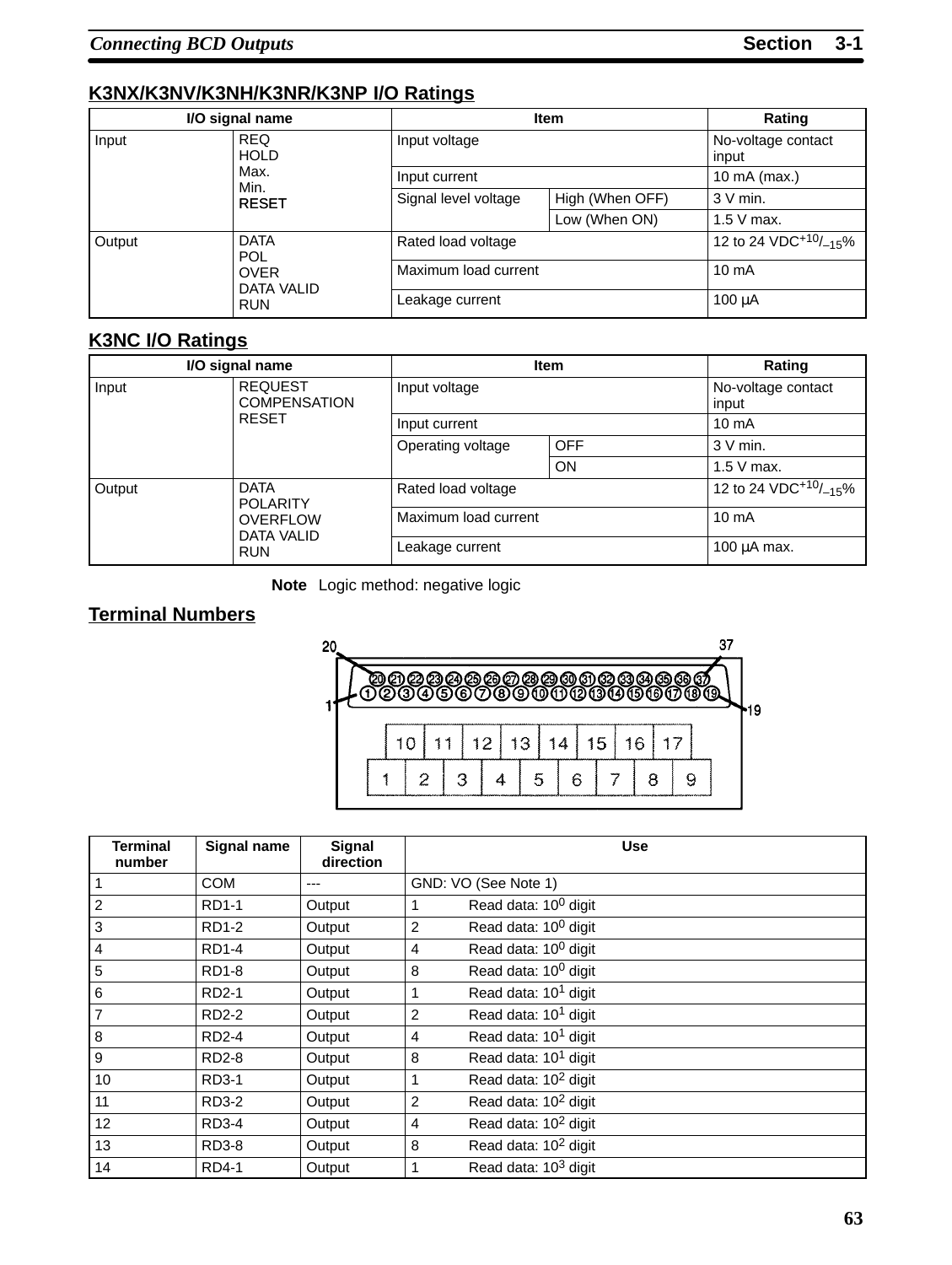| <b>Terminal</b><br>number | Signal name    | Signal<br>direction | <b>Use</b>                                               |  |  |  |  |
|---------------------------|----------------|---------------------|----------------------------------------------------------|--|--|--|--|
| 15                        | <b>RD4-2</b>   | Output              | $\overline{2}$<br>Read data: 10 <sup>3</sup> digit       |  |  |  |  |
| 16                        | <b>RD4-4</b>   | Output              | 4<br>Read data: 10 <sup>3</sup> digit                    |  |  |  |  |
| 17                        | <b>RD4-8</b>   | Output              | Read data: 10 <sup>3</sup> digit<br>8                    |  |  |  |  |
| 18                        | <b>RD5-1</b>   | Output              | Read data: 10 <sup>4</sup> digit<br>1                    |  |  |  |  |
| 19                        | <b>RD5-2</b>   | Output              | Read data: 10 <sup>4</sup> digit<br>$\overline{2}$       |  |  |  |  |
| 20                        | <b>RD5-4</b>   | Output              | Read data: 10 <sup>4</sup> digit<br>4                    |  |  |  |  |
| 21                        | <b>RD5-8</b>   | Output              | Read data: 10 <sup>4</sup> digit<br>8                    |  |  |  |  |
| 22                        | <b>OVER</b>    | Output              | Output when input value is not within the display range. |  |  |  |  |
| 23                        | $D - V$        | Output              | Data confirmation signal                                 |  |  |  |  |
| 24                        | <b>RUN</b>     | Output              | Operation signal                                         |  |  |  |  |
| 25                        | <b>COM</b>     | ---                 | GND: VO (See Note 1)                                     |  |  |  |  |
| 26                        | <b>REQ</b>     | Input               | PV output request                                        |  |  |  |  |
| 27                        | <b>MAX REQ</b> | Input               | Maximum value output request (See Note 2)                |  |  |  |  |
| 28                        | <b>MIN REQ</b> | Input               | Minimum value output request (See Note 2)                |  |  |  |  |
| 29                        | <b>HOLD</b>    | Input               | Hold input (See Note 3)                                  |  |  |  |  |
| $30\,$                    | <b>RESET</b>   | Input               | Reset input                                              |  |  |  |  |
| 31                        | POL            | Output              | Positive/negative polarity signal                        |  |  |  |  |
| 32                        | <b>HH</b>      | Output              | HH output (See Note 4)                                   |  |  |  |  |
| 33                        | H              | Output              | H output (See Note 4)                                    |  |  |  |  |
| 34                        | <b>PASS</b>    | Output              | PASS output (See Note 4)                                 |  |  |  |  |
| 35                        | L              | Output              | L output (See Note 4)                                    |  |  |  |  |
| 36                        | LL             | Output              | LL output (See Note 4)                                   |  |  |  |  |
| 37                        | <b>COM</b>     | Output              | GND: VO (See Note 1)                                     |  |  |  |  |

**Note:** 1. Terminals No. 1, 25, and, 37 have the same COM.

2. The above Max. and Min. are not effective in the K3NC.

- 3. HOLD is effective only in the K3NH, K3NR, K3NP, and K3NX and is not effective in the K3NC. COMPENSATION is effective only in the K3NC.
- 4. OUT1 to OUT5 are effective only in the K3NC.

**Applicable Connectors**

Plug: XM2A-3701 (OMRON) or equivalent Hood: XM2S-3711 (OMRON) or equivalent

**3-2 Setting before Power Application**

No specification setting before power application is required for the BCD output type.

## **3-3 Operations: Front Key Section**

No setting with front keys is required for the BCD output type.

### **3-4 BCD Programs**

With the BCD output type, only the PV value (display value), maximum value, and minimum value can be read. The marks (+) and (–) correspond respectively to L polarity and H polarity. Read the read data after the DATA VALID signal rises.

Data cannot be written from the PC to the Processor.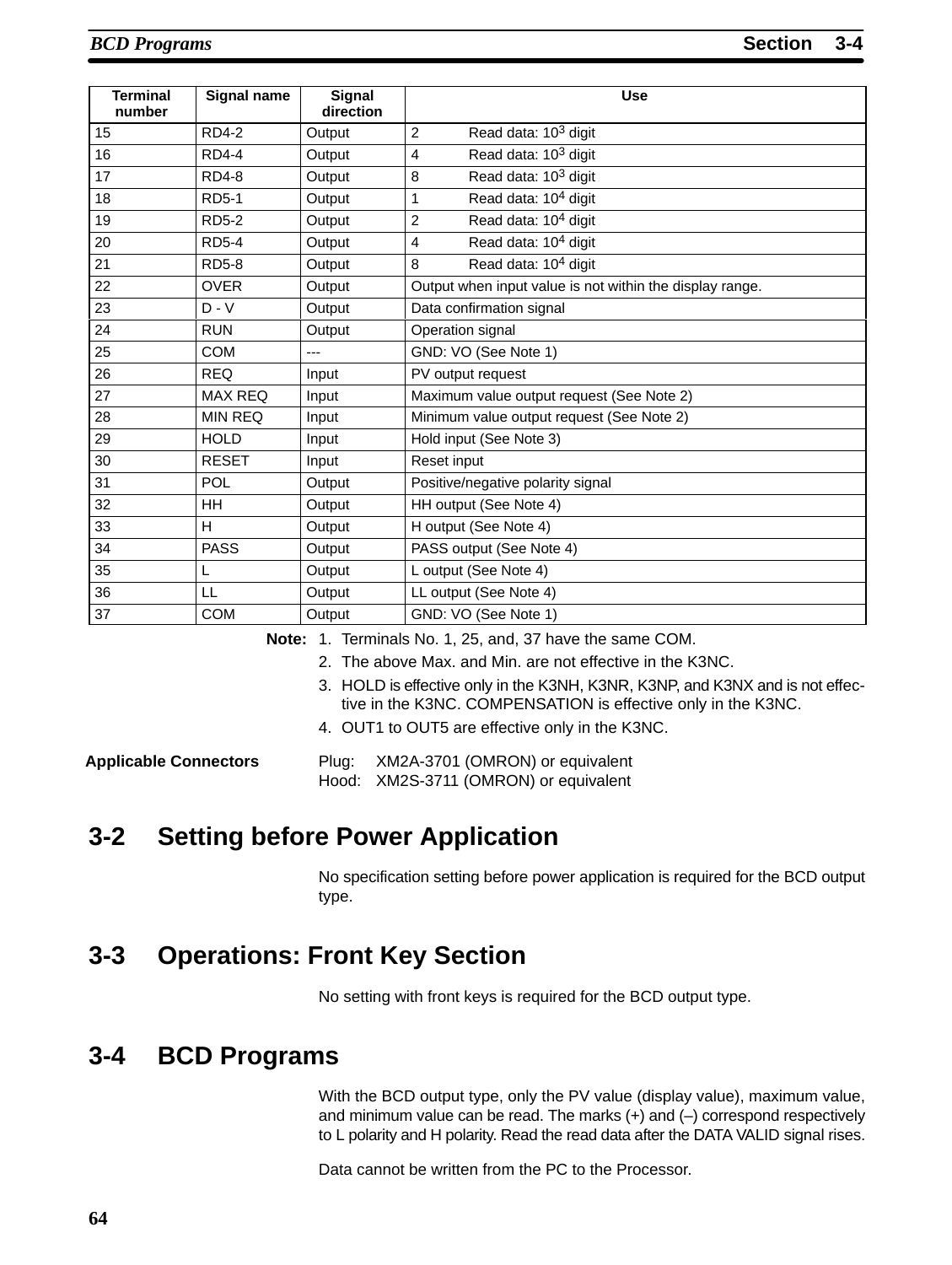### **3-5 Program Example 1: Connection to a PC**

The following program example 1 shows a single Processor connected to the SYSMAC C500 PC (OMRON).

### **3-5-1 Explanation of Operation**

In this program, by turning ON PC 0013, the PV (process value) of the Processor is read into the PC to be stored in data memory. Without regard to 0013 ON time, only one data sample is read.

### **3-5-2 I/O Allocation in Use**

| <b>Terminal No.</b>     | Signal name       |        | <b>Description</b>                                 | I/O allocation               |
|-------------------------|-------------------|--------|----------------------------------------------------|------------------------------|
| $\mathbf{1}$            | <b>COM</b>        | ---    | GND: VO* (See Note)                                | $---$                        |
| $\overline{\mathbf{c}}$ | <b>RD1-1</b>      | Output | Read data: 10 <sup>0</sup> digit<br>1              | Input unit 0000              |
| 3                       | <b>RD1-2</b>      | Output | Read data: 10 <sup>0</sup> digit<br>$\overline{c}$ | Input unit 0001              |
| 4                       | <b>RD1-4</b>      | Output | Read data: 10 <sup>0</sup> digit<br>4              | Input unit 0002              |
| 5                       | <b>RD1-8</b>      | Output | Read data: 10 <sup>0</sup> digit<br>8              | Input unit 0003              |
| 6                       | <b>RD2-1</b>      | Output | $\mathbf{1}$<br>Read data: 10 <sup>1</sup> digit   | Input unit 0004              |
| $\overline{7}$          | <b>RD2-2</b>      | Output | $\overline{c}$<br>Read data: 10 <sup>1</sup> digit | Input unit 0005              |
| 8                       | <b>RD2-4</b>      | Output | 4<br>Read data: 10 <sup>1</sup> digit              | Input unit 0006              |
| 9                       | <b>RD2-8</b>      | Output | 8<br>Read data: 10 <sup>1</sup> digit              | Input unit 0007              |
| 10                      | RD3-1             | Output | Read data: 10 <sup>2</sup> digit<br>$\mathbf{1}$   | Input unit 0008              |
| 11                      | RD3-2             | Output | Read data: 10 <sup>2</sup> digit<br>$\overline{c}$ | Input unit 0009              |
| 12                      | <b>RD3-4</b>      | Output | Read data: 10 <sup>2</sup> digit<br>4              | Input unit 0010              |
| 13                      | <b>RD3-8</b>      | Output | 8<br>Read data: 10 <sup>2</sup> digit              | Input unit 0011              |
| 14                      | <b>RD4-1</b>      | Output | $\mathbf{1}$<br>Read data: 10 <sup>3</sup> digit   | Input unit 0012              |
| 15                      | <b>RD4-2</b>      | Output | $\overline{2}$<br>Read data: 10 <sup>3</sup> digit | Input unit 0013              |
| 16                      | <b>RD4-4</b>      | Output | Read data: 10 <sup>3</sup> digit<br>4              | Input unit 0014              |
| 17                      | <b>RD4-8</b>      | Output | Read data: 10 <sup>3</sup> digit<br>8              | Input unit 0015              |
| 18                      | <b>RD5-1</b>      | Output | $\mathbf{1}$<br>Read data: 10 <sup>4</sup> digit   | Input unit 0100              |
| 19                      | <b>RD5-2</b>      | Output | $\overline{c}$<br>Read data: 10 <sup>4</sup> digit | Input unit 0101              |
| 20                      | <b>RD5-4</b>      | Output | Read data: 10 <sup>4</sup> digit<br>4              | Input unit 0102              |
| 21                      | <b>RD5-8</b>      | Output | 8<br>Read data: 10 <sup>4</sup> digit              | Input unit 0103              |
| 22                      | <b>OVER</b>       | Output | Output when input value exceeds<br>display range   | Input unit 0104* (See Note)  |
| 23                      | <b>DATA VALID</b> | Output | Data confirmation signal                           | Input unit 0105              |
| 24                      | <b>RUN</b>        | Output | Operation signal                                   | Input unit 0106              |
| 25                      | <b>COM</b>        | ---    | GND: GO* (See Note)                                | ---                          |
| 26                      | <b>REQ</b>        | Input  | PV output request                                  | Output unit 0200             |
| 27                      | Max.              | Input  | Maximum value output request                       | Output unit 0201* (See Note) |
| 28                      | Min.              | Input  | Minimum value output request                       | Output unit 0202* (See Note) |
| 29                      | <b>HOLD</b>       | Input  | Hold input                                         | Output unit 0203* (See Note) |
| 30                      | <b>RESET</b>      | Input  | Reset input                                        | Output unit 0204* (See Note) |
| 31                      | <b>POL</b>        | Output | Positive/negative polarity signal                  | Input unit 0107              |

**Note:** I/O marked with an asterisk is not used in this program.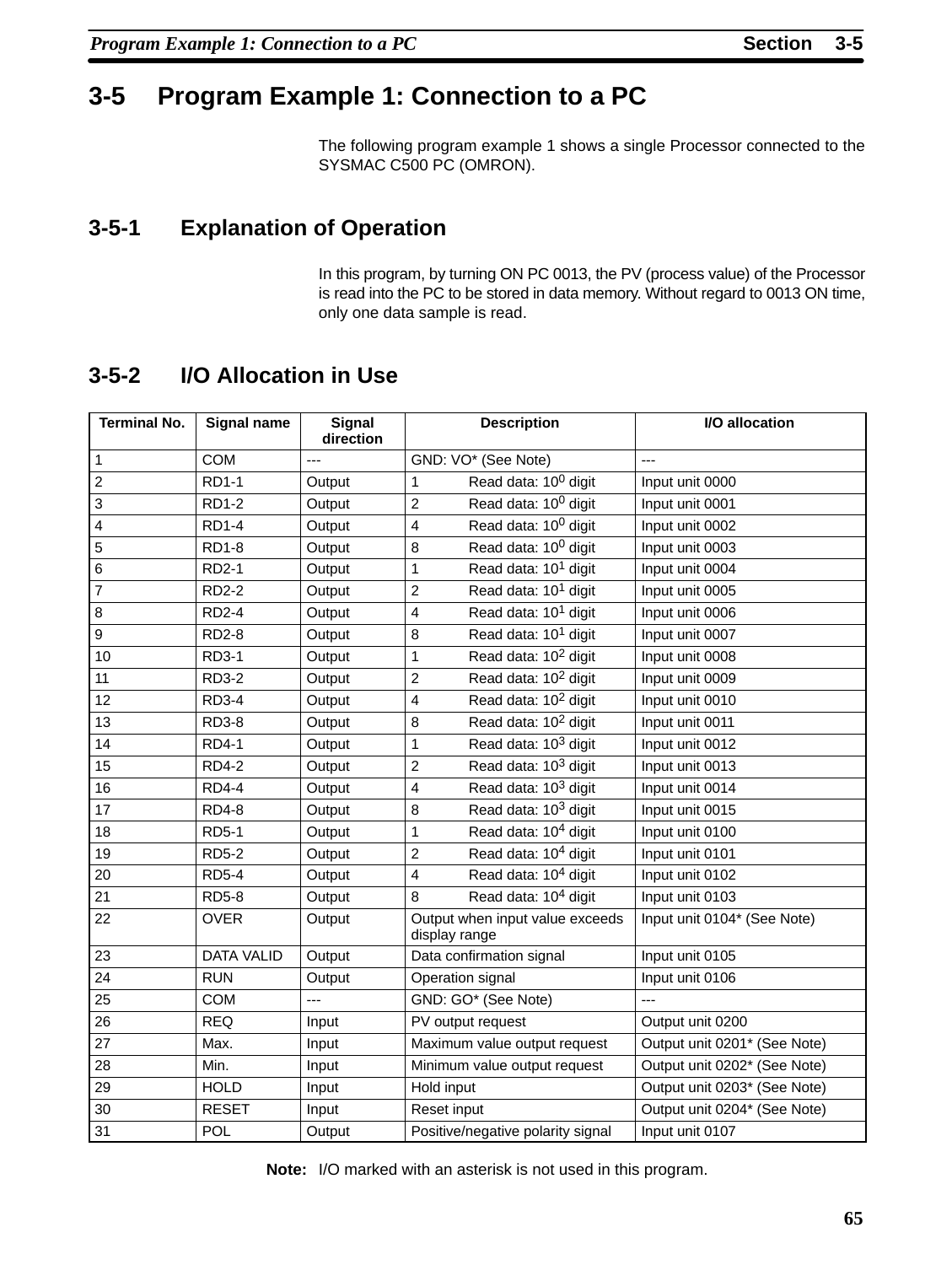# **3-5-3 DM (Data Memory) Area**

Read data is stored in the memory below.

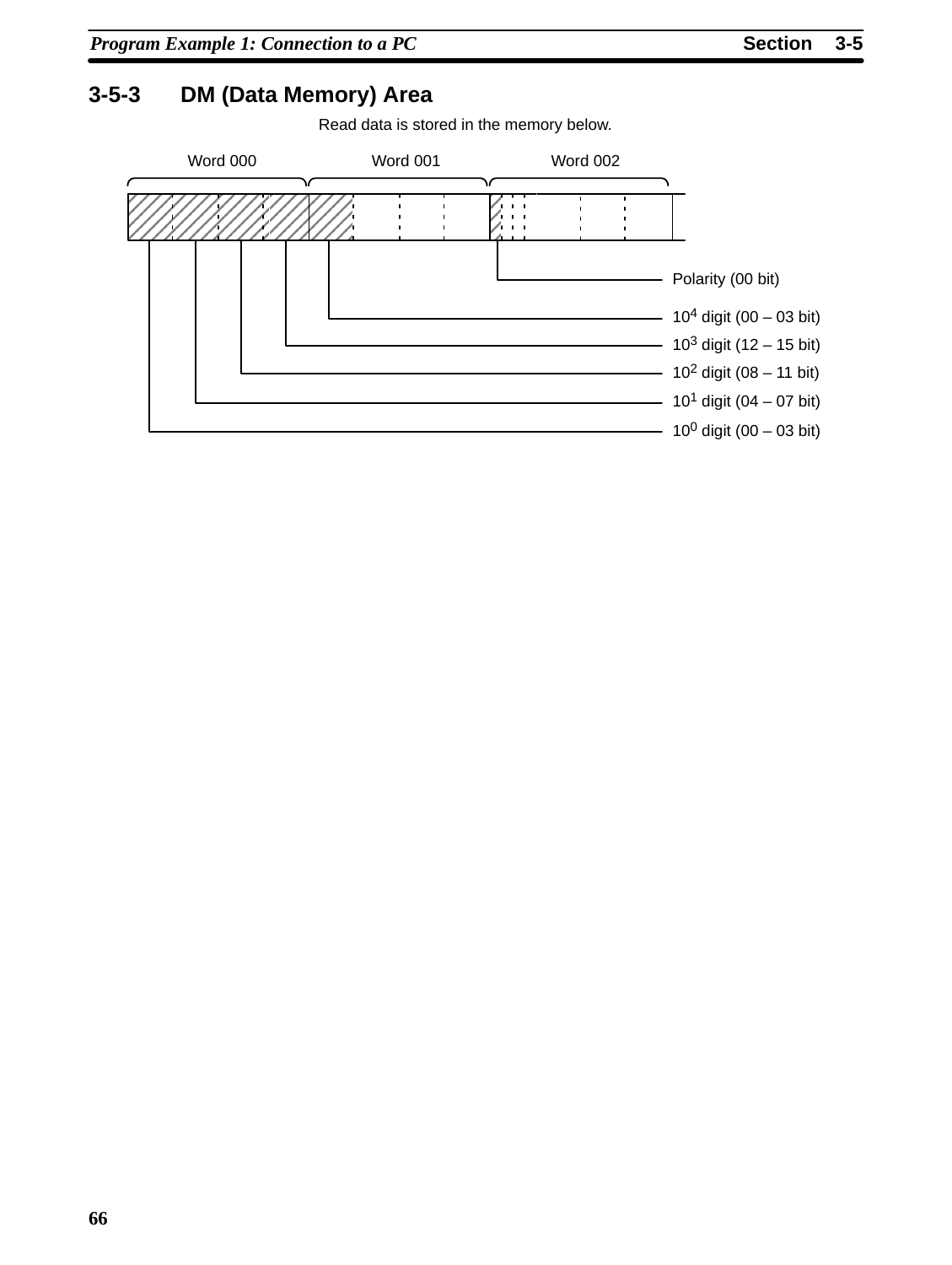## **3-5-4 Ladder Program**

The following diagram illustrates the flow and order of signals.

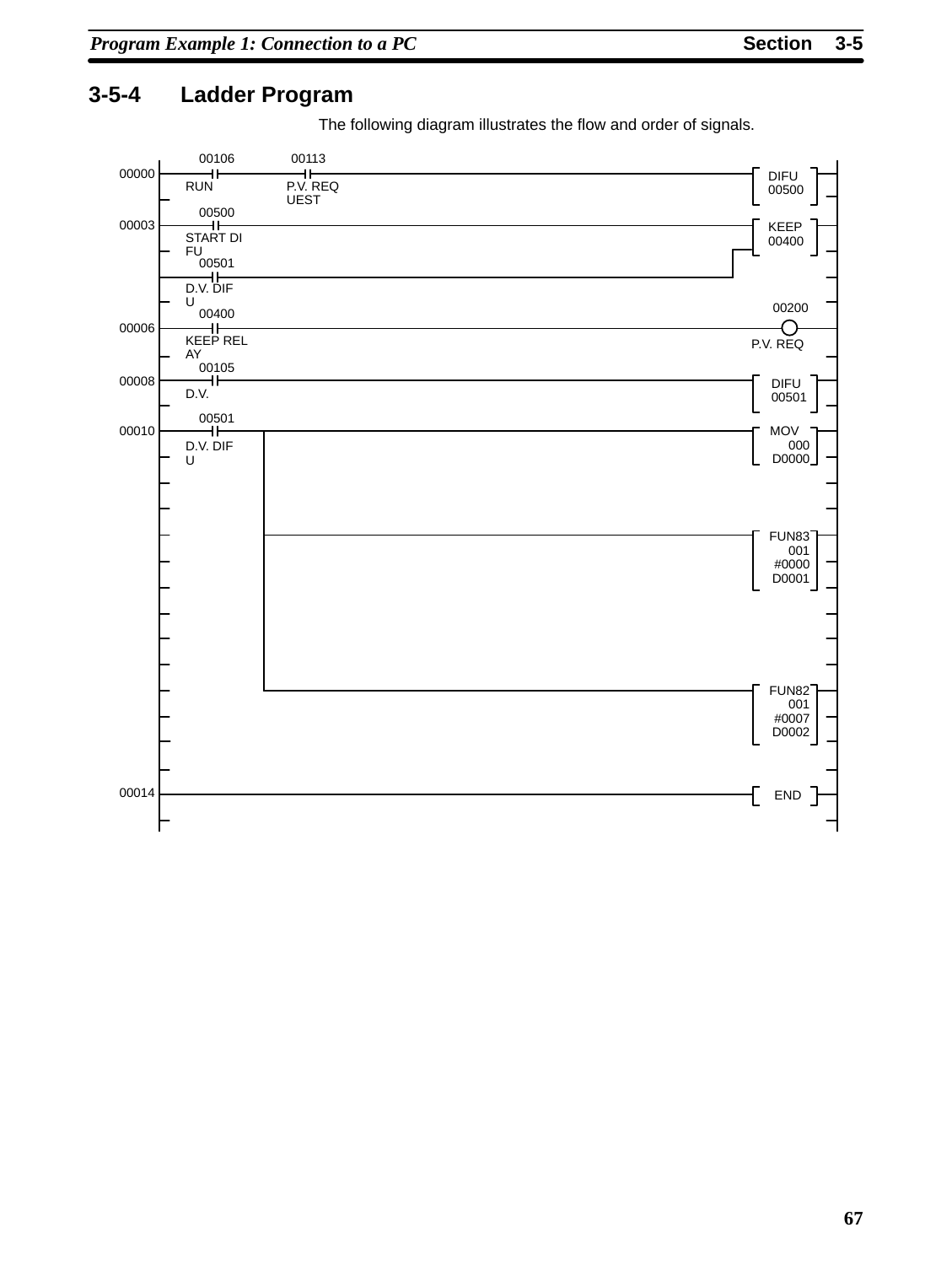### **3-5-5 Timing Chart**

The following example illustrates the relative timing and duration of each input/ output signal.



# **3-6 Program Example 2: Connection to a PC**

The following program example 2 shows 3 Processors (designated as ISP-A, ISP-B, and ISP-C Units) connected to the SYSMAC C500 PC (OMRON).

#### **3-6-1 Explanation of Operation**

In this program, by turning ON PC 0013, PV (process values) of three Processors (A, B, and C) are successively read into the PC, to be stored into data memory. Without regard to 0013 ON time, only one data sample is read from each Processor.

| <b>Terminal No.</b>     |                | Signal<br>name | <b>Signal</b><br>direction | <b>Description</b> |                | I/O allocation                   |                 |
|-------------------------|----------------|----------------|----------------------------|--------------------|----------------|----------------------------------|-----------------|
| ISP-A                   | ISP-B          | ISP-C          |                            |                    |                |                                  |                 |
| $\mathbf{1}$            | 1              | 1              | <b>COM</b>                 | ---                | GND: VO        |                                  | ---             |
| $\overline{2}$          | $\overline{2}$ | $\overline{2}$ | <b>RD1-1</b>               | Output             | 1              | Read data: 10 <sup>0</sup> digit | Input unit 0000 |
| $\sqrt{3}$              | 3              | 3              | <b>RD1-2</b>               | Output             | $\overline{c}$ | Read data: 10 <sup>0</sup> digit | Input unit 0001 |
| $\overline{\mathbf{4}}$ | 4              | 4              | <b>RD1-4</b>               | Output             | 4              | Read data: 10 <sup>0</sup> digit | Input unit 0002 |
| $\sqrt{5}$              | 5              | 5              | <b>RD1-8</b>               | Output             | 8              | Read data: 10 <sup>0</sup> digit | Input unit 0003 |
| $\,6\,$                 | 6              | 6              | <b>RD2-1</b>               | Output             | 1              | Read data: 10 <sup>1</sup> digit | Input unit 0004 |
| $\overline{7}$          | $\overline{7}$ | $\overline{7}$ | RD2-2                      | Output             | $\overline{c}$ | Read data: 10 <sup>1</sup> digit | Input unit 0005 |
| 8                       | 8              | 8              | <b>RD2-4</b>               | Output             | 4              | Read data: 10 <sup>1</sup> digit | Input unit 0006 |
| $\boldsymbol{9}$        | 9              | 9              | <b>RD2-8</b>               | Output             | 8              | Read data: 10 <sup>1</sup> digit | Input unit 0007 |
| 10                      | 10             | 10             | RD3-1                      | Output             | 1              | Read data: 10 <sup>2</sup> digit | Input unit 0008 |
| 11                      | 11             | 11             | RD3-2                      | Output             | $\overline{2}$ | Read data: 10 <sup>2</sup> digit | Input unit 0009 |
| 12                      | 12             | 12             | RD3-4                      | Output             | $\overline{4}$ | Read data: 10 <sup>2</sup> digit | Input unit 0010 |
| 13                      | 13             | 13             | <b>RD3-8</b>               | Output             | 8              | Read data: 10 <sup>2</sup> digit | Input unit 0011 |
| 14                      | 14             | 14             | <b>RD4-1</b>               | Output             | 1              | Read data: 10 <sup>3</sup> digit | Input unit 0012 |
| 15                      | 15             | 15             | <b>RD4-2</b>               | Output             | $\overline{2}$ | Read data: 10 <sup>3</sup> digit | Input unit 0013 |
| 16                      | 16             | 16             | RD4-4                      | Output             | 4              | Read data: 10 <sup>3</sup> digit | Input unit 0014 |
| 17                      | 17             | 17             | <b>RD4-8</b>               | Output             | 8              | Read data: 10 <sup>3</sup> digit | Input unit 0015 |

#### **3-6-2 I/O Allocation in Use**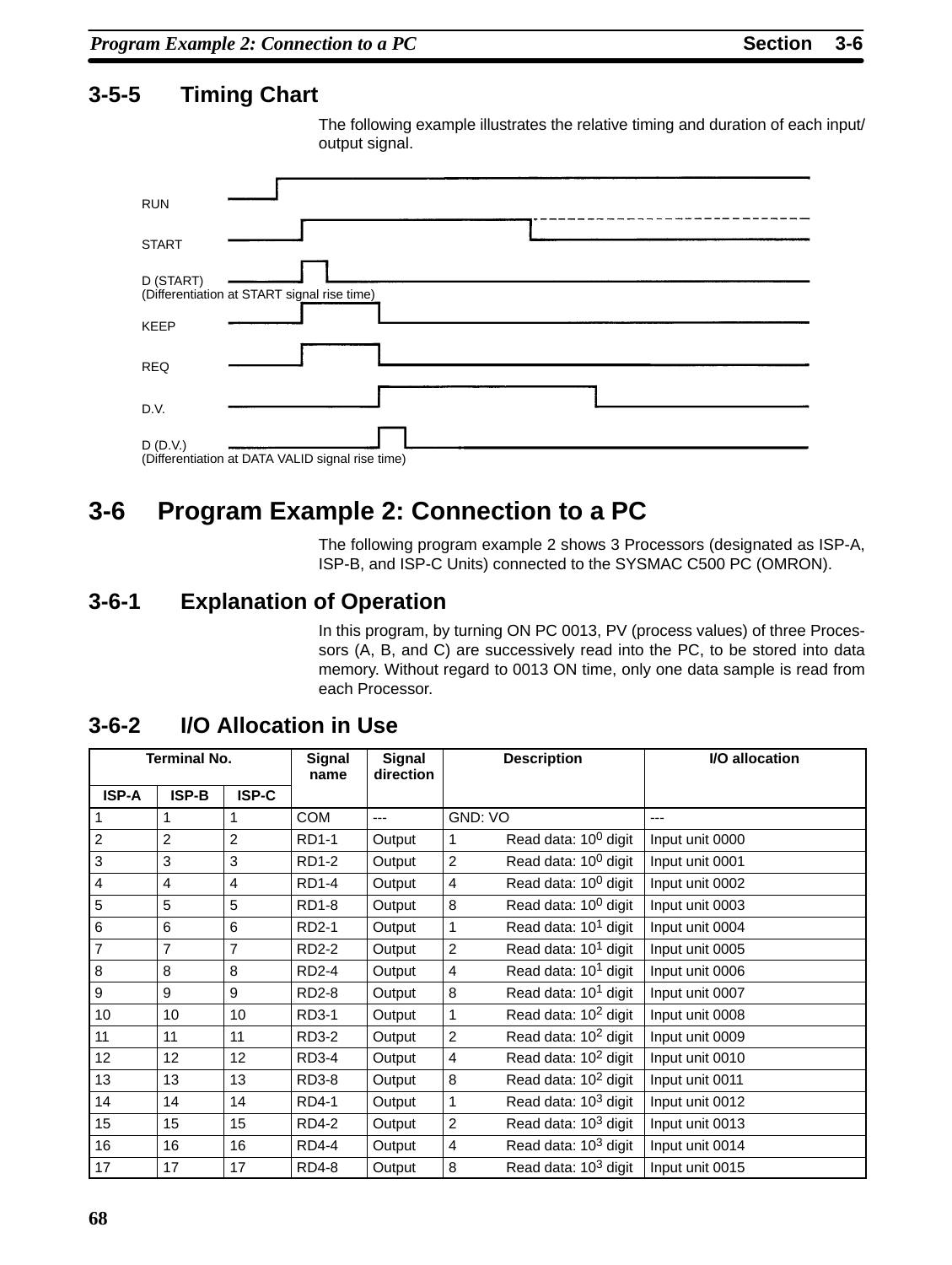| <b>Terminal No.</b> |                | <b>Signal</b><br>name | Signal<br>direction         | <b>Description</b> | I/O allocation                                          |                              |  |  |  |  |
|---------------------|----------------|-----------------------|-----------------------------|--------------------|---------------------------------------------------------|------------------------------|--|--|--|--|
| ISP-A               | ISP-B          | ISP-C                 |                             |                    |                                                         |                              |  |  |  |  |
| 18                  | 18             | 18                    | <b>RD5-1</b>                | Output             | 1<br>Read data: 10 <sup>4</sup> digit                   | Input unit 0100              |  |  |  |  |
| 19                  | 19             | 19                    | <b>RD5-2</b>                | Output             | $\overline{c}$<br>Read data: 10 <sup>4</sup> digit      | Input unit 0101              |  |  |  |  |
| 20                  | 20             | 20                    | <b>RD5-4</b>                | Output             | Read data: 10 <sup>4</sup> digit<br>$\overline{4}$      | Input unit 0102              |  |  |  |  |
| 21                  | 21             | 21                    | <b>RD5-8</b>                | Output             | Read data: 10 <sup>4</sup> digit<br>8                   | Input unit 0103              |  |  |  |  |
| 22                  | 22             | 22                    | <b>OVER</b>                 | Output             | Output when input value<br>exceeds display range        | Input unit 0104* (See Note)  |  |  |  |  |
| 23                  | $\overline{a}$ | $---$                 | <b>DATA</b><br><b>VALID</b> | Output             | Data confirmation signal-A                              | Input unit 0105              |  |  |  |  |
| 24                  | $\overline{a}$ | $\overline{a}$        | <b>RUN</b>                  | Output             | Operation signal-A                                      | Input unit 0106              |  |  |  |  |
|                     | 23             | ---                   | <b>DATA</b><br><b>VALID</b> | Output             | Data confirmation signal-B                              | Input unit 0109              |  |  |  |  |
| ---                 | 24             | $\overline{a}$        | <b>RUN</b>                  | Output             | Operation signal-B                                      | Input unit 0110              |  |  |  |  |
| ---                 | $\overline{a}$ | 23                    | <b>DATA</b><br><b>VALID</b> | Output             | Data confirmation signal-C                              | Input unit 0111              |  |  |  |  |
| ---                 | $---$          | 24                    | <b>RUN</b>                  | Output             | Operation signal-C                                      | Input unit 0112              |  |  |  |  |
| 25                  | 25             | 25                    | COM                         | ---                | GND: VO                                                 |                              |  |  |  |  |
| 26                  | ---            | $---$                 | <b>REQ</b>                  | Input              | PV output request-A                                     | Output unit 0200             |  |  |  |  |
| ---                 | 26             | $---$                 | <b>REQ</b>                  | Input              | PV output request-B                                     | Output unit 0201             |  |  |  |  |
| $\cdots$            | $\overline{a}$ | 26                    | <b>REQ</b>                  | Input              | PV output request-C                                     | Output unit 0202             |  |  |  |  |
| 27                  | $\overline{a}$ | ---                   | Max.                        | Input              | Maximum value output<br>request-A                       | Output unit 0203* (See Note) |  |  |  |  |
| ---                 | 27             | $---$                 | Max.                        | Input              | Maximum value output<br>request-B                       | Output unit 0204* (See Note) |  |  |  |  |
| ---                 | $\overline{a}$ | 27                    | Max.                        | Input              | Maximum value output<br>request-C                       | Output unit 0205* (See Note) |  |  |  |  |
| 28                  | $\overline{a}$ | ---                   | Min.                        | Input              | Minimum value output<br>request-A                       | Output unit 0206* (See Note) |  |  |  |  |
| ---                 | 28             | ---                   | Min.                        | Input              | Minimum value output<br>request-B                       | Output unit 0207* (See Note) |  |  |  |  |
| ---                 | $---$          | 28                    | Min.                        | Input              | Minimum value output<br>request-C                       | Output unit 0208* (See Note) |  |  |  |  |
| 29                  | $\overline{a}$ | ---                   | <b>HOLD</b>                 | Input              | Hold input-A                                            | Output unit 0209* (See Note) |  |  |  |  |
| ---                 | 29             | ---                   | <b>HOLD</b>                 | Input              | Hold input-B                                            | Output unit 0210* (See Note) |  |  |  |  |
| ---                 | $---$          | 29                    | <b>HOLD</b>                 | Input              | Hold input-C                                            | Output unit 0211* (See Note) |  |  |  |  |
| $30\,$              | ---            | ---                   | <b>RESET</b>                | Input              | Reset input-A                                           | Output unit 0212* (See Note) |  |  |  |  |
| $\overline{a}$      | 30             | ---                   | <b>RESET</b>                | Input              | Reset input-B<br>Output unit 0213* (See Note)           |                              |  |  |  |  |
| ---                 | ---            | 30                    | <b>RESET</b>                | Input              | Reset input-C<br>Output unit 0214* (See Note)           |                              |  |  |  |  |
| 31                  | 31             | 31                    | POL                         | Output             | Positive/negative polarity<br>Input unit 0107<br>signal |                              |  |  |  |  |

**Note:** I/O marked with an asterisk is not used in this program.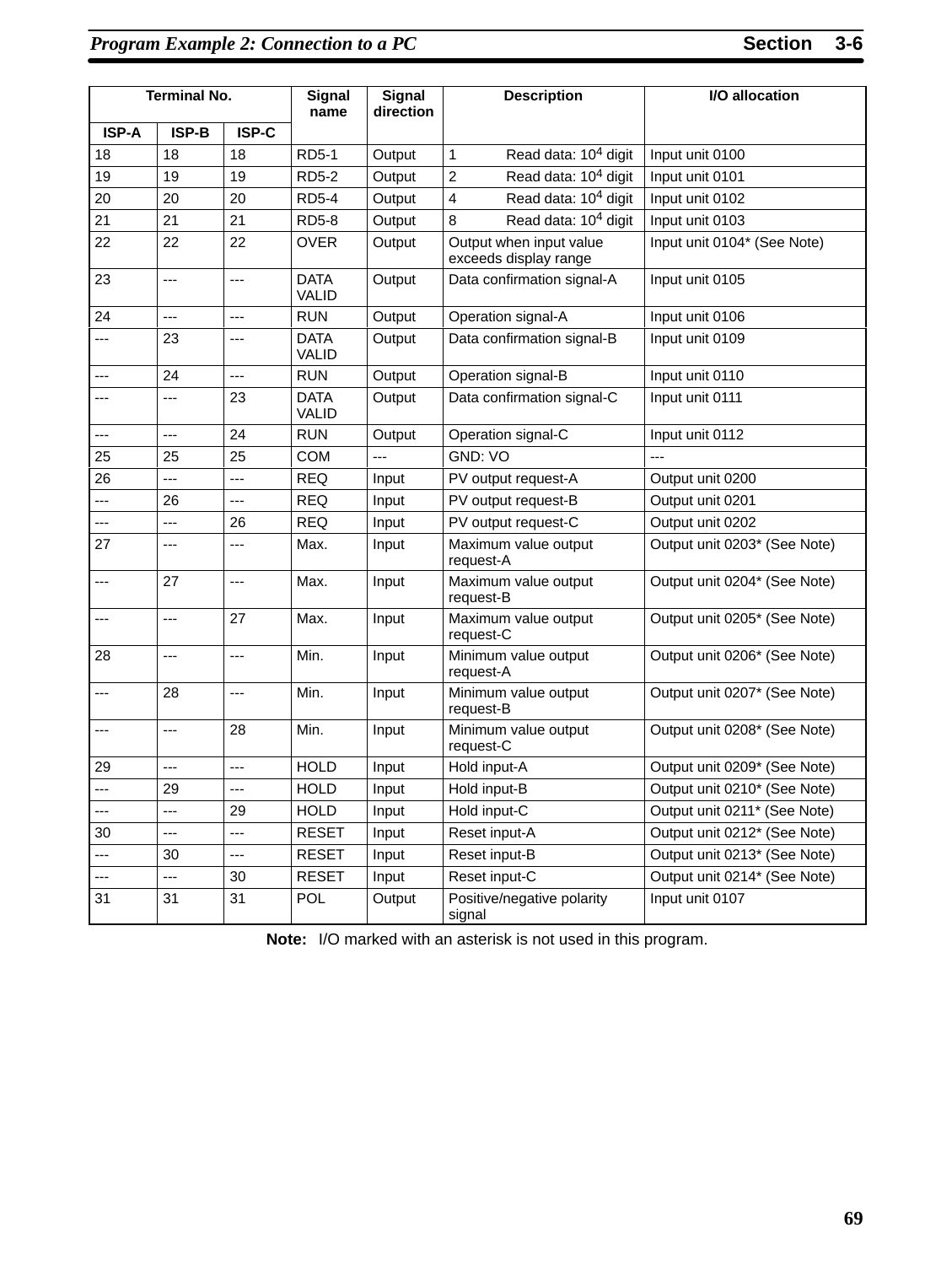## **3-6-3 DM (Data Memory) Area**

Read data is stored in the memory below.

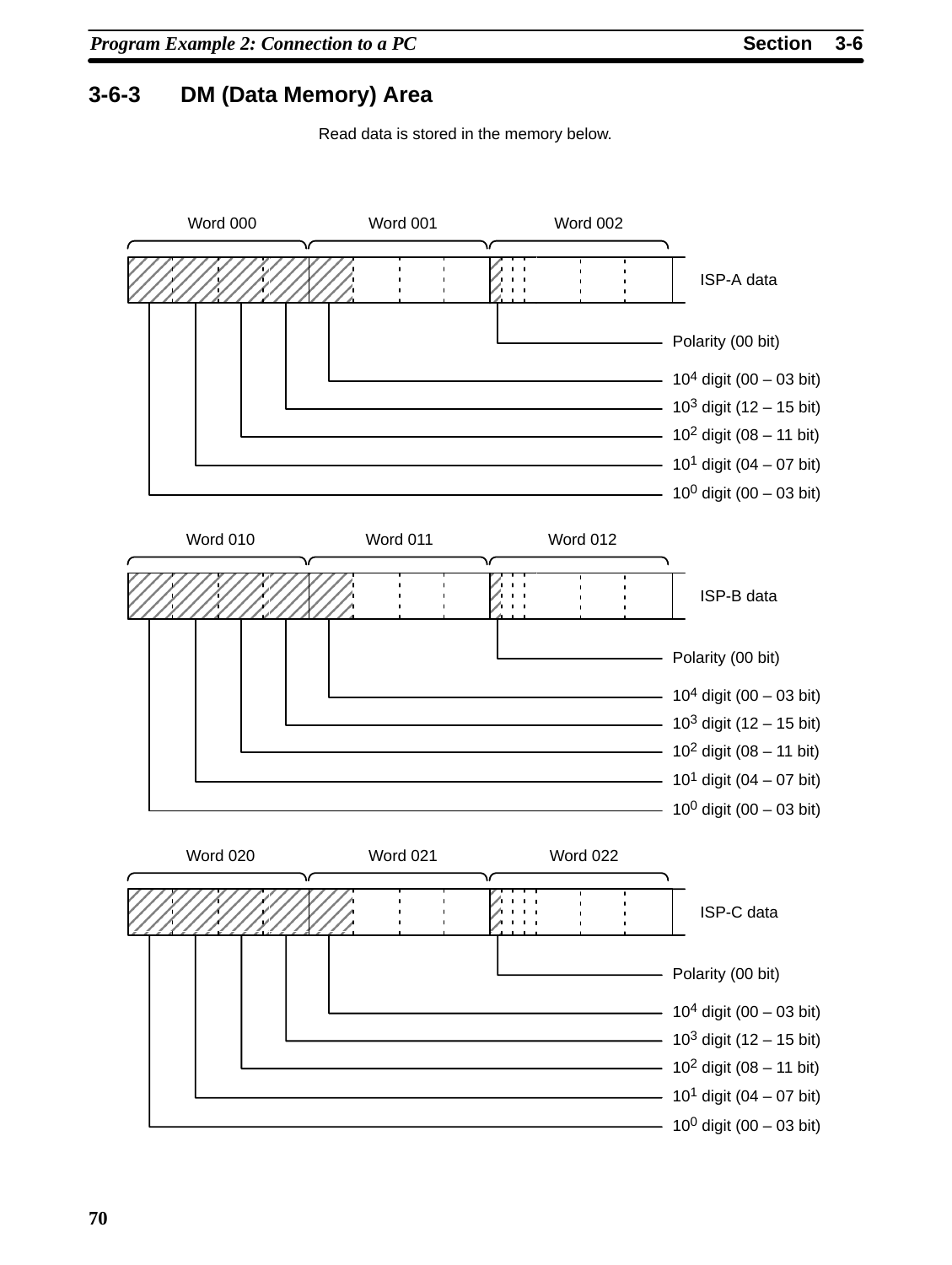#### **3-6-4 Ladder Program**

The following diagram illustrates the flow and order of signals.

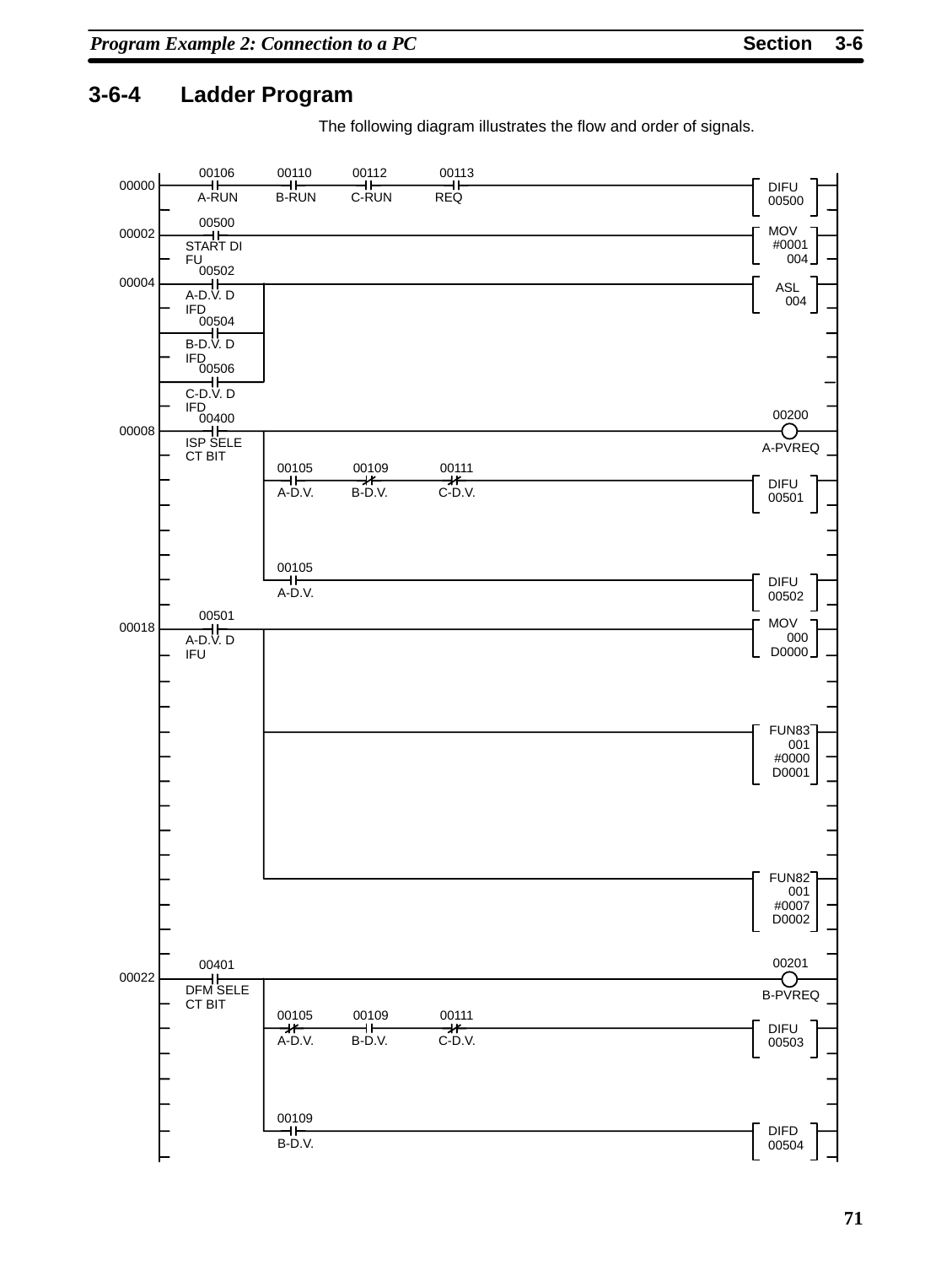(This diagram is a continuation from the previous page)

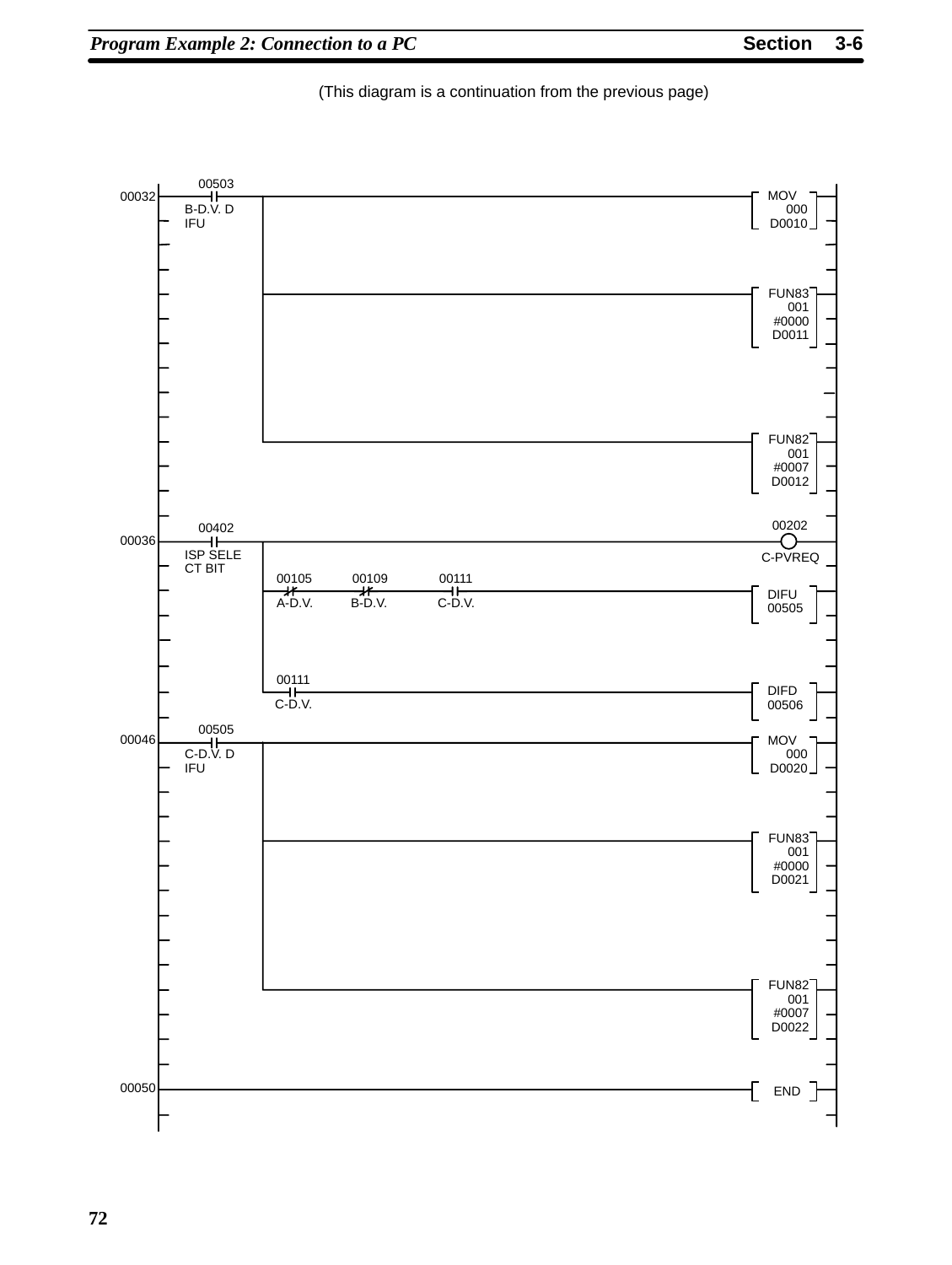# **3-6-5 Timing Chart**

The following example illustrates the relative timing and duration of each input/ output signal.

| <b>RUN</b>                                                                               |
|------------------------------------------------------------------------------------------|
| <b>START</b>                                                                             |
| DU (START) -<br>(Differentiation at START signal rise time)                              |
| REQ-A                                                                                    |
| $D.V.-A$                                                                                 |
| DU (D.V.-A) -<br>(Differentiation at DATA VALID signal rise time of A)                   |
| DD (D.V.-A) ___________________<br>(Differentiation at DATA VALID signal fall time of A) |
| REQ-B                                                                                    |
| $D.V.-B$                                                                                 |
| (Differentiation at DATA VALID signal rise time of A)                                    |
| $DD(D.V.-B)$<br>(Differentiation at DATA VALID signal fall time of A)                    |
| REQ-C                                                                                    |
| $D.V.-C$                                                                                 |
| DU (D.V.-C) _________<br>(Differentiation at DATA VALID signal rise time of A)           |
| $DD (D.V.-C)$<br>(Differentiation at DATA VALID signal fall time of A)                   |

(Differentiation at DATA VALID signal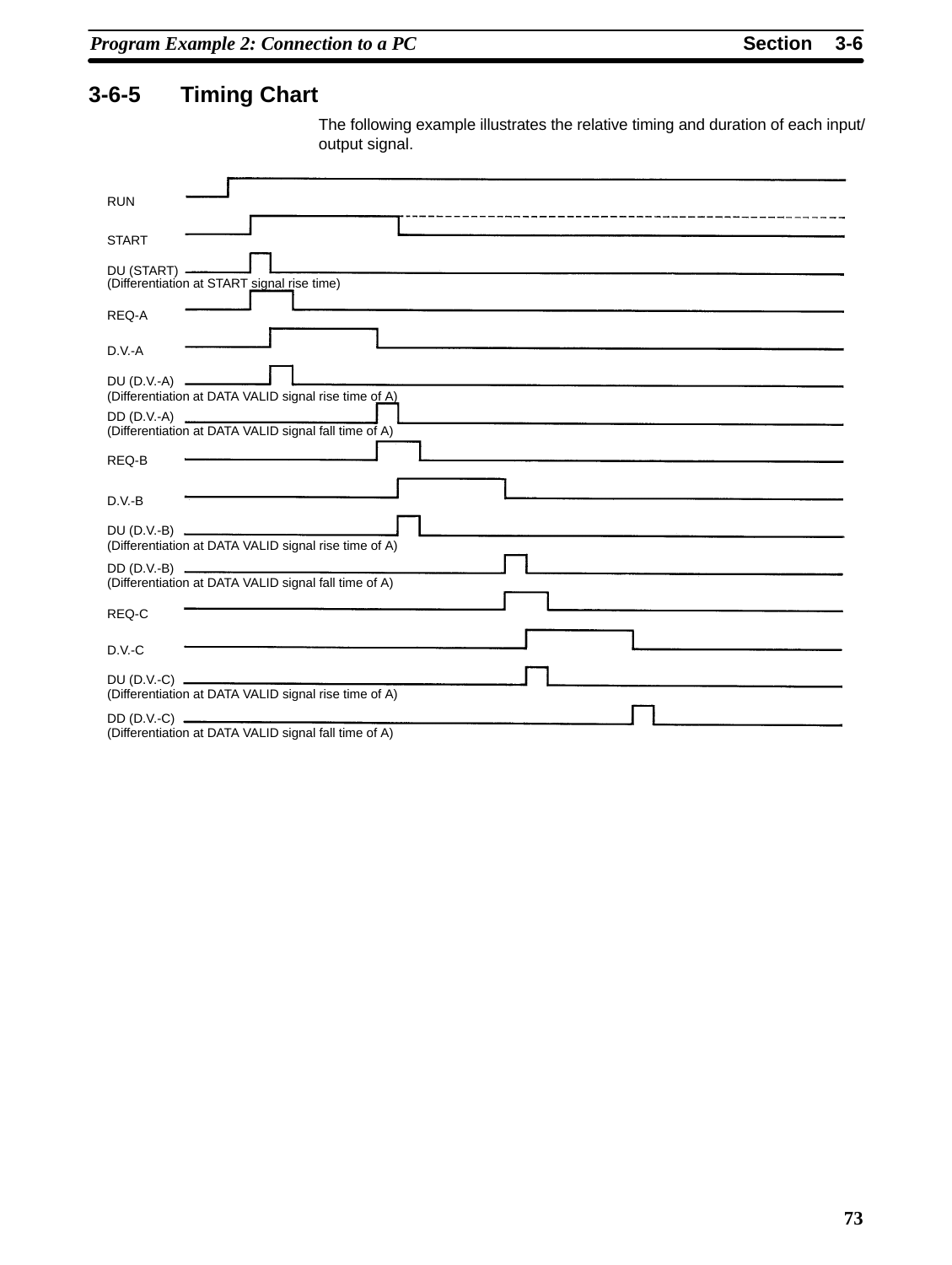# **Appendix A ASCII List**

|                                           |                |                |                |                | $b_8$               |             |                 |                          |                         |                 |                         |             |                |
|-------------------------------------------|----------------|----------------|----------------|----------------|---------------------|-------------|-----------------|--------------------------|-------------------------|-----------------|-------------------------|-------------|----------------|
|                                           |                |                |                |                | b <sub>7</sub>      | $\mathbf 0$ | 0               | 0                        | $\mathbf 0$             | 1               | 1                       | 1           | 1              |
|                                           |                |                |                |                | $b_6$               | $\mathbf 0$ | $\Omega$        | 1                        | 1                       | $\Omega$        | $\Omega$                | 1           | 1              |
|                                           |                |                |                |                | $b_5$               | $\pmb{0}$   | 1               | $\mathbf 0$              | 1                       | 0               | 1                       | $\mathbf 0$ | 1              |
|                                           |                |                |                |                |                     |             |                 |                          |                         |                 |                         |             |                |
| $b_5$<br>$b_8$<br>b <sub>7</sub><br>$b_6$ | $b_4$          | $b_3$          | b <sub>2</sub> | b <sub>1</sub> | $\overline{c}$<br>Ř | $\pmb{0}$   | 1               | $\overline{2}$           | 3                       | 4               | 5                       | $\,6$       | $\overline{7}$ |
|                                           | 0              | 0              | 0              | 0              | 0                   | <b>NUL</b>  | <b>DLE</b>      | <b>SPACE</b>             | 0                       | $^{\copyright}$ | P                       |             | р              |
|                                           | 0              | $\overline{0}$ | $\mathbf 0$    | 1              | 1                   | SOH         | DC <sub>1</sub> | Ţ                        | 1                       | A               | Q                       | a           | q              |
| Even parity                               | 0              | $\mathbf 0$    | 1              | $\mathbf 0$    | $\overline{2}$      | <b>STX</b>  | DC <sub>2</sub> | ,,                       | $\overline{2}$          | B               | $\mathsf{R}$            | b           | r              |
|                                           | $\overline{0}$ | $\mathbf 0$    | 1              | 1              | 3                   | <b>ETX</b>  | DC3             | $\#$                     | 3                       | $\mathsf{C}$    | $\overline{\mathsf{s}}$ | $\mathbf C$ | $\mathbb S$    |
|                                           | 0              | 1              | 0              | $\pmb{0}$      | 4                   | <b>EOT</b>  | DC4             | \$                       | $\overline{\mathbf{4}}$ | D               | T                       | d           | t              |
|                                           | 0              | 1              | 0              | 1              | 5                   | <b>ENQ</b>  | <b>NAK</b>      | $\overline{\frac{9}{6}}$ | $\overline{5}$          | E               | U                       | e           | u              |
|                                           | $\Omega$       | 1              | 1              | 0              | 6                   | <b>ACK</b>  | <b>SYN</b>      | &                        | 6                       | F               | V                       | f           | V              |
|                                           | 0              | 1              | 1              | 1              | $\overline{7}$      | <b>BEL</b>  | <b>ETB</b>      | $\overline{\phantom{a}}$ | $\overline{7}$          | G               | W                       | g           | W              |
|                                           | 1              | $\overline{0}$ | $\overline{0}$ | $\mathbf 0$    | 8                   | <b>BS</b>   | CAN             |                          | 8                       | H               | X                       | h           | X              |
|                                           | 1              | $\mathbf 0$    | $\mathbf 0$    | $\mathbf{1}$   | 9                   | HT          | EM              |                          | 9                       |                 | Y                       | j           | у              |
|                                           | 1              | $\mathbf 0$    | 1              | $\pmb{0}$      | A                   | LF          | <b>SUB</b>      | $\star$                  | t,                      | J               | Z                       |             | Z              |
|                                           | 1              | $\overline{0}$ | 1              | 1              | B                   | VT          | <b>ESC</b>      | $\ddot{}$                | $\vdots$                | Κ               |                         | k           | {              |
|                                           | 1              | 1              | 0              | $\pmb{0}$      | C                   | FF          | <b>FS</b>       | $\overline{\phantom{a}}$ | $\,<$                   | L               | $\prime$                |             |                |
|                                           | 1              | 1              | $\mathbf 0$    | 1              | D                   | <b>CR</b>   | GS              | $\overline{\phantom{0}}$ | $=$                     | M               | п                       | m           | $\}$           |
|                                           | 1              | 1              | 1              | $\mathbf 0$    | E                   | SO          | RS              |                          | $\geq$                  | $\mathsf{N}$    | $\boldsymbol{\wedge}$   | n           | ∼              |
|                                           | 1              | 1              | 1              | 1              | F                   | SI          | US              |                          | $\tilde{?}$             | $\circ$         | —                       | o           | <b>DEL</b>     |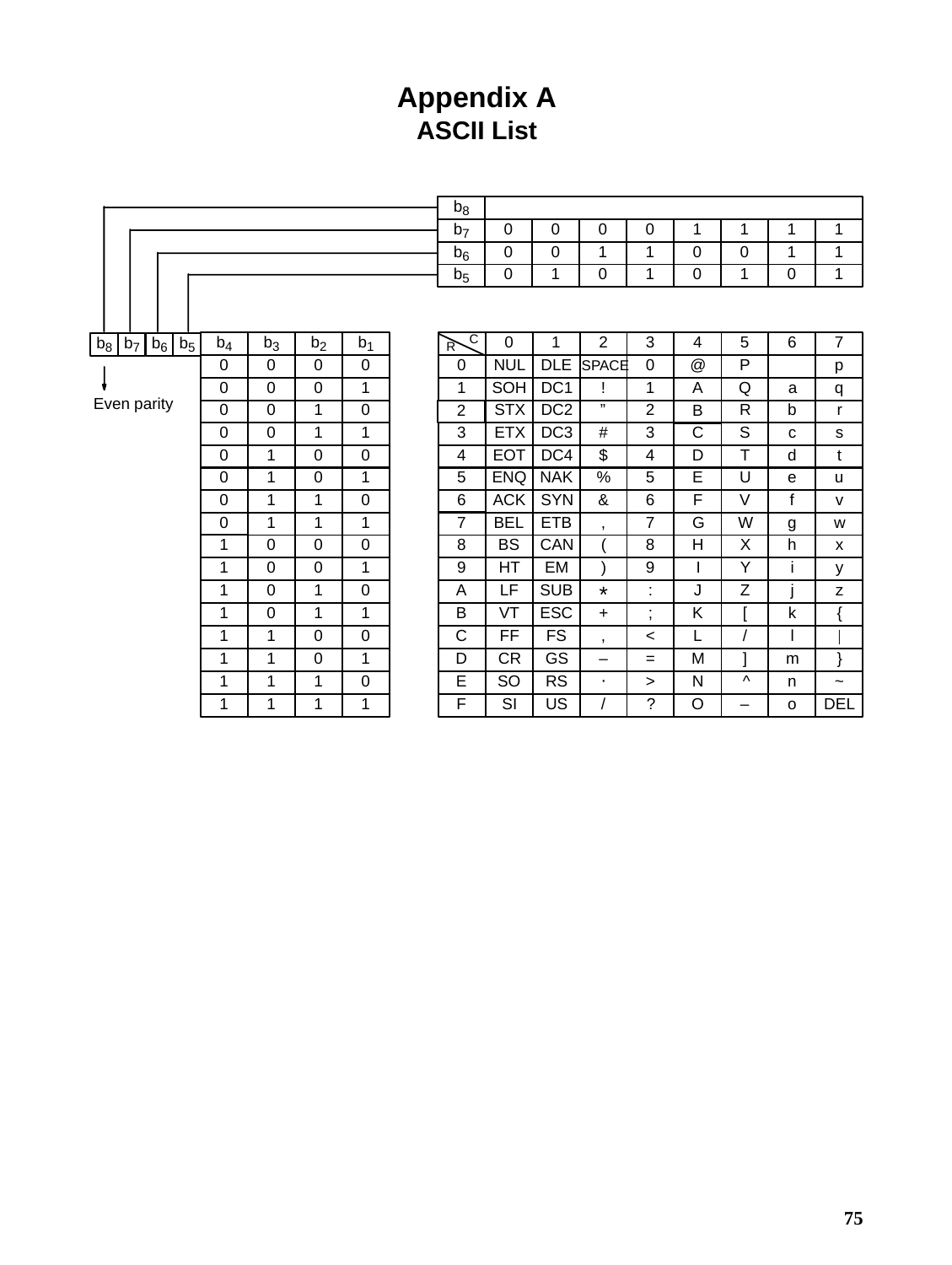# **Appendix B List of Optional Accessories**

# **Link Adapters**

**B500-AL001**

Three RS-422 adapters for RS-422 line distribution.



**B500-AL004**

One RS-232C adapter and two RS-422 adapters for RS-232C and RS-422.



# **Connectors**

**XM2A-0901, XM2A-2501, XM2D-0901** (Plug)

D-sub connector. Use in combination with a Hood.



**XM2S-0911, XM2S-2511, XM2D-0911** (Hood)

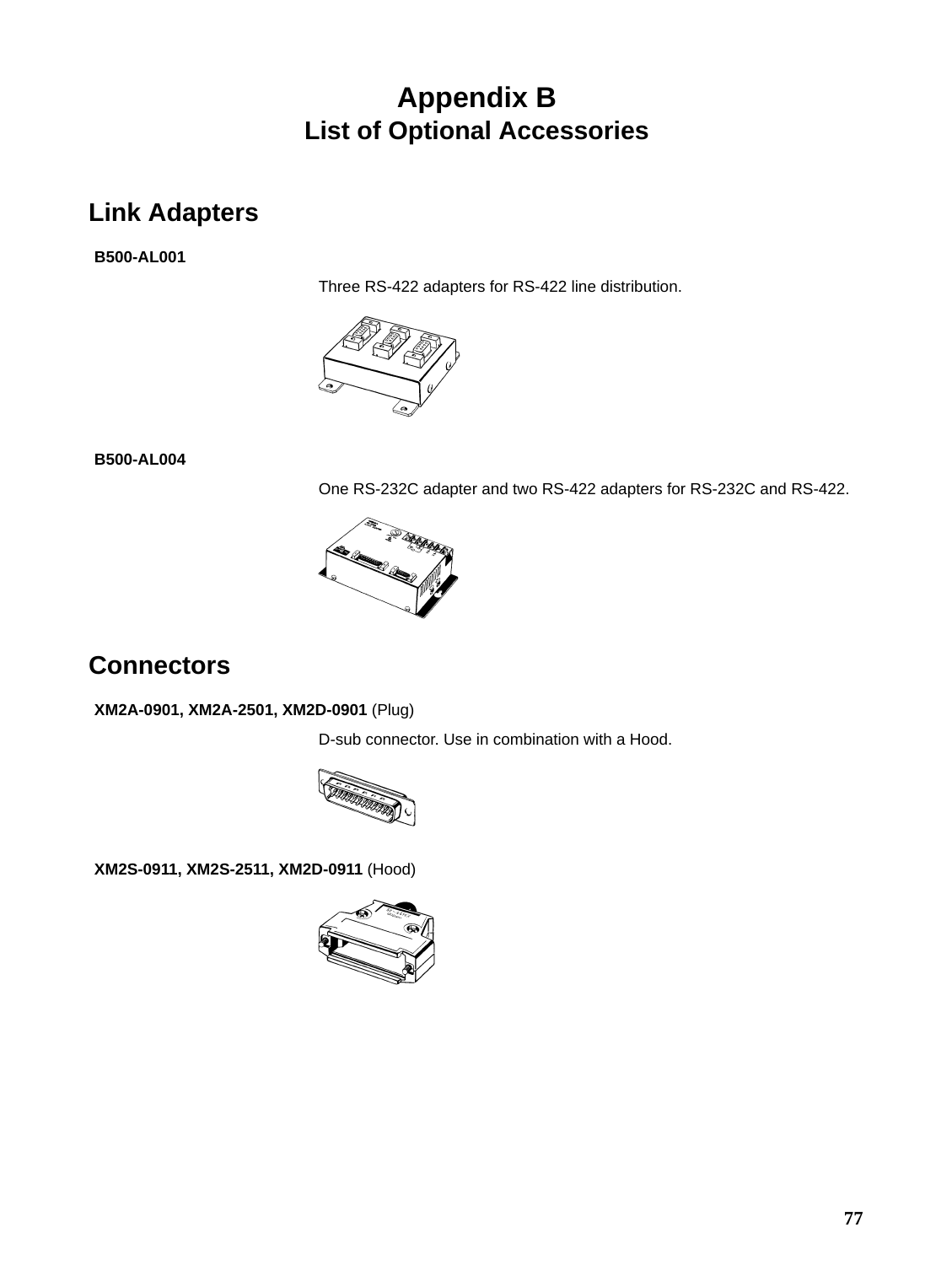# **Optical Link Adapter**

**Z3RN**

To extend RS-232C line.

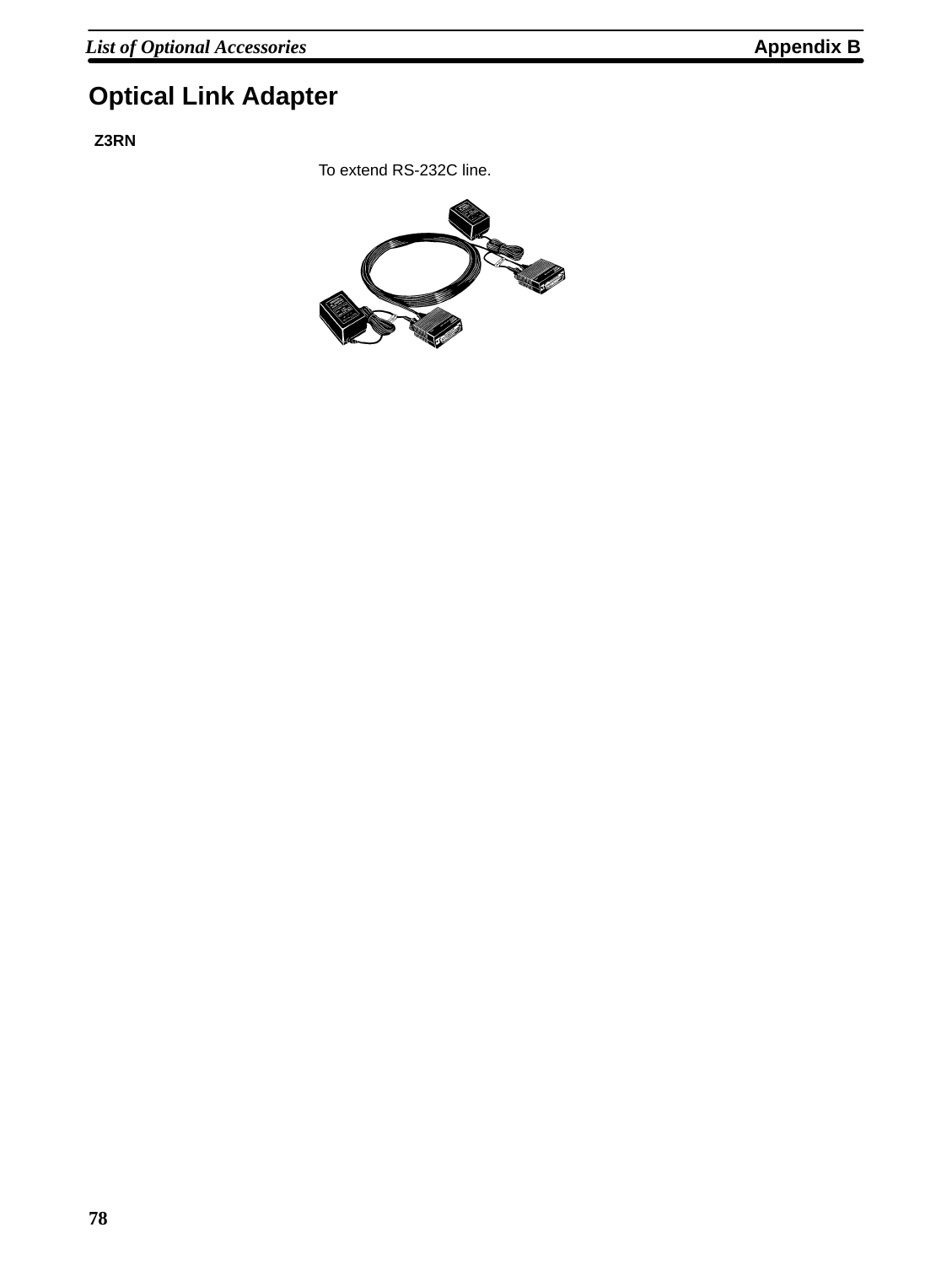# **Index**

# **A–B**

accessories, optional, 77

ASCII list, 75

BCC, 5

BCD communications, 59

BCD output, connecting, 60

BCD output connector connection to a PC, 65, 68 explanation of operation, 61 input/output ratings K3NC, 63 K3NX/K3NV/K3NH/K3NR/K3NP, 63 operations: front key section, 64 programs, 64 setting before power application, 64 timing charts, 61

BCD output connectors, terminal numbers, 63

block check character, 5

block format command, 44 response, 44

# **C**

command error, undefined, 55

command frame composition, 7 data format, 5

command text, 5

#### commands

Controller Status Read, 13 Internode Echo Test, 14 list of Host Link commands, 46 list of read commands, 24 list of write commands, 28 Memory Area Read, 6 Memory Area Write, 8 Operating Command, 15 Parameter Area Read, 9 Parameter Area Write, 11 Properties Read, 12

communication program example operation example, 58 RS-232C/RS-422/RS-485 Communication, 56 communications control procedures, 44 example communications program, 33 example Host Link program, 56 restricting access, 23 RS-232C specifications, 43 RS-422 specifications, 43 RS-485 specifications, 43 communications buffer size, reading, 13 communications parameters, 5 communications specifications, 2 connection to a PC program example 1 (1 Processor), 65 program example 2 (3 Processors), 68 SYSMAC 500 (OMRON), 65, 68 Connectors, available models, 77

# **D–E**

data format, 5 display value read, 52 end code, 5 summary, 6 end code list, 56 error control, 45 ETX, 5

## **F–H**

FCS, 44 forced-zero, clearing or executing, 15 format data command, 46 response, 46 frame check sequence, 44 Host Link communications, 37 commands, 46

## **I–L**

interface, communications, 3 interface specifications, 38 RS-232C (25 pin), 38 RS-232C (9 pin), 39 RS-422, 40 RS-485, 42 Link Adapters, available models, 77 local programming, selecting, 15

# **M–O**

maximum values location in memory, 17 resetting, 15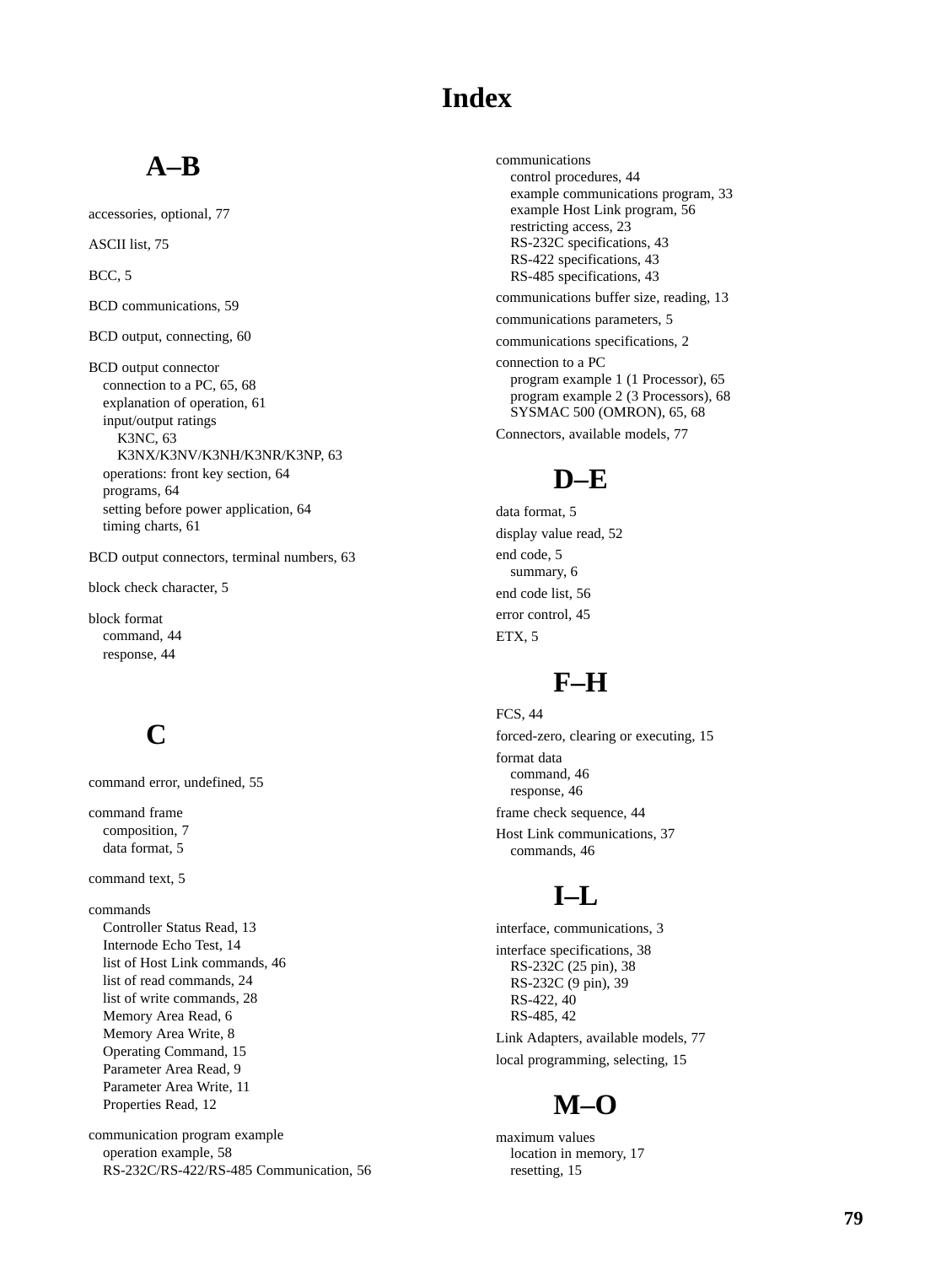#### *Index*

maximum/minimum read, 51

memory area, details, 17

minimum values location in memory, 17 resetting, 15

model data read, 54

model number explanation, 13 reading, 13

MRC (command code), 5

MRES (response code), 5

node number, 5

operating mode, switching, 15

Optical Link Adapter, available model, 78

# **P**

parameter area details (K3NC), 22 details (K3NH), 19 details (K3NP), 22 details (K3NR), 21 details (K3NV), 20 details (K3NX), 20 parameters, communications parameters, 5 power, before application of, 43 precautions, general, xi present value (PV), location in memory, 17 process value read, 52 program example 1 (1 Processor) DM (Data Memory) area, 66 I/O allocation in use, 65 ladder program, 67 operation, 65 timing chart, 68 program example 2 (3 Processors) DM (Data Memory) area, 70 I/O allocation in use, 68 ladder program, 71 operation, 68 timing chart, 73 programming example communications program, 33 example Host Link program, 56 PV value read, 52

## **R**

read commands, 24 remote programming, selecting, 15 reset control, minimum/maximum value, 46 response codes, summary, 16 response frame, data format, 5 RS-232C connections, 3 RS-422 connections, 3 RS-485 connections, 4 RS-232C communications signals, 38, 39 connections, 38, 39 RS-422 communications signals, 40 connections, 40 system example, 41 RS-485

communications signals, 42 connections, 42

# **S**

security, restricting communications access, 23 set value read communication output, 49 comparative output, 49 K3TR communication output, 50 K3TR comparative output, 50 with bank function, 50 with RS-422/485, 50 with Tr communication output, 50 set value write communication output, 47 comparative output, 47 K3TR communication output, 48 K3TR comparative output, 48 set values, location in memory, 17 SID (Service ID), 5 specifications, communications, 2 SRC (command code), 5 SRES (response code), 5 status data, location in memory, 17 STX, 5 sub-address, 5

**T–W**

test, 55 timing charts continuous data output, 61 sampling data output, 61 transmission, procedure, 2 wiring, 3 write commands, 28